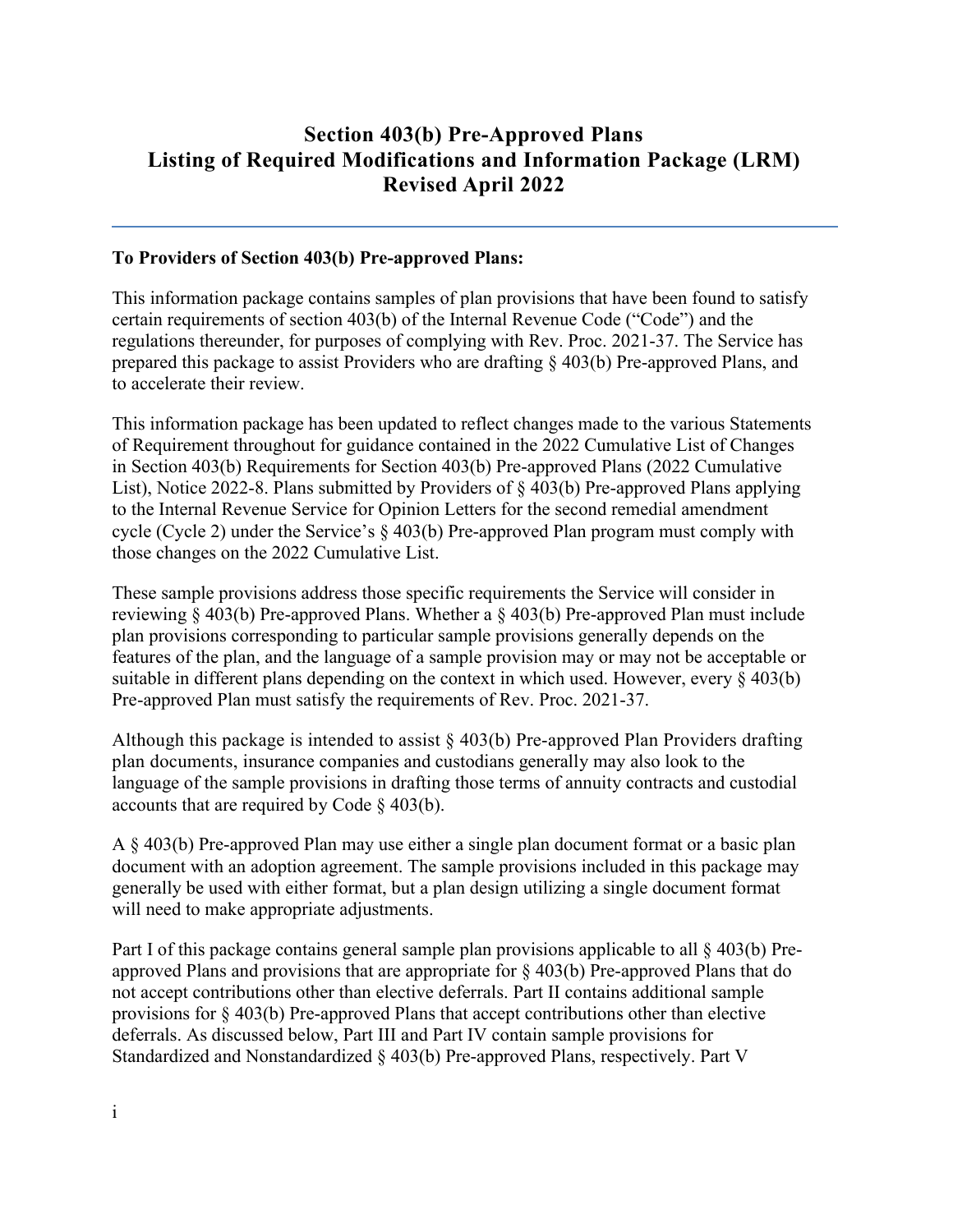contains a sample plan provision for a Retirement Income Account.

Certain § 403(b) Pre-approved Plans may be covered by Title I of ERISA. Since the IRS does not have jurisdiction over Title I, this package does not contain sample Title I plan provisions. However, the Service has developed sample plan provisions to enable  $\zeta$  401(a) Pre-approved Plans to comply with those Internal Revenue Code qualification requirements that have parallel Title I requirements, and Sponsors of § 403(b) Pre-approved Plans may find these sample plan provisions helpful in drafting plan provisions intended to comply with Title I. See [Defined Contribution Listing of Required Modifications and Information Package](https://www.irs.gov/pub/irs-tege/dclrm1017.pdf)  [\(DC LRMs\)](https://www.irs.gov/pub/irs-tege/dclrm1017.pdf) and [Cash or Deferred Arrangement Listing](https://www.irs.gov/pub/irs-tege/coda_lrm1017.pdf) of Required Modifications and [Information Package](https://www.irs.gov/pub/irs-tege/coda_lrm1017.pdf) (CODA LRMs). In addition, an Opinion Letter does not express an opinion, and may not be relied upon, with respect to whether any plan is subject to the requirements of Title I of ERISA or whether a plan satisfies any of those requirements.

In addition to the provisions for Standardized Plans set forth in Section III (LRMs 80-82), Section 5.18 of Rev. Proc. 2021-37 identifies certain plan provisions that must appear in any Standardized § 403(b) Pre-approved Plan. These provisions are in LRM 14 (Employer), LRM 40 (Limitations on Annual Additions), LRM 47 (Hardship Distributions of Elective Deferrals), LRM 57 (Amendment by Provider), LRM 58 (Amendment by Adopting Employer), LRM 64 (Compensation), LRM 70 (Contribution Formula) and LRM 71 (Matching Contributions).

In addition to the provisions for Nonstandardized Plans set forth in Section IV (LRMs 83- 85), certain provisions of the LRMs may be modified for a Nonstandardized § 403(b) Preapproved Plan. These provisions are in LRM 40 (Limitations on Annual Additions), LRM 47 (Hardship Distributions of Elective Deferrals), LRM 57 (Amendment by Provider), LRM 64 (Compensation), LRM 69 (Vesting), LRM 70 (Contribution Formula), LRM 73 (Limitation on Matching and After-Tax Contributions) and LRM 76 (ACP Test Safe Harbor (Including Qualified Automatic Contribution Arrangement (QACA))).

A § 403(b) Pre-approved Plan can be a Retirement Income Account within the meaning of Code  $\S$  403(b)(9). A  $\S$  403(b) Pre-approved Plan that is a Retirement Income Account may not be combined with a plan that is not a Retirement Income Account. See Rev. Proc. 2021- 37, sections 10.06(2) and 10.07. Most of the requirements for Retirement Income Accounts contained in section 5.19 of Rev. Proc. 2021-37 are set forth in LRM 18 (Participant), LRM 24 (Retirement Income Account), LRM 81 (Nondiscrimination) and Part V (LRM 86) (Retirement Income Account).

A § 403(b) Pre-approved Plan may be subject to requirements that are also applicable to Code § 401(a) qualified plans. Sample plan language for those requirements may be found in the DC and CODA LRMs.

Certain capitalized terms used throughout this LRM have their meanings defined at section 4 of Rev. Proc. 2021-37.

April 2022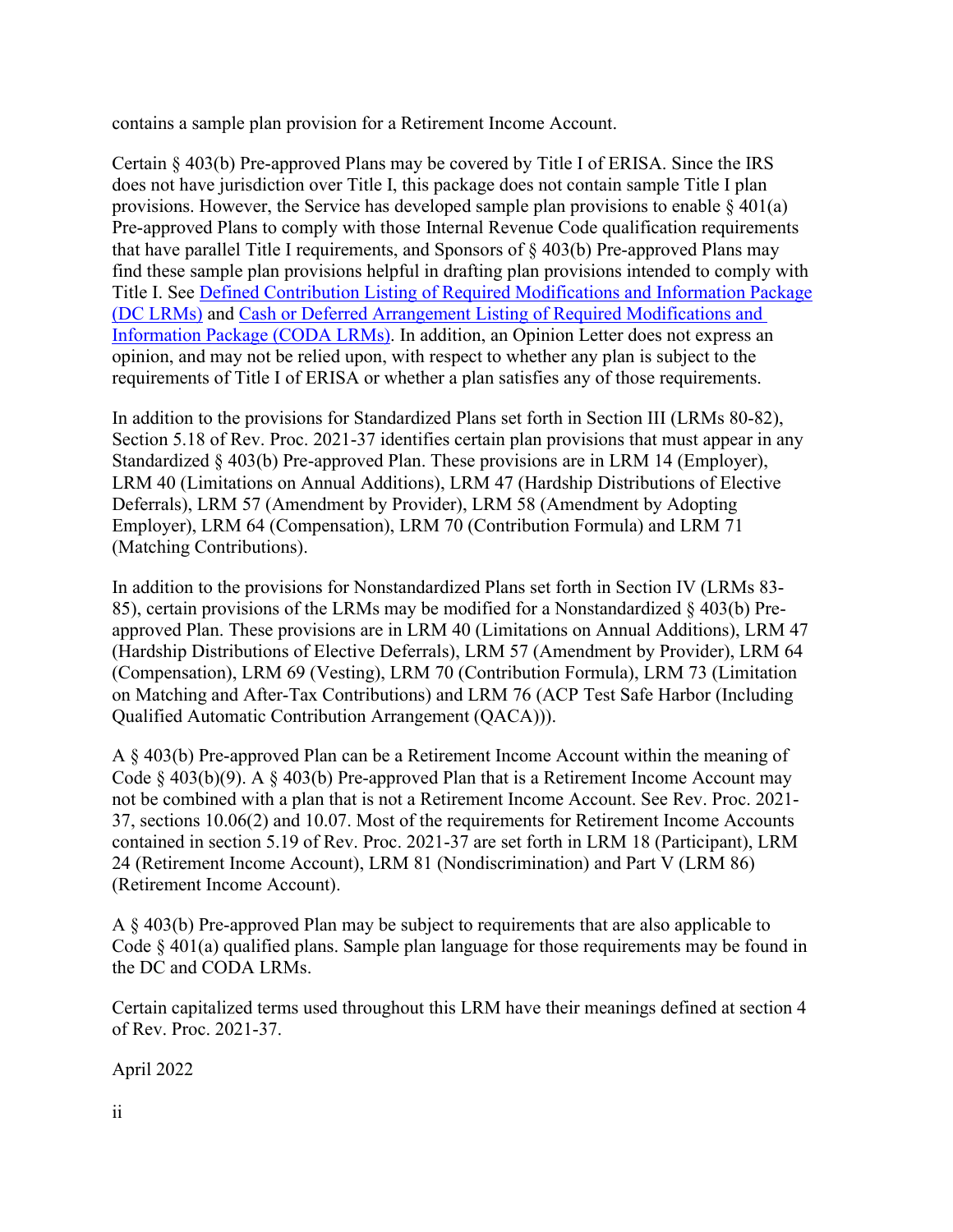# Contents

| PART I. | GENERAL PROVISIONS AND ELECTIVE DEFERRAL PROVISIONS  1 |  |  |  |
|---------|--------------------------------------------------------|--|--|--|
|         |                                                        |  |  |  |
| 1.      |                                                        |  |  |  |
| 2.      |                                                        |  |  |  |
| 3.      |                                                        |  |  |  |
| 4.      |                                                        |  |  |  |
| 5.      |                                                        |  |  |  |
| 6.      |                                                        |  |  |  |
| 7.      |                                                        |  |  |  |
| 8.      |                                                        |  |  |  |
| 9.      |                                                        |  |  |  |
| 10.     |                                                        |  |  |  |
| 11.     |                                                        |  |  |  |
| 12.     |                                                        |  |  |  |
| 13.     |                                                        |  |  |  |
| 14.     |                                                        |  |  |  |
| 15.     |                                                        |  |  |  |
| 16.     |                                                        |  |  |  |
| 17.     |                                                        |  |  |  |
| 18.     |                                                        |  |  |  |
| 19.     |                                                        |  |  |  |
| 20.     |                                                        |  |  |  |
| 21.     |                                                        |  |  |  |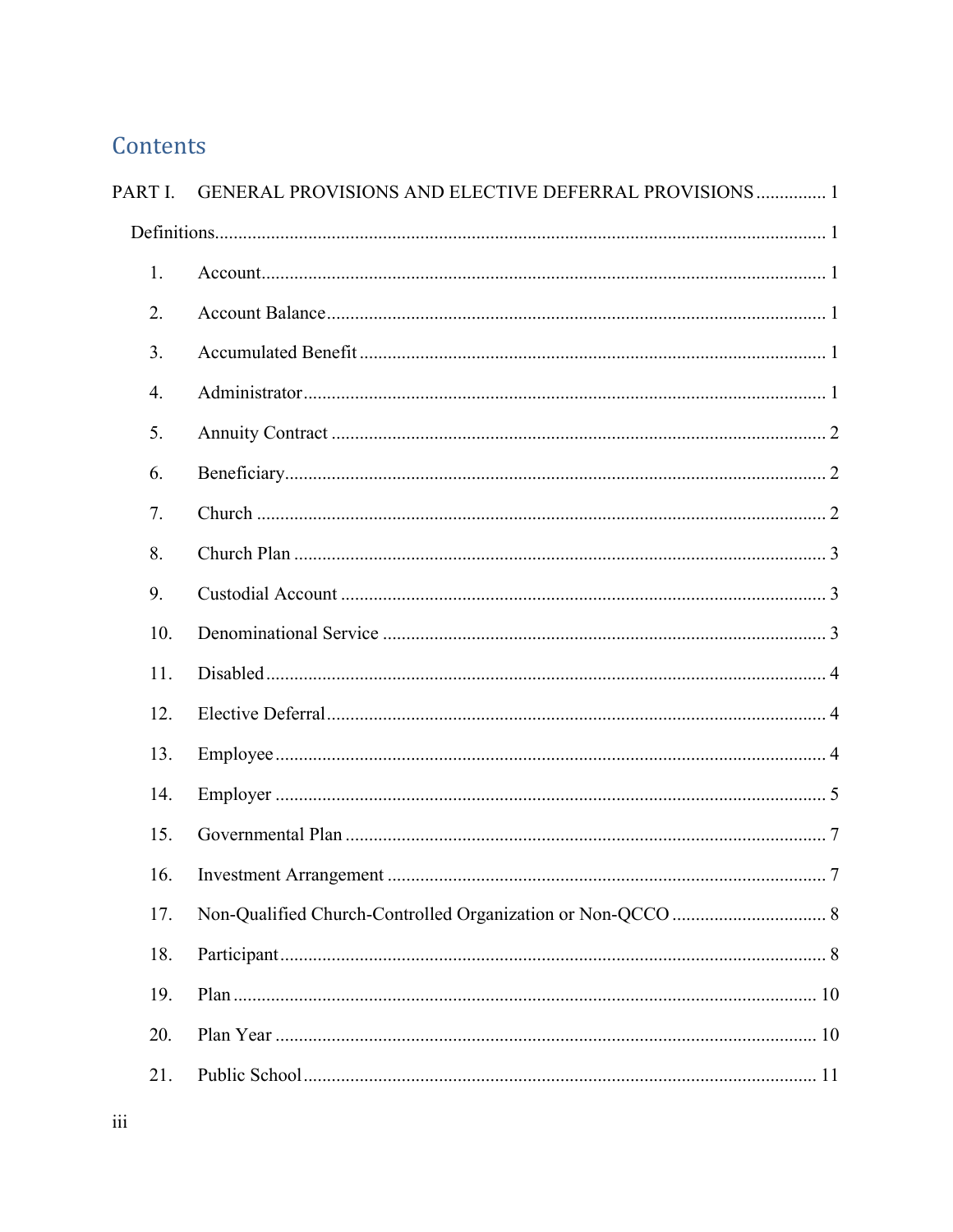| 22. |                                                                         |  |
|-----|-------------------------------------------------------------------------|--|
| 23. |                                                                         |  |
| 24. |                                                                         |  |
| 25. |                                                                         |  |
| 26. |                                                                         |  |
| 27. |                                                                         |  |
| 28. |                                                                         |  |
|     |                                                                         |  |
| 29. |                                                                         |  |
| 30. | Conflicting Provisions in Investment Arrangements or Other Documents 16 |  |
|     |                                                                         |  |
| 31. |                                                                         |  |
| 32. |                                                                         |  |
| 33. |                                                                         |  |
| 34. |                                                                         |  |
| 35. |                                                                         |  |
| 36. |                                                                         |  |
| 37. | . 23                                                                    |  |
| 38. |                                                                         |  |
|     |                                                                         |  |
| 39. |                                                                         |  |
|     |                                                                         |  |
| 40. |                                                                         |  |
|     |                                                                         |  |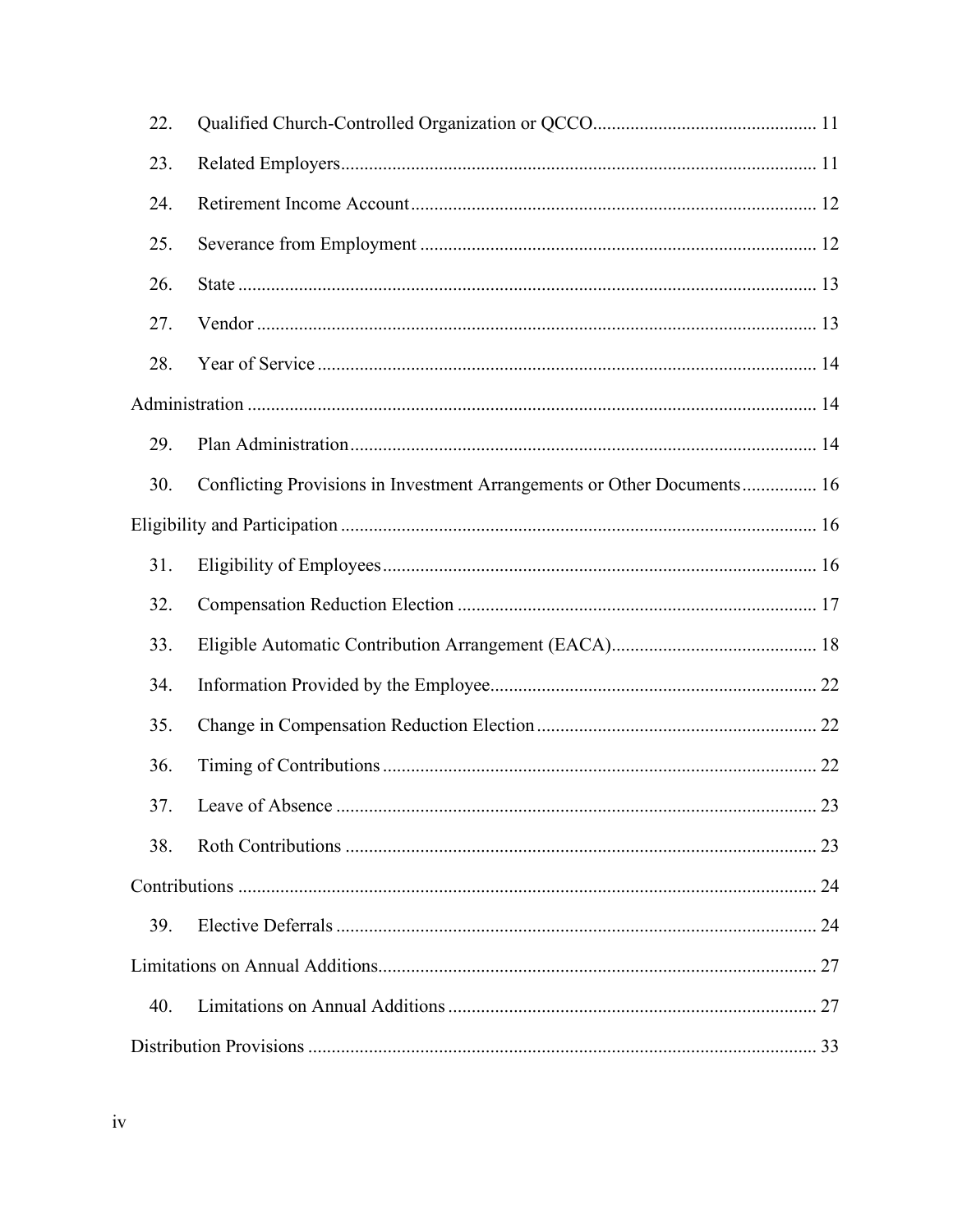| 41. |                             |    |
|-----|-----------------------------|----|
| 42. |                             |    |
| 43. |                             |    |
| 44. |                             |    |
| 45. |                             |    |
| 46. |                             |    |
|     |                             |    |
| 47. |                             |    |
|     |                             |    |
| 48. |                             |    |
|     |                             |    |
| 49. |                             |    |
| 50. |                             |    |
| 51. |                             |    |
| 52. |                             |    |
| 53. |                             |    |
| 54. |                             |    |
|     | Investment of Contributions | 56 |
| 55. |                             |    |
|     |                             |    |
| 56. |                             |    |
| 57. |                             |    |
| 58. |                             |    |
|     |                             |    |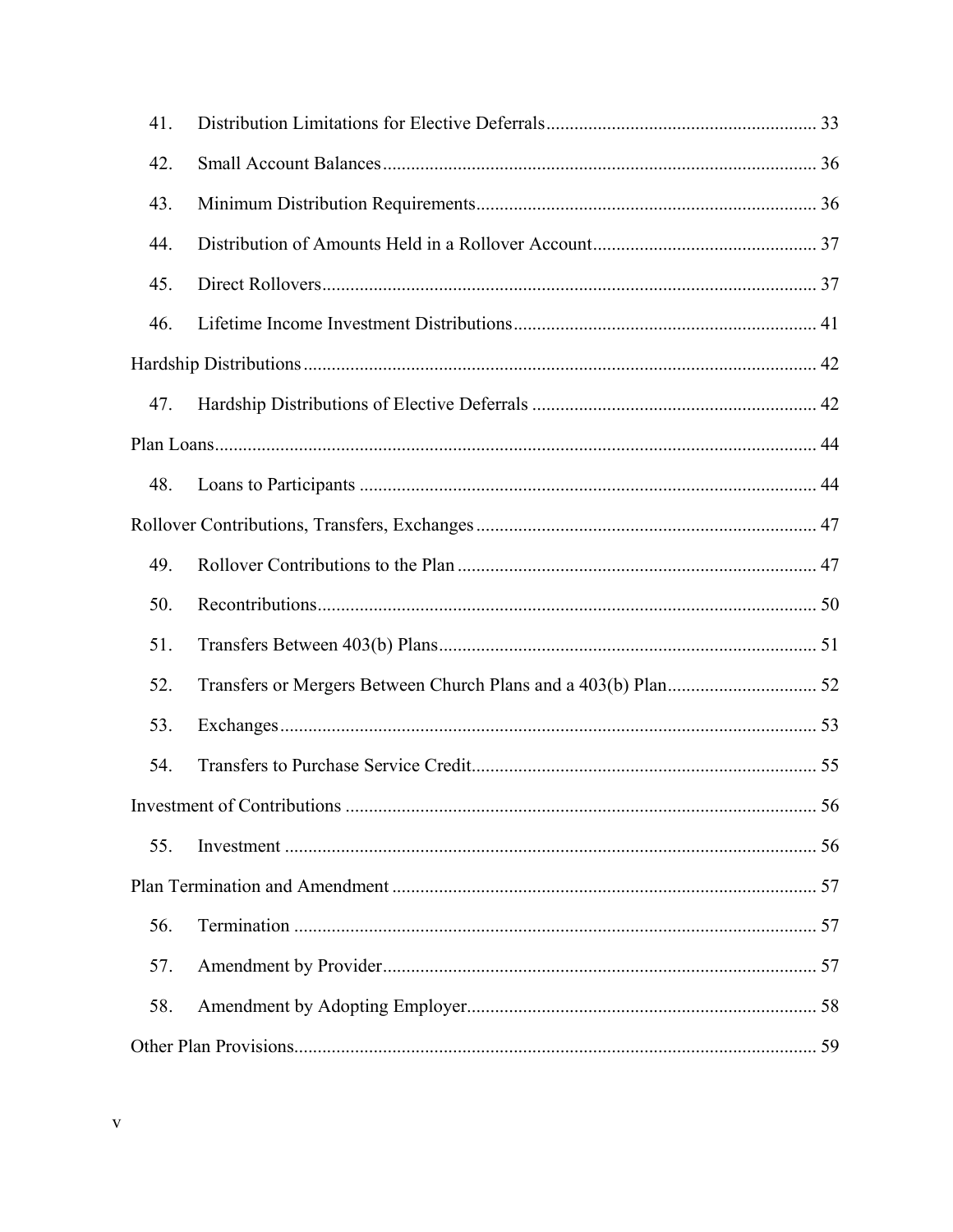| 59.      |                                                |  |
|----------|------------------------------------------------|--|
| 60.      |                                                |  |
| 61.      |                                                |  |
| 62.      |                                                |  |
|          |                                                |  |
| 63.      |                                                |  |
| PART II. | ADDITIONAL PROVISIONS FOR NONELECTIVE EMPLOYER |  |
|          |                                                |  |
| 64.      |                                                |  |
| 65.      |                                                |  |
| 66.      |                                                |  |
| 67.      |                                                |  |
| 68.      |                                                |  |
|          |                                                |  |
| 69.      |                                                |  |
| 70.      |                                                |  |
| 71.      |                                                |  |
| 72.      |                                                |  |
| 73.      |                                                |  |
| 74.      |                                                |  |
| 75.      |                                                |  |
| 76.      |                                                |  |
| 77.      |                                                |  |
|          |                                                |  |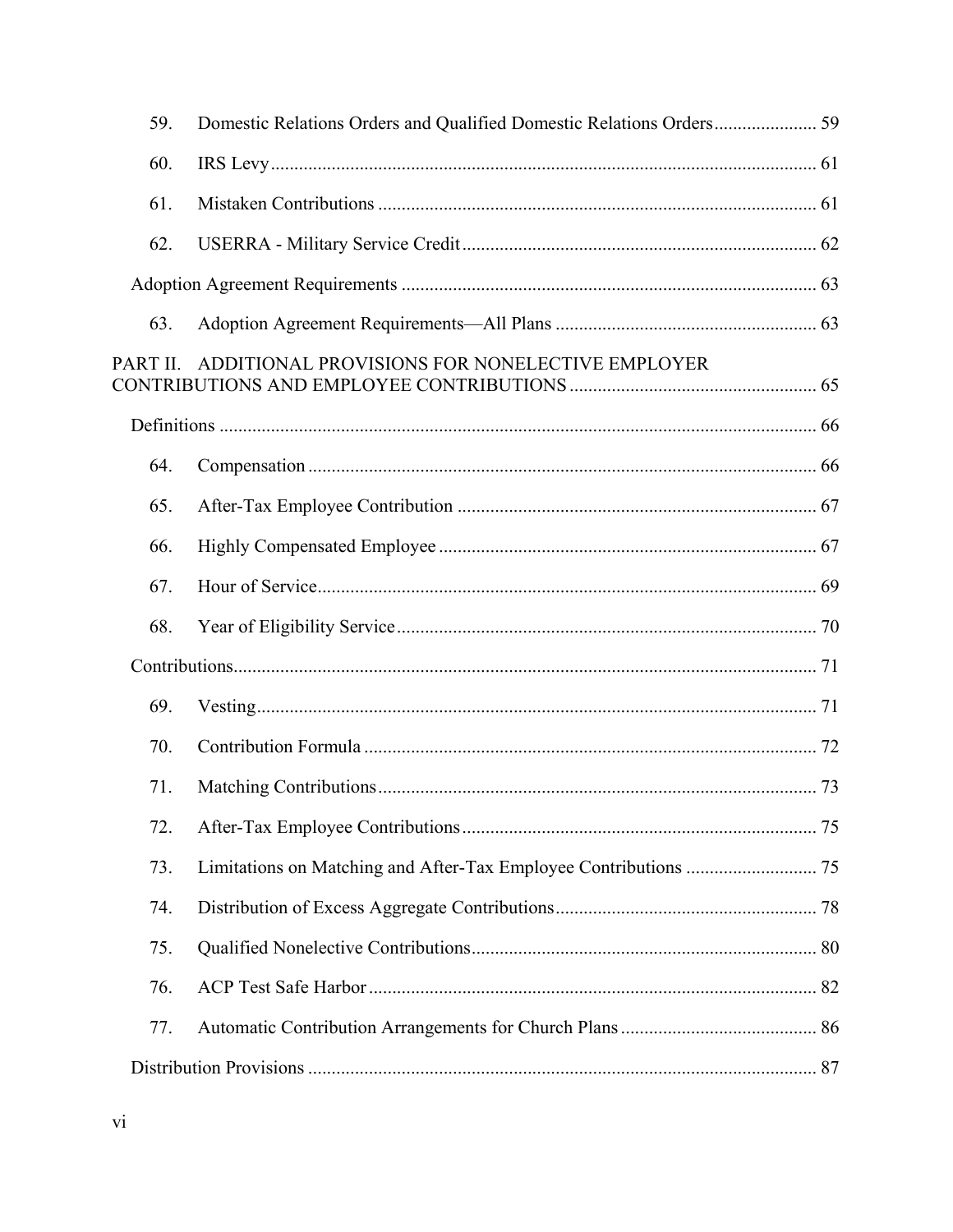| 78. |  |
|-----|--|
| 79. |  |
|     |  |
| 80. |  |
| 81. |  |
| 82. |  |
|     |  |
| 83. |  |
| 84. |  |
| 85. |  |
|     |  |
| 86. |  |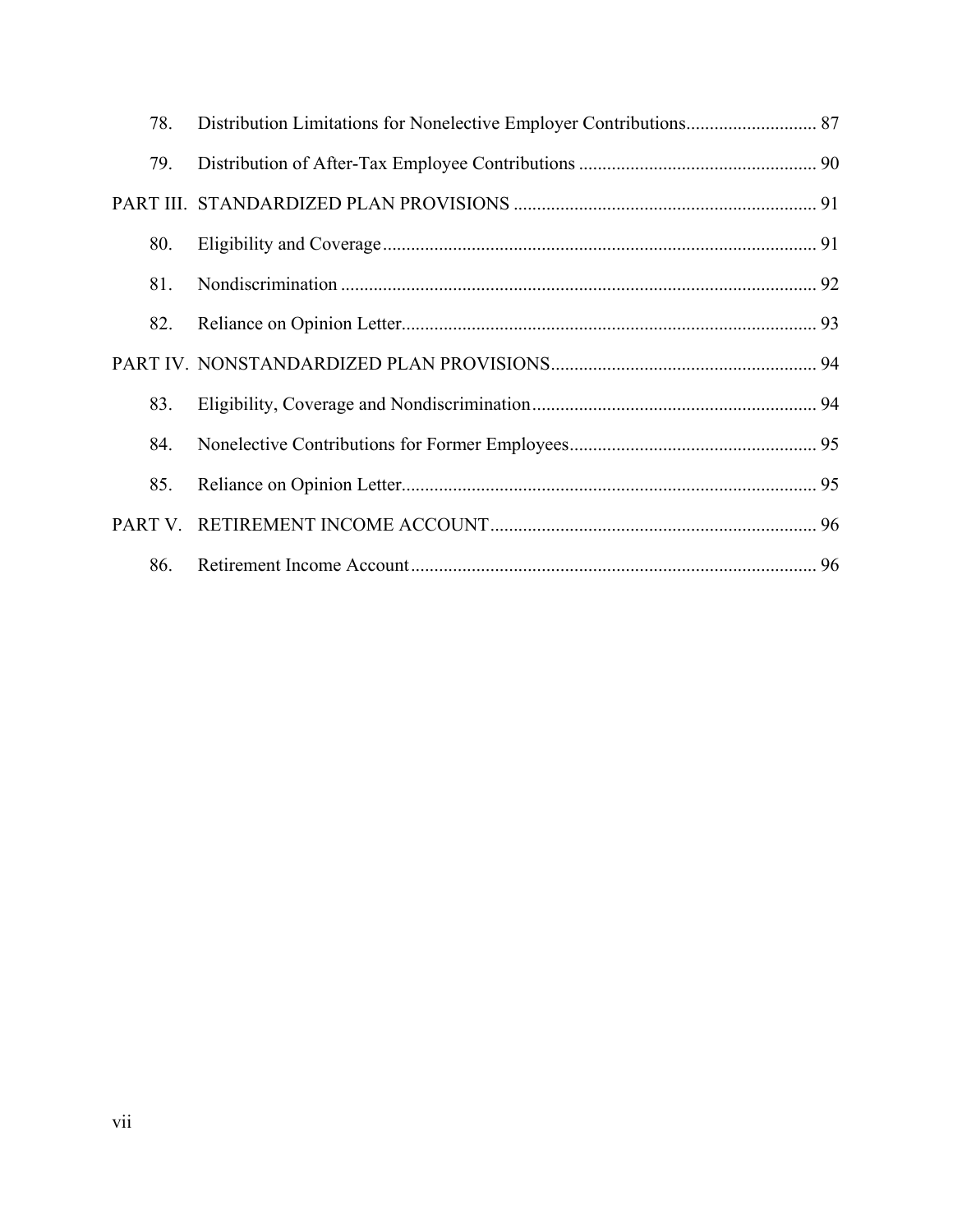## <span id="page-7-1"></span><span id="page-7-0"></span>**PART I. GENERAL PROVISIONS AND ELECTIVE DEFERRAL PROVISIONS**

## **Definitions**

## <span id="page-7-2"></span>**1. Account**

#### **Statement of Requirement: Reg. § 1.403(b)-2(b)(1)**

#### **Sample Plan Language:**

"Account" means the account maintained for the benefit of any Participant or Beneficiary under an Investment Arrangement.

## <span id="page-7-3"></span>**2. Account Balance**

#### **Statement of Requirement: Reg. § 1.403(b)-2(b)(1)**

#### **Sample Plan Language:**

"Account Balance" means the total benefit to which a Participant or the Participant's Beneficiary is entitled under an Investment Arrangement, taking into account all contributions made to the Investment Arrangement and all earnings or losses (including expenses) that are allocable to the Participant's Account, any rollover contributions or transfers held under the Participant's Account, and any distribution made to the Participant, the Participant's Beneficiary, or any Alternate Payee. The Account Balance includes any part of the Participant's Account that is treated under the Plan as a separate contract to which section 403(c) of the Internal Revenue Code (or another applicable provision of the Code) applies.

## <span id="page-7-4"></span>**3. Accumulated Benefit**

## **Statement of Requirement: Reg. § 1.403(b)-2(b)(1)**

#### **Sample Plan Language**

"Accumulated Benefit" means the sum of a Participant's or Beneficiary's Account Balances under all Investment Arrangements under the Plan.

## <span id="page-7-5"></span>**4. Administrator**

## **Statement of Requirement: Reg. § 1.403(b)-3(b)(3)(ii); Rev. Proc. 2021-37, sec. 5.07**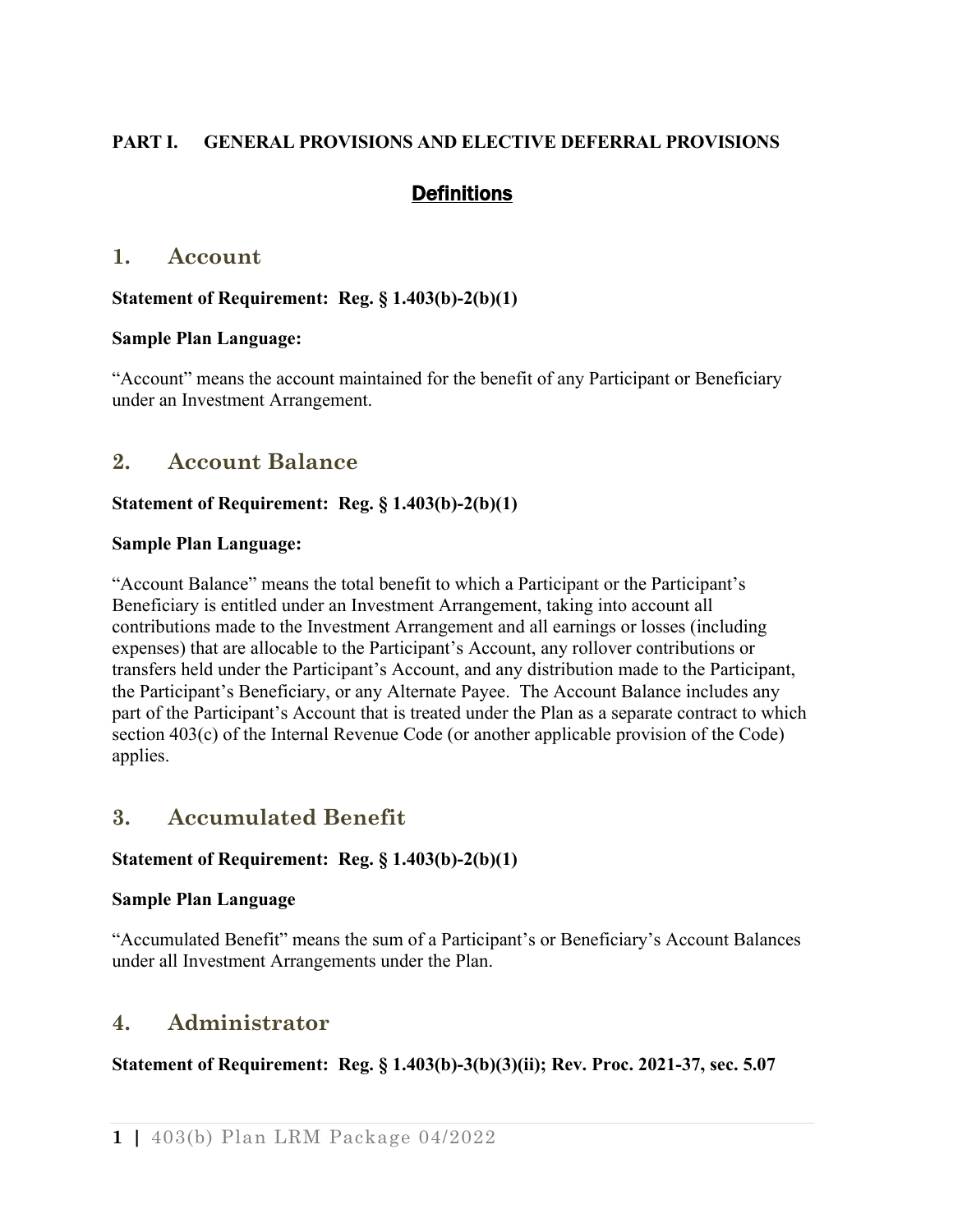#### **Sample Plan Language:**

"Administrator" means the person, committee, or organization selected in the Adoption Agreement to administer the Plan. If no Administrator is identified in the Adoption Agreement, then the Employer is the Administrator. Functions of the Administrator, including those described in the Plan, may be performed by Vendors, designated agents of the Administrator, or others (including Employees a substantial portion of whose duties is administration of the Plan) pursuant to the terms of Investment Arrangements, written service agreements or other documents under the Plan. For this purpose, an Employee is treated as having a substantial portion of his or her duties devoted to administration of the Plan if the Employee's duties with respect to administration of the Plan are a regular part of the Employee's duties and the Employee's duties relate to Participants and Beneficiaries generally (and the Employee only performs those duties for himself or herself as a consequence of being a Participant or Beneficiary).

#### **Sample Adoption Agreement Language:**

<span id="page-8-0"></span>Administrator: \_\_\_\_\_\_\_\_\_\_\_\_\_\_\_\_\_\_\_\_\_\_\_\_\_\_\_\_

## **5. Annuity Contract**

## **Statement of Requirement: Code §§ 403(b)(1) & 401(g); Reg. § 1.403(b)-2(b)(2)**

#### **Sample Plan Language:**

"Annuity Contract" means a nontransferable group or individual contract as defined in sections  $403(b)(1)$  and  $401(g)$  of the Internal Revenue Code, established for each Participant by the Employer, or by each Participant individually, that is issued by an insurance company qualified to issue annuities in a State and that includes payment in the form of an annuity.

## <span id="page-8-1"></span>**6. Beneficiary**

#### **Statement of Requirement: Reg. § 1.403(b)-2(b)(3)**

#### **Sample Plan Language:**

"Beneficiary" means the designated person(s) or entity(ies) entitled to receive benefits under the Plan after the death of a Participant, as identified under the terms governing each Investment Arrangement or in other records maintained under the Plan.

## <span id="page-8-2"></span>**7. Church**

#### **Statement of Requirement: Code § 3121(w)(3)(A); Rev. Proc. 2021-37, secs. 4.03 & 8.03(5)**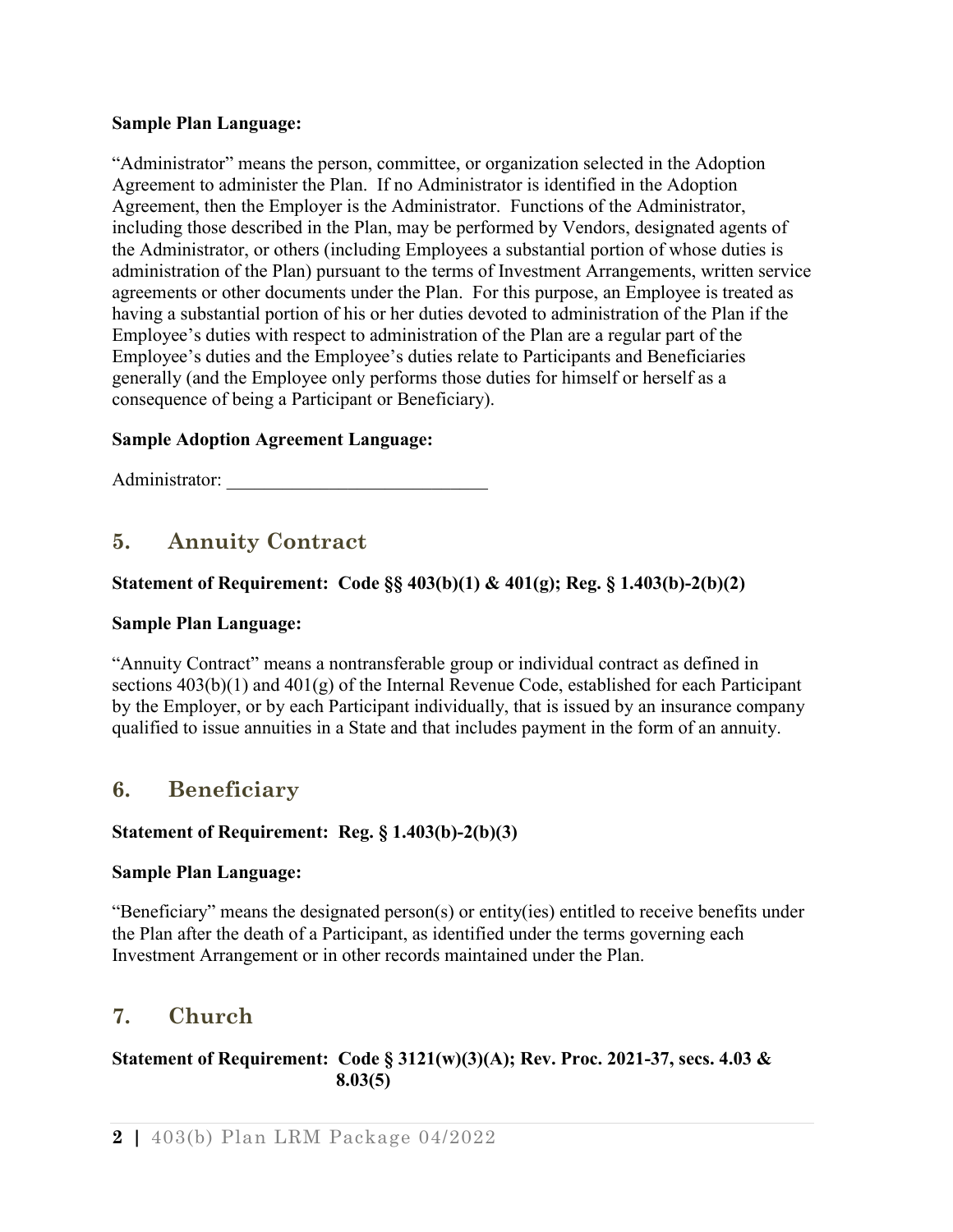#### **Sample Plan Language:**

"Church" means an organization described in section  $3121(w)(3)(A)$  of the Internal Revenue Code and the Treasury Regulations thereunder.

## **(Note to reviewer: The issuance of an Opinion Letter does not constitute a determination that an Employer is a Church.)**

## <span id="page-9-0"></span>**8. Church Plan**

## **Statement of Requirement: Code § 414(e); ERISA § 3(33)**

#### **Sample Plan Language:**

"Church Plan" means a plan described in section 414(e) of the Internal Revenue Code.

#### **(Note to reviewer: The issuance of an Opinion Letter does not constitute a determination that a plan is a Church Plan.)**

## <span id="page-9-1"></span>**9. Custodial Account**

## **Statement of Requirement: Code § 403(b)(7); Reg. § 1.403(b)-8(d)**

## **Sample Plan Language:**

"Custodial Account" means the group or individual custodial account or accounts, as defined in section 403(b)(7) of the Internal Revenue Code, established for each Participant by the Employer, or by each Participant individually, to hold assets of the Plan.

# <span id="page-9-2"></span>**10. Denominational Service**

## **Statement of Requirement: Code § 415(c)(7)(B)**

## **Sample Plan Language:**

"Denominational Service" means a person's completed years and months in the paid employment of a church or convention or association of churches with which the Employer is associated, and/or in the paid employment of an agency or organization that is exempt from tax under section 501 of the Internal Revenue Code and that is controlled by or associated with the church or convention or association of churches with which the Employer is associated. Denominational Service also includes all years of service by a duly ordained, commissioned, or licensed minister of a church.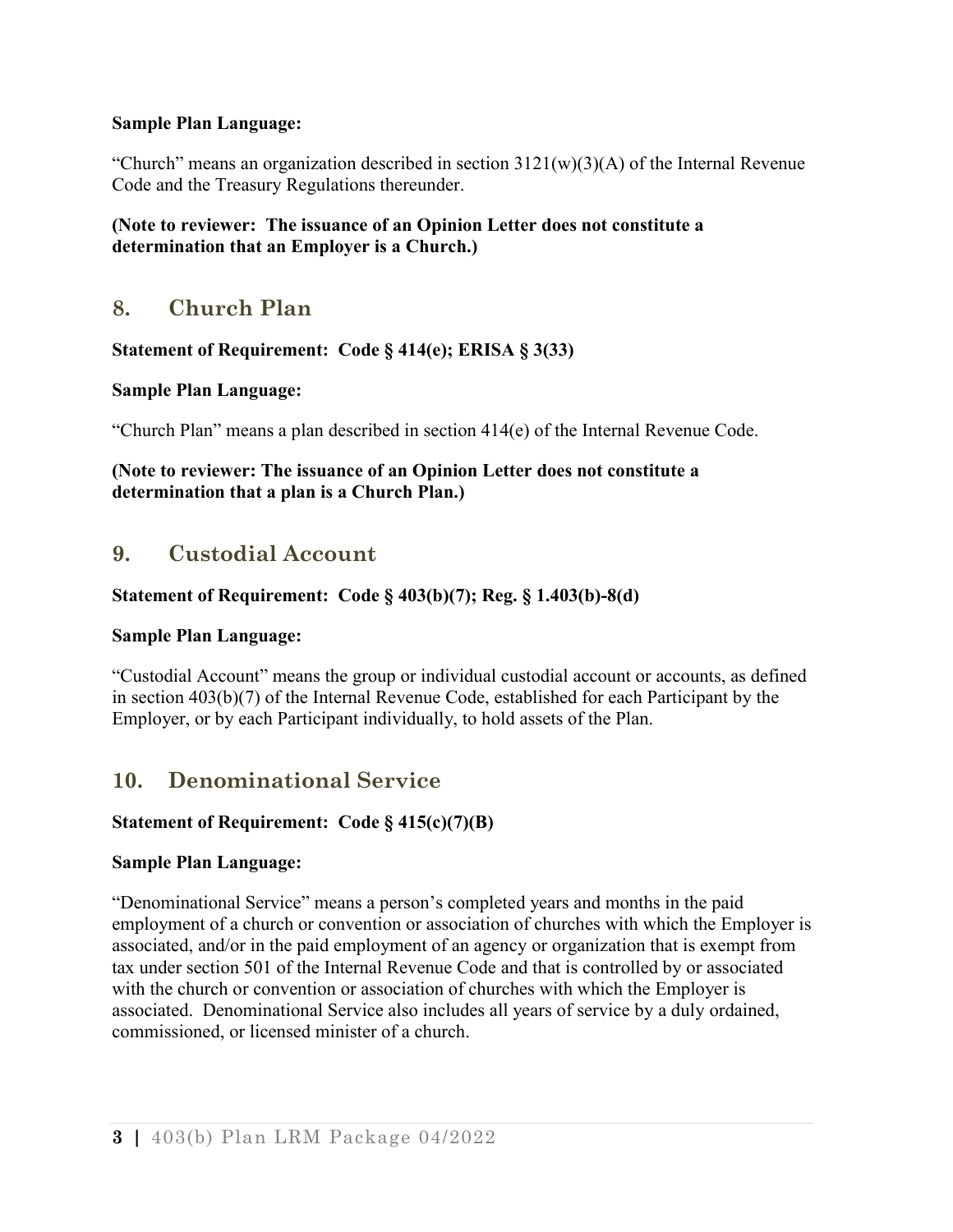# <span id="page-10-0"></span>**11. Disabled**

## **Statement of Requirement: Code § 72(m)(7)**

#### **Sample Plan Language:**

"Disabled" means unable to engage in any substantial gainful activity by reason of any medically determinable physical or mental impairment that can be expected to result in death or to be of long continued and indefinite duration. The permanence and degree of such impairment shall be supported by medical evidence.

For purposes of annuity contracts distributing amounts not attributable to elective deferrals, 'Disabled' shall have the same meaning as above unless an alternative definition is provided in the Investment Arrangement.

**(Note to reviewer: A plan may modify the preceding definition for annuity contracts distributing amounts not attributable to elective deferrals, for example, to provide that an individual is disabled if (or only if) the individual is determined to be disabled for purposes of section 223(d)(1) of the Social Security Act, Pub. L. 74-271, 42 U.S.C. § 423(d).)**

## <span id="page-10-1"></span>**12. Elective Deferral**

## **Statement of Requirement: Reg. § 1.403(b)-2(b)(7), (17)**

## **Sample Plan Language:**

"Elective Deferral" means the Employer contributions made to the Plan at the election of the participant in lieu of receiving cash compensation. The term "Elective Deferral" includes Roth Elective Deferrals if permitted under the Plan.

## <span id="page-10-2"></span>**13. Employee**

## **Statement of Requirement: Code § 403(b)(9)(B); Rev. Proc. 2021-37, sec. 5.13**

#### **Sample Plan Language:**

"Employee" means a common law employee of the Employer maintaining the Plan or any other employer aggregated with the Employer under section 414(b), (c), (m), or (o) of the Internal Revenue Code and the Treasury Regulations thereunder. For a § 403(b) Preapproved Plan that is a Governmental Plan, Employee means an employee of the Employer maintaining the Plan or any other employer aggregated with the Employer in a manner consistent with Notice 89-23.

## A. Public Schools: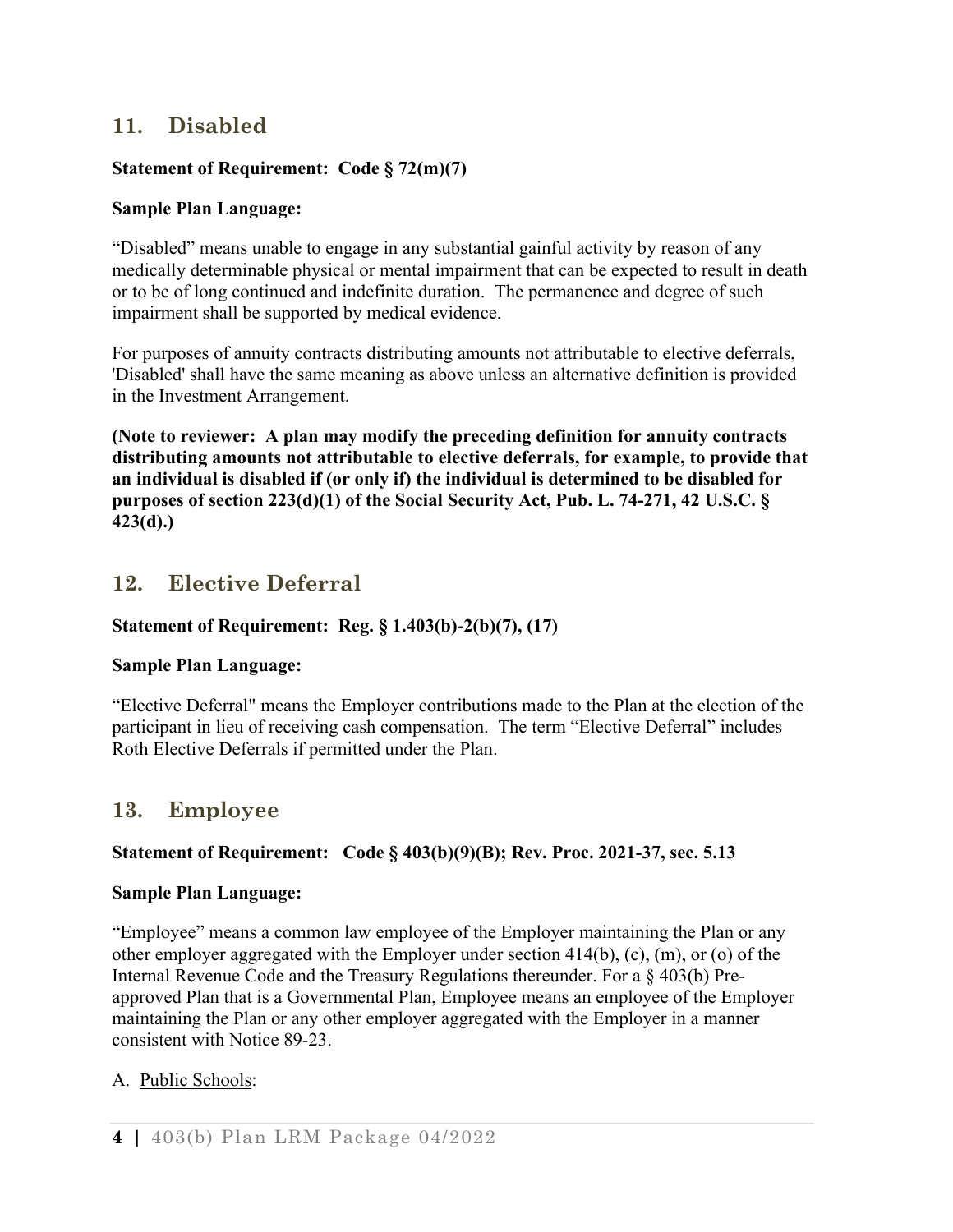## **(Note to reviewer: See Rev. Ruls. 73-607 and 80-139 for guidance regarding when an individual is a common law employee of a state performing services for a public school of the state. A public school may add the following language:)**

"Employee" means each individual who is a common law employee of a State performing services for a Public School of the State, including an individual who is appointed or elected. This definition is not applicable unless the Employee's compensation for performing services for a Public School is paid by the State. Further, a person occupying an elective or appointive public office is not an Employee performing services for a Public School unless such office is one to which an individual is elected or appointed only if the individual has received training, or is experienced, in the field of education. A public office includes any elective or appointive office of a State.

## B. Churches and Church-Related Organizations

## **(Note to reviewer: Code § 414(e)(5) permits self-employed ministers and chaplains to participate in their denominational 403(b) plans. Thus, § 403(b) Pre-approved Plans of Churches and Church-Related Organizations may add the following language:)**

"Employee" shall also include a self-employed minister described in section  $414(e)(5)(A)(i)(I)$  of the Internal Revenue Code or a minister described in section  $414(e)(5)(A)(i)(II)$  of the Code.

#### C. Retirement Income Accounts under § 403(b)(9)

## **(Note to reviewer: A § 403(b) Pre-approved Plan that is a Retirement Income Account may add the following language:)**

"Employee" shall also include an employee described in section 414(e)(3)(B) of the Internal Revenue Code. "Employee" shall also include a self-employed minister described in section  $414(e)(5)(A)(i)(I)$  of the Code or a minister described in section  $414(e)(5)(A)(i)(II)$  of the Code.

## <span id="page-11-0"></span>**14. Employer**

## **Statement of Requirement: Code § 403(b)(1)(A); Reg. § 1.403(b)-2(b)(8); Rev. Proc. 2021-37, secs. 4.01, 5.17 & 8.01(1)(c)**

#### **Sample Plan Language:**

"Employer" or "Adopting Employer" means the section  $501(c)(3)$  tax-exempt organization or Public School named in the Adoption Agreement that has adopted the Plan. For purposes of eligibility to participate in and make contributions to the Plan, "Employer" also includes any Related Employer that is an eligible employer within the meaning of section 1.403(b)-2(b)(8) of the Treasury Regulations and is so designated in the Adoption Agreement.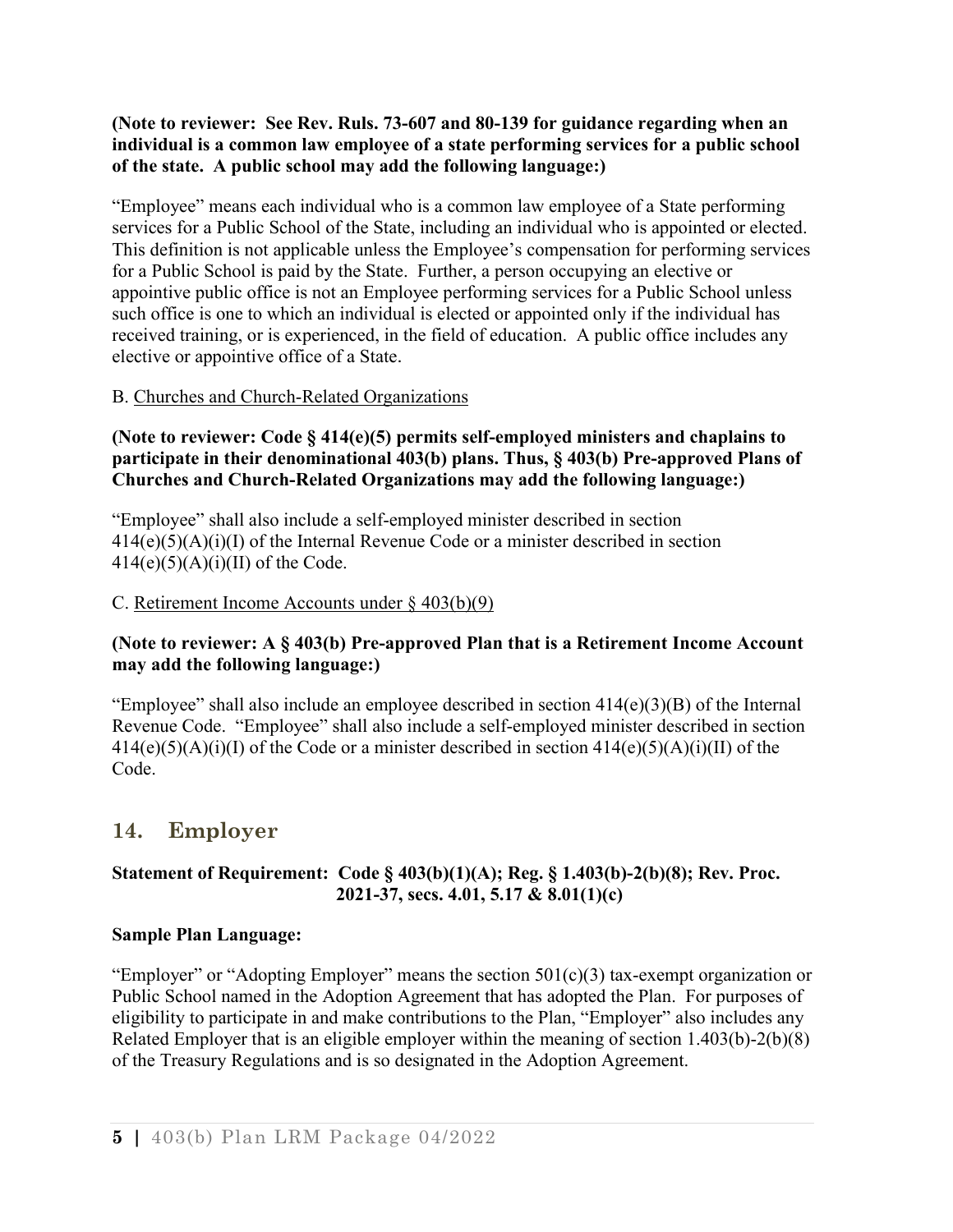## **(Note to reviewer: The following sentence may be added to the preceding definition of Employer in a § 403(b) Pre-approved Plan that is a Retirement Income Account that defines Employee to include self-employed ministers and chaplains (see LRM 13, option C).)**

The term "Employer" may also include a self-employed minister described in section  $414(e)(5)(A)(i)(I)$  of the Internal Revenue Code or any organization other than an organization described in section  $501(c)(3)$  of the Code that employs a minister described in section  $414(e)(5)(A)(i)(II)$  of the Code, but solely with respect to the participation in the Plan by the minister, and only if such Employer's participation is approved by the Administrator in accordance with rules and procedures adopted for such purposes.

## **(Note to reviewer: A § 403(b) Pre-approved Plan that is a Retirement Income Account sponsored by a Code § 414(e)(3)(A) benefit board may include the following sentence in the definition of Employer.)**

Solely for purposes of eligibility to make contributions to the Plan, the term "Employer" also includes any entity that is an eligible employer within the meaning of section 1.403(b)- 2(b)(8) of the Regulations through which Participants are eligible to accrue Denominational Service and which makes contributions to the Plan for the benefit of Participants.

## **Sample Adoption Agreement Language:**

Name of the Employer that is adopting the Plan:

For purposes of eligibility to participate in and contribute to the Plan (select one):

[ ] "Employer" also includes all Related Employers that are eligible employers within the meaning of section 1.403(b)-2(b)(8) of the Treasury Regulations.

#### **(Note to reviewer: If the Plan is a Standardized § 403(b) Pre-approved Plan that provides for nonelective employer contributions, the nonelective part of the Plan must benefit all nonexcludable Employees of the Employer and all Related Employers, all of whom must be eligible employers within the meaning of Reg. § 1.403(b)-2(b)(8).)**

[ ] "Employer" also includes all Related Employers that are eligible employers within the meaning of section 1.403(b)-2(b)(8) of the Treasury Regulations, except the following:

Excluded Related Employers:

[ ] "Employer" also includes the Related Employers identified below that are eligible employers within the meaning of section 1.403(b)-2(b)(8) of the Treasury Regulations.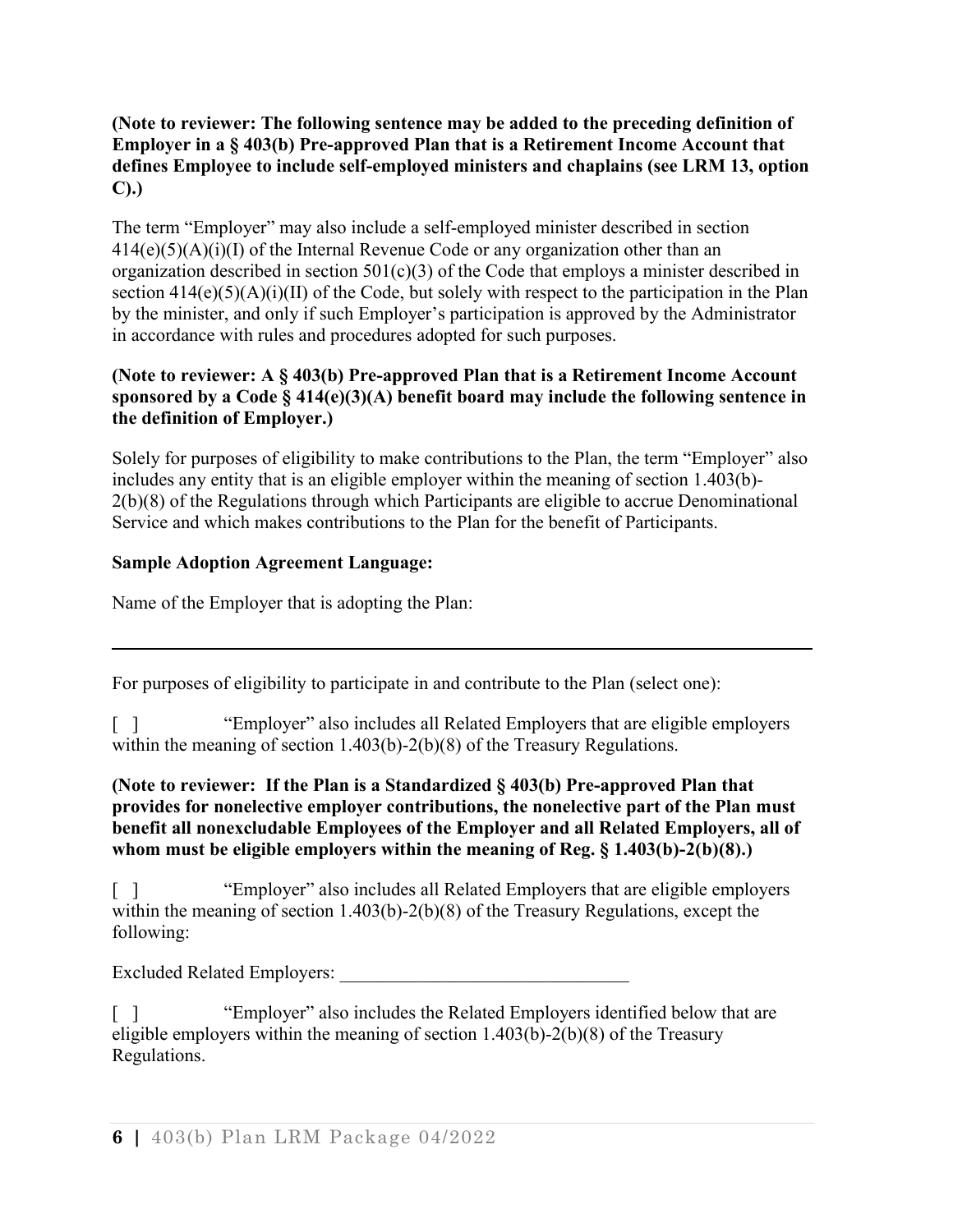Related Employers:

[ ] "Employer" means only the entity named above.

**(Note to reviewer: Each Employer adopting or participating in the Plan must indicate in the adoption agreement what type of Employer it is under Code § 403(b)(1)(A). Each Employer must also indicate in the adoption agreement, for nondiscrimination purposes, if it is a Church, a Governmental Plan, a QCCO, a Non-QCCO or a minister. See LRM 63.)** 

# <span id="page-13-0"></span>**15. Governmental Plan**

## **Statement of Requirement: Code § 414(d); Rev. Proc. 2021-37, sec. 4.10 & 8.03(5)**

## **Sample Plan Language:**

"Governmental Plan" means a governmental plan within the meaning of section 414(d) of the Internal Revenue Code.

**(Note to reviewer: The issuance of an Opinion Letter does not constitute a determination that a plan is a Governmental Plan.)** 

# <span id="page-13-1"></span>**16. Investment Arrangement**

## **Statement of Requirement: Reg. § 1.403(b)-8(c), (d); Rev. Proc. 2021-37, sec. 4.13, 5.03, 5.04, 5.05 & 5.07; Section 336(e) of the Protecting Americans from Tax Hikes Act of 2015, Pub. L. 114-113 (PATH Act)**

## **Sample Plan Language:**

"Investment Arrangement" means an Annuity Contract or Custodial Account that satisfies the requirements of section 1.403(b)-3 of the Treasury Regulations and that is issued or established for funding amounts held under the Plan. A list of Vendors of Investment Arrangements approved for use under the Plan shall be maintained in an appendix to the Plan. The terms governing each Investment Arrangement under the Plan, excluding those terms that are inconsistent with the Plan or section 403(b) of the Internal Revenue Code, are hereby incorporated by reference in the Plan.

**(Note to reviewer: In the case of a § 403(b) Pre-approved Plan that is a Retirement Income Account, the definition of Investment Arrangement should be modified to include a Retirement Income Account that satisfies the requirements of Reg. § 1.403(b)- 9(a)(2).**

**Vendors of Investment Arrangements approved for use under the Plan consist of those**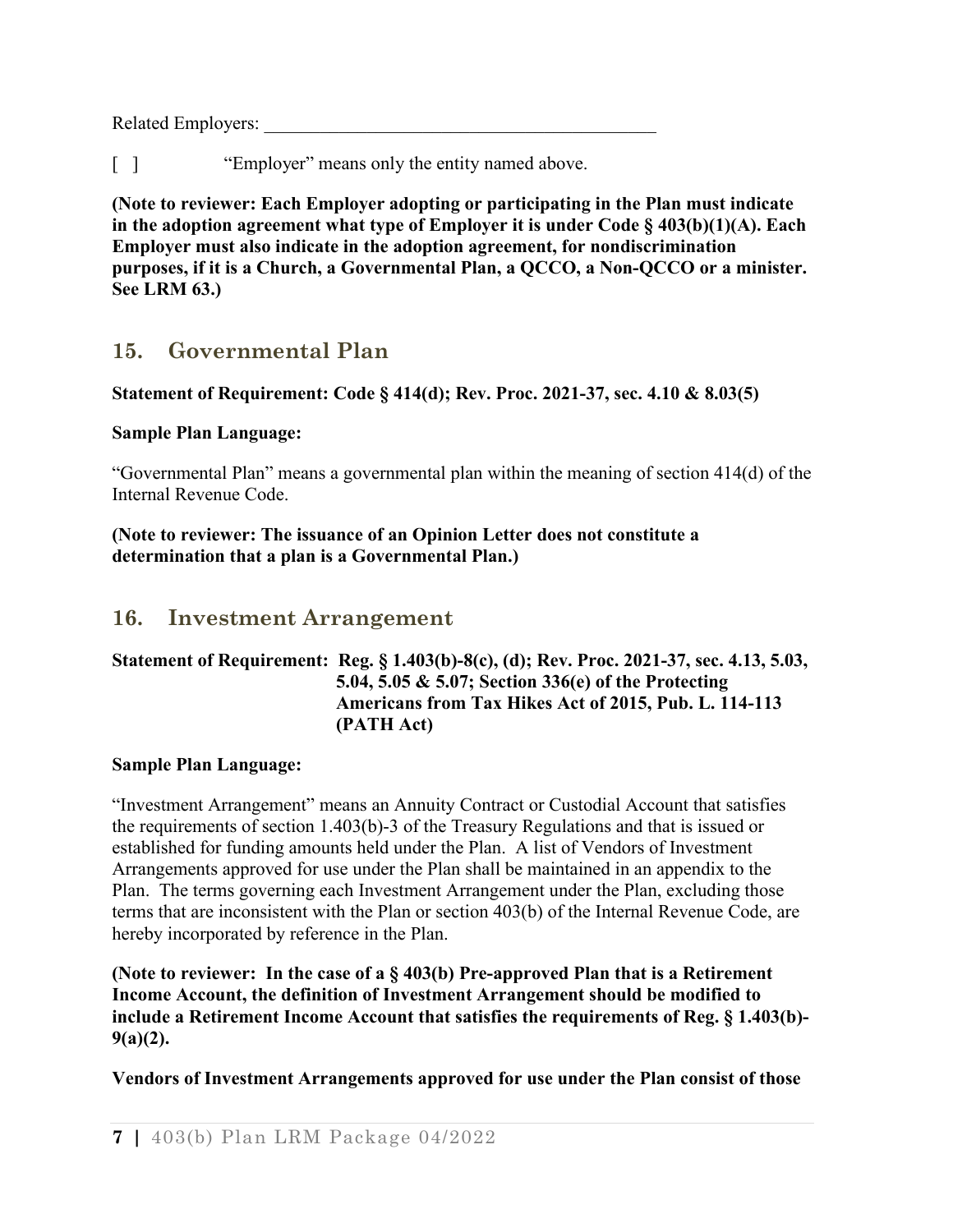**that are eligible to receive new contributions under the Plan (i.e., payroll slot vendors) and those that are eligible to conduct exchanges under the Plan (see LRM 53).**

**Additionally, any contract that is permitted to be excluded under section 8 of Rev. Proc. 2007-71 need not be considered part of the Plan.)**

**(Note to reviewer: In the case of a Church Plan (including a § 403(b) Pre-approved Plan that is a Retirement Income Account), the definition of Investment Arrangement includes a group trust as described in Rev. Rul. 81-100 (as modified or superseded by subsequent revenue rulings.)**

# <span id="page-14-0"></span>**17. Non-Qualified Church-Controlled Organization or Non-QCCO**

## **Statement of Requirement: Code § 3121(w)(3)(B); Rev. Proc. 2021-37, sec. 4.17**

## **Sample Plan Language**

"Non-Qualified Church-Controlled Organization" (Non-QCCO) means a church-controlled, tax-exempt organization described in section  $501(c)(3)$  of the Internal Revenue Code that does not meet the definition of a QCCO.

# <span id="page-14-1"></span>**18. Participant**

## **Statement of Requirement: Reg. §§ 1.403(b)-2(b)(12) & 1.403(b)-5(b)(4); Rev. Proc. 2021-37, sec. 25.02**

## **Sample Plan Language:**

"Participant" means an individual for whom contributions are currently being made or for whom contributions have previously been made under the Plan and who has not received a distribution of his or her benefit under the Plan. All Employees of the Employer will be eligible to participate in the Plan except for those Employees excluded in the Adoption Agreement.

## **Sample Adoption Agreement Language:**

The following Employees are excluded from eligibility to have Elective Deferrals made on their behalf under the Plan:

 $\lceil \cdot \rceil$  Employees who are eligible under another section 403(b) plan of the Employer which permits an amount to be contributed or deferred at the election of the Employee.

[ ] Employees who are eligible under a section 457(b) eligible governmental plan of the Employer which permits an amount to be contributed or deferred at the election of the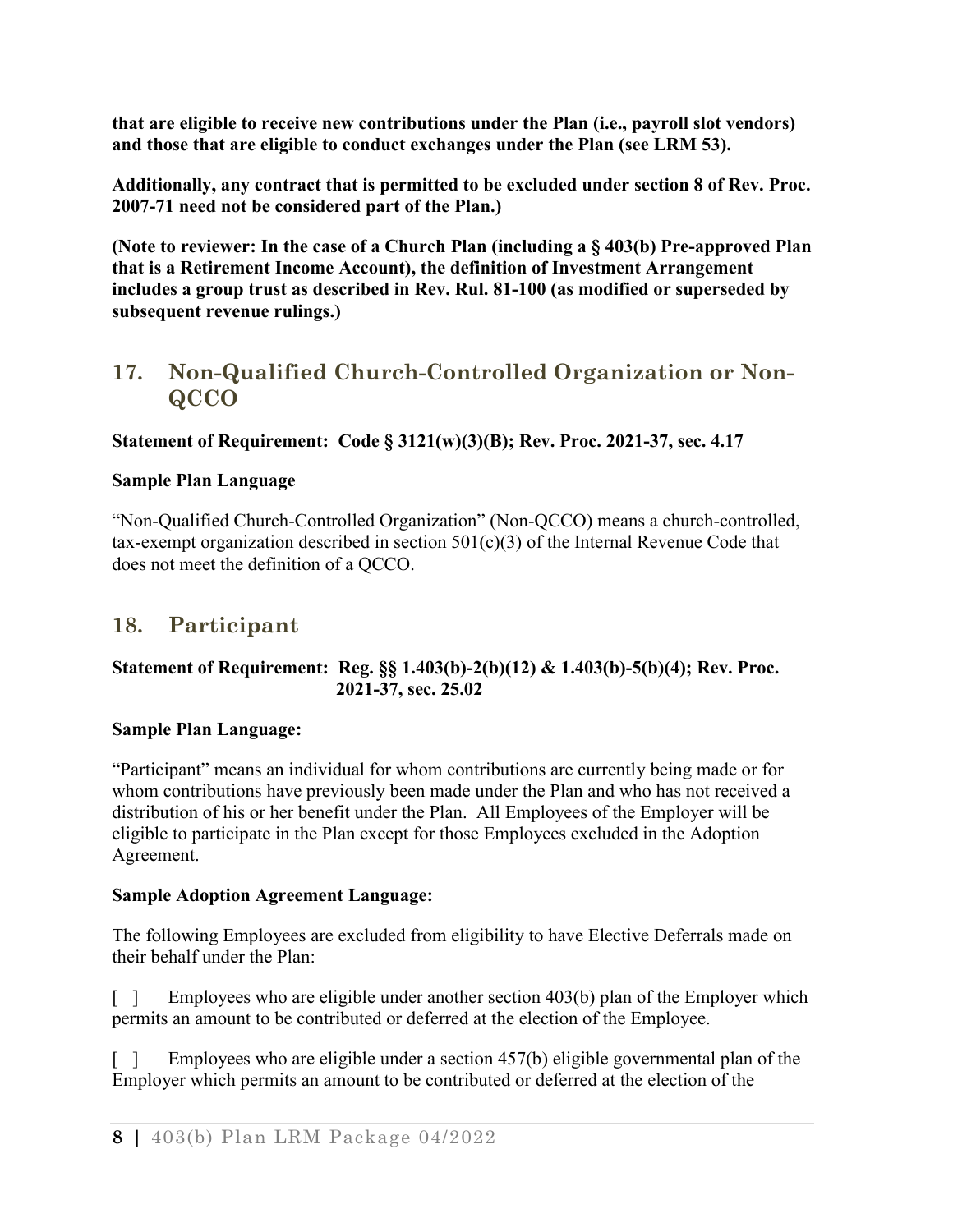Employee.

[ ] Employees who are eligible to make a cash or deferred election (as defined at section  $1.401(k)-1(a)(3)$  of the Treasury Regulations) under a section  $401(k)$  plan of the Employer.

[ ] Employees who are nonresident aliens described in section  $410(b)(3)(C)$  of the Internal Revenue Code.

[ ] Employees who are students performing services described in section 3121(b)(10) of the Internal Revenue Code.

[ ] Employees who normally work fewer than 20 hours per week. An Employee normally works fewer than 20 hours per week if, for the 12-month period beginning on the date the Employee's employment commenced, the Employer reasonably expects the Employee to work fewer than 1,000 hours of service (as defined under section  $410(a)(3)(C)$ ) of the Internal Revenue Code) in such period, and, for each Exclusion Year ending after the close of that 12-month period, the Employee has worked fewer than 1,000 hours of service in the preceding 12-month period. Under this provision, an Employee who works 1,000 or more hours of service in the 12-month period beginning on the date the Employee's employment commenced or in any Exclusion Year beginning immediately after the 12 month period beginning on the date the Employee's employment commenced with the Employer shall then be eligible to participate in the Plan. Once an Employee becomes eligible to have Elective Deferrals made on his or her behalf under the Plan under this standard, the Employee cannot be excluded from eligibility to have Elective Deferrals made on his or her behalf in any later year under this standard.

## **(Note to reviewer: A plan that includes a definition of hour of service (see LRM 67) should substitute a reference to that definition for the phrase in parentheses in the preceding paragraph.)**

The Exclusion Year is:

( ) The Plan Year

( ) The 12-consecutive month period beginning on each anniversary of the date the Employee's employment with the Employer commenced.

(In the absence of an election, the Exclusion Year will be the Plan Year.)

**(Note to reviewer: Notice 2018-95 provides transition relief from the "once-in-alwaysin" ("OIAI") condition for including part-time employees under Reg. § 1.403(b)- 5(b)(4)(iii)(B). Section 3.02 of Notice 2018-95 states that a § 403(b) Pre-approved Plan does not require any specific language to use the transition relief set forth in the Notice.)** 

**(Note to reviewer: Although a 403(b) plan is not subject to the requirements of Code § 410(a), a 403(b) plan that is subject to Title I of ERISA must satisfy requirements of ERISA § 202(a) that are parallel to the requirements of Code § 410(a). The Sample**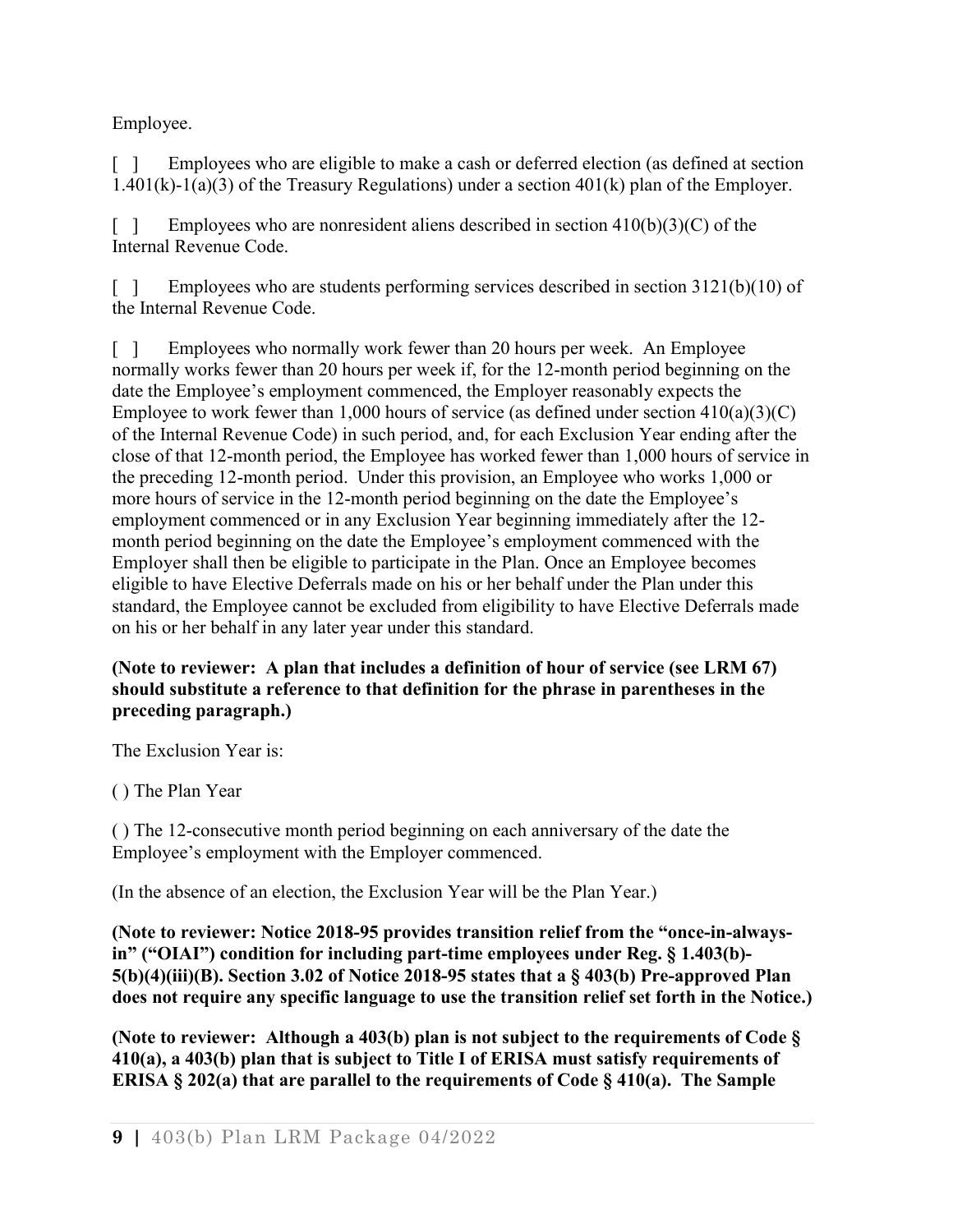**Adoption Agreement Language will satisfy those requirements. See ERISA § 202(a)(1) and regulations under Code § 410(a).)**

**(Note to reviewer: If the adopting eligible employer is a Church or QCCO, the plan may exclude other categories of employees from eligibility to participate.)**

#### **Retirement Income Accounts**

**(Note to reviewer: A § 403(b) Pre-approved Plan that is a Retirement Income Account plan may allow employees described in Code § 414(e)(3)(B) to participate retroactively to July 1, 2020. In such case, the plan must include the nondiscrimination requirements of Code § 403(b)(12) and state that such requirements apply to any employee other than an employee of a Church or QCCO. See LRM 80 (Eligibility and Coverage), LRM 81 (Nondiscrimination), LRM 83 (Eligibility, Coverage and Nondiscrimination) and LRM 86 (Retirement Income Account).**

#### **Sample Adoption Agreement Language**

Employees described in section 414(e)(3)(B) of the Internal Revenue Code are eligible to participate in the Plan effective [Insert a date no earlier than July 1, 2020].

## <span id="page-16-0"></span>**19. Plan**

#### **Statement of Requirement: Reg. § 1.403(b)-2(b)(13)**

#### **Sample Plan Language:**

"Plan" means the plan identified in the Adoption Agreement.

## **Sample Adoption Agreement Language:**

<span id="page-16-1"></span>Name of Plan:

## **20. Plan Year**

## **Statement of Requirement: Reg. §§ 1.415(f)-1(f)(2) & 1.415(j)-1(e)**

#### **Sample Plan Language:**

"Plan Year" means the calendar year unless a different 12-consecutive-month period is designated by the Employer in the Adoption Agreement.

#### **Sample Adoption Agreement Language:**

Plan Year means the calendar year unless the following is selected: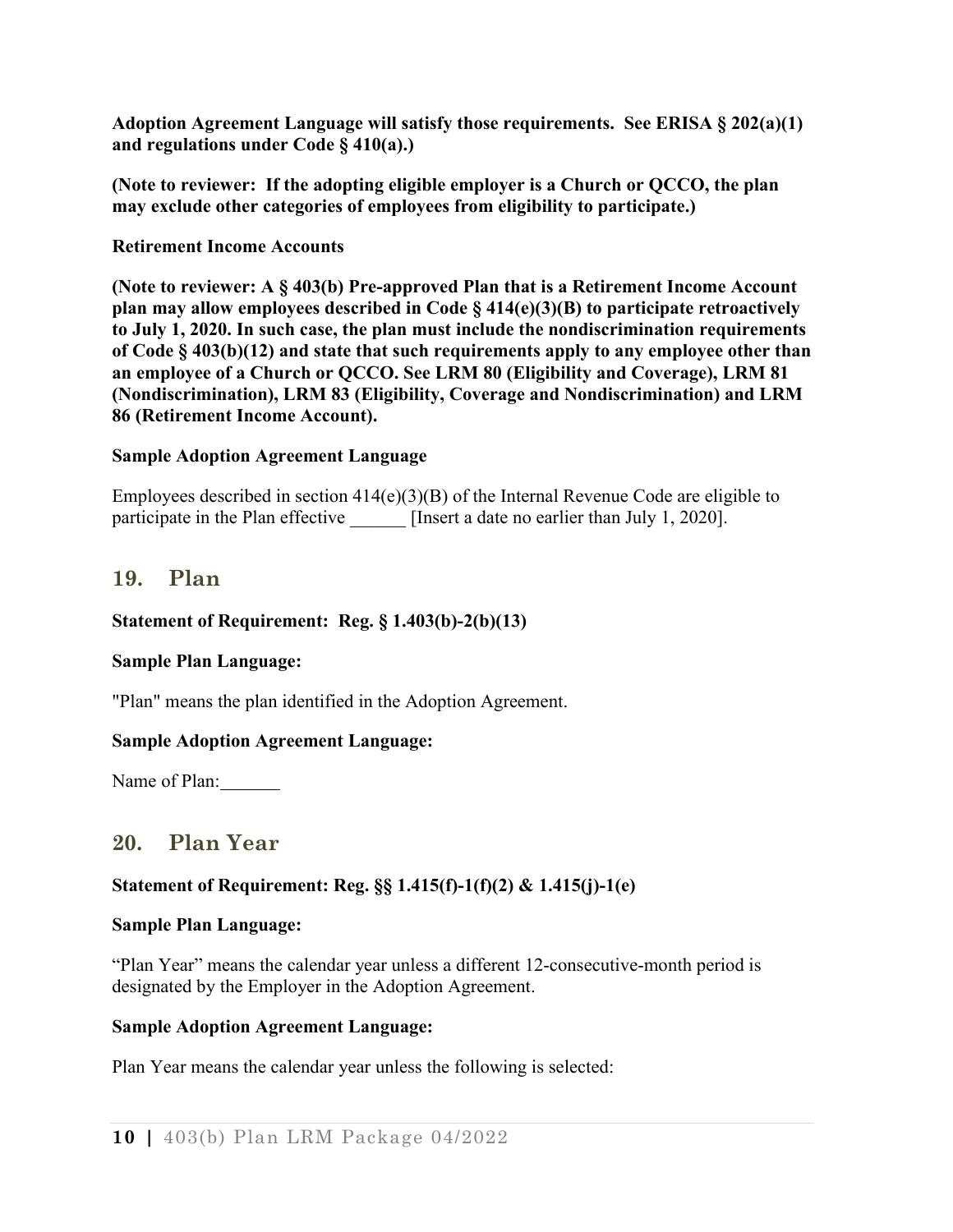[ ] the 12-consecutive-month period ending on and each anniversary thereof.

## **(Note to reviewer: The adoption agreement may also allow the employer to specify the initial plan year.)**

# <span id="page-17-0"></span>**21. Public School**

## **Statement of Requirement: Reg. § 1.403(b)-2(b)(14)**

## **Sample Plan Language:**

"Public School" means a State-sponsored educational organization described in section 170(b)(1)(A)(ii) of the Internal Revenue Code (relating to educational organizations that normally maintain a regular faculty and curriculum and normally has a regularly enrolled body of pupils or students in attendance at the place where educational activities are regularly carried on).

# <span id="page-17-1"></span>**22. Qualified Church-Controlled Organization or QCCO**

## **Statement of Requirement: Code § 3121(w)(3)(B); Rev. Proc. 2021-37, secs. 4.17, 4.22 & 8.03(5)**

## **Sample Plan Language:**

"Qualified Church-Controlled Organization" (QCCO) means an organization described in section 3121(w)(3)(B) of the Internal Revenue Code and the Treasury Regulations thereunder, and generally refers to any church controlled, tax-exempt organization described in section  $501(c)(3)$  of the Code, other than an organization which:

(A) Offers goods, services, or facilities for sale, other than on an incidental basis, to the general public, other than goods, services, or facilities which are sold at a nominal charge which is substantially less than the cost of providing such goods, services, or facilities; and

(B) Normally receives more than 25% of its support from either: (1) governmental sources, or (2) receipts from admissions, sales of merchandise, performance of services, or furnishing of facilities, in activities which are not unrelated trades or businesses, or both.

## **(Note to reviewer: The issuance of an Opinion Letter does not constitute a determination that an Employer is a QCCO.)**

# <span id="page-17-2"></span>**23. Related Employers**

**Statement of Requirement: Code § 414(c)(2); Reg. § 1.414(c)-5, Notice 2018-81,**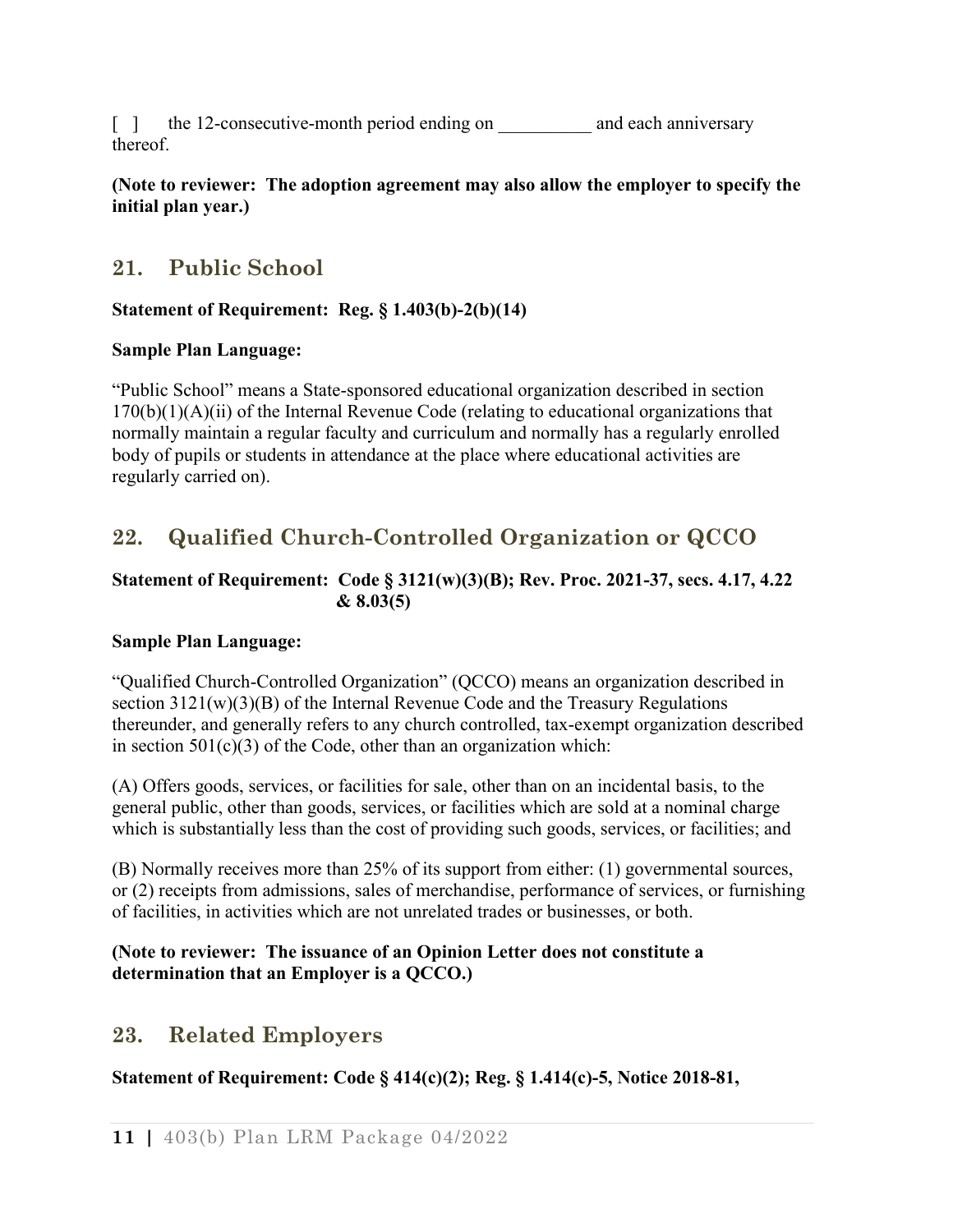## **Notice 89-23; Rev. Proc. 2021-37, secs. 4.23 & 5.14; Section 336(a) of the Protecting Americans from Tax Hikes Act of 2015, Pub. L. 114-113 (PATH Act)**

#### **Sample Plan Language:**

For a plan that is not a Governmental Plan, "Related Employers" means all employers that are aggregated with the Employer under section 414(b) and (c) (each as modified by section 415(h), (m), and (o)) of the Code and the Treasury Regulations thereunder. For a Governmental Plan, "Related Employers" means all employers that are aggregated with the Employer in a manner consistent with IRS Notice 89-23.

**(Note to reviewer: Section 336(a) of the PATH Act amended Code § 414(c) by adding new § 414(c)(2) that addresses when certain church-related organizations are under common control. Under Code §§ 414(c)(2)(C) and (D), an election may be made to aggregate or disaggregate certain church-related organizations, respectively, for purposes of treatment as a single employer under Code § 414(c). Notice 2018-81 provides procedures for notifying the IRS when such an election is revoked.)**

# <span id="page-18-0"></span>**24. Retirement Income Account**

## **Statement of Requirement: Code § 403(b)(9); Reg. § 1.403(b)-9; Rev Proc. 2021-37, secs. 4.26, 5.16 & 5.19**

## **Sample Plan Language:**

"Retirement Income Account" means a defined contribution program established or maintained by a church, or a convention or association of churches, including an organization described in section 414(e)(3)(A) of the Internal Revenue Code, to provide benefits under section 403(b) of the Code for its Employees (including an employee described in section 414(e)(3)(B) of the Code) or their Beneficiaries as described in section 403(b)(9) of the Code.

**(Note to reviewer: A § 403(b) Pre-approved Plan that is a Retirement Income Account must be separate from a § 403(b) Pre-approved Plan that is not a Retirement Income Account. See Rev. Proc. 2021-37, sections 5.16, 10.06(2) and 10.07, and LRM 63 (Adoption Agreement Requirements—All Plans). See also Part V and LRM 86 (Retirement Income Account).)**

# <span id="page-18-1"></span>**25. Severance from Employment**

## **Statement of Requirement: Regs. §§ 1.403(b)-2(b)(19) & 1.403(b)-6(h); Rev. Proc. 2021-37, sec. 5.14**

## **Sample Plan Language:**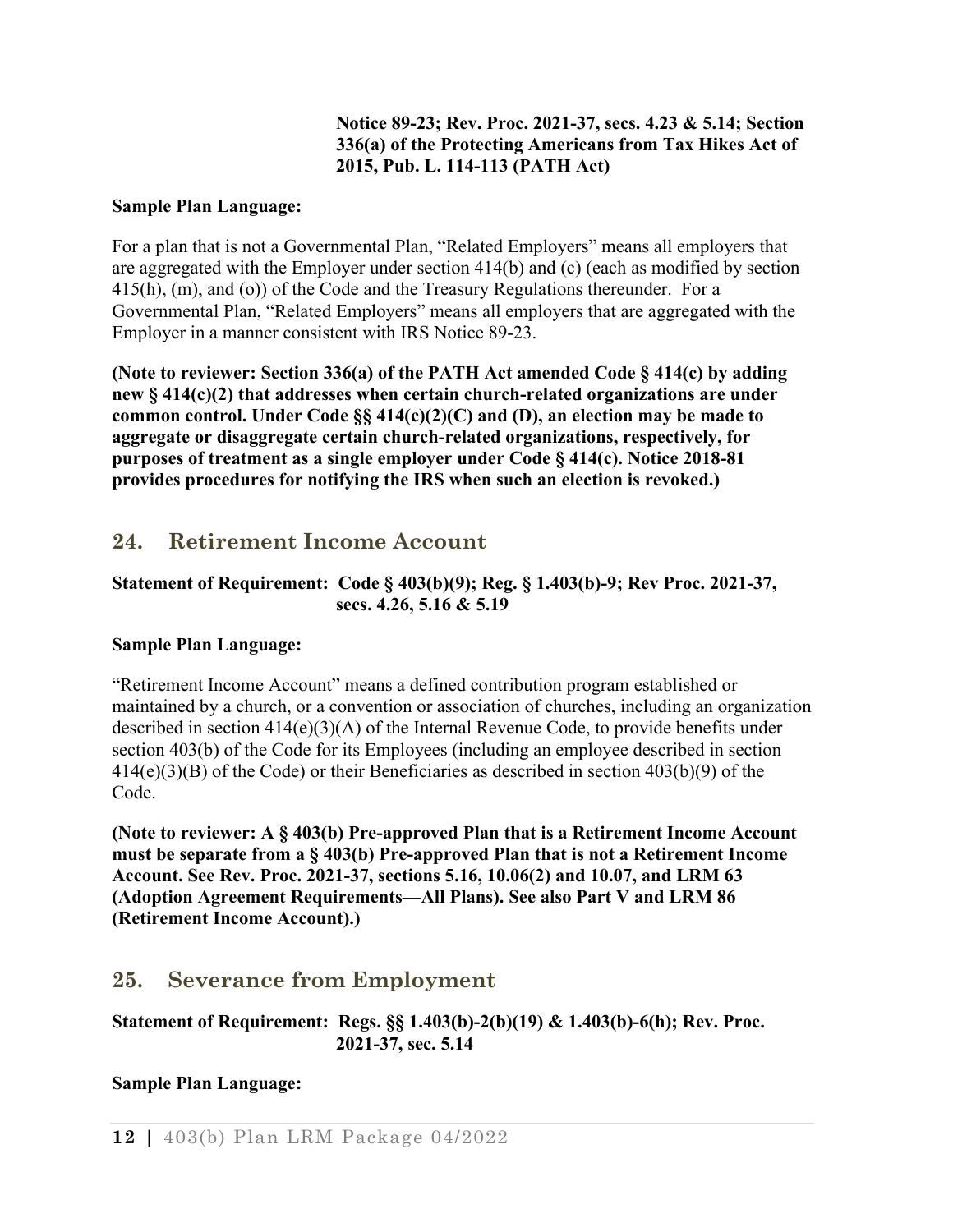"Severance from Employment" occurs when the Employee ceases to be employed by the Employer maintaining the Plan or a Related Employer that is eligible to maintain a 403(b) Plan under section 1.403(b)-2(b)(8) of the Treasury Regulations (an "eligible employer"), even if the Employee remains employed with another entity that is a Related Employer where either (a) such Related Employer is not an eligible employer or (b) the Employee is employed in a capacity that is not employment with an eligible employer**.** 

**(Note to reviewer: Reg. § 1.403(b)-2(b)(19) defines "severance from employment" in a manner that is generally the same as provided for in regulations under Code § 401(k). (Rev. Proc. 2007-71 provided definitions and model plan language for "related employer" and "severance from employment" that were tailored specifically for use by public schools.) For examples of a "severance from employment," see Reg. § 1.403(b)- 6(h). Alternatively, a plan may define severance from employment more narrowly so as to preclude certain distributions that would be permitted under the sample plan language. For example, the sample plan language could be modified to provide that a severance does not occur if an employee continues to be employed by another unit of the State, even if that unit is not a public school. In addition, a § 403(b) Pre-approved Plan that is a Retirement Income Account and sponsored by a Code § 414(e)(3)(A) benefit board may provide that a severance from employment does not occur if an employee moves between churches in the denomination or to another employer participating in the plan.)**

## <span id="page-19-0"></span>**26. State**

## **Statement of Requirement: Reg. § 1.403(b)-2(b)(20)**

## **Sample Plan Language:**

"State" means a State, a political subdivision of a State, or any agency or instrumentality of a State. "State" includes the District of Columbia (pursuant to section 7701(a)(10) of the Internal Revenue Code). An Indian tribal government is treated as a State pursuant to section  $7871(a)(6)(B)$  of the Code for purposes of section  $403(b)(1)(A)(ii)$  of the Code.

## <span id="page-19-1"></span>**27. Vendor**

## **Statement of Requirement: Rev. Proc. 2021-37, sec. 5.07**

## **Sample Plan Language:**

"Vendor" means the provider of an Annuity Contract or Custodial Account.

**(Note to reviewer: A § 403(b) Pre-approved Plan must list all Vendors of Investment Arrangements approved for use under the plan in an appendix. See LRM 29 (Plan Administration).**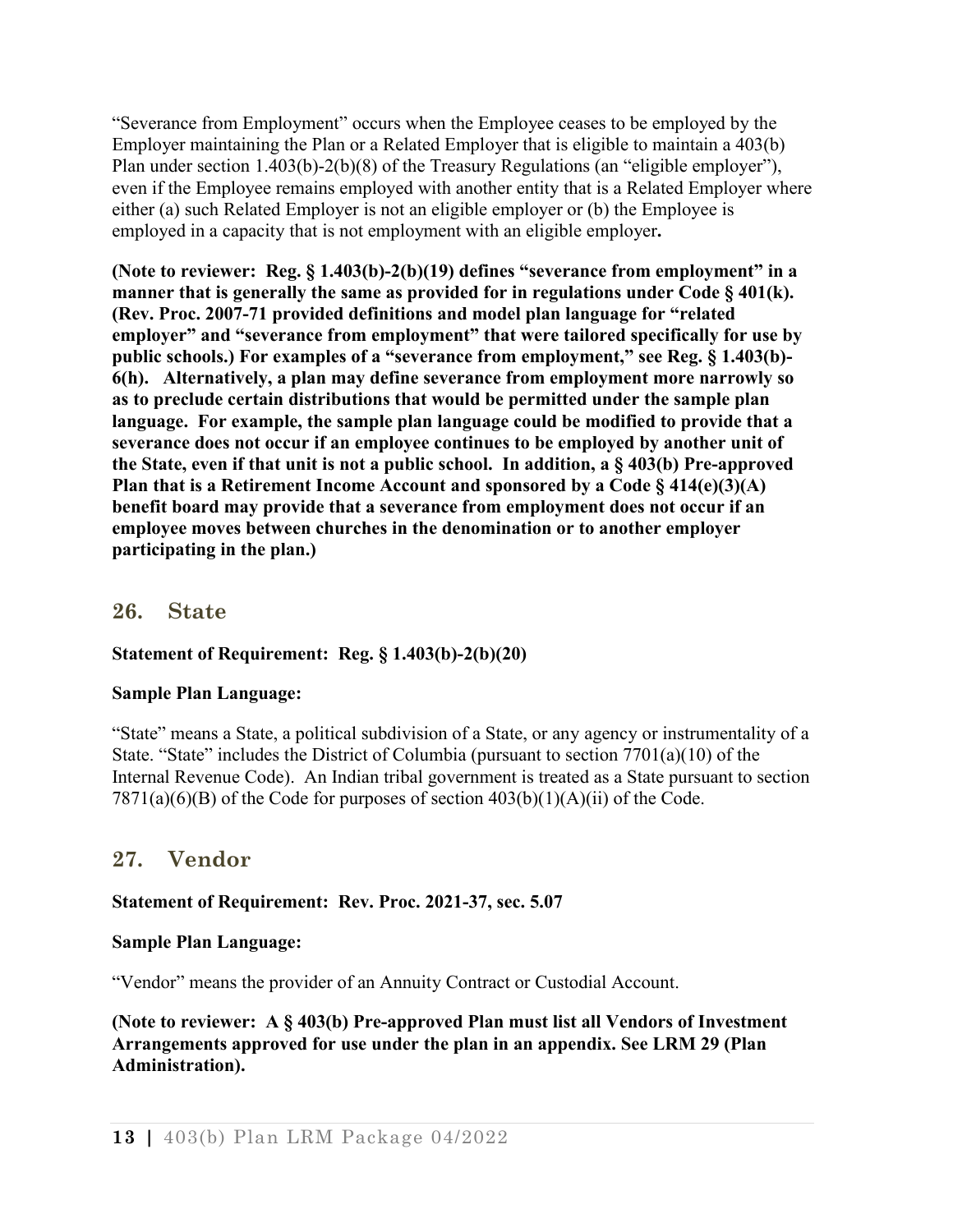**In the case of a § 403(b) Pre-approved Plan that is a Retirement Income Account, the definition of "Vendor" should be modified to include the Provider of a Retirement Income Account.)**

## <span id="page-20-0"></span>**28. Year of Service**

## **Statement of Requirement: Regs. §§ 1.403(b)-2(b)(21) & 1.403(b)-4(e)**

**(Note to reviewer: "Year of service" applies for purposes of the limitations for special catch-up contributions (see LRM 39 (Elective Deferrals)) and for determining a participant's includible compensation (see LRM 40 (Limitations on Annual Additions)). The definition of "year of eligibility service" contained in LRM 68 (Year of Eligibility Service) applies for the nondiscrimination requirements for contributions other than elective deferrals.)**

## **Sample Plan Language:**

"Year of Service." For purposes of determining Includible Compensation or Special Catch-Up Contributions, "Year of Service" means each full year during which an individual is a full-time Employee of the Employer, plus fractional credit for each part of a year during which the individual is either a full-time Employee of the Employer for a part of a year or a part-time Employee of the Employer. The Employee must be credited with a full Year of Service for each year during which the Employee is a full-time Employee and a fraction of a year for each part of a work period during which the Employee is a full-time or part-time Employee of the Employer. An Employee's number of Years of Service equals the aggregate of the annual work periods during which the Employee is employed by the Employer. The work period is the Employer's annual work period.

## **(Note to reviewer: The following should be added to the definition of "year of service" in the case of a § 403(b) Pre-approved Plan that is a Retirement Income Account:)**

A Year of Service shall also include all years of Denominational Service.

**(Note to reviewer: Plans designed to include nonelective contributions that give adopting eligible employers an option to exclude employees from eligibility for such contributions until the employees complete a minimum service requirement must also include the definition of Year of Eligibility Service in LRM 68 unless the plan is a Governmental Plan or Church plan that is exempt from the requirements of ERISA § 202.)**

# Administration

# <span id="page-20-2"></span><span id="page-20-1"></span>**29. Plan Administration**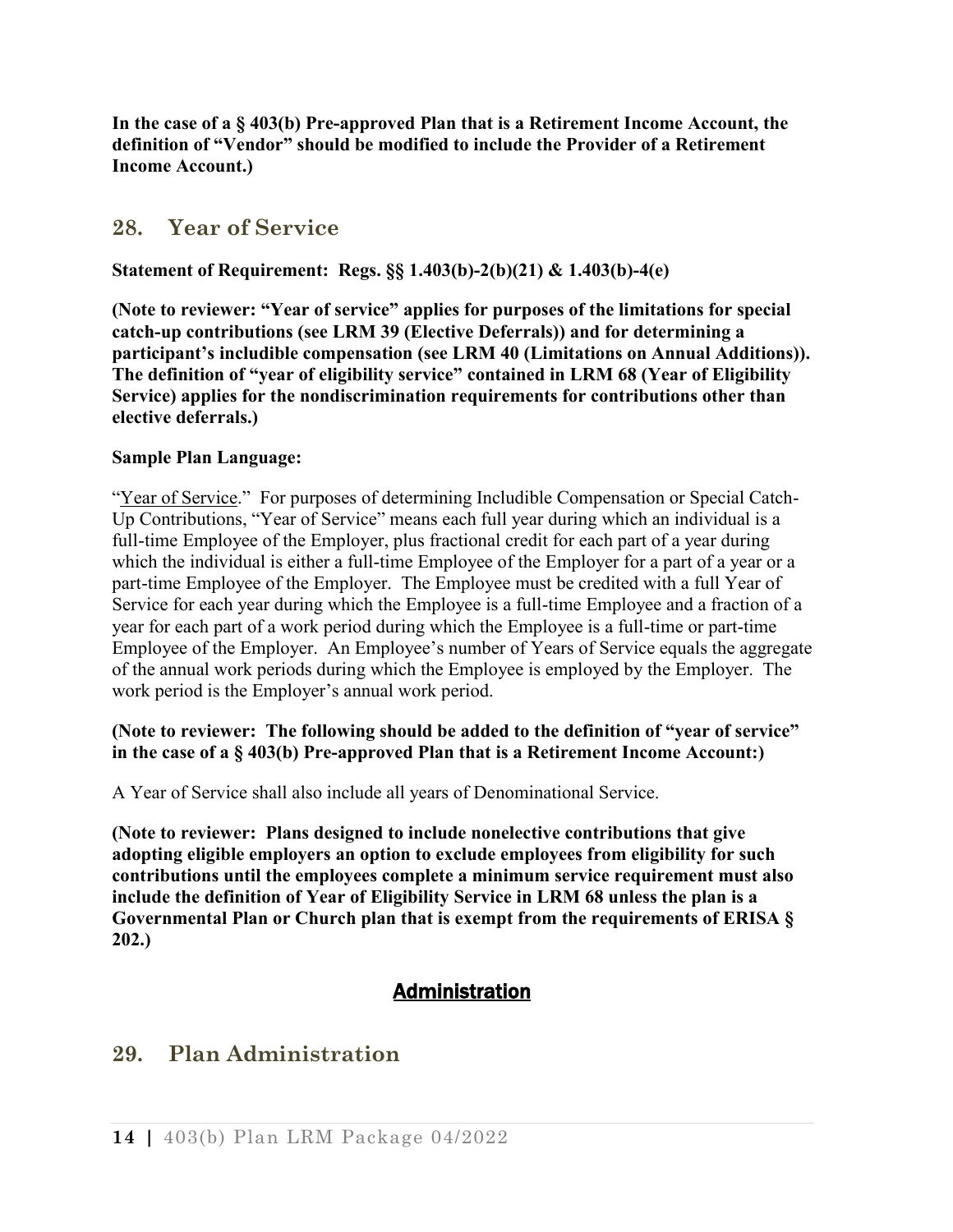**Statement of Requirement: Reg. § 1.403(b)-3(b)(3); Rev. Proc. 2021-37, sec. 5.07**

**(Note to reviewer: Reg. § 1.403(b)-3(b)(3) and Rev. Proc. 2021-37, sec. 5.05 provide that a § 403(b) Pre-approved Plan (1) must contain all the material terms and conditions for eligibility, benefits, applicable limitations, the investments available under the plan, and the time and form under which benefit distributions are made; and (2) may provide for optional features such as hardship withdrawals, loans, transfers between plans or annuity contracts, and acceptance of rollovers. The regulations provide that the plan may allocate administrative duties to various persons. Any such allocation should identify how the duties are allocated to ensure compliance with the various requirements under Code § 403(b).**

**In drafting administrative plan provisions and deciding how to allocate administrative duties, Providers should be aware that the type of duties allocated to the employer might result in coverage under Title I of ERISA in the case of plans other than Governmental or Church Plans. See DOL Reg. § 2510.3-2(f) and DOL Field Assistance Bulletin Nos. 2007-02 (July 24, 2007) and 2010-01 (February 17, 2010).)**

## **Sample Plan Language:**

1. Plan Administration. The Plan shall be administered, and the provisions of the various documents comprising the Plan shall be coordinated, in accordance with the terms of the Plan and the requirements of section 403(b) of the Internal Revenue Code. These provisions and requirements include but are not limited to –

1.1 Determining whether an employee is eligible to participate in the Plan.

1.2 Determining whether contributions comply with the applicable limitations.

1.3 Determining whether hardship withdrawals and loans comply with applicable requirements and limitations.

1.4 Determining that any transfers, rollovers, or purchases of service credit comply with applicable requirements and limitations.

1.5 Determining that the requirements of the Plan and section 403(b) of the Code are properly applied, including whether the Employer is a member of a controlled group.

1.6 Determining the status of domestic relations orders or qualified domestic relations orders.

Administrative functions, including functions to comply with section 403(b) of the Code and other tax requirements, may be allocated among various persons pursuant to service agreements or other written documents. However, in no case shall administrative functions be allocated to Participants (other than permitting Participants to make investment elections for self-directed accounts). Any administrative functions not allocated to other persons are reserved to the Administrator.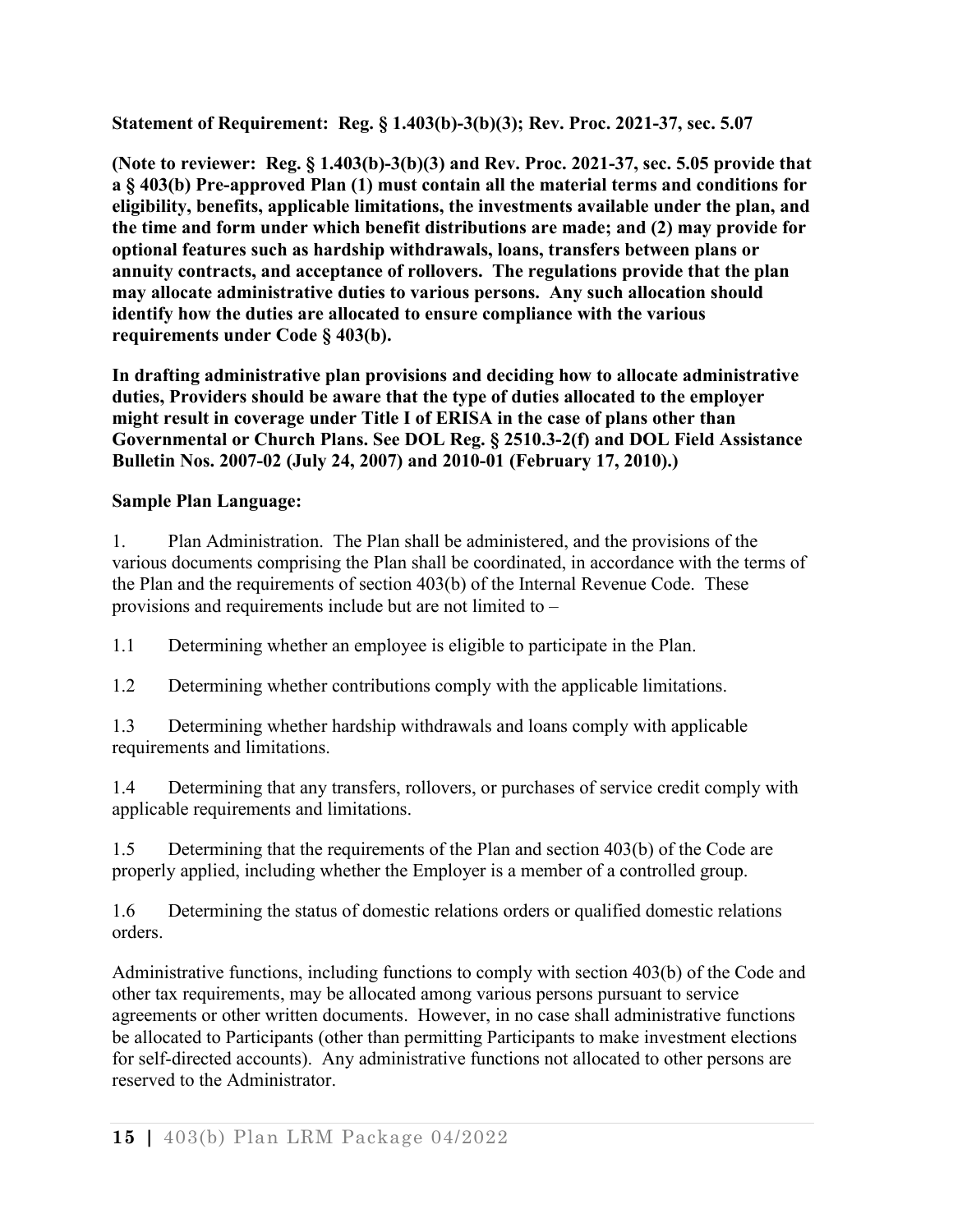2. Administrative Appendix. Persons to whom administrative functions have been allocated and the specific functions allocated to such persons shall be identified in an administrative appendix to the Plan. Service agreements and other records or information pertaining to the administration of the Plan may be included or incorporated by reference in the appendix. The appendix will also include a list of all the Vendors of Investment Arrangements approved for use under the Plan. The appendix may be modified from time to time. A modification of the appendix is not an amendment of the Plan.

**(Note to reviewer: Vendors of Investment Arrangements approved for use under the Plan consist of Vendors of Investment Arrangements that are eligible to receive new contributions under the Plan (i.e., payroll slot vendors) and Vendors of Investment Arrangements that are eligible to conduct exchanges under the Plan (see LRM 53 (Exchanges)).)**

# <span id="page-22-0"></span>**30. Conflicting Provisions in Investment Arrangements or Other Documents**

**Statement of Requirement: Rev. Proc. 2021-37, secs. 5.04, 6.01 & 8.03(4)**

**(Note to reviewer: Every § 403(b) Pre-approved Plan must contain a statement that the provisions of the plan override any conflicting provision contained in an Investment Arrangement or other document incorporated by reference in the plan or used with the plan. The Opinion Letter issued to a § 403(b) Pre-approved Plan will not express an opinion with respect to the terms of an Investment Arrangement or any other documents that may be incorporated by reference.)**

## **Sample Plan Language:**

<span id="page-22-1"></span>In the event of any conflict between the terms of this Plan and the terms of any Investment Arrangement under the Plan or any other document incorporated by reference under the Plan, the terms of the Plan will govern.

# Eligibility and Participation

# <span id="page-22-2"></span>**31. Eligibility of Employees**

## **Statement of Requirement: Reg. § 1.403(b)-5(b)**

## **Sample Plan Language:**

Each Employee who is not excluded under section of the Adoption Agreement may elect to have Elective Deferrals made on his or her behalf hereunder immediately upon becoming employed by the Employer.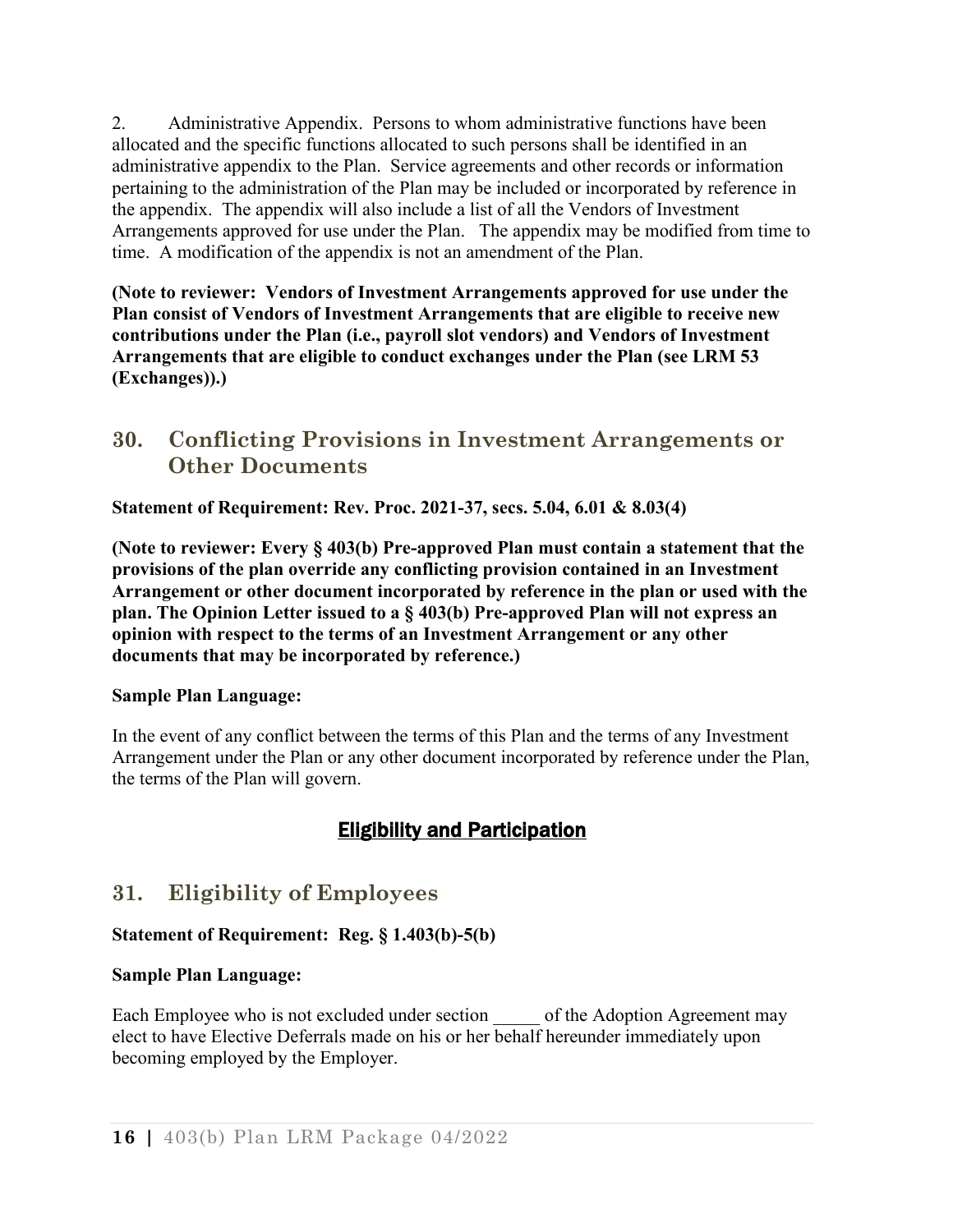**(Note to reviewer: The blank should be filled in with the plan section number which corresponds to LRM 18 (Participant). A plan may allow for reasonable administrative procedures for plan entry for making elective deferrals, including a reasonable period for providing a participant notice of the right to defer and a reasonable election period, provided that Reg. § 1.403(b)-5(b)(2) is satisfied. A plan that provides notice of the right to defer no later than 30 days after commencement of employment, allows the participant to make an election up to 30 days after notice is provided, and provides that the participant's election will be effective as soon as administratively practicable will be treated as having reasonable administrative procedures that do not cause the plan to fail to satisfy Reg. § 1.403(b)-5(b)(2).)**

# <span id="page-23-0"></span>**32. Compensation Reduction Election**

## **Statement of Requirement: Regs. §§ 1.403(b)-4 and 1.403(b)-5**

## **Sample Plan Language:**

Compensation Reduction Election.

1. An Employee elects to participate by executing an election to reduce his or her Compensation (and have that amount contributed as an Elective Deferral on his or her behalf to one or more Investment Arrangements) and filing it with the Administrator or its designated agent. The Employee's elections with respect to Investment Arrangements and allocations (and reallocations) among Accounts, if not included in the Compensation Reduction Election, shall be included in other records maintained under the Plan. This Compensation Reduction Election shall be made through an agreement provided by the Administrator or its designated agent under which the Employee agrees to be bound by all the terms and conditions of the Plan. The Administrator may establish an annual minimum deferral amount no higher than \$200 as specified in the Adoption Agreement and may change such minimum to a different amount (but not in excess of \$200 or such lower amount as specified in the Adoption Agreement) from time to time. Any such election shall remain in effect until a new election is filed. The election shall take effect as soon as administratively practicable following the date indicated in the Employee's election.

2. For purposes of the Compensation Reduction Election, "Compensation" means all cash compensation for services to the Employer, including salary, wages, fees, commissions, bonuses and overtime pay, that is includible in the Employee's gross income for the calendar year and amounts that would be cash compensation includible in gross income but for a reduction election under sections 125, 132(f), 401(k), 403(b), or 457(b) of the Internal Revenue Code (including a Compensation Reduction Election under the Plan).

**(Note to reviewer: Code § 3401(h) provides that a differential wage payment shall be treated as a payment of wages under Code § 3401(a) for a payment made after December 31, 2008. Similarly, Code § 415(c)(8) provides that all plans must include difficulty of care payments in a participant's compensation for purposes of calculating the annual additions limit of Code § 415(c)(1). See Notice 2020-68, Section E. All plans**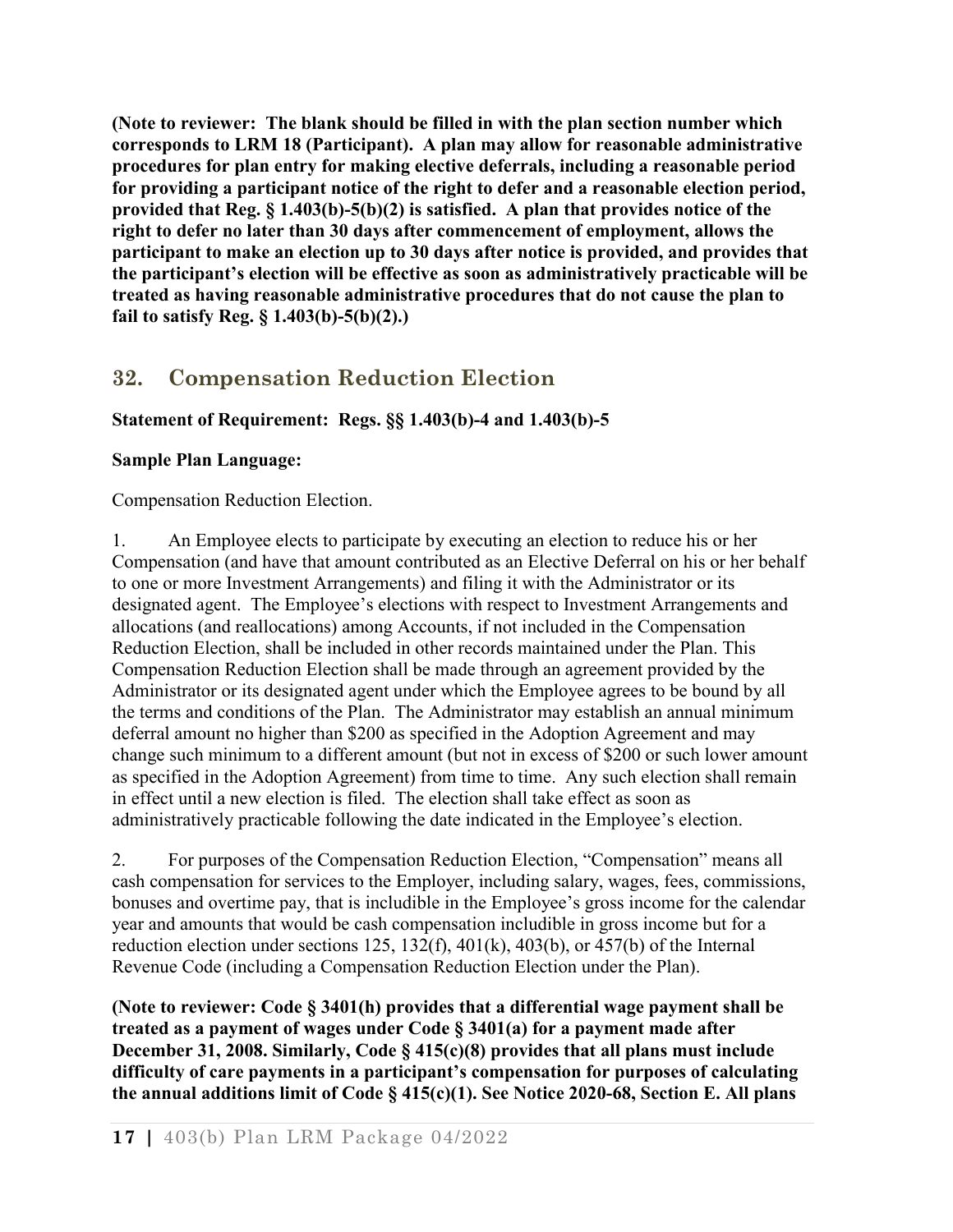**must include these amounts in a participant's compensation for purposes of calculating the annual additions limit of Code § 415(c)(3).)**

## **Adoption Agreement Language:**

- [ ] No minimum annual deferral amount.
- <span id="page-24-0"></span>[ ] The minimum annual deferral amount will be \$ (no higher than \$200).

# **33. Eligible Automatic Contribution Arrangement (EACA)**

## **Statement of Requirement: Code §§ 414(w) & 4979(f)(1); Reg. §§ 1.414(w)-1 & 54.4979- 1(c)**

**(Note to reviewer: The following is an optional provision which may be included in a § 403(b) Pre-approved Plan to allow the employer to elect to provide an eligible automatic contribution arrangement ("EACA") within the meaning of Code § 414(w) and the regulations. Under an EACA, an employee can request a distribution of default elective deferrals within 90 days of the first contribution of default elective deferrals without violating the restriction on distribution of elective deferrals under Code § 403(b)(11).**

**This provision may be elected only where the participant's signature is not required to establish the investment arrangement(s) selected to receive the default elective deferrals (The "default investment arrangement"). Thus, this provision generally could not be used where the default investment arrangement is an individual annuity contract or individual custodial account.) An EACA may not be added to a § 403(b) Pre-approved Plan for any plan year unless notice of the EACA is provided to employees prior to the beginning of such plan year.)**

## **Sample Plan Language:**

Article [ ] Eligible Automatic Contribution Arrangement (EACA)

Section 1. Rules of Application

1.1 Employer Election of EACA Option. If an EACA is permitted under the terms of an Investment Arrangement and the Employer has elected the EACA option in the Adoption Agreement, the provisions of this Article shall apply for the Plan Year and, to the extent that any other provision of the Plan is inconsistent with the provisions of this Article, the provisions of this Article shall govern.

1.2 Default Elective Deferrals. Default Elective Deferrals will be made on behalf of Covered Employees who do not have an affirmative election in effect regarding Elective Deferrals. The amount of Default Elective Deferrals made for a Covered Employee each pay period is equal to the Default Percentage specified in the Adoption Agreement multiplied by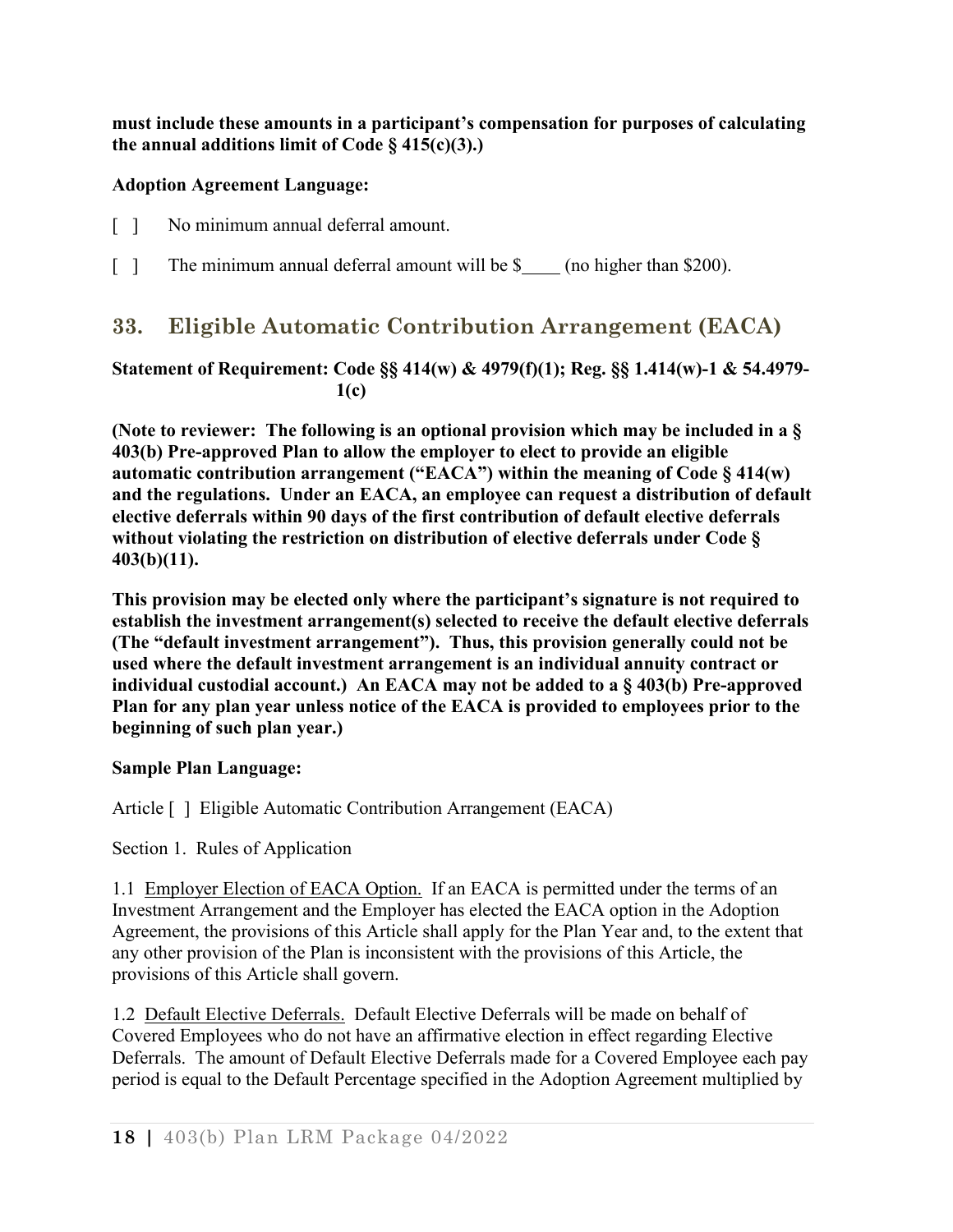the Covered Employee's Compensation for that pay period. If the Employer has so elected in the Adoption Agreement, a Covered Employee's Default Percentage will increase by one percentage point each Plan Year, beginning with the second Plan Year that begins after the Default Percentage first applies to the Covered Employee. The increase will be effective beginning with the first pay period that begins in such Plan Year or, if elected by the Employer in the Adoption Agreement, the first pay period in such Plan Year that begins on or after the date specified in the Adoption Agreement.

1.3 Right to Make Affirmative Election. A Covered Employee will have a reasonable opportunity after receipt of the notice described in Section 4 of this Article to make an affirmative election regarding Elective Deferrals (either to have no Elective Deferrals made or to have a different amount of Elective Deferrals made) before Default Elective Deferrals are made on the Covered Employee's behalf. Default Elective Deferrals being made on behalf of a Covered Employee will cease as soon as administratively feasible after the Covered Employee makes an affirmative election to have no Elective Deferrals made or to have a different amount of Elective Deferrals made.

Section 2. Definitions

2.1 EACA. An "EACA" is an automatic contribution arrangement that satisfies the uniformity requirement in Section 3 of this Article and the notice requirement in Section 4 of this Article.

2.2 Automatic Contribution Arrangement. An "automatic contribution arrangement" is an arrangement under which, in the absence of an affirmative election by a Covered Employee, a certain percentage of the Covered Employee's Compensation will be contributed to the Plan as an Elective Deferral in lieu of being included in the Covered Employee's pay.

2.3 Covered Employee. A "Covered Employee" is a Participant identified in the Adoption Agreement as being covered under the EACA.

2.4 Default Elective Deferrals. "Default Elective Deferrals" are the Elective Deferrals contributed to the Plan under the EACA on behalf of Covered Employees who do not have an affirmative election in effect regarding Elective Deferrals.

2.5 Default Percentage. The "Default Percentage" is the percentage of a Covered Employee's Compensation contributed to the Plan as a Default Elective Deferral for the Plan Year. The Default Percentage is specified in the Adoption Agreement.

Section 3. Uniformity Requirement

3.1 Non-increasing Default Percentage. Except as provided in Section 3.2 below or if the Employer has elected an increasing Default Percentage in the Adoption Agreement, the same percentage of Compensation will be withheld as Default Elective Deferrals from all Covered Employees subject to the Default Percentage.

3.2 Required Reduction or Cessation of Default Elective Deferrals. Default Elective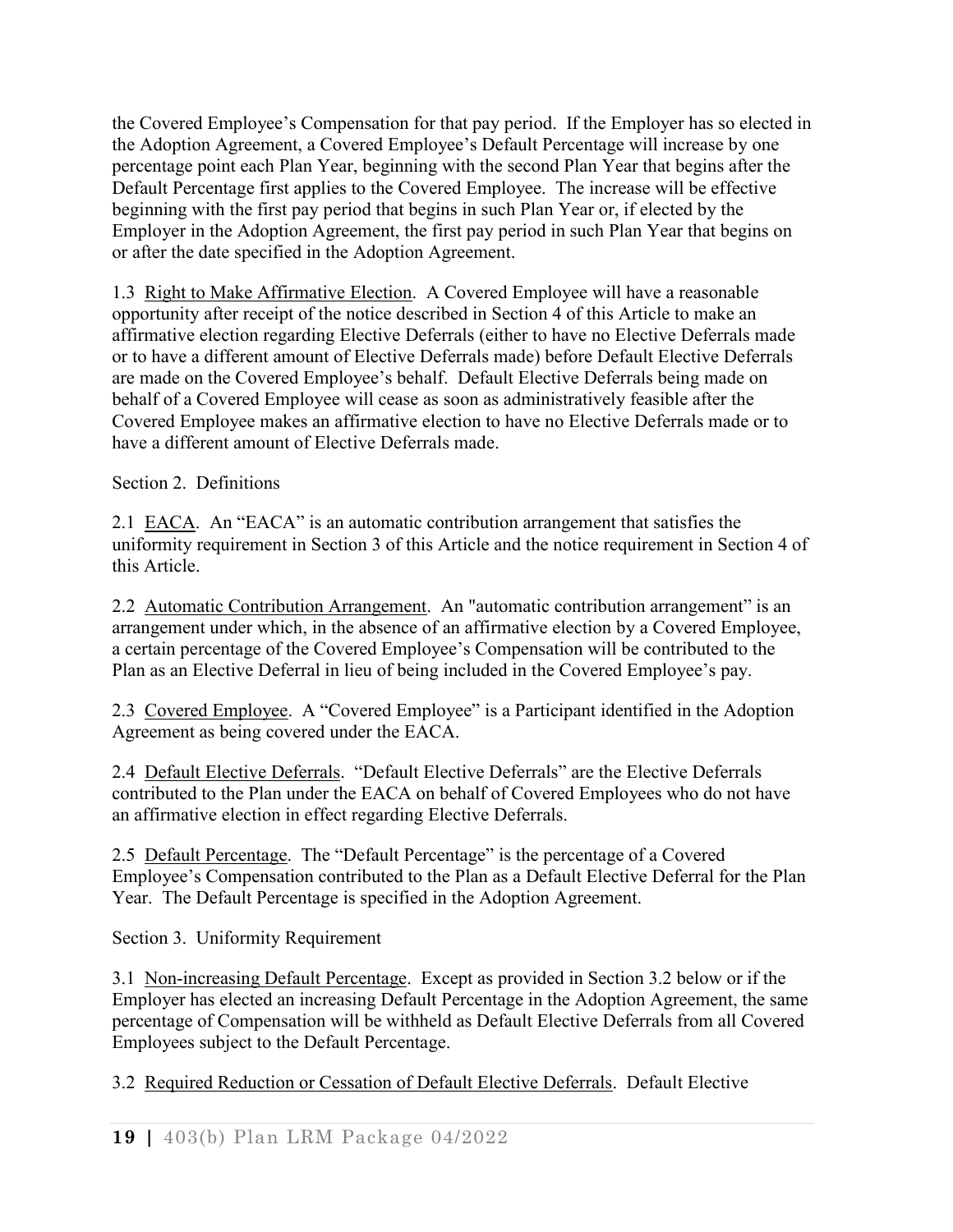Deferrals will be reduced or stopped to meet the limitations under sections  $402(g)$  and  $415$  of the Internal Revenue Code.

Section 4. Notice Requirement

4.1 Timing of Notice. At least 30 days, but not more than 90 days, before the beginning of the Plan Year, the Employer will provide each Covered Employee a notice of the Covered Employee's rights and obligations under the EACA as described in section 4.2 of this Article, written in a manner calculated to be understood by the average Covered Employee. If an Employee becomes a Covered Employee after the 90th day before the beginning of the Plan Year and does not receive the notice for that reason, the notice will be provided no more than

90 days before the Employee becomes a Covered Employee but not later than the date the Employee becomes a Covered Employee.

4.2 Content of Notice. The notice must accurately describe:

(a) The amount of Default Elective Deferrals that will be made on the Covered Employee's behalf in the absence of an affirmative election;

(b) The Covered Employee's right to elect to have no Elective Deferrals made on his or her behalf or to have a different amount of Elective Deferrals made;

(c) How Default Elective Deferrals will be invested in the absence of the Covered Employee's investment instructions; and

(d) The Covered Employee's right under section 5.1 of this Article to make a withdrawal of Default Elective Deferrals and the procedures for making such a withdrawal.

Section 5. Withdrawal of Default Elective Deferrals

5.1 90-Day Withdrawal Period. No later than 90 days after a Covered Employee's pay is first reduced by Default Elective Deferrals, the Covered Employee may request a distribution of his or her Default Elective Deferrals. No spousal consent is required for a withdrawal under this Section 5.

5.2 Amount of Withdrawal. The amount to be distributed from the Plan upon the Covered Employee's request is equal to the amount of Default Elective Deferrals made through the earlier of (a) the pay date for the second payroll period that begins after the Covered Employee's withdrawal request and (b) the first pay date that occurs after 30 days after the Covered Employee's request, plus attributable earnings through the date of distribution. Any fee charged to the Covered Employee for the withdrawal may not be greater than any other fee charged for a cash distribution.

5.3 Effect of Withdrawal on Elective Deferrals. Unless the Covered Employee affirmatively elects otherwise, any withdrawal request will be treated as an affirmative election to stop having Elective Deferrals made on the Covered Employee's behalf as of the date specified in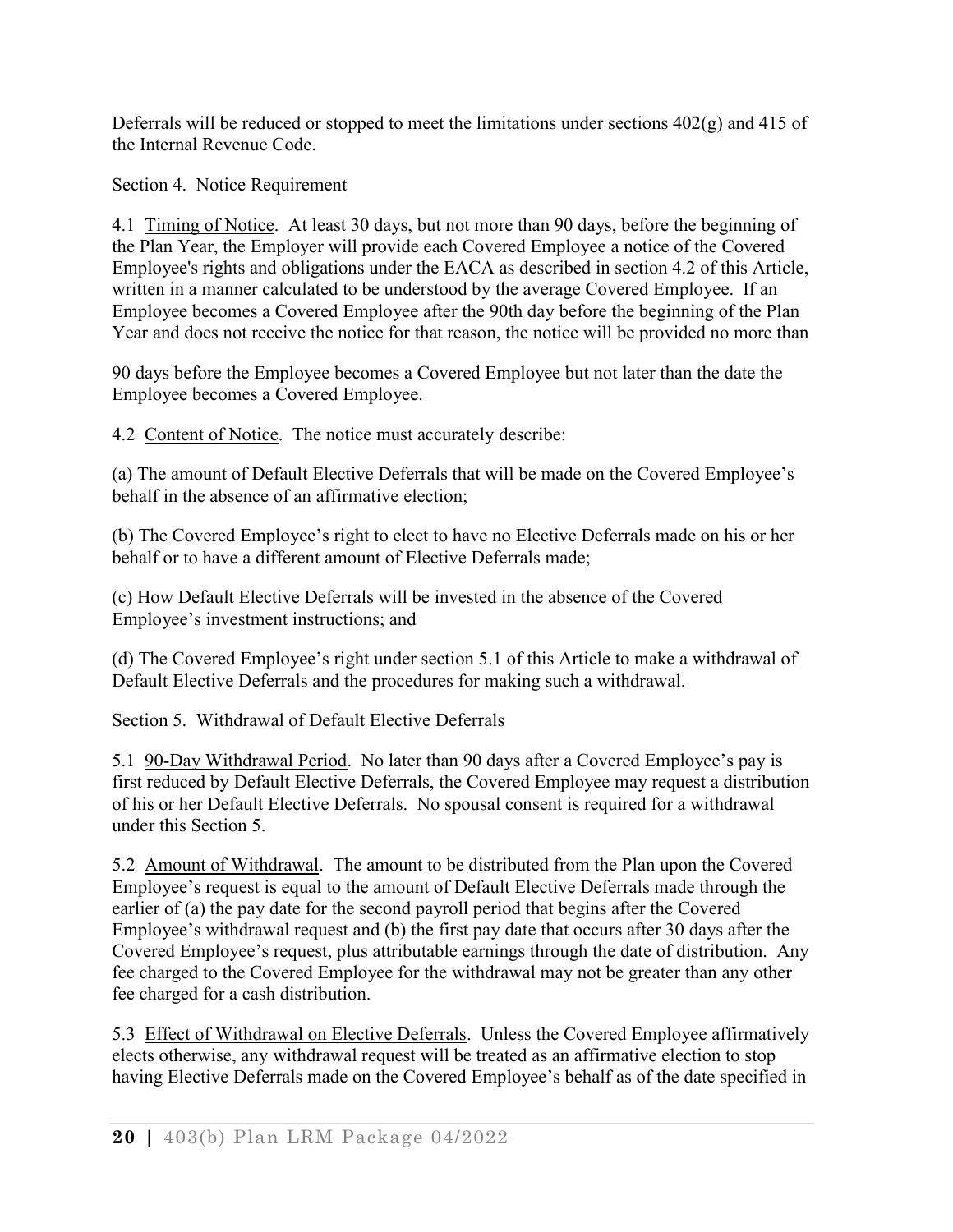Section 5.2 above.

5.4 Treatment of Withdrawn Amounts. Default Elective Deferrals distributed pursuant to this Section 5 are not counted towards the dollar limitation on Elective Deferrals contained in section 402(g) of the Code. Matching Contributions that might otherwise be allocated to a Covered Employee's Account on behalf of Default Elective Deferrals will not be allocated to the extent the Covered Employee withdraws such Elective Deferrals pursuant to this Section 5 and any Matching Contributions already made on account of Default Elective Deferrals that are later withdrawn pursuant to this Section 5 will be forfeited.

Section 6. Special Rule for Distribution of Excess Aggregate Contributions

If the Employer has elected in the Adoption Agreement that all Participants are Covered Employees, then the Plan has until 6 months (rather than 2½ months) after the end of the Plan Year to distribute Excess Aggregate Contributions and avoid the 10% excise tax under section 4979 of the Code.

## **(Note to reviewer: See LRM 74 for the definition of and distribution requirements applicable to Excess Aggregate Contributions.)**

## **Sample Adoption Agreement Language:**

Article [ ] Eligible Automatic Contribution Arrangement (EACA)

[ ] If checked, the Eligible Automatic Contribution Arrangement (EACA) provisions of Article [ ] apply.

Section 1. Covered Employee

Employees covered under the EACA are: [CHECK ONE OF THE OPTIONS BELOW]

[ ] All Participants.

[ ] All Participants who do not have an affirmative election in effect regarding Elective Deferrals.

[] All Participants who become Participants on or after the effective date of the EACA and who do not have an affirmative election in effect regarding Elective Deferrals.

## Section 2. Default Percentage [CHECK ONE OF THE OPTIONS BELOW AND INSERT A PERCENTAGE OR PERCENTAGES AND, IF APPLICABLE, A DATE]

[ ] The Default Percentage is [ ]%.

[ ] The initial Default Percentage is [ ]% and will increase by [ ] [INSERT A NUMBER] percentage point(s) as described in Section 1.2 of Article [ ] of the Plan until the Default Percentage is [ ]%. [INSERT THE HIGHEST DEFAULT PERCENTAGE THAT WILL APPLY] Each increase will be effective at the beginning of the Plan Year unless a different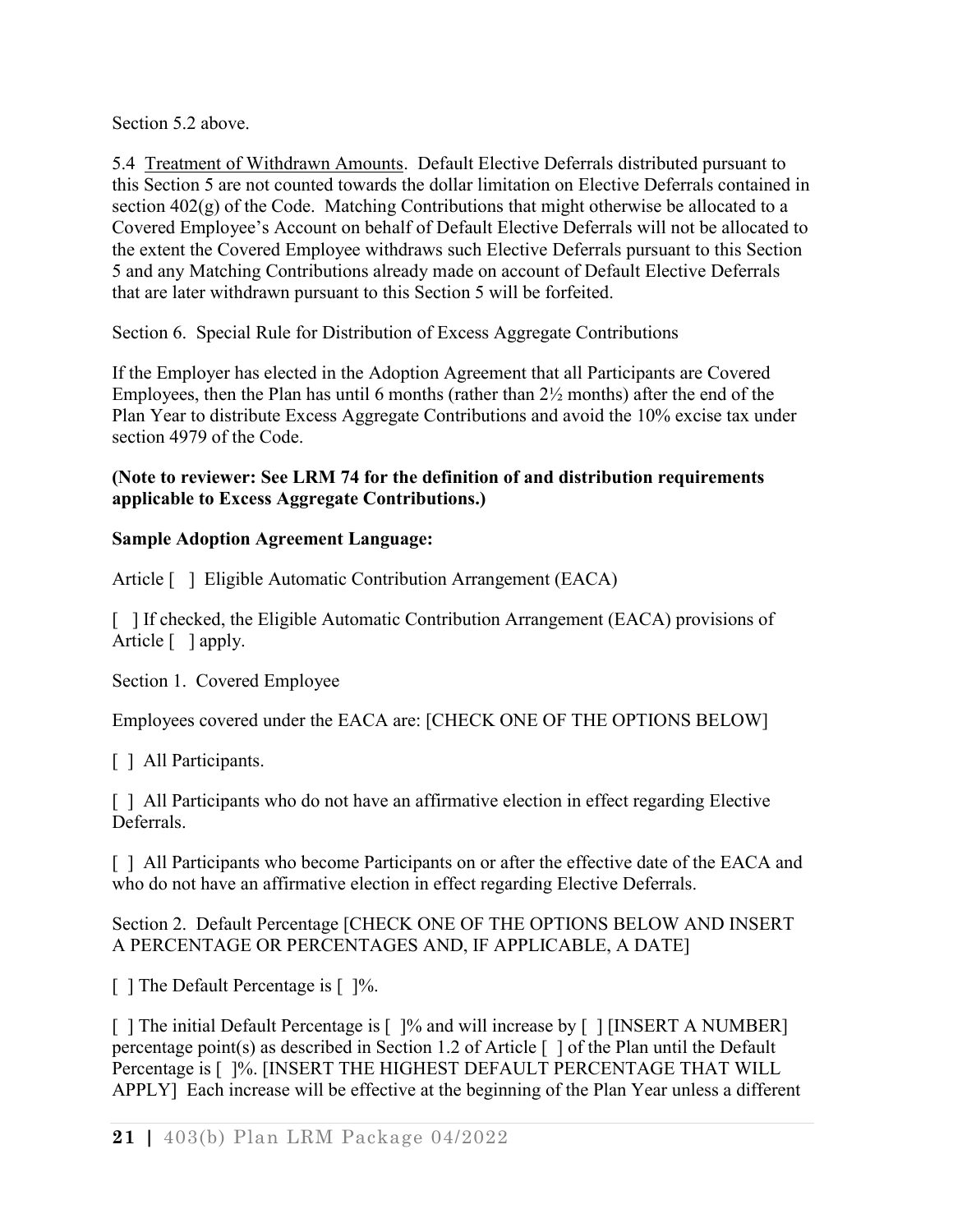<span id="page-28-0"></span>date is inserted here: <br> . [INSERT THE DATE OF EACH INCREASE]

# **34. Information Provided by the Employee**

## **Sample Plan Language:**

Each Participant shall provide at the time of initial enrollment, and later if there are any changes, any information necessary or advisable for the administration of the Plan, including any information required under the terms governing the Investment Arrangement.

# <span id="page-28-1"></span>**35. Change in Compensation Reduction Election**

## **Statement of Requirement: Reg. § 1.403(b)-5(b)(2)**

#### **Sample Plan Language:**

Subject to the terms governing the applicable Investment Arrangement, or circumstances associated with an amendment to a safe harbor arrangement, a Participant may change his or her Compensation Reduction Election, choice of Investment Arrangements, and designated Beneficiary, and such change shall take effect as of the date provided on a uniform basis for all Employees.

**(Note to reviewer: The plan must specify a reasonable period at least once each plan year during which a participant may elect to commence or change the election. Such election may not be made retroactively. A participant's election to commence elective deferrals must stay in effect until the participant elects to change it. See LRM 76 (ACP Test Safe Harbor) for circumstances associated with an amendment to a safe harbor arrangement requiring a participant to be afforded an opportunity to change his or her Compensation Reduction Election.)**

## <span id="page-28-2"></span>**36. Timing of Contributions**

#### **Statement of Requirement: Reg. § 1.403(b)-8(b)**

#### **Sample Plan Language:**

Contributions to the Plan must be transferred to the Vendor within 15 business days following the month in which the amounts would have been paid to the Employee.

**(Note to reviewer: Reg. § 1.403(b)-8(b) provides that contributions to the plan must be transferred to the vendor within a period that is not longer than what is reasonable for the proper administration of the plan. A plan may specify a period of time, as in the sample plan language above, for the transfer of contributions.**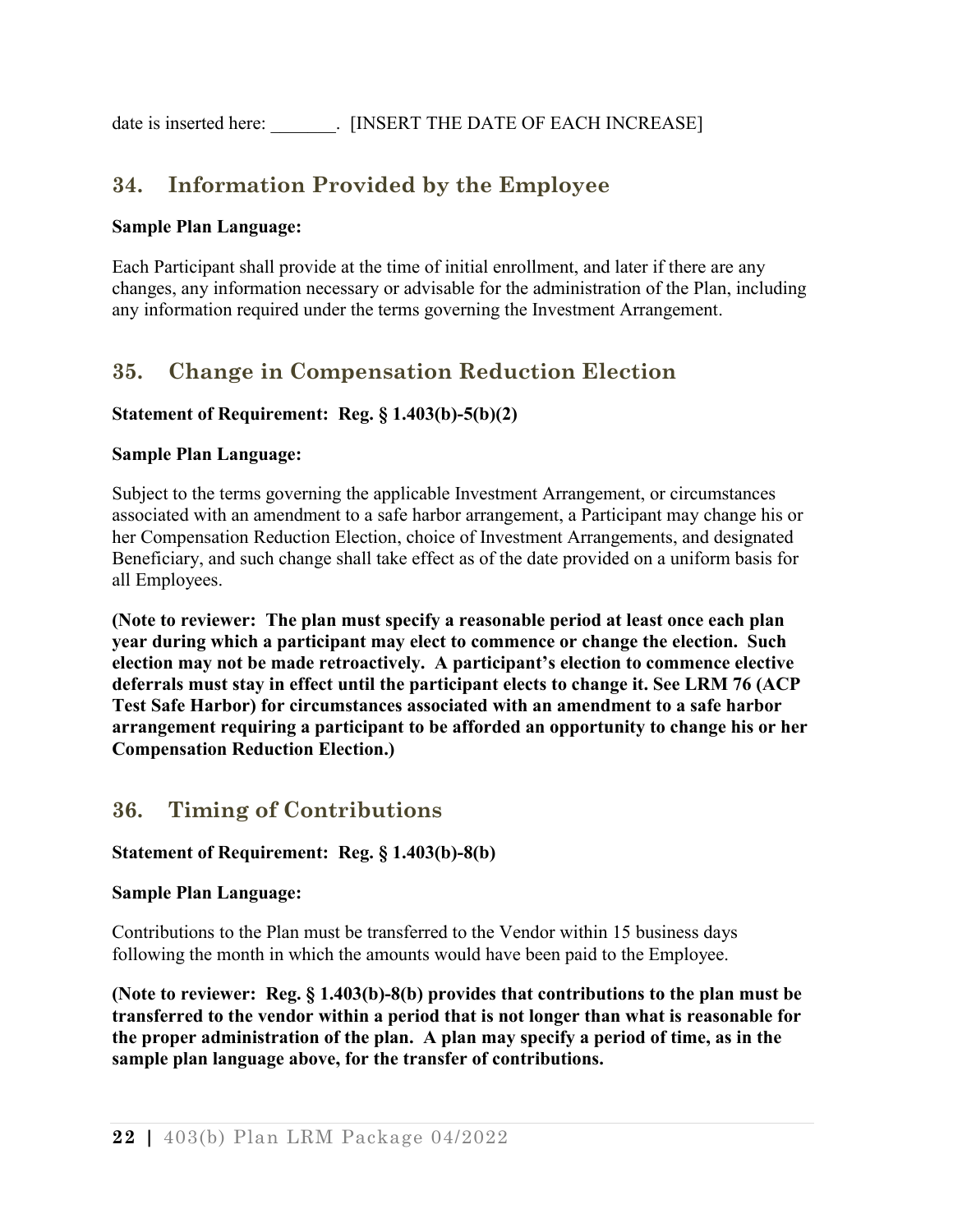**For a 403(b) plan covered by Title I of ERISA, see DOL Reg. § 2510.3-102, requiring amounts that a participant pays to or has withheld by an employer for contribution to a plan become plan assets as of the earliest date they can reasonably be segregated from the employer's general assets but in no event later than the 15th business day of the month following the month in which the amounts were received by the employer (in the case of amounts paid to the employers) or in which the amounts would otherwise have been payable to the participant (in the case of amounts withheld by the employer from a participant's wages).**

**The sample plan language may be modified to accommodate ERISA or applicable state laws which may require earlier remittance of contributions.)**

# <span id="page-29-0"></span>**37. Leave of Absence**

## **Sample Plan Language:**

Unless a Compensation Reduction Election is otherwise revised, if an Employee is absent from work by leave of absence, Elective Deferrals under the Plan shall continue to the extent that Compensation continues.

# <span id="page-29-1"></span>**38. Roth Contributions**

## **Statement of Requirement: Code § 402A; Reg. §§ 1.403(b)-2(b)(17) & 1.403(b)-3(c); Notice 2006-44**

## **Sample Plan Language:**

1. General Application. If elected by the Employer in the Adoption Agreement and permitted under the terms of the applicable Investment Arrangement, a Participant may designate all or a portion of the Participant's Elective Deferrals as Roth Elective Deferrals. Any Roth Elective Deferrals under an Investment Arrangement shall be allocated to a separate designated Roth account (Roth Elective Deferral Account) maintained under the Investment Arrangement for a Participant's Roth Elective Deferrals. Unless specifically stated otherwise, Roth Elective Deferrals shall be treated as Elective Deferrals for all purposes under the Plan.

2. Separate Accounting.

2.1 Contributions and withdrawals of Roth Elective Deferrals shall be credited and debited to the Roth Elective Deferral Account maintained for the Participant under the Investment Arrangement.

2.2 A record of the amount of Roth Elective Deferrals in each Roth Elective Deferral Account shall be maintained.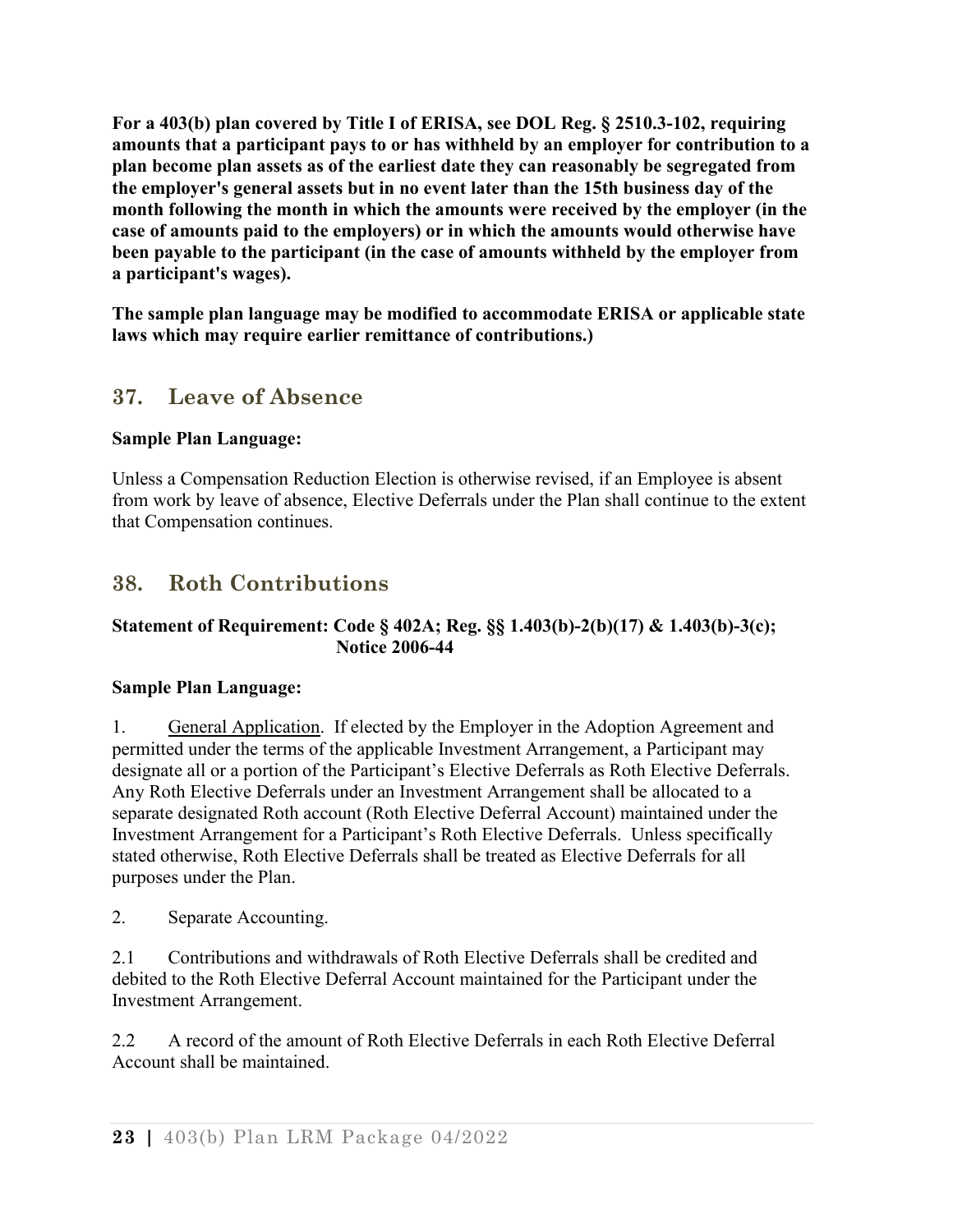2.3 Gains, losses, and other credits or charges must be separately allocated on a reasonable and consistent basis to each Participant's Roth Elective Deferral Account and the Participant's other Accounts.

2.4 No contributions other than Roth Elective Deferrals, in-plan Roth rollovers as provided in section of the Plan, and properly attributable earnings shall be credited to a Participant's Roth Elective Deferral Account.

## **(Note to reviewer: Insert in the above blank the Plan section number corresponding to LRM 49 (Rollover Contributions to the Plan)).**

3. Definition of Roth Elective Deferrals. A "Roth Elective Deferral" means an Elective Deferral that is:

3.1 Designated irrevocably by the Participant at the time of the Compensation Reduction Election as a Roth Elective Deferral that is being made in lieu of all or a portion of the pretax Elective Deferrals the Participant is otherwise eligible to make under the Plan; and

3.2 Treated by the Employer as includible in the Participant's income at the time the Participant would have received that amount in cash if the Participant had not made a Compensation Reduction Election.

## **Sample Adoption Agreement Language:**

- [ ] The Plan will accept Roth Elective Deferrals.
- <span id="page-30-0"></span>[ ] The Plan will not accept Roth Elective Deferrals.

# **Contributions**

# <span id="page-30-1"></span>**39. Elective Deferrals**

## **Statement of Requirement: Code §§ 402(g), 414(u), 414(v), & 415; Reg. § 1.403(b)-4**

## **Sample Plan Language:**

1. Limitations on Elective Deferrals.

1.1 Except as provided in Sections 1.2 and 1.3, the maximum amount of the Elective Deferral under the Plan for any calendar year shall not exceed \$20,500, which is the applicable dollar amount established under section  $402(g)(1)(B)$  of the Internal Revenue Code and adjusted for cost-of-living to the extent provided under section  $402(g)(4)$  of the Code for periods after 2022.

**(Note to reviewer: Code § 402(g) provides a limitation on elective deferrals, and further provides that the limitation will be adjusted each year for cost-of-living increases. For**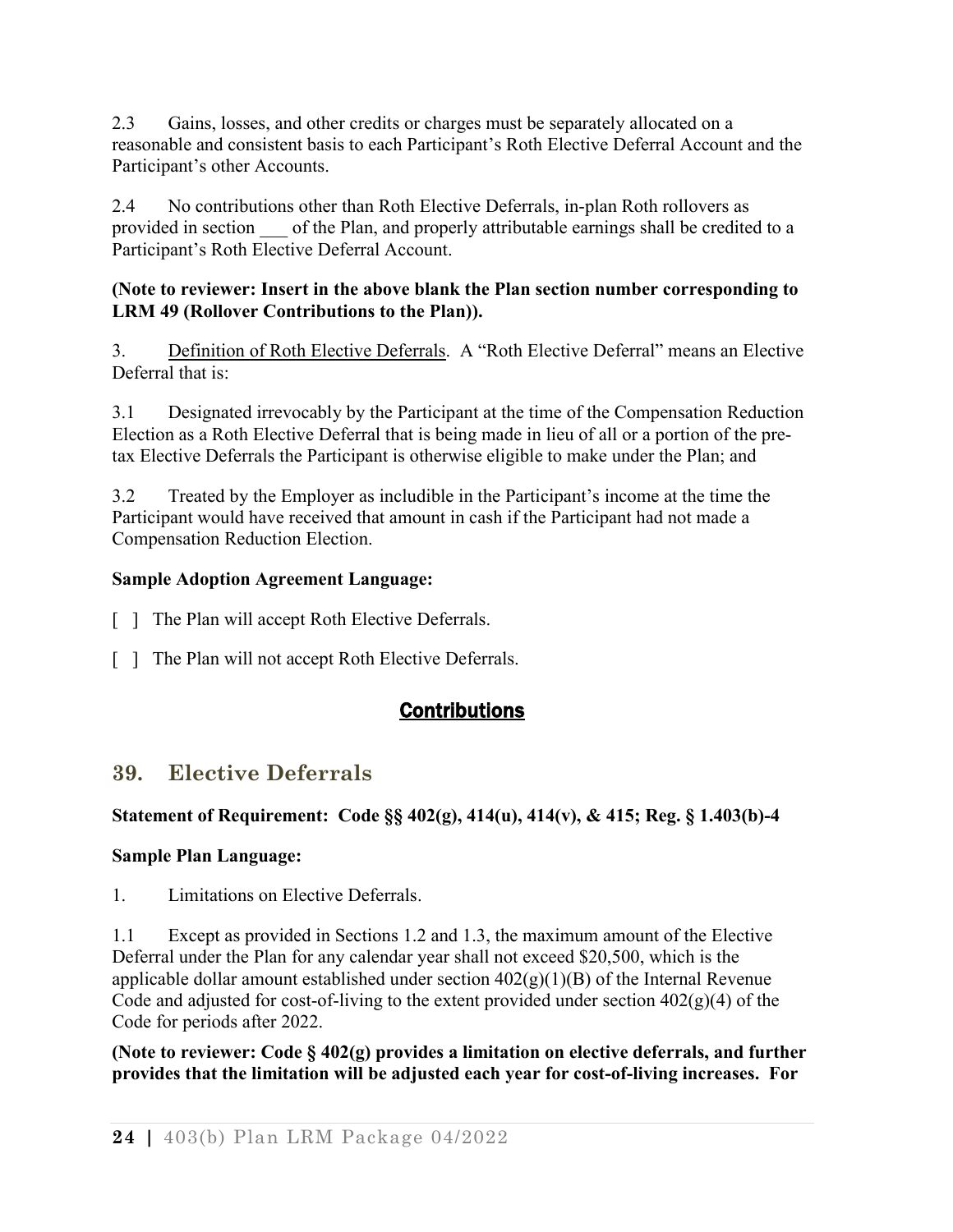**limits in other years, see [COLA Increases for Dollar Limitations on Benefits and](http://www.irs.gov/Retirement-Plans/COLA-Increases-for-Dollar-Limitations-on-Benefits-and-Contributions)  [Contributions.](http://www.irs.gov/Retirement-Plans/COLA-Increases-for-Dollar-Limitations-on-Benefits-and-Contributions))**

## **(Note to reviewer: A plan is not required to provide for catch-up contributions. Therefore, section 1.2 and/or section 1.3 of this sample plan language may be omitted.)**

1.2 Special Section 403(b) Catch-up Limitation for Employees with 15 Includible Years of Service. If the Employer is a qualified organization (within the meaning of section 1.403(b)-4(c)(3)(ii) of the Treasury Regulations) and if elected in the Adoption Agreement, the applicable dollar amount under Section 1.1 for any "Qualified Employee" is increased by the least of:

- (a)  $$3,000;$
- (b) The excess of:
	- (i) \$15,000, over

(ii) The total Special Section 403(b) Catch-up Elective Deferrals made for the Qualified Employee by the qualified organization for prior years; or

(c) The excess of:

(i) \$5,000 multiplied by the number of Years of Service of the Employee with the qualified organization, over

(ii) The total Elective Deferrals made for the Employee by the qualified organization for prior years.

(d) For purposes of this Section 1.2, a "Qualified Employee" means an Employee who has completed at least 15 Years of Service taking into account only employment with the Employer.

**(Note to reviewer: A "qualified organization" eligible for the special § 403(b) catch-up limitation for employees with 15 includible years of service includes an educational organization described in Code § 170(b)(1)(A)(ii), a hospital, a health and welfare service agency (including a home health service agency), a church related organization, or any organization described in Code § 414(e)(3)(B)(ii). See Reg. § 1.403(b)-4(c)(3)(ii).)** 

**(Note to reviewer: The following subsections (c) and (d) may be substituted for the above subsections (c) and (d) in a § 403(b) Pre-approved Plan that is a Retirement Income Account:)**

(c) The excess of:

(i) \$5,000 multiplied by the number of years of Denominational Service of the Employee, over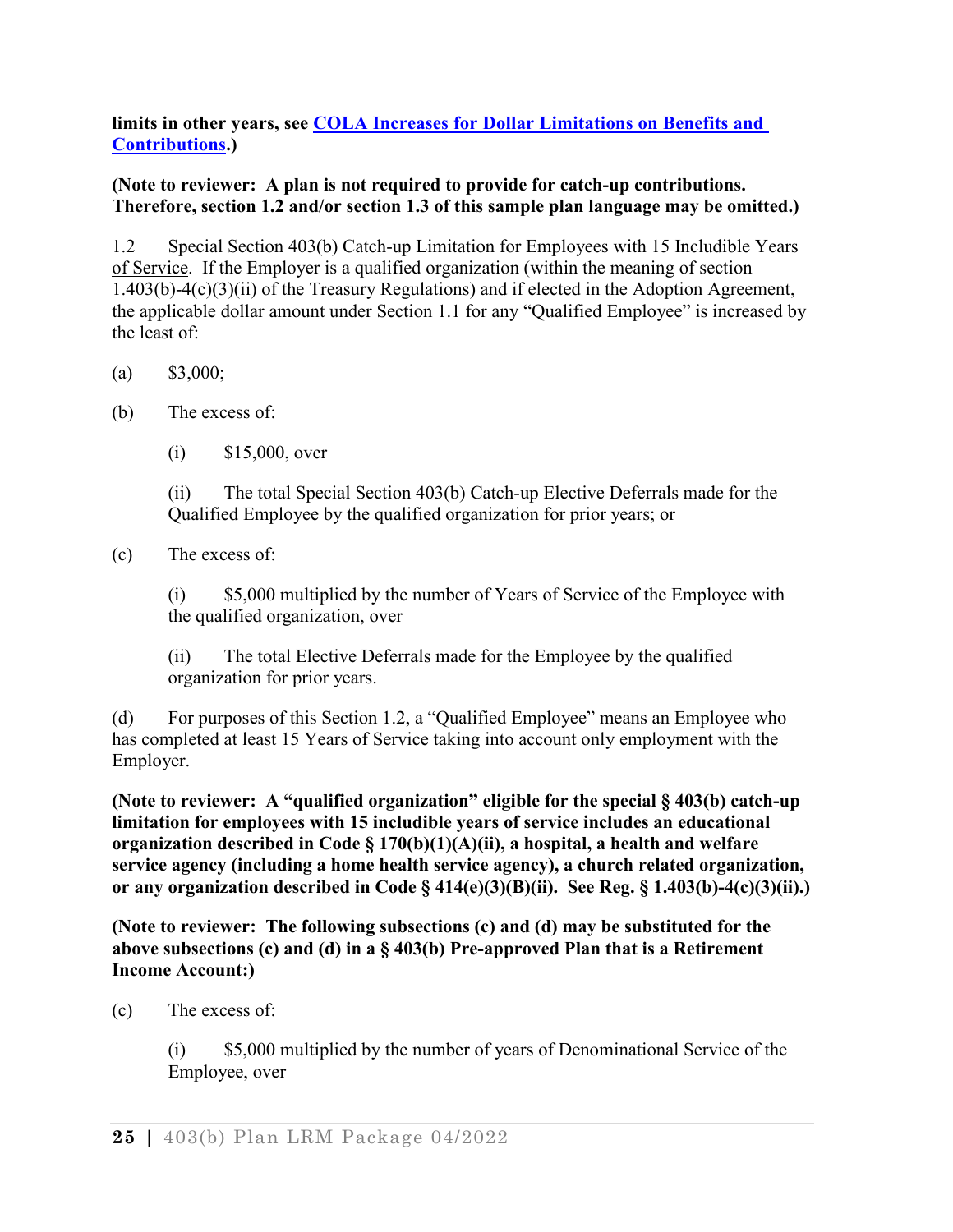(ii) The total Elective Deferrals made for the Employee during prior years of Denominational Service.

(d) For purposes of this Section 1.2, a "Qualified Employee" means an Employee who has completed at least 15 Years of Denominational Service.

1.3 Age 50 Catch-up Contribution. If elected by the Employer in the Adoption Agreement, an Employee who is a Participant who will attain age 50 or more by the end of the calendar year is permitted to elect an additional amount of Elective Deferrals, up to the maximum age 50 catch-up Elective Deferrals for the year. The maximum amount of the age 50 catch-up Elective Deferrals under the Plan for any calendar year shall not exceed \$6,500, which is the applicable dollar amount established under section  $402(g)(1)(B)$  of the Internal Revenue Code and adjusted for cost-of-living increases to the extent provided under section  $402(g)(4)$  of the Internal Revenue Code for periods after 2022.

**(Note to reviewer: Section 414(v)(2) of the Code provides a limitation on age 50 catch-up elective deferrals, and further provides that the limitation will be adjusted each year for cost-of-living increases. For limits in other years, see [COLA Increases for Dollar](http://www.irs.gov/Retirement-Plans/COLA-Increases-for-Dollar-Limitations-on-Benefits-and-Contributions)  [Limitations on Benefits and Contributions.](http://www.irs.gov/Retirement-Plans/COLA-Increases-for-Dollar-Limitations-on-Benefits-and-Contributions))**

1.4 Coordination. Amounts in excess of the limitation set forth in Section 1.1 shall be allocated first to the Special Section 403(b) Catch-up under Section 1.2 and next as an age 50 catch-up contribution under Section 1.3. However, in no event can the amount of the Elective Deferrals for a year be more than the Participant's Compensation for the year.

1.5 Special Rule for a Participant Covered by Another Section 403(b) Plan. For purposes of this Section 1, if the Participant is or has been a Participant in one or more other plans under section 403(b) of the Internal Revenue Code (and any other plan that permits elective deferrals under section 402(g) of the Code), then this Plan and all such other plans shall be considered as one plan for purposes of applying the limitation in this Section 1. For this purpose, the Administrator shall take into account any other such plan maintained by any Related Employer and shall also take into account any other such plan for which the Administrator receives from the Participant sufficient information concerning his or her participation in such other plan. Notwithstanding the foregoing, another plan maintained by a Related Employer shall be taken into account for purposes of Section 1.2 only if the other plan is a section 403(b) plan.

1.6 Correction of Excess Elective Deferrals. If the Elective Deferral on behalf of a Participant for any calendar year exceeds the limitations described above, or the Elective Deferral on behalf of a Participant for any calendar year exceeds the limitations described above when combined with other amounts deferred by the Participant under another plan of the Employer under section 403(b) of the Internal Revenue Code (and any other plan that permits elective deferrals under section 402(g) of the Code for which the Participant provides information that is accepted by the Administrator), then the Elective Deferrals, to the extent in excess of the applicable limitation (adjusted for any income or loss in value, if any, allocable thereto through the end of the applicable calendar year), shall be distributed to the Participant.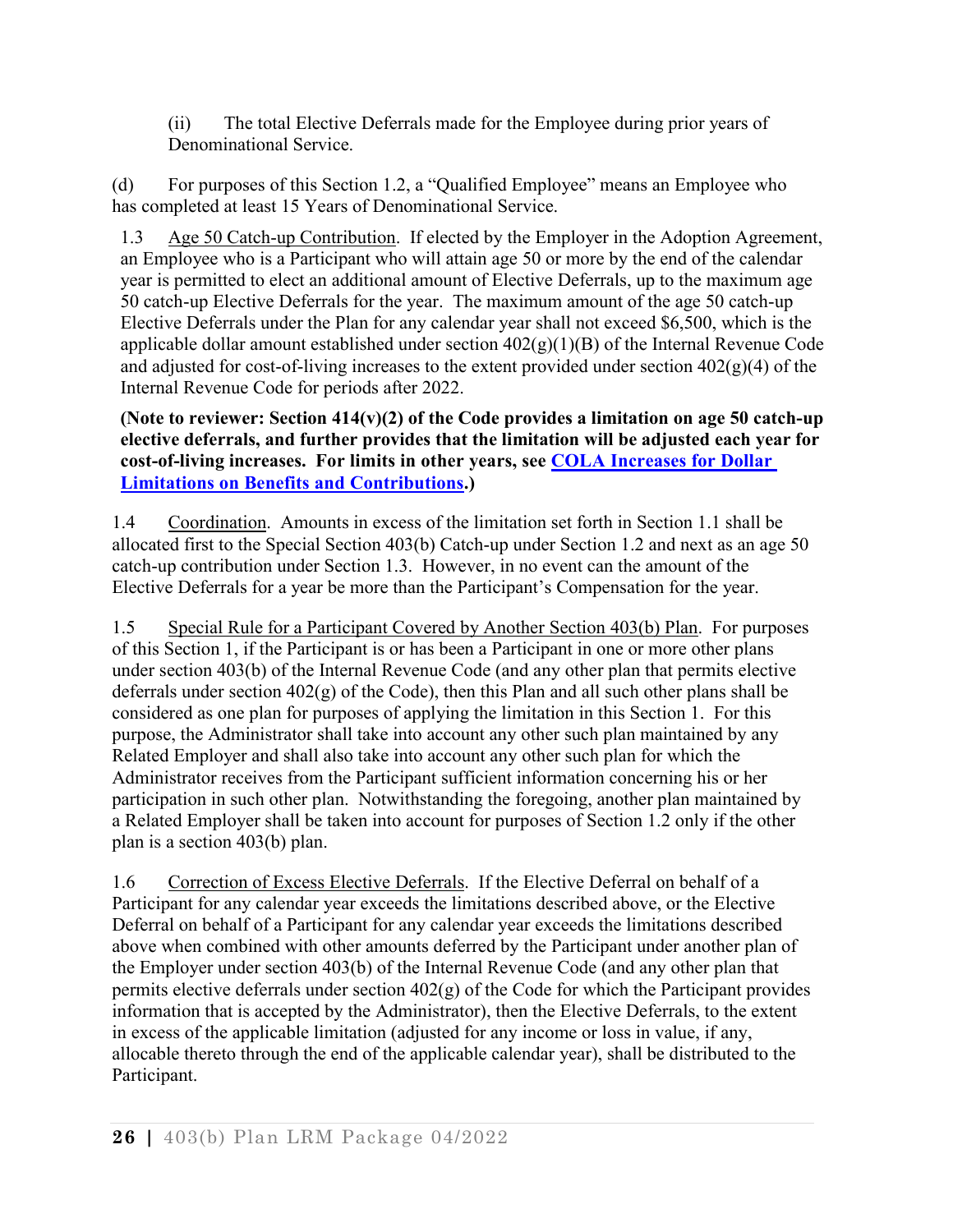## **(Note to reviewer: Corrective distributions are generally required to be made by April 15th annually.)**

## **Sample Adoption Agreement Language:**

Special Section 403(b) Catch-up Contributions

Section \_\_\_\_\_\_, Special Section 403(b) Catch-up Limitation: (Choose one)

[ ] shall apply.

- [ ] shall not apply.
- Age 50 Catch-up Contributions

Section , Age 50 Catch-up Contributions: (Choose one.)

[ ] shall apply.

<span id="page-33-0"></span>[ ] shall not apply.

# Limitations on Annual Additions

# <span id="page-33-1"></span>**40. Limitations on Annual Additions**

## **Statement of Requirement: Code § 415; Reg. § 1.403(b)-2(b)(11); Rev. Proc. 2021-37, secs. 5.09, 5.18, 8.01(2); 8.02(1)(b) & 8.04**

## **(Note to reviewer: A § 403(b) Pre-approved Plan cannot incorporate by reference the Code § 415 limitations. See section 6.03(1) of Rev. Proc. 2021-37.)**

## **Sample Plan Language:**

1. Limitations on Aggregate Annual Additions.

1.1 General Limitation on Annual Additions. A Participant's Annual Additions under the Plan for a Limitation Year may not exceed the Maximum Annual Addition as set forth in section 2.4 below.

1.2 Aggregation of Section 403(b) Plans of the Employer. If Annual Additions are credited to a Participant under any section 403(b) plans of the Employer in addition to this Plan for a Limitation Year, the sum of the Participant's Annual Additions for the Limitation Year under this Plan and such other section 403(b) plans may not exceed the Maximum Annual Addition as set forth in section 2.4 below.

1.3 Aggregation Where Participant is in Control of Any Employer. If a Participant is in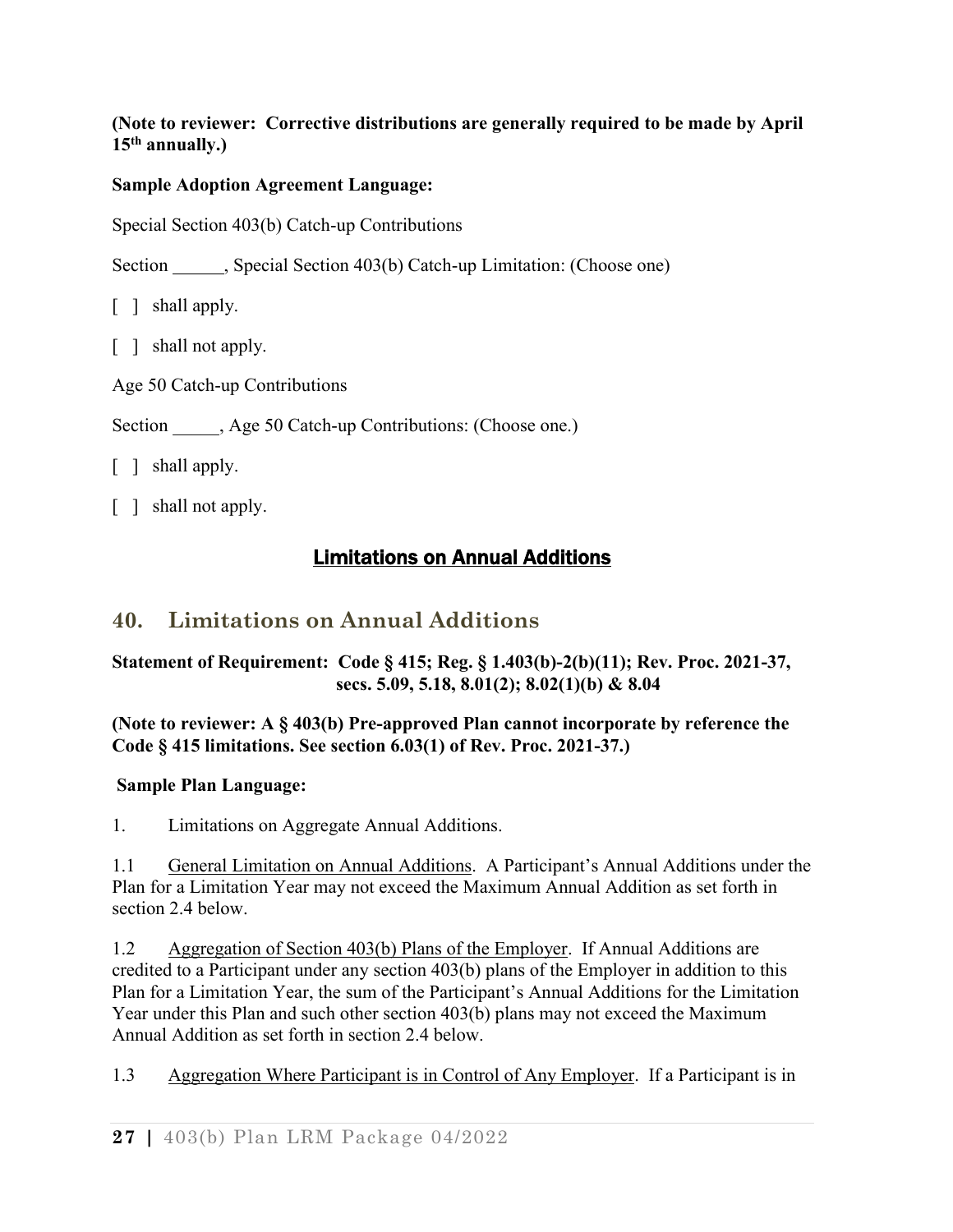control of any employer for a Limitation Year, the sum of the Participant's Annual Additions for the Limitation Year under this Plan, any other section 403(b) plans of the Employer, any defined contribution plans maintained by controlled employers, and any section 403(b) plans of any other employers may not exceed the Maximum Annual Addition as set forth in section 2.4 below. For purposes of this paragraph, a Participant is in control of an employer based upon the rules of sections 414(b), 414(c), and 415(h) of the Internal Revenue Code; and a defined contribution plan means a defined contribution plan that is qualified under section 401(a) or 403(a) of the Code, a section 403(b) plan, or a Simplified Employee Pension within the meaning of section 408(k) of the Code.

1.4 Annual Notice to Participants. The Administrator will provide written or electronic notice to Participants that explains the limitation in section 1.3 in a manner calculated to be understood by the average Participant and informs Participants of their responsibility to provide information to the Administrator that is necessary to satisfy section 1.3. The notice will advise Participants that the application of the limitations in section 1.3 will take into account information supplied by the Participant and that failure to provide necessary and correct information to the Administrator could result in adverse tax consequences to the Participant, including the inability to exclude contributions to the Plan under section 403(b) of the Code. The notice will be provided annually, beginning no later than the year in which the Employee becomes a Participant.

**(Note to reviewer: A Standardized § 403(b) Pre-approved Plan must include the following sections 1.5 through 1.9. These sections preclude the possibility that a Standardized § 403(b) Pre-approved Plan could exceed the limitations imposed by Code § 415 because of the required aggregation of multiple plans where the other plan is a Standardized § 403(b) Pre-approved Plan and/or a "controlled plan" within the meaning of Section 1.3, above. A Nonstandardized § 403(b) Pre-approved Plan may also (but is not required to) include sections 1.5 through 1.9, modified accordingly. A Nonstandardized § 403(b) Pre-approved Plan that does not include such language must include alternative provisions in the adoption agreement.** 

**Each § 403(b) Pre-approved Plan must provide that plan provisions may be amended by the Employer to the extent necessary to satisfy Code § 415 because of the required aggregation of multiple plans under that section. A space should be provided in the plan or the adoption agreement with instructions for the Employer to add language as necessary to satisfy § 415. See Sections 5.09, 5.18(1) and 8.01(2) of Rev. Proc. 2021-37.)**

1.5 Coordination of Limitation on Annual Additions Where Employer Has Another Section 403(b) Standardized Pre-approved Plan or Participant is in Control of Employer. The Annual Additions which may be credited to a Participant under this Plan for any Limitation Year will not exceed the Maximum Annual Addition under section 2.4, reduced by the Annual Additions credited to the Participant under any other Standardized § 403(b) Pre-approved Plan of the Employer in addition to this Plan and, if the Participant is in control of an employer, any defined contribution plans maintained by controlled employers and section 403(b) plans of any other employers. Contributions to the Participant's Accounts under this Plan will be reduced to the extent necessary to prevent this limitation from being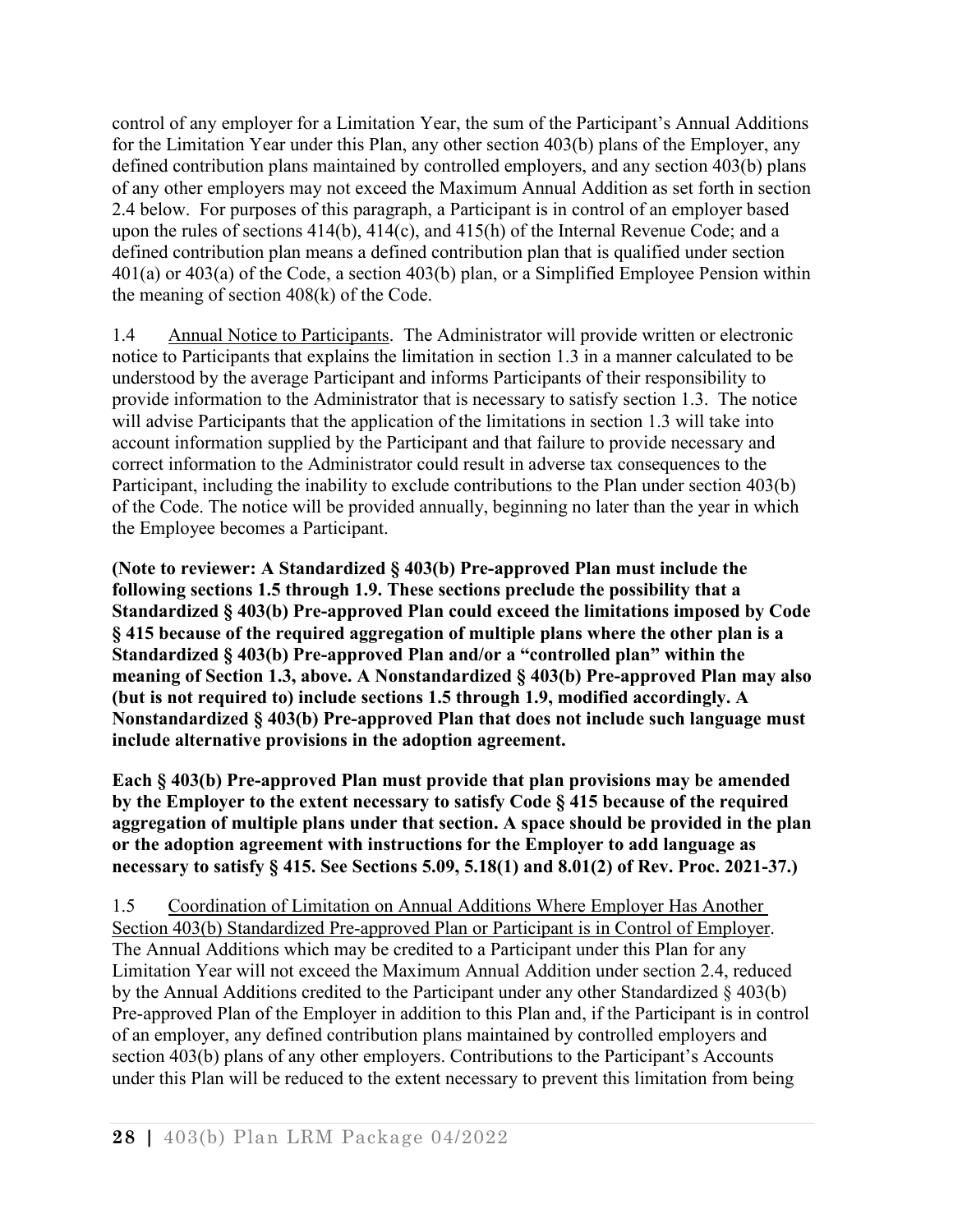exceeded.

1.6 Excess Annual Additions.

(a) If, notwithstanding sections 1.1 through 1.5, a Participant's Annual Additions under this Plan, or under this Plan and any other Standardized § 403(b) Pre-approved Plans and/or any "controlled plan" within the meaning of Section 1.3 above aggregated with this Plan under sections 1.2 and 1.3, result in an Excess Annual Addition for a Limitation Year, the Excess Annual Addition will be deemed to consist of the Annual Additions last credited, except Annual Additions to a defined contribution plan qualified under section 401(a) of the Code or a Simplified Employee Pension maintained by an employer controlled by the Participant will be deemed to have been credited first.

(b) If an Excess Annual Addition is credited to a Participant under this Plan and another Standardized § 403(b) Pre-approved Plan of the Employer on the same date, the Excess Annual Addition attributable to this Plan will be the product of:

(i) the total Excess Annual Addition credited as of such date, times

(ii) the ratio of (i) the Annual Additions credited to the Participant for the Limitation Year as of such date under this Plan to (ii) the total Annual Additions credited to the Participant for the Limitation Year as of such date under this Plan and all other Standardized § 403(b) Pre-approved Plans of the Employer.

(c) Any Excess Annual Addition attributable to this Plan will be corrected in the manner described in section 1.9.

1.7 Coordination of Limitation on Annual Additions Among Annuity Contracts. All section 403(b) annuity contracts purchased by an Employer for a Participant are treated as one section 403(b) annuity contract for purposes of applying the limitations of section 415 of the Code. For these purposes, a 403(b) annuity contract includes Annuity Contracts, Custodial Accounts and Retirement Income Accounts.

1.8 Coordination of Limitation on Annual Additions Where Employer Has Another Section 403(b) Plan that is Not a Standardized § 403(b) Pre-approved Plan. If Annual Additions are credited to the Participant for the Limitation Year under another section 403(b) plan of the Employer which is not a Standardized § 403(b) Pre-approved Plan, the Annual Additions which may be credited to the Participant under this Plan for the Limitation Year will be limited in accordance with sections 1.5 and 1.6 as though the other plan were a Standardized § 403(b) Pre-approved Plan unless the Employer provides alternative limitation provisions in the Adoption Agreement.

1.9 Correction of Excess Annual Additions. A Participant's Excess Annual Additions for a taxable year are includible in the Participant's gross income for that taxable year. A Participant's Excess Annual Additions attributable to this Plan will be credited in the year of the excess to a separate account under the Plan for such Excess Annual Additions which will be maintained by the Vendor until the Excess Annual Additions are distributed. This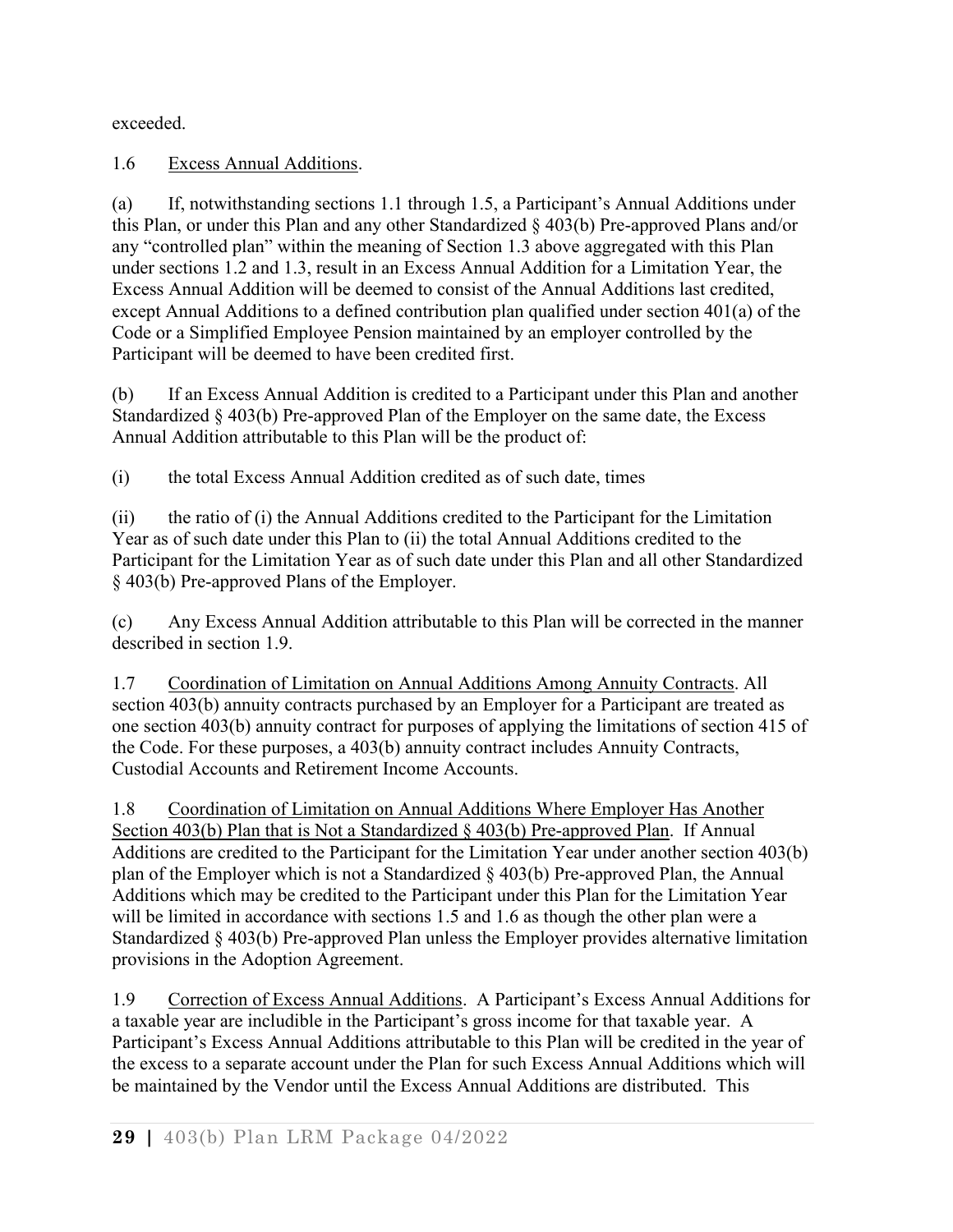separate account will be treated as a separate contract to which section  $403(c)$  (or another applicable provision of the Internal Revenue Code) applies. Amounts in the separate account may be distributed at any time, notwithstanding any other provisions of the Plan.

2. Definitions.

2.1 Annual Additions: "Annual Additions" means the following amounts credited to a Participant under the Plan or any other plan aggregated with the Plan under sections 1.2 and 1.3:

(a) Employer contributions, including Elective Deferrals (other than age 50 Catch up contributions described in section 414(v) of the Code and contributions that have been distributed to the Participant as Excess Elective Deferrals);

(b) After-tax Employee contributions;

(c) forfeitures allocated to the Participant's Account;

(d) amounts allocated to an individual medical account, as defined in section  $415(1)(2)$  of the Code, which is part of a pension or annuity plan, and amounts derived from contributions paid or accrued which are attributable to post-retirement medical benefits, allocated to the separate account of a key employee, as defined in section 419A(d)(3) of the Code, under a welfare benefit fund, as defined in section 419(e) of the Code; and

(e) allocations under a simplified employee pension.

Amounts described in (a), (b), (c), and (e) are annual additions for purposes of both the dollar limitation under section 2.4(a) and the percentage of compensation limitation under section 2.4(b). Amounts described in (d) are annual additions solely for purposes of the dollar limitation under section 2.4(a).

## **(Note to reviewer: Subsections 2.1(d) and 2.1(e) above will only apply if the participant controls an employer that has a plan that provides for those types of annual additions.)**

2.2 Includible Compensation.

(a) "Includible Compensation" means an Employee's compensation received from the Employer that is includible in the Participant's gross income for Federal income tax purposes (computed without regard to section 911 of the Code, relating to United States citizens or residents living abroad). Includible Compensation for a minister who is self-employed means the minister's earned income as defined in section  $401(c)(2)$  of the Code (computed without regard to section 911 of the Code). Includible Compensation also includes any Elective Deferral or other amount contributed or deferred by the Employer at the election of the Employee that would be includible in gross income but for the rules of section 125, 132(f)(4),  $402(e)(3)$ ,  $402(h)(1)(B)$ ,  $402(k)$ , or  $457(b)$  of the Code. Includible Compensation does not include any compensation received during a period when the Employer was not an eligible employer within the meaning of section 1.403(b)-2(b)(8) of the Treasury Regulations. Includible Compensation is increased by differential wage payments under section 3401(h) of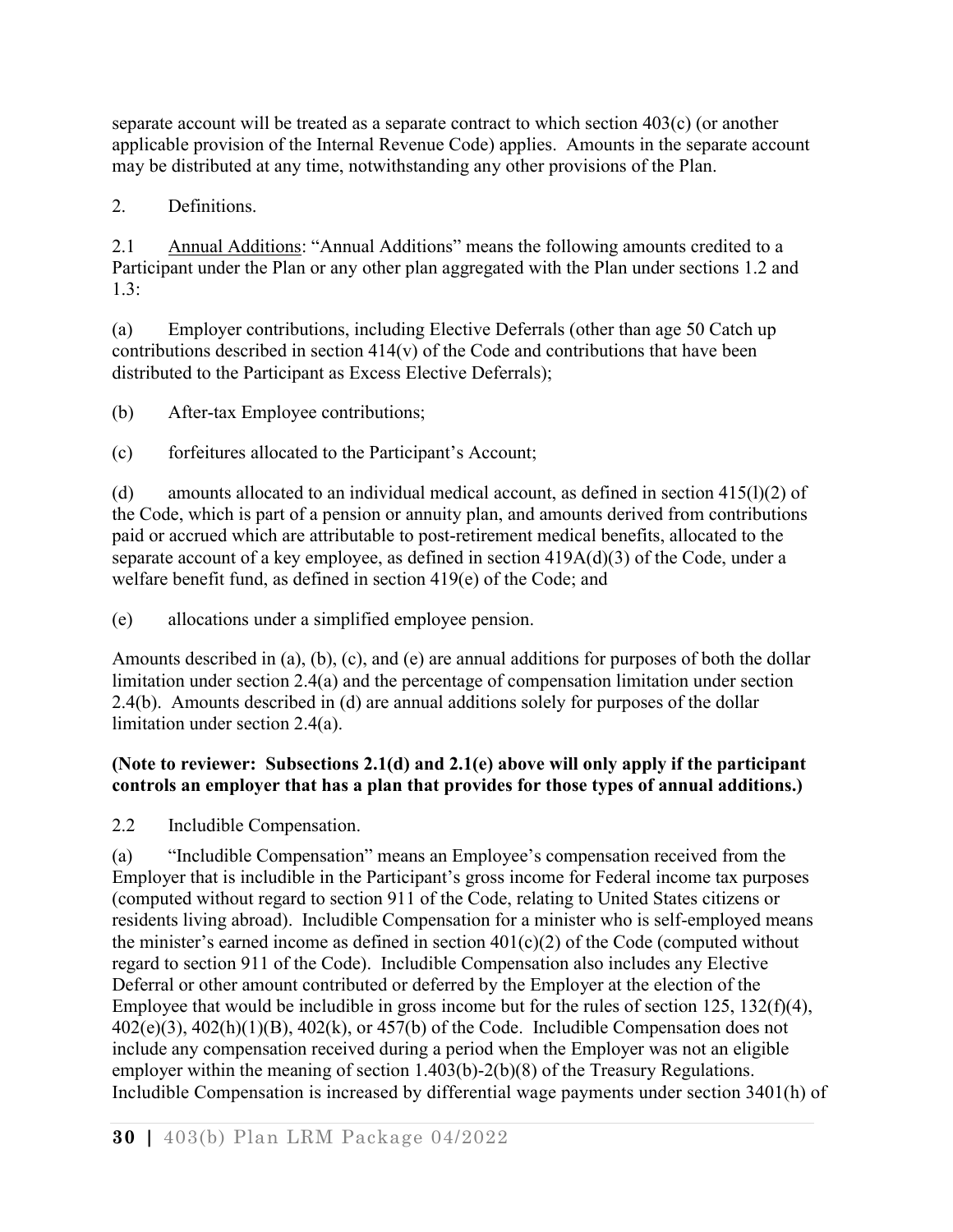the Code for the most recent period that is a Year of Service and difficulty of care payments under section  $131(c)(1)(A)$  of the Code that are otherwise excludible from income. The amount of Includible Compensation is determined without regard to any community property laws. Except as provided in section 1.401(a)(17)-1(d)(4)(ii) of the Treasury Regulations with respect to eligible participants in governmental plans, the amount of Includible Compensation of each Participant taken into account in determining contributions for any year shall not exceed \$305,000, which is the annual compensation limit established under section  $401(a)(17)$  of the Code and adjusted for cost-of-living increases to the extent provided under section 401(a)(17)(B) of the Code for periods after 2022.

**(Note to reviewer: Code § 401(a)(17) provides a limitation on compensation taken into account, and further provides that the limitation will be adjusted each year for cost-ofliving increases. For limits in other years, see [COLA Increases for Dollar Limitations](http://www.irs.gov/Retirement-Plans/COLA-Increases-for-Dollar-Limitations-on-Benefits-and-Contributions)  [on Benefits and Contributions.](http://www.irs.gov/Retirement-Plans/COLA-Increases-for-Dollar-Limitations-on-Benefits-and-Contributions)**

**Differential wage payments and difficulty of care payments must be treated as compensation under Code § 415(c)(3).** 

### **The Code § 401(a)(17) limit does not apply to a plan of a Church or QCCO. The following sentence should be substituted for the last sentence of section 2.2(a). (The plan will also need to include the definition of Non-QCCO in LRM 17.)**

If the Employer is a Non-QCCO, the amount of Includible Compensation of each Participant taken into account in determining contributions for any year shall not exceed \$305,000, which is the annual compensation limit established under section 401(a)(17) of the Code and adjusted for cost-of-living increases to the extent provided under section  $401(a)(17)(B)$  of the Code for periods after 2022.

(b) For purposes of applying the limitations on Annual Additions to nonelective Employer contributions pursuant to section 415 of the Code, Includible Compensation for a Participant who is permanently and totally disabled (as defined in section 22(e)(3) of the Code) is the compensation such Participant would have received for the Limitation Year if the Participant had been paid at the rate of compensation paid immediately before becoming permanently and totally disabled.

**(Note to reviewer: A § 403(b) Pre-approved Plan that provides nonelective employer contributions may also provide that a participant who is permanently and totally disabled (as defined in Code § 22(e)(3)) will share in those contributions on the basis of the participant's imputed compensation as determined under the preceding paragraph.)**

2.3. Limitation Year: The Limitation Year means the Calendar Year. However, if the Participant is in control of an employer pursuant to section 1.3 above, the Limitation Year shall be the Limitation Year in the defined contribution plan controlled by the Participant.

2.4 Maximum Annual Addition: The Annual Addition that may be contributed or allocated to a Participant's account under the Plan for any Limitation Year shall not exceed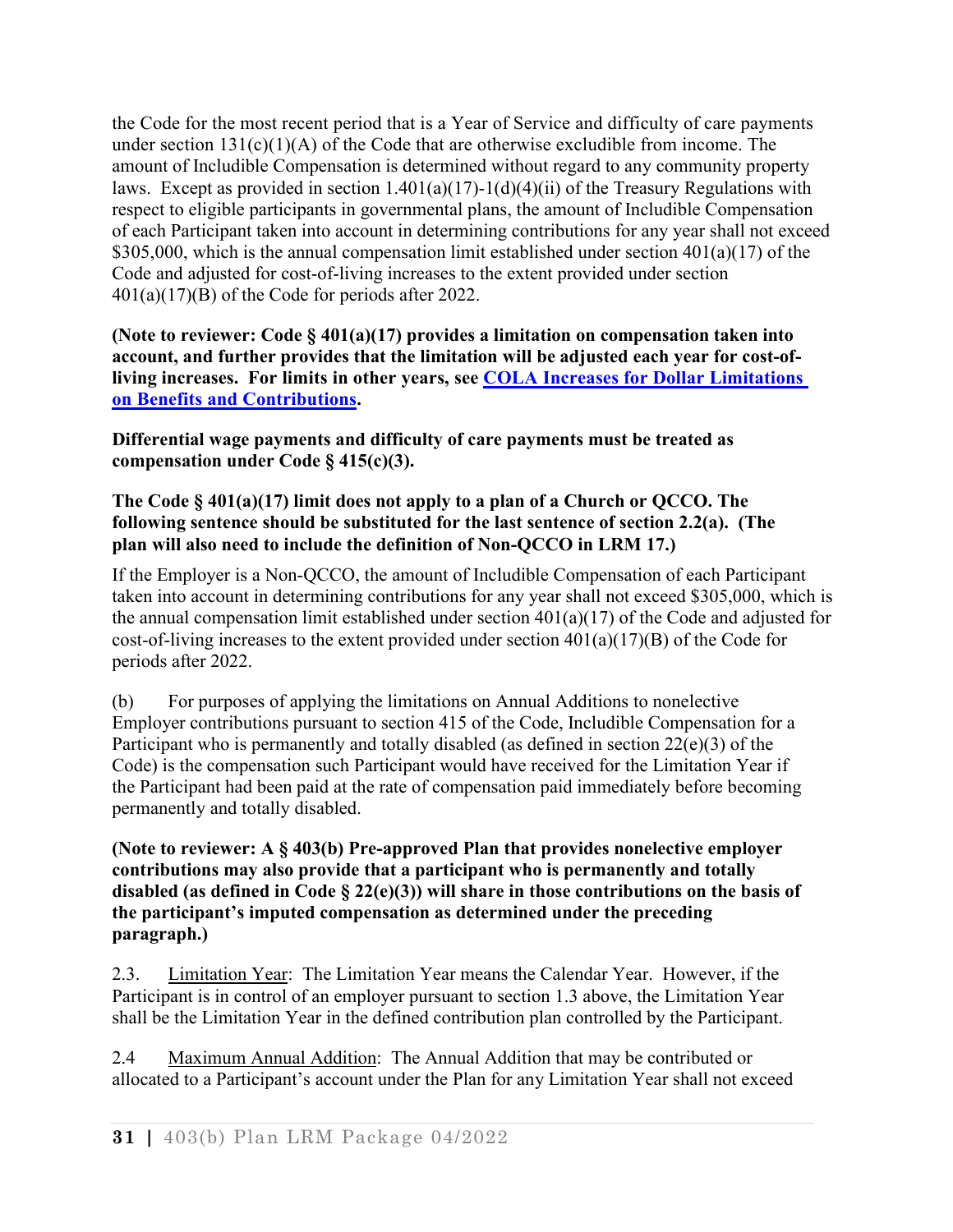the lesser of:

(a) \$61,000, as adjusted for increases in the cost-of-living for years after 2022, or

(b) 100 percent of the Participant's Includible Compensation for the Limitation Year.

**(Note to reviewer: Code § 415 provides a limitation on annual additions, and further provides that the limitation will be adjusted each year for cost-of-living increases. For limits in other years, see [COLA Increases for Dollar Limitations on Benefits and](http://www.irs.gov/Retirement-Plans/COLA-Increases-for-Dollar-Limitations-on-Benefits-and-Contributions)  [Contributions.](http://www.irs.gov/Retirement-Plans/COLA-Increases-for-Dollar-Limitations-on-Benefits-and-Contributions)**

### **The following provisions may be added to a § 403(b) Pre-approved Plan that is a Retirement Income Account:**

(c) A Participant's Annual Additions shall not be treated as exceeding the limitation of this section 2.4 if contributions and other additions with respect to the Participant meet the requirements of section  $415(c)(7)(A)$  of the Code and are not in excess of \$10,000. The total amount of contributions with respect to any Participant which may be taken into account for purposes of this section 2.4(c) for all years may not exceed \$40,000.

(d) In the case of a Participant described in section  $415(c)(7)(B)$  of the Code who is performing services outside the United States, the Participant's Annual Additions shall not be treated as exceeding the limitation of this section 2.4 if the contributions and other additions with respect to the Participant are not in excess of \$3,000, provided the Participant's adjusted gross income for the taxable year (determined separately and without regard to community property laws) exceeds \$17,000.

2.5 Contributions for Medical Benefits After Separation From Service. The Includible Compensation limit referred to in 2.4(b) shall not apply to any contribution for medical benefits after separation from service (within the meaning of sections 401(h) or 419A(f)(2) of the Code) which is otherwise treated as an Annual Addition.

2.6 Standardized § 403(b) Pre-approved Plan. A Standardized § 403(b) Pre-approved Plan means a section 403(b) plan the form of which is the subject of a favorable opinion letter from the Internal Revenue Service on its status as a Standardized Plan as defined in Rev. Proc. 2021-37.

2.7 Employer. Solely for purposes of section 1 and 2, "Employer" means the employer that has adopted the Plan and its Related Employers.

2.8 Excess Annual Addition. "Excess Annual Addition" means the excess of the Annual Additions credited to the Participant for the Limitation Year under the Plan and plans aggregated with the Plan under sections 1.2 and 1.3 over the Maximum Annual Addition for the Limitation Year under section 2.4.

# **Sample Adoption Agreement Language:**

[ ] (Insert provisions to the extent necessary to satisfy  $\S 415$  because of the required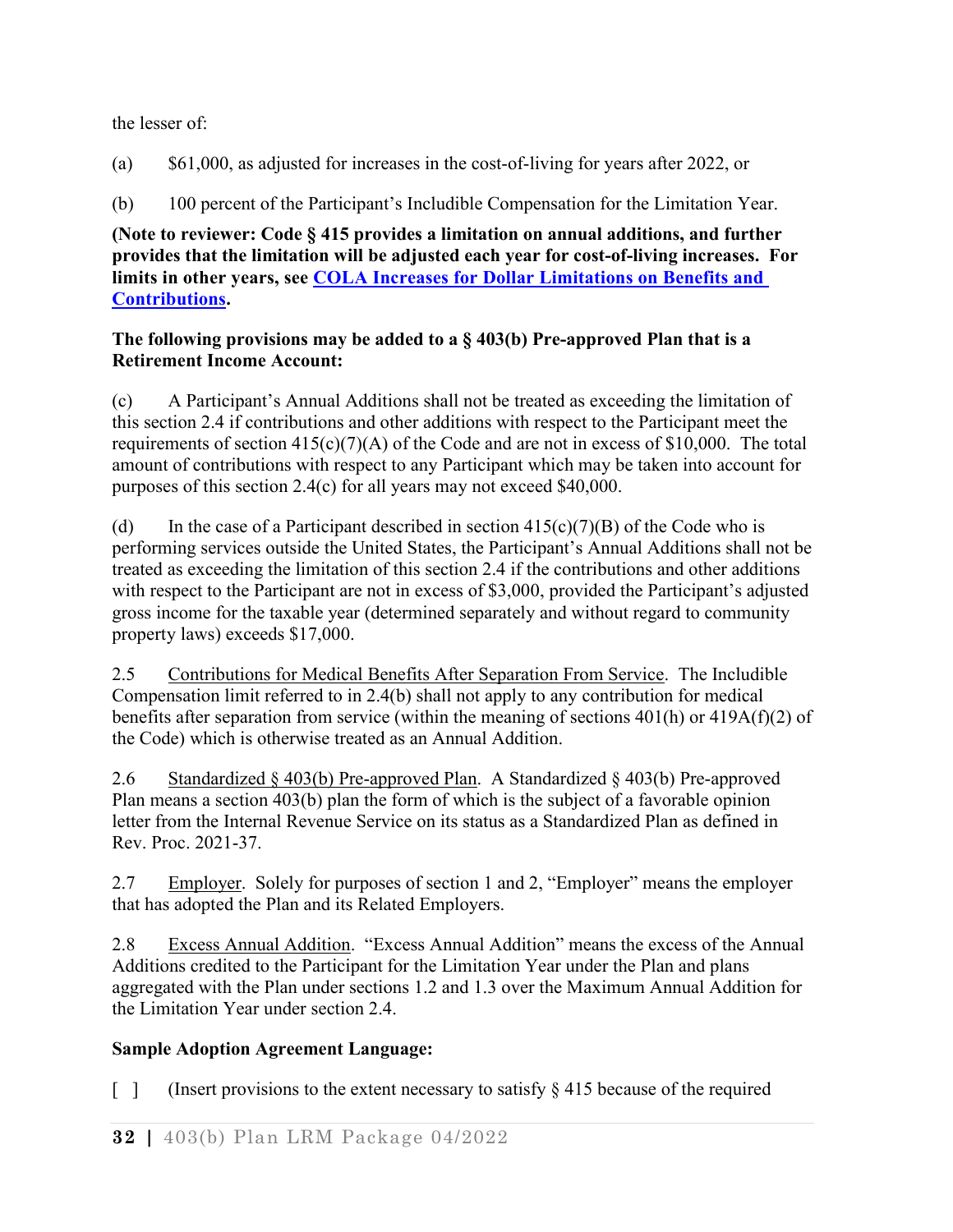aggregation of multiple plans under that section. Provide the method under which the Plan will limit total Annual Additions to the Maximum Annual Additions in a manner than precludes Employer discretion.)

(**Note to reviewer: The Provider should leave space for the Employer to provide language necessary to satisfy the limitations of Code § 415(c). Such language must preclude employer discretion. See also LRM 63 (Adoption Agreement Requirements— All Plans).**)

# Distribution Provisions

# **41. Distribution Limitations for Elective Deferrals**

#### **Statement of Requirement: Code §§ 72(t)(2)(H)(iii)(I), 401(a)(38), 403(b)(7)(A), 403(b)(11) & 414(u)(12)(B); Reg. § 1.403(b)-10(d); Notice 2010-15; Notice 2020-50; Notice 2020-68**

#### **Sample Plan Language:**

Except as permitted in the case of pre-1989 Elective Deferral contributions (excluding earnings thereon) to an Annuity Contract that are separately accounted for, distributions of Elective Deferrals from a Participant's Account may not be made earlier than the date on which the Participant has a Severance from Employment, dies, becomes Disabled, or attains age 59½. For purposes of this paragraph, a Participant shall be treated as having a Severance from Employment during any period the Participant is performing in the uniformed services described in section 3401(h)(2)(A) of the Internal Revenue Code. A Participant who elects to receive a distribution pursuant to the preceding sentence may not make an Elective Deferral or an employee contribution during the 6-month period beginning on the date of the distribution. The available forms of distribution will be based on the terms governing the applicable Investment Arrangement.

**(Note to reviewer: Distributions may be made for certain other events, including a hardship (LRM 47); an IRS levy (LRM 60); termination of the Plan (LRM 56); correction of excess elective deferrals (LRM 39), distributions pursuant to LRM 59 (Domestic Relations Orders and Qualified Domestic Relations Orders); a qualified reservist distribution as provided in Code § 72(t)(2)(G); a federally declared disaster, where resulting legislation or guidance authorizes such a distribution; a Qualified Birth or Adoption Distribution; a coronavirus-related distribution; and a Lifetime Income Investment Distribution as provided in Code §§ 403(b)(7)(A)(ii) and 403(b)(11)(D), provided that the distribution is made no earlier than 90 days prior to the date the lifetime income investment may no longer be held as an investment option under the Plan. For additional information on qualified reservist distributions, see Section XVI of the CODA LRMs. For additional information on Lifetime Income Investment Distributions, see LRM 46 (Lifetime Income Investment Distributions).)**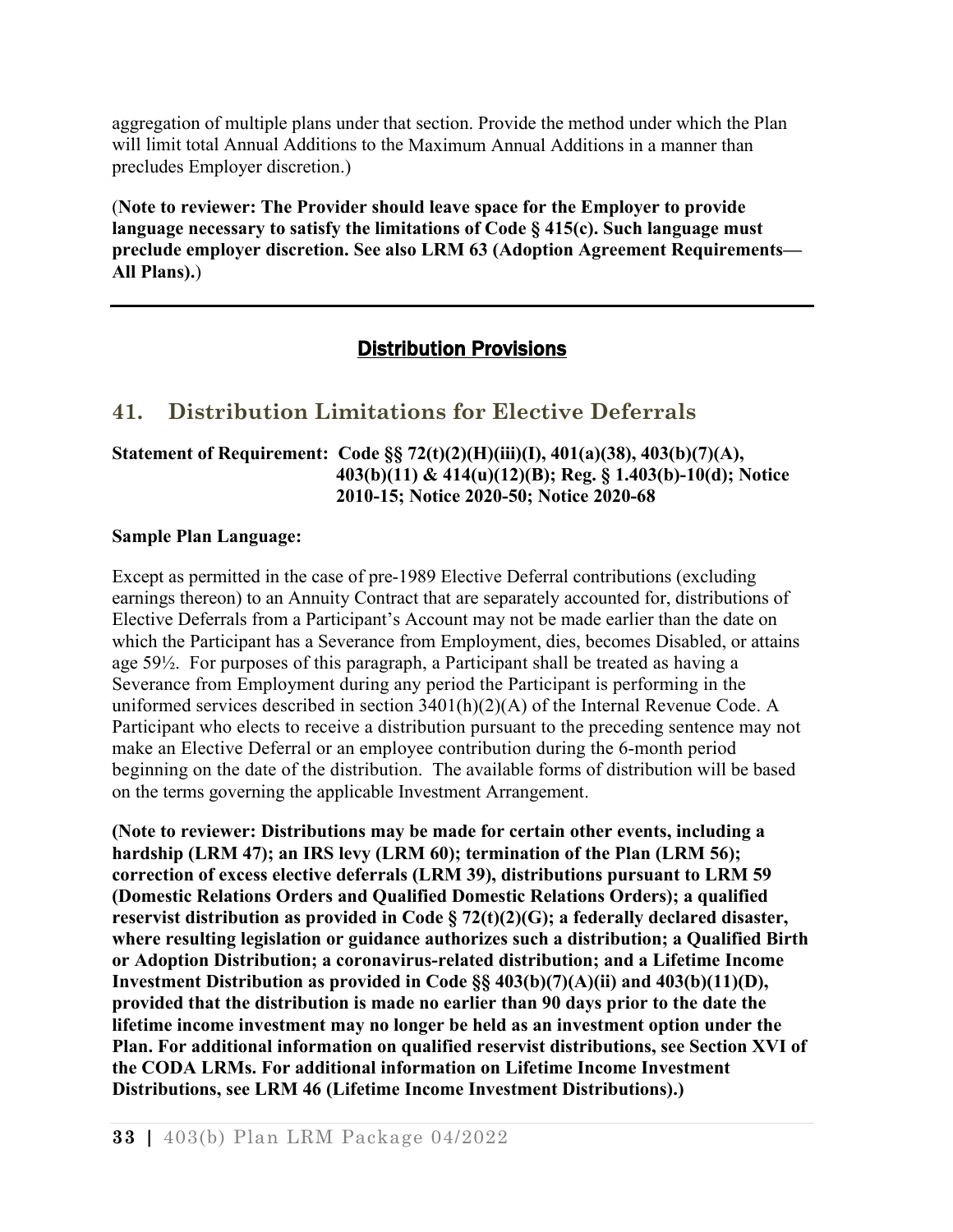#### Qualified Birth or Adoption Distributions

If elected by the Employer in the Adoption Agreement, and to the extent permitted under the Investment Arrangement, a Participant's Elective Deferrals may be distributed on or after the date specified in the Adoption Agreement as a Qualified Birth or Adoption Distribution. A Qualified Birth or Adoption Distribution is any distribution of up to \$5,000 (or lesser amount as provided in the Adoption Agreement) from the Plan to a Participant if made during the 1 year period beginning on the date the child of the Participant is born or the legal adoption by the Participant of an eligible adoptee is finalized. A distribution of up to \$5,000 for each child can be made with respect to multiple births and adoptions if the distribution is made within the 1-year period following the date on which the children are born, or the adoptions are finalized. An eligible adoptee is defined as any individual who has not attained age 18 or is physically or mentally incapable of self-support. An individual is physically or mentally incapable of self-support if they are unable to engage in any substantial gainful activity as described in section of the Plan.

**(Note to reviewer: Insert the Plan section number that defines disabled (LRM 11 (Disabled)) in the above blank. Unless the Administrator of the Plan has actual knowledge to the contrary, the Administrator may rely on reasonable representations from the Participant in determining whether a Participant is eligible for a Qualified Birth or Adoption Distribution. If the Plan permits Qualified Birth or Adoption Distributions, it must accept the recontribution of a Qualified Birth or Adoption Distribution if the Participant is eligible to make a rollover contribution to the Plan at the time of recontribution as provided in LRM 50 (Recontributions).)**

### Coronavirus-Related Distributions

If elected by the Employer in the Adoption Agreement, and to the extent permitted under the Investment Arrangement, a Participant's Elective Deferrals may be distributed as a coronavirus-related distribution. A coronavirus-related distribution is any distribution made from the Plan on or after January 1, 2020, and before December 31, 2020, to a qualified individual, as defined in section 2202(a)(4)(A)(ii) of the Coronavirus Aid, Relief, and Economic Security Act, Pub L 116-136 (CARES Act) and Section 1B of Notice 2020-50, which does not exceed, in the aggregate, the amount specified in the Adoption Agreement under the Plan and other retirement plans maintained by the Employer and Related Employers.

**(Note to reviewer: The Administrator of the Plan may rely on an individual's certification that they satisfy the conditions to be a qualified individual unless the Administrator already has actual knowledge to the contrary. A distribution properly designated as a coronavirus-related distribution under the Plan is treated as satisfying the above distribution restrictions if the Plan is amended to allow it by the last day of the first plan year beginning on or after January 1, 2022. For Governmental Plans, the plan must be amended by the last day of the first plan year beginning on or after January 1, 2024.)**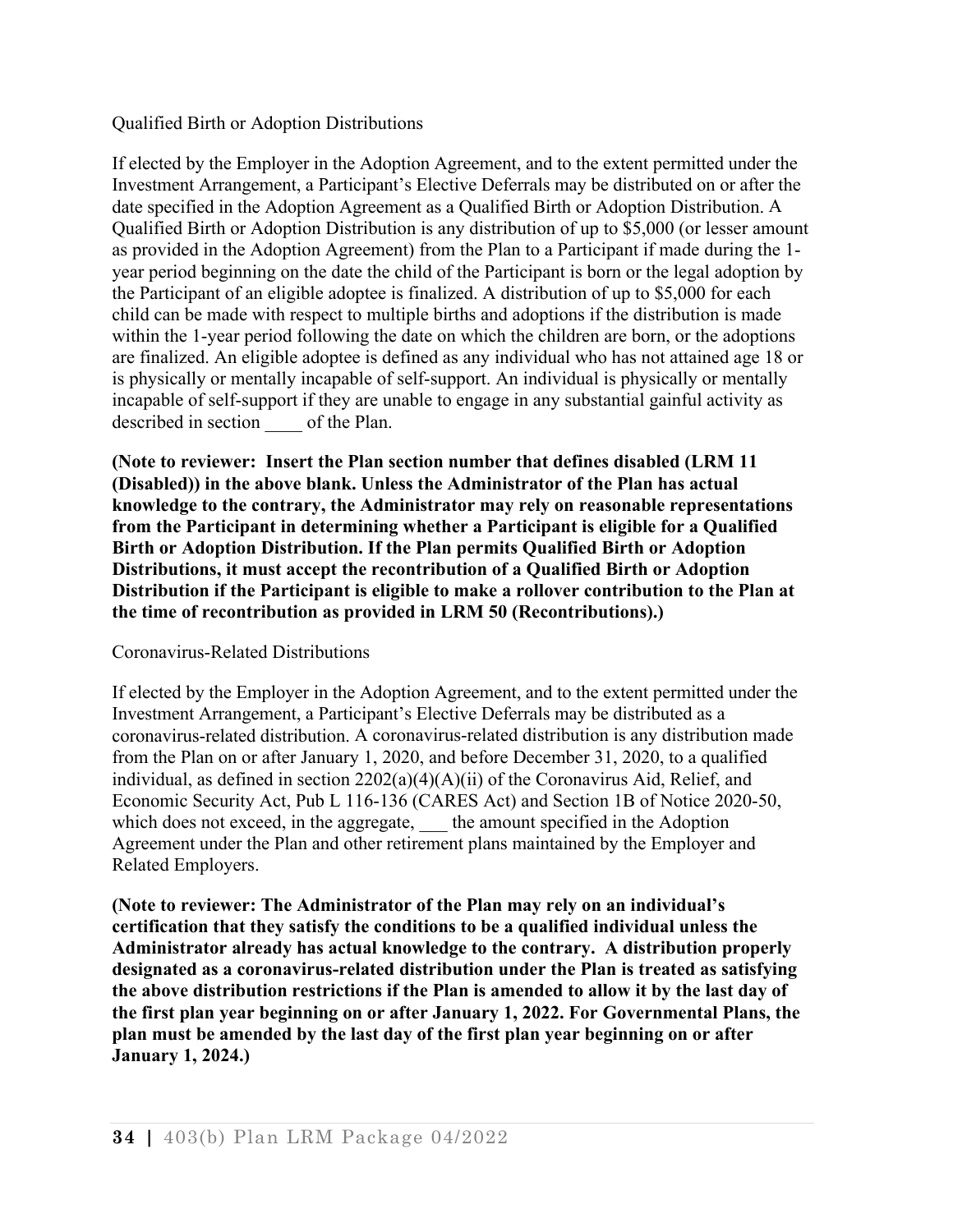### Federally Declared Disasters

If elected by the Employer in the Adoption Agreement, and to the extent permitted under the Investment Arrangement, a Participant's Elective Deferrals may be distributed in the event of a federally declared disaster, where resulting legislation or guidance authorizes such a distribution to the Participant.

#### **(Note to reviewer: See LRM 50 (Recontributions) for provisions governing recontributions of certain distributions.)**

### **Sample Adoption Agreement Language:**

### Qualified Birth or Adoption Distributions

The Plan permits Qualified Birth or Adoption Distributions of a Participant's Elective Deferrals:

Yes (Complete remainder of this section)

 $\overline{\phantom{0}}$  No

A Qualified Birth or Adoption Distribution may be distributed on or after [insert date no earlier than January 1, 2020].

A Participant may take a Qualified Birth or Adoption Distribution in an amount equal to [insert an amount no greater than \$5,000] for each child of the participant.

Coronavirus-Related Distributions

The Plan permits coronavirus-related distributions of a Participant's Elective Deferrals:

Yes (Complete remainder of this section)

 $\overline{\phantom{0}}$  No

The Plan permits coronavirus-related distributions of a Participant's Elective Deferrals in an amount that does not exceed, in the aggregate [insert amount no greater than \$100,000] under the Plan and other retirement plans maintained by the Employer and Related Employers.

### Federally Declared Disasters

The Plan permits a distribution of a Participant's Elective Deferrals for a federally declared disaster, as authorized by legislation or guidance.

\_\_\_ Yes

\_\_\_ No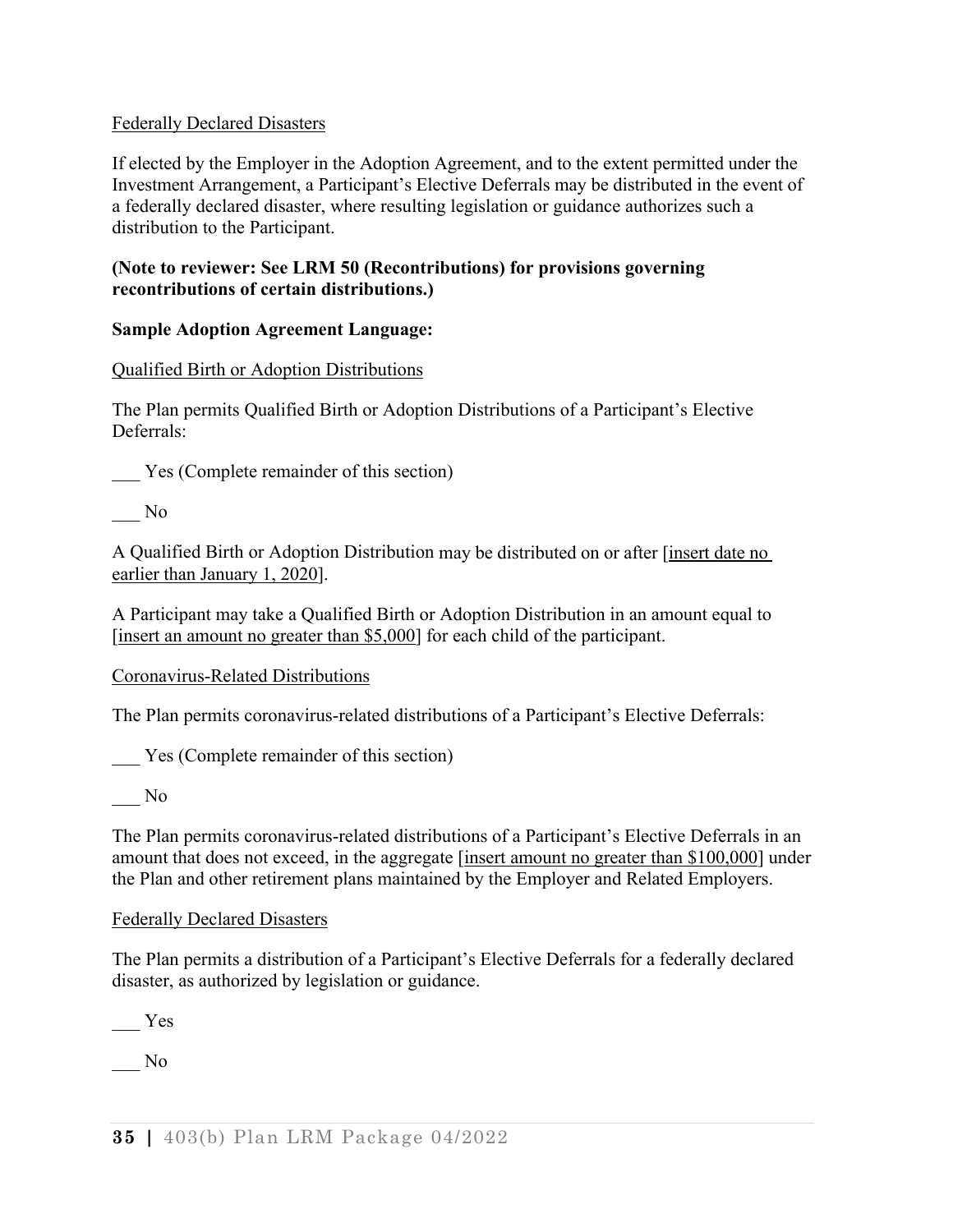# **42. Small Account Balances**

### **Sample Plan Language:**

If elected by the Employer in the Adoption Agreement, and to the extent permitted under the terms governing the applicable Investment Arrangement, distributions may be made in the form of a lump-sum payment, without the consent of the Participant or Beneficiary, but not without the consent of the Participant or Beneficiary if the Participant's Accumulated Benefit (determined without regard to any separate account that holds rollover contributions) exceeds \$5,000 or any lesser amount specified in the Investment Arrangement ("Small Account Balance"). Any such distribution shall comply with the requirements of section 401(a)(31)(B) of the Internal Revenue Code (relating to automatic distribution as a direct rollover to an individual retirement plan for distributions in excess of \$1,000).

### **(Note to reviewer: This is an optional provision. The provision may be modified to allow a higher cash-out limit in the case of a plan that is not subject to the requirements of Title I of ERISA.)**

#### **Adoption Agreement Language:**

[ ] The Plan permits distribution of Small Account Balances, to the extent permitted under the terms governing the applicable Investment Arrangement.

[ ] The Plan does not permit distribution of Small Account Balances, to the extent permitted under the terms governing the applicable Investment Arrangement.

# **43. Minimum Distribution Requirements**

### **Statement of Requirement: Code § 403(b)(10); Reg. §§ 1.403(b)-6(e) & 301.7701- 18(b)(1)**

#### **Sample Plan Language:**

The Plan shall comply with the minimum distribution requirements of section  $401(a)(9)$  of the Internal Revenue Code and the regulations thereunder in accordance with the terms governing each Investment Arrangement, unless and to the extent otherwise permitted by law and in regulations or other rules of general applicability published by the Department of the Treasury or the Internal Revenue Service. For purposes of applying the distribution rules of section 401(a)(9) of the Code, each Investment Arrangement is treated as an individual retirement account (IRA) and distributions shall be made in accordance with the provisions of section 1.408-8 of the Treasury Regulations, except as provided in Regulation section  $1.403(b) - 6(e)$ .

**(Note to reviewer: Because the terms of § 403(b) annuity contracts and custodial accounts under the plan must satisfy the requirements of Code § 401(a)(9), it is not necessary that those requirements be set forth in a § 403(b) Pre-approved Plan.)**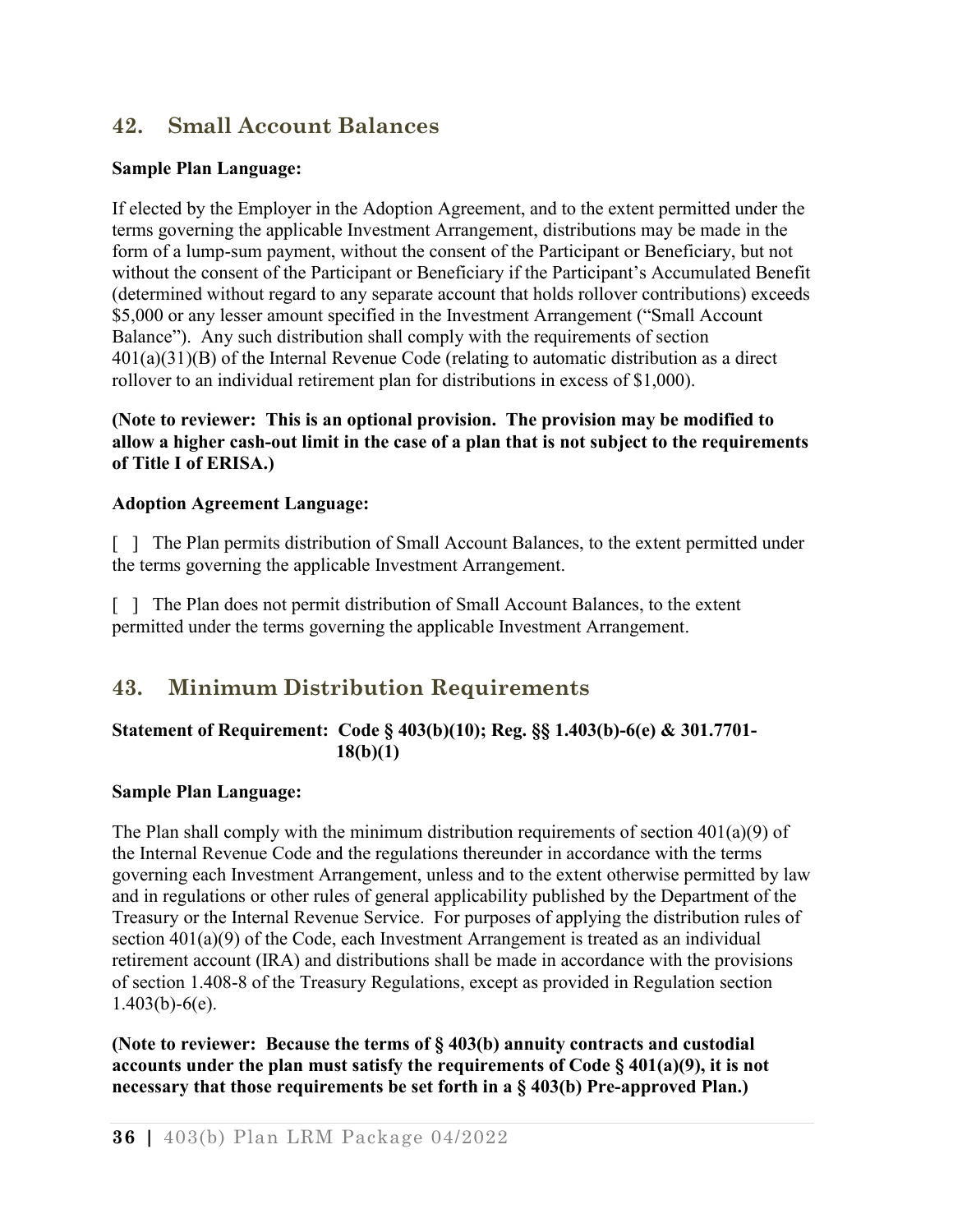**(Note to reviewer: For purposes of computing required minimum distributions under a 403(b) plan, a Participant's Accumulated Benefit does not include the value of any qualifying longevity annuity contract (QLAC). A QLAC is an annuity contract, purchased from an insurance company on or after July 2, 2014, for the benefit of an employee under the plan, stating its intent to be a QLAC and otherwise meeting the requirements of Reg. §§ 1.403(b)-6(e), 1.401(a)(9)-6 and 1.408-8.)** 

**(Note to reviewer: Effective June 26, 2013, any requirement for a 403(b) plan set forth in the Internal Revenue Code that applies because a participant is married must be applied with respect to a participant who is married to an individual of the same sex. See Notice 2014-19, Rev. Rul. 2013-17, and the decision in** *U.S. v Windsor***, 570 U.S. 12 (2013). Accordingly, under the general rule in § 301.7701-18(b)(1) of the final regulations, a marriage of two individuals is recognized for federal tax purposes if the marriage is recognized by the state, possession, or territory of the United States in which the marriage is entered into, regardless of the married couple's place of domicile. See also FAQ-5 in** *[Application of the Windsor Decision and Post-Windsor Published](https://www.irs.gov/retirement-plans/application-of-the-windsor-decision-and-post-windsor-published-guidance-to-qualified-retirement-plans-faqs)  [Guidance to Qualified Retirement Plans FAQs.](https://www.irs.gov/retirement-plans/application-of-the-windsor-decision-and-post-windsor-published-guidance-to-qualified-retirement-plans-faqs)* **For example, under the required minimum distribution rules of Code § 401(a)(9), certain options are provided for a surviving spouse that are not available to a non-spouse beneficiary. These options must be provided to a same-sex spouse.** 

**See the Note to Reviewer at LRMs 45 (Direct Rollovers), 47 (Hardship Distributions of Elective Deferrals) and 59 (Domestic Relations Orders and Qualified Domestic Relations Orders) for additional provisions affected by guidance interpreting the**  *Windsor* **decision.)**

# **44. Distribution of Amounts Held in a Rollover Account**

### **Statement of Requirement: Reg. § 1.403(b)-6(i); Rev. Rul. 2004-12; Notice 2013-74, Q&A-3**

### **Sample Plan Language:**

Notwithstanding section of the Plan, if a Participant has a separate account attributable to rollover contributions to the Plan, then, to the extent permitted by the terms governing the applicable Investment Arrangement, the Participant may at any time elect to receive a distribution of all or any portion of the amount held in the rollover account.

**(Note to reviewer: This provision is optional. The blank in the above provision should be the section of the Plan that corresponds to LRM 41 (Distribution Limitations for Elective Deferrals).)**

# **45. Direct Rollovers**

**Statement of Requirement: Code §§ 403(b)(8), 401(a)(31), 402(c) & 402A; Reg. §§**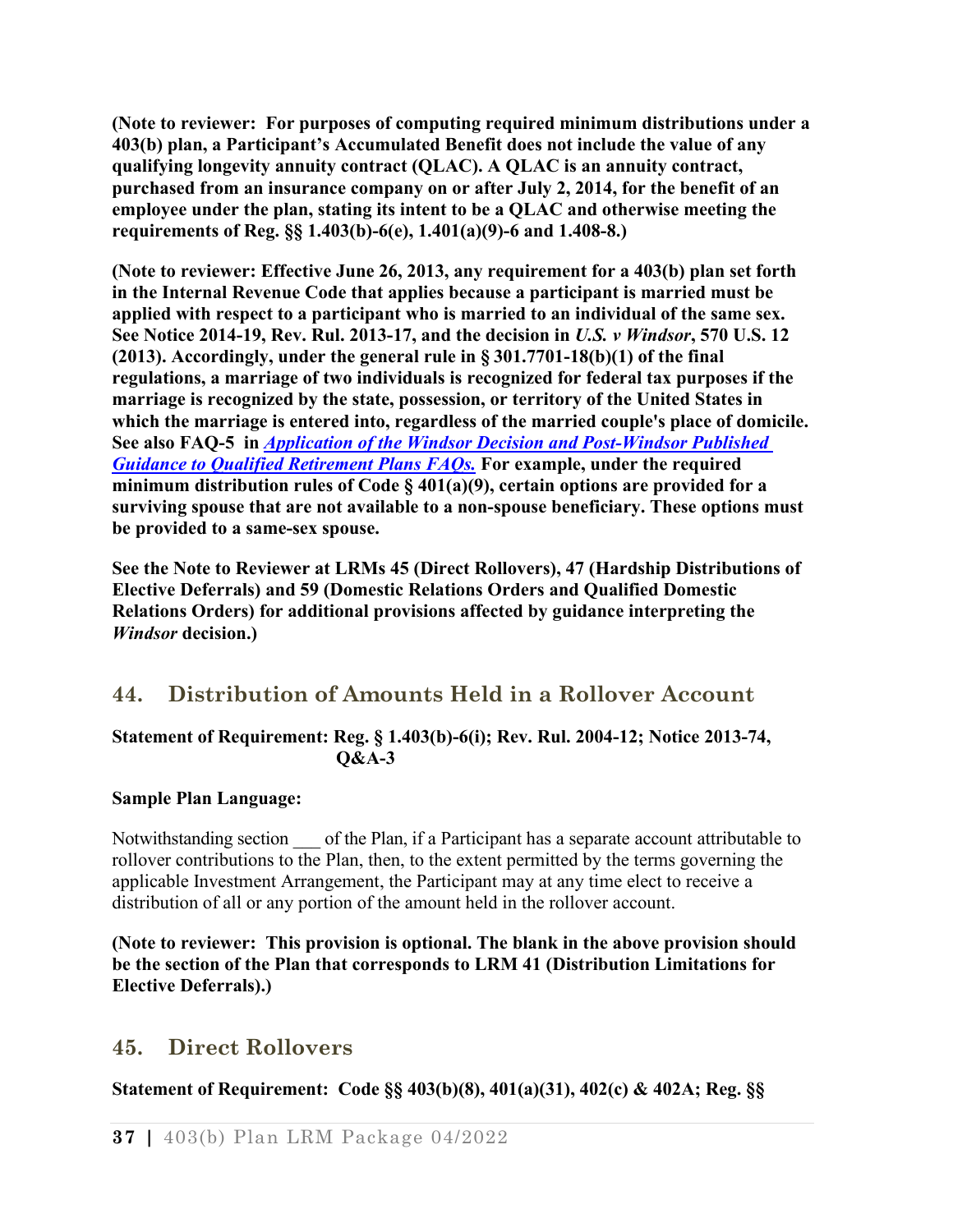### **1.403(b)-7(b), 1.401(a)(31)-1, 1.402(c)-2, 1.402A-1 & 301.7701-18(b)(1); Notice 2001-57; Notice 2005-5; Notice 2006-44; Notice 2013-74; Notice 2020-51; Notice 2020-62; Rev. Rul. 2004-12**

### **Sample Plan Language:**

1. Direct Rollovers. Notwithstanding any provision of the Plan to the contrary that would otherwise limit a Distributee's election, a Distributee may elect, at the time and in the manner prescribed by the Administrator, to have any portion of an Eligible Rollover Distribution that is equal to at least \$500 paid directly to an Eligible Retirement Plan specified by the Distributee in a direct rollover. If an Eligible Rollover Distribution is less than \$500, a Distributee may not make the election described in the preceding sentence to roll over only a portion of the Eligible Rollover Distribution. The Plan will provide a direct trustee-to-trustee transfer of a Lifetime Income Investment Distribution (as defined in section of the Plan) to an Eligible Retirement Plan.

### **(Note to reviewer: Insert the Plan section that corresponds to LRM 46 (Lifetime Income Investment Distributions) in the above blank).**

2. Definitions.

2.1 Eligible Rollover Distribution. An Eligible Rollover Distribution is any distribution of all or any portion of the balance to the credit of the Distributee, except that an Eligible Rollover Distribution does not include:

(a) any distribution that is one of a series of substantially equal periodic payments (not less frequently than annually) made for the life (or life expectancy) of the Distributee or the joint lives (or joint life expectancies) of the Distributee and the Distributee's designated beneficiary, or for a period of 10 years or more;

(b) any distribution to the extent such distribution is required under section  $401(a)(9)$  of the Internal Revenue Code;

(c) any hardship distribution;

(d) the portion of any other distribution(s) that is not includible in gross income (determined without regard to the exclusion for net unrealized appreciation with respect to employer securities);

(e) any distribution(s) that is reasonably expected to total less than \$200 during a year;

(f) any corrective distribution of excess amounts under sections  $402(g)$ ,  $401(k)$ ,  $401(m)$ , and/or 415(c) of the Code and income allocable thereto;

(g) any loans that are treated as deemed distributions pursuant to section  $72(p)$  of the Code;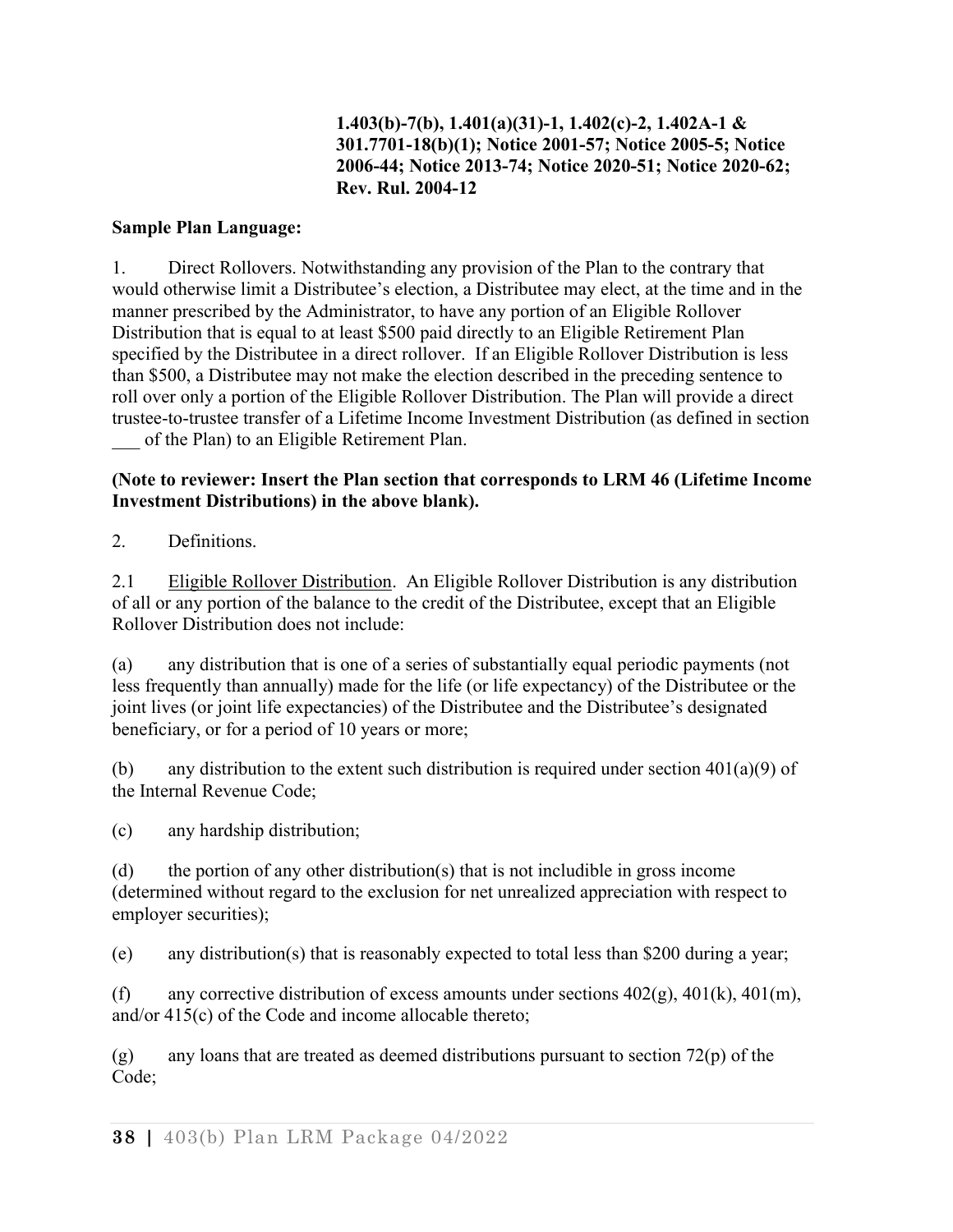(h) dividends paid on employer securities as described in section 404(k) of the Code;

(i) the costs of life insurance coverage (P.S. 58 costs);

(j) prohibited allocations that are treated as deemed distributions pursuant to section 409(p) of the Code; and

(k) a distribution that is a permissible withdrawal from an eligible automatic contribution arrangement within the meaning of section 414(w) of the Code.

A portion of a distribution shall not fail to be an Eligible Rollover Distribution merely because the portion consists of after-tax employee contributions which are not includible in gross income. However, such portion may be transferred only to (i) an individual retirement account or annuity described in section 408(a) or

408(b) of the Code or a Roth individual retirement account or annuity described in 408A of the Code, or (ii) a qualified plan or annuity described in section  $401(a)$  or  $403(a)$  of the Code, or a tax-sheltered annuity described in section 403(b) of the Code that agrees to separately account for amounts so transferred, including separately accounting for the portion of such distribution which is includible in gross income and the portion of such distribution which is not so includible.

**(Note to reviewer: The CARES Act provided that required minimum distributions waived for 2020 are not treated as eligible rollover distributions under Code § 401(a)(31). Notice 2020-51 contains sample language providing that in the absence of an election in the adoption agreement, a direct rollover will be offered only for distributions that would be eligible rollover distributions in the absence of section Code § 401(a)(9)(I). Notice 2020-51 also provides sample adoption agreement language for available options.)** 

2.2 Eligible Retirement Plan. An Eligible Retirement Plan is a qualified plan described in section 401(a) of the Code, an annuity plan described in section 403(a) of the Code, an annuity contract described in section 403(b) of the Code, an individual retirement account or annuity described in section 408(a) or 408(b) of the Code, or an eligible plan under section 457(b) of the Code which is maintained by a State and which agrees to separately account for amounts transferred into such plan from this Plan, that accepts the Distributee's Eligible Rollover Distribution. The definition of Eligible Retirement Plan shall also apply in the case of a distribution to a surviving spouse, or to a spouse or former spouse who is the Alternate Payee under a qualified domestic relations order as defined in section 414(p) of the Code.

**(Note to reviewer: The PATH Act expands portability of retirement assets by permitting taxpayers to roll over assets from traditional and SEP IRAs, as well as from employer-sponsored retirement plans, such as a 401(k), 403(b), or 457(b) plan, into a SIMPLE IRA plan. Thus, after amendment by the PATH Act, a 403(b) plan can provide for a direct rollover to a SIMPLE IRA. However, the following restrictions apply: (1) the provision does not allow SIMPLE IRAs to accept rollovers from Roth IRAs or designated Roth accounts, and (2) the change applies only to rollovers made**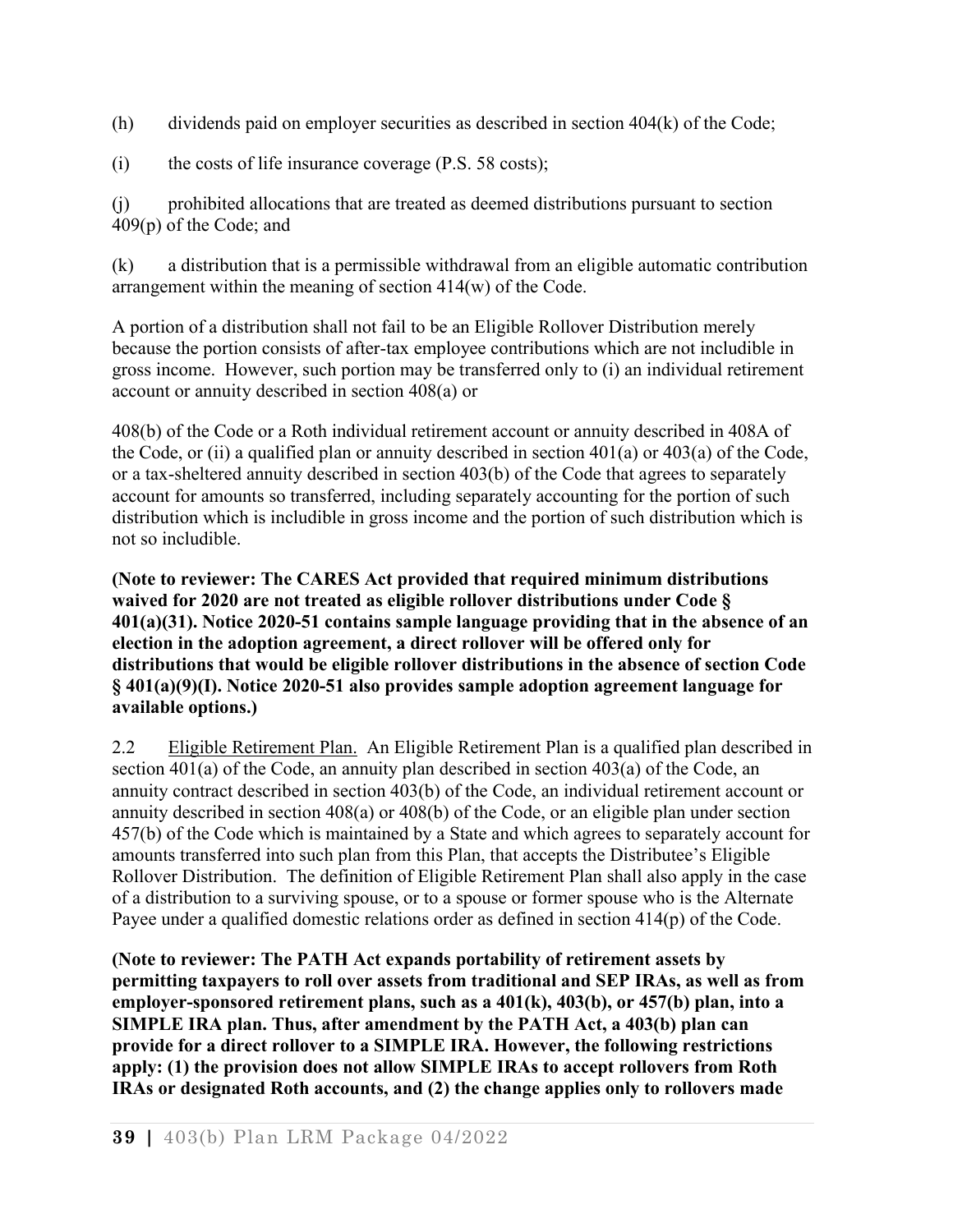### **after the two-year period beginning on the date the participant first participated in their employer's SIMPLE IRA plan.)**

2.3 Distributee. A Distributee includes an Employee or former Employee. In addition, the Employee's or former Employee's surviving spouse and the Employee's or former Employees' spouse or former spouse who is the Alternate Payee under a qualified domestic relations order, as defined in section 414(p) of the Code, are Distributees with regard to the interest of the spouse or former spouse. A Distributee also includes the Participant's nonspouse designated Beneficiary. In the case of a nonspouse designated Beneficiary, the Direct Rollover may be made only to an individual retirement account or annuity described in section 408(a) or 408(b) of the Code that is established on behalf of the Beneficiary and that will be treated as an inherited IRA pursuant to the provisions of section  $402(c)(11)$  of the Code.

2.4 Direct Rollover. A Direct Rollover is a payment by the Plan to the Eligible Retirement Plan specified by the Distributee.

3. Automatic Rollovers. In the event of a mandatory distribution greater than \$1,000, in accordance with the provisions of section of the Plan, if the Participant does not elect to have such distribution paid directly to an Eligible Retirement Plan specified by the Participant in a Direct Rollover or to receive the distribution directly, then the Administrator will pay the distribution in a Direct Rollover to an individual retirement plan designated by the Administrator. For purposes of determining whether a mandatory distribution is greater than \$1,000, the portion of the Participant's distribution attributable to any rollover contribution is included.

### **(Note to reviewer: The blank in the above paragraph should be filled in with the plan section number which corresponds to the mandatory distribution provisions of LRM 42 (Small Account Balances).)**

4. Written Explanation of Right to Direct Rollover. The payor shall provide, within a reasonable time period before making an Eligible Rollover Distribution, a written explanation to the Participant that satisfies the requirements of section 402(f) of the Code.

5. Roth Elective Deferrals.

5.1 A Direct Rollover of a distribution from a Roth Elective Deferral Account under the Plan will only be made to another designated Roth account under an applicable retirement plan described in section 402A(e)(1) of the Code, or to a Roth IRA described in section 408A of the Code, and only to the extent the rollover is permitted under the rules of section 402(c) of the Code.

**(Note to reviewer: If elected in the adoption agreement, a § 403(b) Pre-approved Plan may permit in-plan Roth rollovers of distributable and/or otherwise nondistributable amounts as provided in LRM 49 (Rollover Contributions to the Plan)).**

5.2 The Plan will not provide for a Direct Rollover (including an automatic rollover) for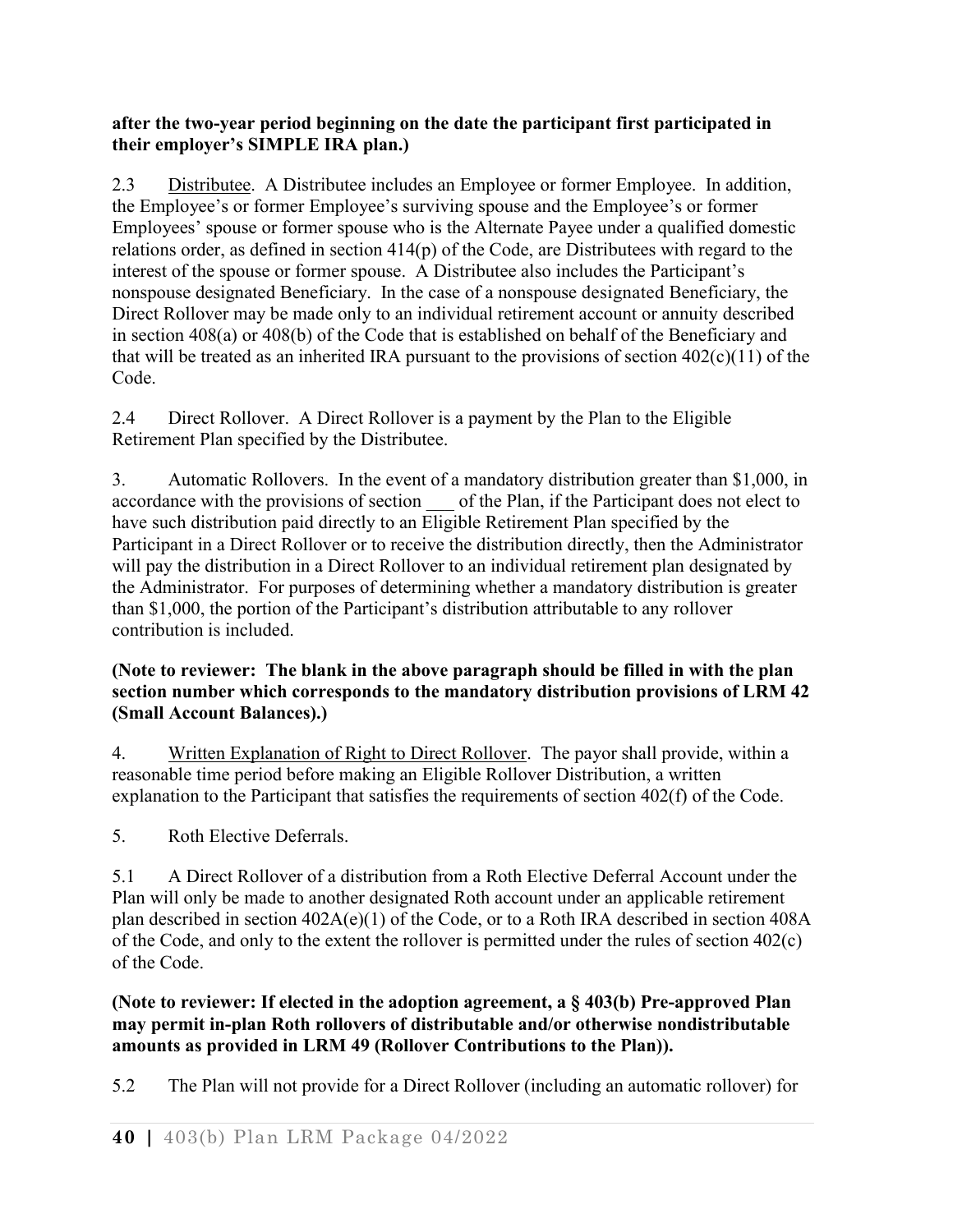distributions from a Participant's Roth Elective Deferral Account if the amounts of the distributions that are Eligible Rollover Distributions are reasonably expected to total less than \$200 during a year. In addition, any distribution from a Participant's Roth Elective Deferral Account is not taken into account in determining whether distributions from a Participant's other Accounts are reasonably expected to total less than \$200 during a year. However, Eligible Rollover Distributions from a Participant's Roth Elective Deferral Account are taken into account in determining whether the total amount of the Participant's Accumulated Benefits under the plan exceeds \$1,000 for purposes of mandatory distributions from the Plan.

5.3 The provisions of the Plan that allow a Participant to elect a Direct Rollover of only a portion of an Eligible Rollover Distribution but only if the amount rolled over is at least \$500 is applied by treating any amount distributed from the Participant's Roth Elective Deferral Account as a separate distribution from any amount distributed from the Participant's other accounts in the plan, even if the amounts are distributed at the same time.

**(Note to reviewer: Effective June 26, 2013, any requirement for a 403(b) plan set forth in the Internal Revenue Code that applies because a participant is married must be applied with respect to a participant who is married to an individual of the same sex. See Notice 2014-19, Rev. Rul. 2013-17, and the decision in U.S. v** *Windsor***, 570 U.S. 12 (2013). Accordingly, under the general rule in § 301.7701-18(b)(1) of the final regulations, a marriage of two individuals is recognized for federal tax purposes if the marriage is recognized by the state, possession, or territory of the United States in which the marriage is entered into, regardless of the married couple's place of domicile. See also FAQ-5 in** *[Application of the Windsor Decision and Post-Windsor Published](https://www.irs.gov/retirement-plans/application-of-the-windsor-decision-and-post-windsor-published-guidance-to-qualified-retirement-plans-faqs)  [Guidance to Qualified Retirement Plans FAQs.](https://www.irs.gov/retirement-plans/application-of-the-windsor-decision-and-post-windsor-published-guidance-to-qualified-retirement-plans-faqs)* **For example, under the rollover rules of Code § 402(c), certain options are provided for a surviving spouse that are not available to a non-spouse beneficiary. These options must be provided to a same-sex spouse.** 

**See the Note to Reviewer at LRMs 43 (Minimum Distribution Requirements), 47 (Hardship Distributions of Elective Deferrals) and 59 (Domestic Relations Orders and Qualified Domestic Relations Orders) for additional provisions affected by guidance interpreting the** *Windsor* **decision.)**

## **Sample Adoption Agreement Language:**

Direct Rollovers (Roth Elective Deferrals):

A Direct Rollover (including an automatic rollover) of distributions from a Participant's Roth Elective Deferral Account will not be made from amounts that are Eligible Rollover Distributions if they are reasonably expected to total [INSERT AMOUNT NOT MORE THAN \$200] during a year.

# **46. Lifetime Income Investment Distributions**

# **Statement of Requirement: Code §§ 401(a)(38), 403(b)(7)(A)(ii) & 403(b)(11)(D)**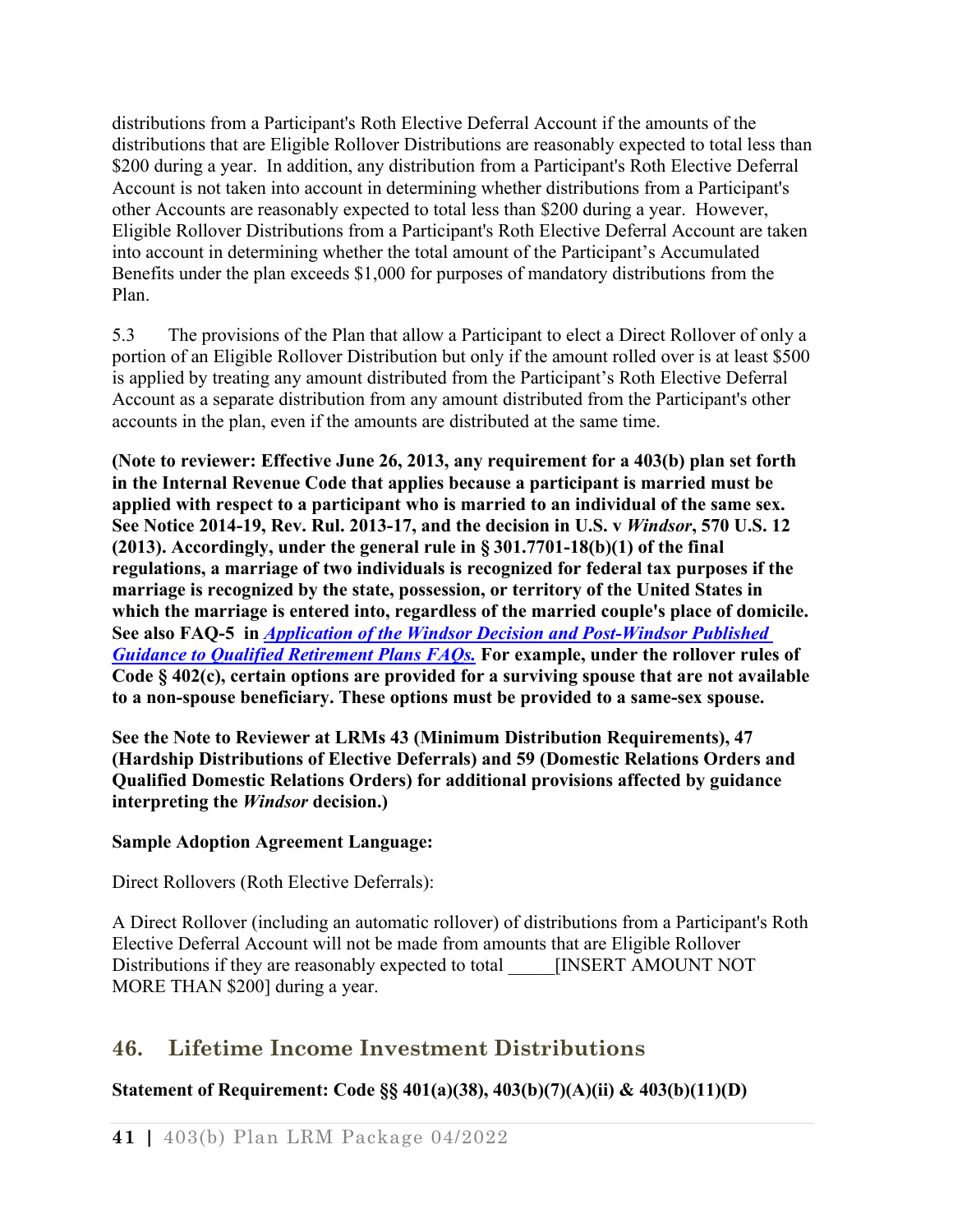A lifetime income investment held by the Plan may be distributed if the investment can no longer be held as an investment option under the Plan. Distributions must be made within the 90-day period ending on the date when the lifetime income investment is no longer authorized to be held as an investment option under the Plan, and [SELECT ONE OF THE FOLLOWING]:

1. The distribution must be made in a direct trustee-to-trustee transfer to an Eligible Retirement Plan; or

#### **(Note to reviewer: See LRM 51, Transfers Between 403(b) Plans, for sample plan language in this regard.)**

2. The distribution must be in the form of an of an annuity contract purchased for a Participant and distributed by the Plan to a Participant.

For purposes of this section, a lifetime income investment is an investment option designed to provide a Participant with election rights (1) that are not uniformly available with respect to other investment options under the Plan, and (2) that are rights to a lifetime income feature available through a contract or other arrangement offered under the Plan. A lifetime income feature is (1) a feature that guarantees a minimum level of income annually (or more frequently) for at least the remainder of the life of the Participant or the joint lives of the Participant and the Participant's designated beneficiary, or (2) an annuity payable on behalf of the Participant under which payments are made in substantially equal periodic payments (not less frequently than annually) over the life of the Participant and the Participant's designated beneficiary.

# Hardship Distributions

# **47. Hardship Distributions of Elective Deferrals**

**Statement of Requirement: Code § 403(b)(11); Reg. §§ 1.401(a)-21(e), 1.403(b)-6(d)(2), 1.401(k)-1(d)(3) & 301.7701-18(b)(1); Rev. Proc. 2021-37, sec. 5.18(7) & 6.03(3)**

**(Note to reviewer: A Standardized § 403(b) Pre-approved Plan providing for hardship distributions must satisfy the safe harbor standards in Reg. § 1.401(k)-1(d)(3). The following sample plan language is intended to satisfy the standards in Reg. § 1.401(k)- 1(d)(3). A Nonstandardized § 403(b) Plan may include hardship distribution provisions which do not meet this standard provided that the distributions are subject to nondiscriminatory and objective criteria contained in the plan. No sample plan language is provided for such provisions. See Rev. Proc. 2021-37, secs 5.18(7) and 6.03(3).)**

**(Note to reviewer: Reg. § 1.403(b)-6(d)(2) adopts the definition of a hardship distribution and related rules under Reg. § 1.401(k)-1(d)(3). Final amendments to Reg. § 1.401(k)-1(d)(3) issued in 2019 revised the hardship rules. Note that under those rules,**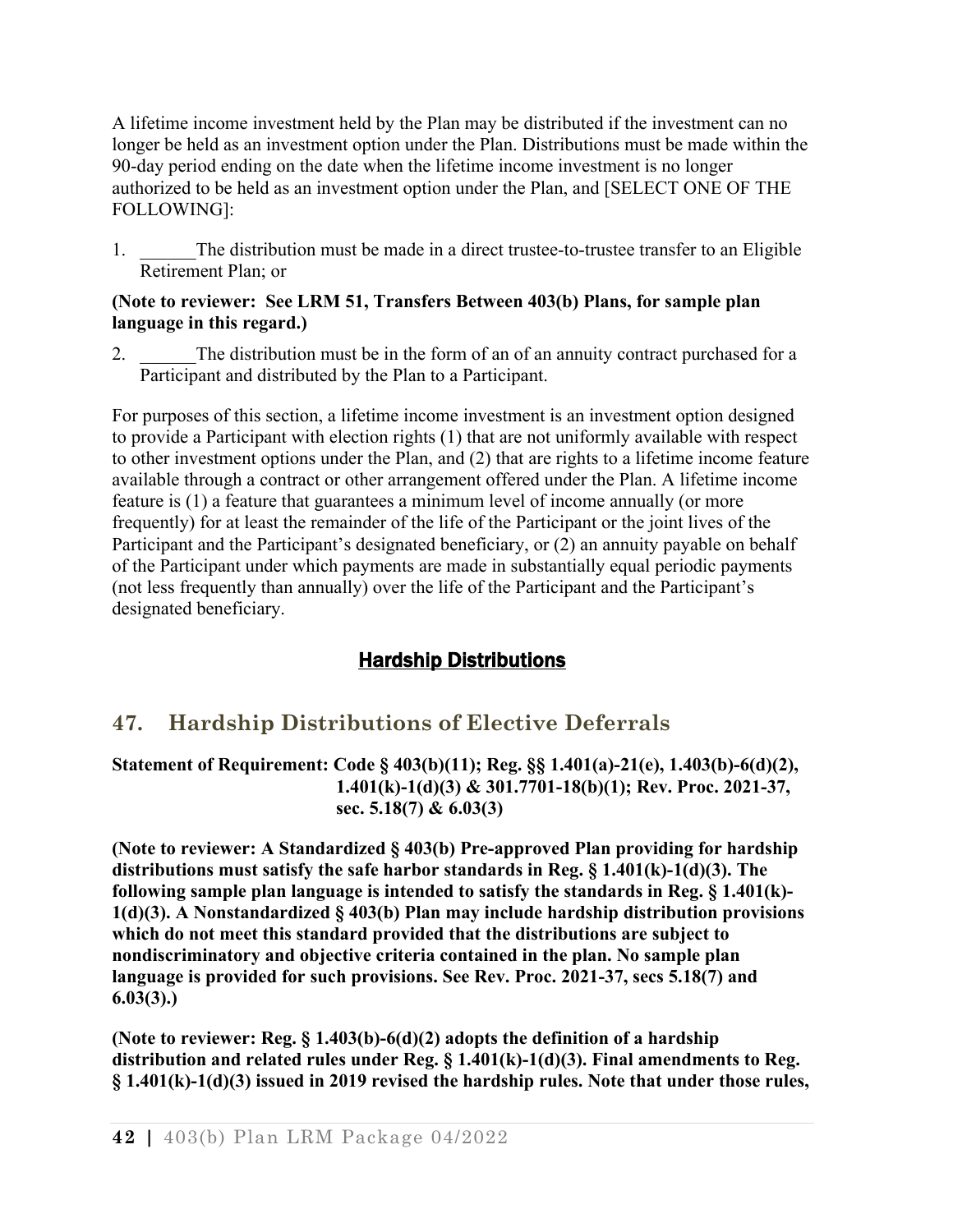**a 403(b) plan is no longer able to provide for a suspension of elective deferrals as a condition of obtaining a hardship distribution. Also, note under those rules, a participant is no longer required to take any available loan under the plan prior to becoming eligible for a hardship distribution (although such requirement can still be a permissible additional condition).)**

**(Note to reviewer: The Bipartisan Budget Act of 2018 added Code § 401(k)(14)(A), which allows a hardship distribution from a 401(k) plan to include earnings, qualified nonelective contributions and qualified matching contributions in addition to elective deferrals. However, no comparable amendment was made to Code §§ 403(b)(7) or 403(b)(11), so no income attributable to elective deferrals may be distributed on account of hardship. Note that an annuity contract may allow distributions of nonelective employer contributions on the occurrence of a designated event, such as a hardship. See LRM 78 (Distribution Limitations for Nonelective Employer Contributions).)** 

### **Sample Plan Language:**

1. To the extent permitted by the terms governing the applicable Investment Arrangement, a distribution of Elective Deferrals may be made to a Participant in the event of hardship. A hardship distribution may only be made on account of an immediate and heavy financial need of the Participant and where the distribution is necessary to satisfy the immediate and heavy financial need.

2. The following are the only financial needs considered immediate and heavy: (1) expenses for (or necessary to obtain) medical care that would be deductible under section 213(d) of the Internal Revenue Code (determined without regard to the limitations in section 213(a) of the Code relating to the applicable percentage of adjusted gross income and recipients of the medical care) provided that, if the recipient of the medical care is not listed in section 213(a), the recipient is a primary beneficiary; (2) costs directly related to the purchase (excluding mortgage payments) of a principal residence for the Participant; (3) payment of tuition, related educational fees, and room and board expenses, for up to the next 12 months of post-secondary education for the Participant, the Participant's spouse, children or dependents, or for a primary beneficiary; (4) payments necessary to prevent the eviction of the Participant from, or a foreclosure on the mortgage of, the Participant's principal residence; (5) payments for funeral or burial expenses for the Participant's deceased parent, spouse, child or dependent, or for a deceased primary beneficiary; (6) expenses to repair damage to the Participant's principal residence that would qualify for a casualty loss deduction under section 165 of the Code (determined without regard to section 165(h)(5) and whether the loss exceeds 10 percent of adjusted gross income); and (7) expenses and losses (including loss of income) incurred by the Participant on account of a disaster declared by the Federal Emergency Management Agency (FEMA), if the Participant's principal residence or principal place of employment at the time of the disaster was in an area designated by FEMA for individual assistance with respect to the disaster. A "primary beneficiary" is an individual named as a beneficiary under the plan who has an unconditional right to all or a portion of the Participant's account balance under the plan upon the Participant's death.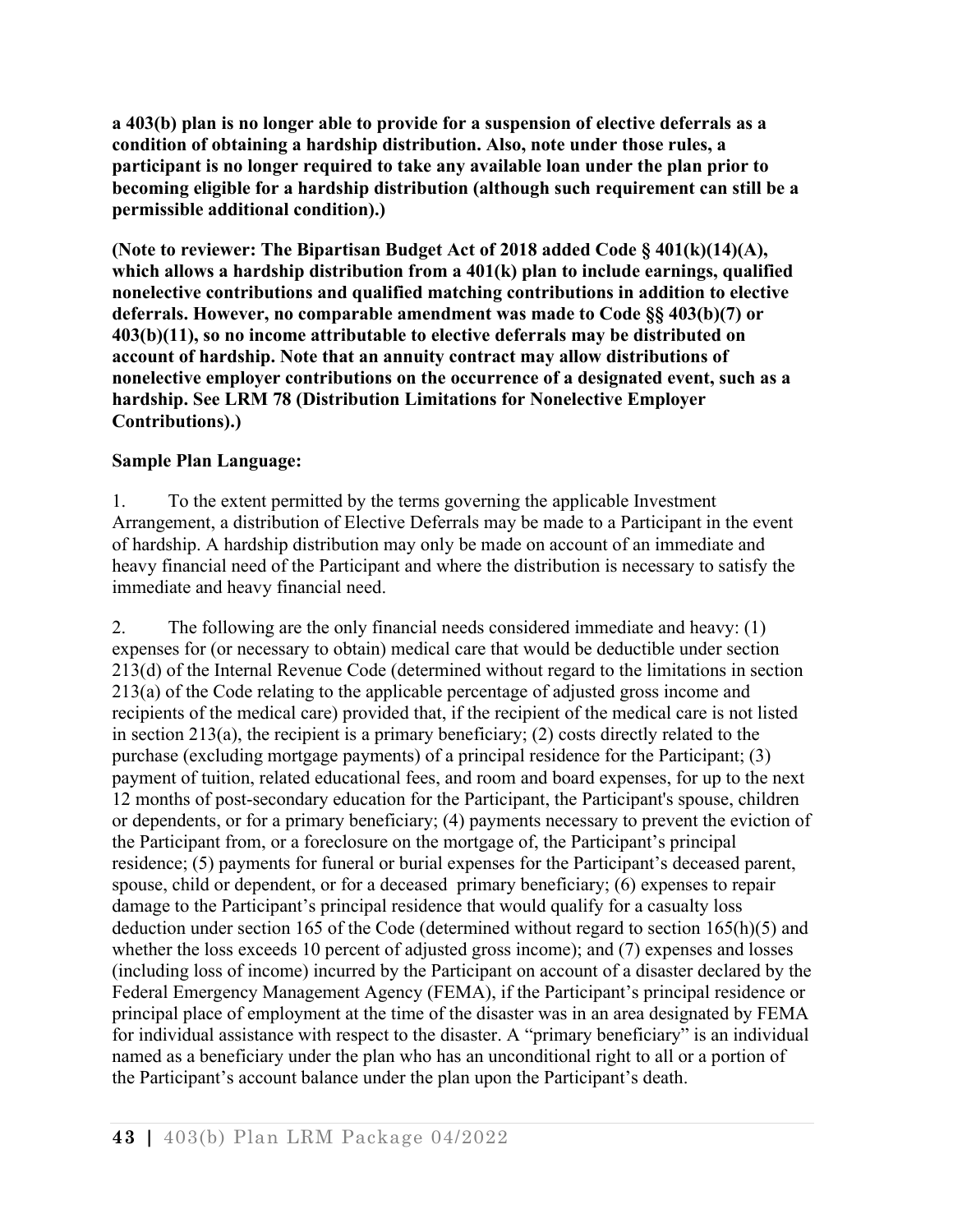3. A distribution will be considered as necessary to satisfy an immediate and heavy financial need of the Participant only if:

3.1 The distribution is not in excess of the amount of the immediate and heavy financial need (including amounts necessary to pay any federal, state or local income taxes or penalties reasonably anticipated to result from the distribution);

3.2 The Participant has obtained all currently available distributions, other than hardship distributions, under the plan and all other plans of deferred compensation, whether qualified or nonqualified, maintained by the Employer;

3.3 The Participant has provided the Employer a representation in writing (including by electronic media) that the Employee has insufficient cash or other liquid assets reasonably available to satisfy the need; and

3.4 The Employer does not have actual knowledge that is contrary to the representation provided in 3.3.

**(Note to reviewer: Effective June 26, 2013, any requirement for a 403(b) plan set forth in the Internal Revenue Code that applies because a participant is married must be applied with respect to a participant who is married to an individual of the same sex. See Notice 2014-19, Rev. Rul. 2013-17, and the decision in** *U.S. v Windsor***, 570 U.S. 12 (2013). Accordingly, under the general rule in § 301.7701-18(b)(1) of the final regulations, a marriage of two individuals is recognized for federal tax purposes if the marriage is recognized by the state, possession, or territory of the United States in which the marriage is entered into, regardless of the married couple's place of domicile. See also FAQ-5 in** *[Application of the Windsor Decision and Post-Windsor Published](https://www.irs.gov/retirement-plans/application-of-the-windsor-decision-and-post-windsor-published-guidance-to-qualified-retirement-plans-faqs)  [Guidance to Qualified Retirement Plans FAQs.](https://www.irs.gov/retirement-plans/application-of-the-windsor-decision-and-post-windsor-published-guidance-to-qualified-retirement-plans-faqs)* **For example, a hardship distribution may be appropriate on behalf of a spouse. A spouse for this purpose must include a same-sex spouse. See the Note to Reviewer at LRMs 43 (Minimum Distribution Requirements), 45 (Direct Rollovers) and 59 (Domestic Relations Orders and Qualified Domestic Relations Orders) for additional provisions affected by guidance interpreting the** *Windsor* **decision.)**

# Plan Loans

# **48. Loans to Participants**

## **Statement of Requirement: Code § 72(p); Reg. §§ 1.72(p)-1 & 1.403(b)-6(f); Rev. Proc. 2021-37, sec. 5.05; Notice 2020-50**

## **Sample Plan Language:**

1. To the extent permitted under the terms of the applicable Investment Arrangement, Participants and Beneficiaries may obtain loans under the Plan.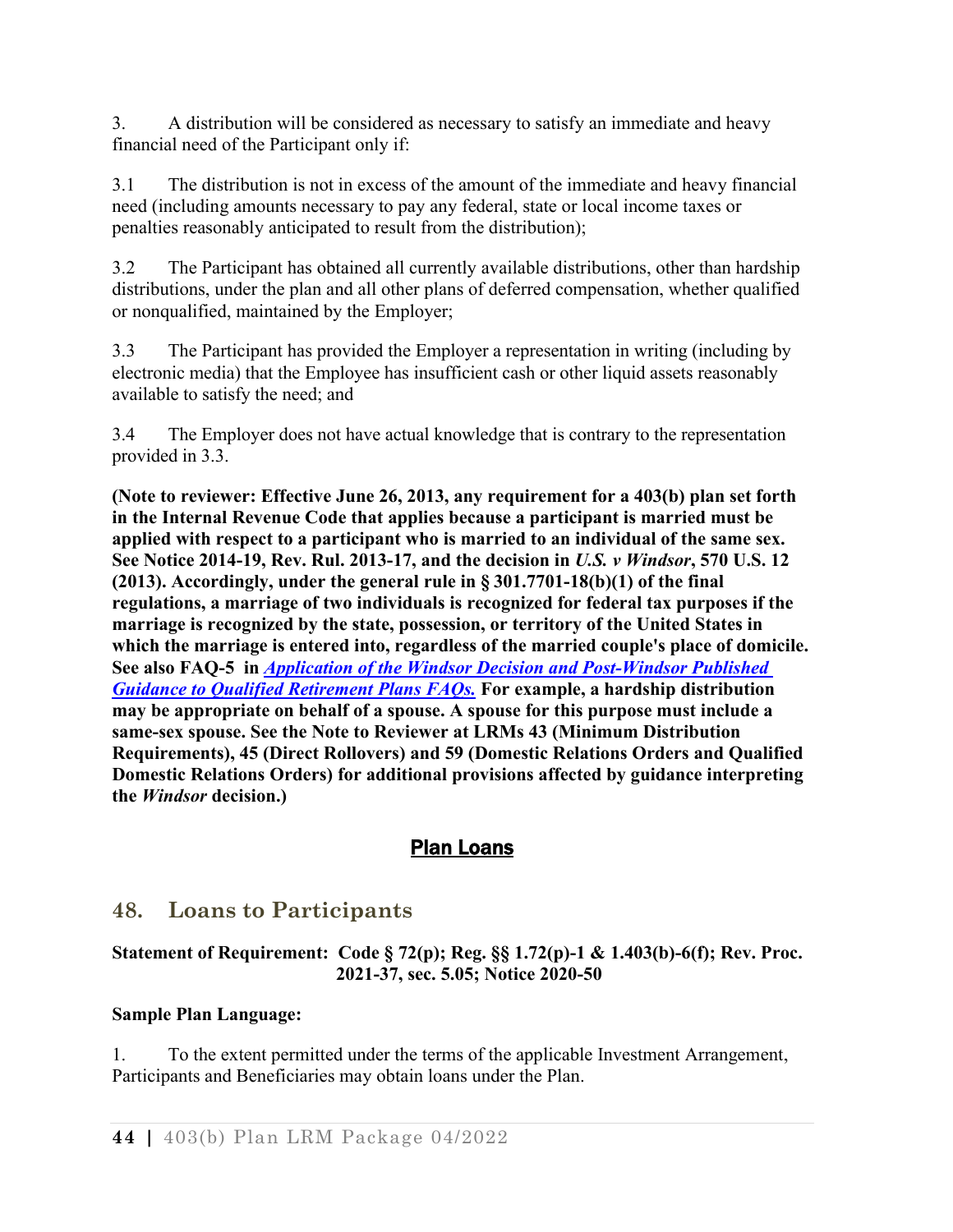2. Loans shall be made available to all Participants and Beneficiaries on a reasonably equivalent basis.

3. Loans will be adequately secured and bear a reasonable rate of interest.

4. Loans will be evidenced by a legally enforceable agreement specifying the amount and date of the loan and the repayment schedule.

5. No loan to any Participant or Beneficiary can be made to the extent that such loan when added to the outstanding balance of all other loans to the Participant or Beneficiary would exceed the lesser of (a) \$50,000 reduced by the excess (if any) of the highest outstanding balance of loans during the one year period ending on the day before the loan is made, over the outstanding balance of loans from the plan on the date the loan is made, or (b) one-half the present value of the nonforfeitable accrued benefit of the Participant or, if greater, the total accrued benefit up to \$10,000. For the purpose of the above limitation, all loans from all plans of the Employer and Related Employers are aggregated.

6. Any loan shall by its terms require that repayment (principal and interest) be amortized in level payments, not less frequently than quarterly, over a period not extending beyond five years from the date of the loan. If such loan is used to acquire a dwelling unit which within a reasonable time (determined at the time the loan is made) will be used as the principal residence of the Participant, the amortization period shall not extend beyond 15 years from the date of the loan.

### **(Note to reviewer: With respect to loans used to acquire a principal residence, the 15 year amortization period in the sample language is suggested; amortization periods other than 15 years are permissible.)**

7. An assignment or pledge of any portion of the Participant's interest in the plan and a loan, pledge, or assignment with respect to any insurance contract purchased under the plan, will be treated as a loan under this paragraph.

8. The terms governing the applicable Investment Arrangement shall determine the method of repayment of loans.

### **(Note to reviewer: The plan may provide or allow the Employer to elect in the adoption agreement that loans will be repayable by payroll withholding if permitted under the terms of the applicable Investment Arrangement.)**

9. The Administrator will exchange information with Vendors as necessary to coordinate the loan limitations and other requirements of section 72(p) of the Internal Revenue Code.

# Coronavirus-Related Loans

10. If elected by the Employer in the Adoption Agreement, and to the extent permitted under the Investment Arrangement, a loan to a Participant or Beneficiary may be treated as a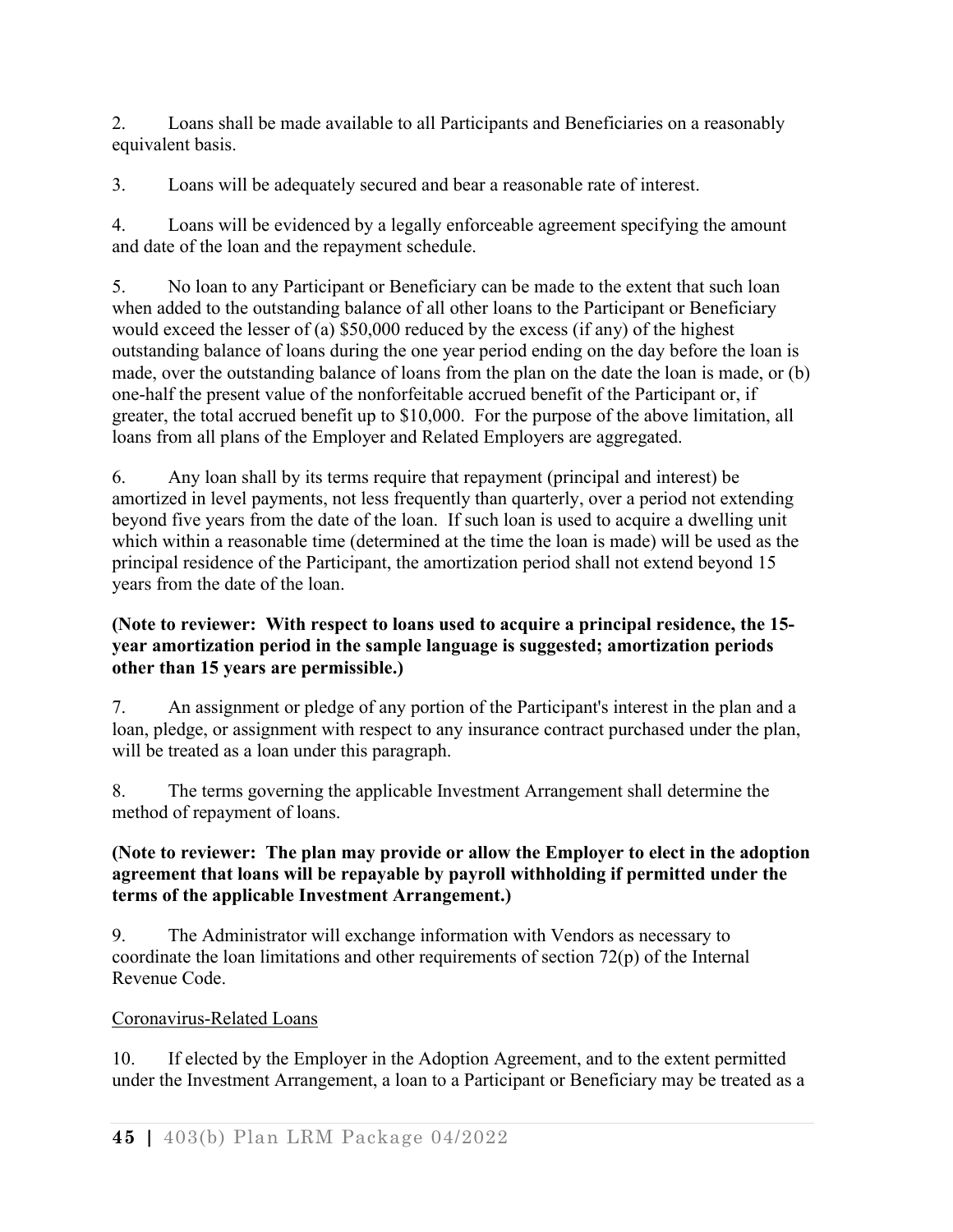coronavirus-related loan. A coronavirus-related loan is a loan made from the Plan on or after March 27, 2020, and before December 31, 2020, to a qualified individual, as defined in section 2202(a)(4)(A)(ii) of the Coronavirus Aid, Relief, and Economic Security Act, Pub L 116-136 (CARES Act) and Section 1B of Notice 2020-50, which does not exceed the lesser of (a) \$100,000 (minus outstanding plan loans of the individual), or (2) the individual's vested benefit under the Plan and other retirement plans maintained by the Employer and Related Employers.

10.1 If a loan is outstanding on or after March 27, 2020, and any repayment on the loan is due from March 27, 2020 to December 31, 2020, that due date may be delayed under the Plan for up to one year. Any payments after the suspension period must be adjusted to reflect the delay and any interest accruing during the delay, and the period of delay must be disregarded in determining the 5-year period and the term of the loan under Code sections  $72(p)(2)(B)$  and (C).

**(Note to reviewer: The Administrator of the Plan may rely on an individual's certification that they satisfy the conditions to be a qualified individual unless the Administrator already has actual knowledge to the contrary. A loan properly designated as a coronavirus-related plan loan is treated as satisfying the above restrictions if the Plan is amended by the last day of the first plan year beginning on or after January 1, 2022. For Governmental Plans, the plan must be amended by the last day of the first plan year beginning on or after January 1, 2024.)** 

### Federally Declared Disasters

11. If elected by the Employer in the Adoption Agreement, and to the extent permitted under the Investment Arrangement, a loan to a Participant may be made in the event of a federally declared disaster, where resulting legislation or guidance authorizes such a loan to the Participant. The general loan rules set forth above and in section 72(p) of the Code may be modified pursuant to the resulting legislation or guidance.

### **Sample Adoption Agreement Language:**

## Coronavirus-Related Loans

The Plan permits coronavirus-related loans of a Participant's vested account balance to the extent permitted under the Investment Arrangement:

\_\_\_ Yes

\_\_\_ No

## Federally declared Disaster Loans

The Plan permits loans of a Participant's account balance in the event of a Federally declared disaster, to the extent permitted under the Investment Arrangement: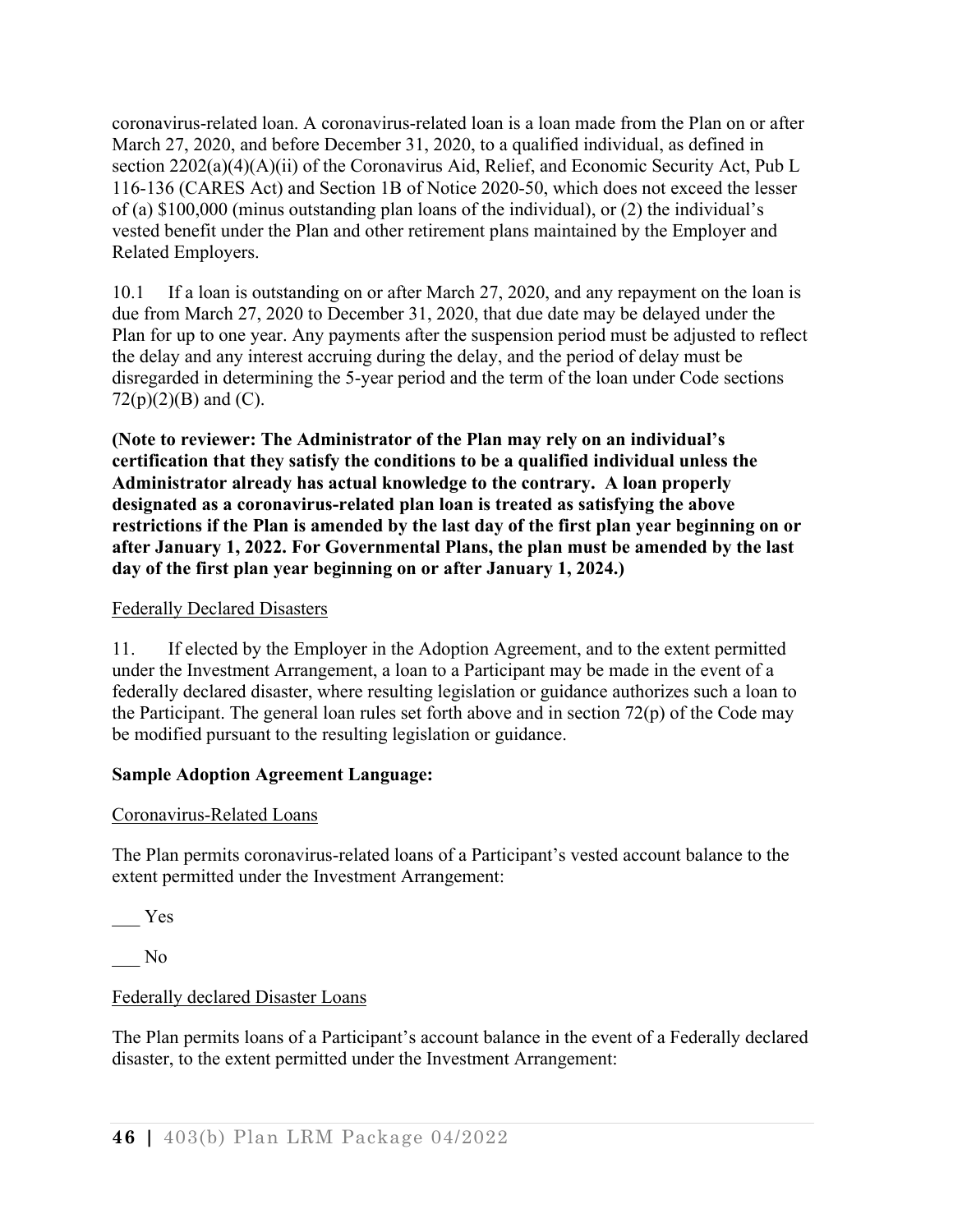\_\_\_ Yes \_\_\_ No

# Rollover Contributions, Transfers, Exchanges

# **49. Rollover Contributions to the Plan**

### **Statement of Requirement: Code §§ 401(a)(31), 401(a)(38), 402(c)(4), 402A, 403(b)(8), 403(b)(7), 403(b)(11) & 6343(f); Reg. § 1.403(b)-10(d); Notice 2010-84; Notice 2013-74; Notice 2020-62**

### **Sample Plan Language:**

1. If elected in the Adoption Agreement and to the extent permitted under the terms of the applicable Investment Arrangement, the Plan will accept rollover contributions as provided in this section.

2. Eligible Rollover Contributions. A Participant who is entitled to receive an Eligible Rollover Distribution from another Eligible Retirement Plan may request to have all or a portion of the Eligible Rollover Distribution paid to the Plan. Such rollover contributions shall be made in the form of cash only. The Administrator may require such documentation from the distributing plan as it deems necessary to effectuate the rollover in accordance with section 402 of the Internal Revenue Code and to confirm that such plan is an Eligible Retirement Plan.

3. Eligible Rollover Distribution. For purposes of this section, an Eligible Rollover Distribution means any distribution of all or any portion of a Participant's benefit under an Eligible Retirement Plan, except that an Eligible Rollover Distribution does not include (1) any installment payment for a period of 10 years or more, (2) any distribution made upon hardship, or (3) for any other distribution, the portion, if any, of the distribution that is a required minimum distribution under section 401(a)(9) of the Code.

4. Eligible Retirement Plan. An Eligible Retirement Plan is a qualified plan described in section 401(a) of the Internal Revenue Code, an annuity plan described in section 403(a) of the Code, an annuity contract described in section 403(b) of the Code, an individual retirement account or annuity described in section 408(a) or 408(b) of the Code, or an eligible governmental plan under section 457(b) of the Code.

5. Roth Rollovers.

5.1 The Plan will accept rollovers of Roth Elective Deferrals only if the Employer has elected in the Adoption Agreement to permit Roth Elective Deferrals.

5.2 If provided by the Employer in the Adoption Agreement, the Plan will accept a rollover contribution to a Roth Elective Deferral Account only if it is a Direct Rollover from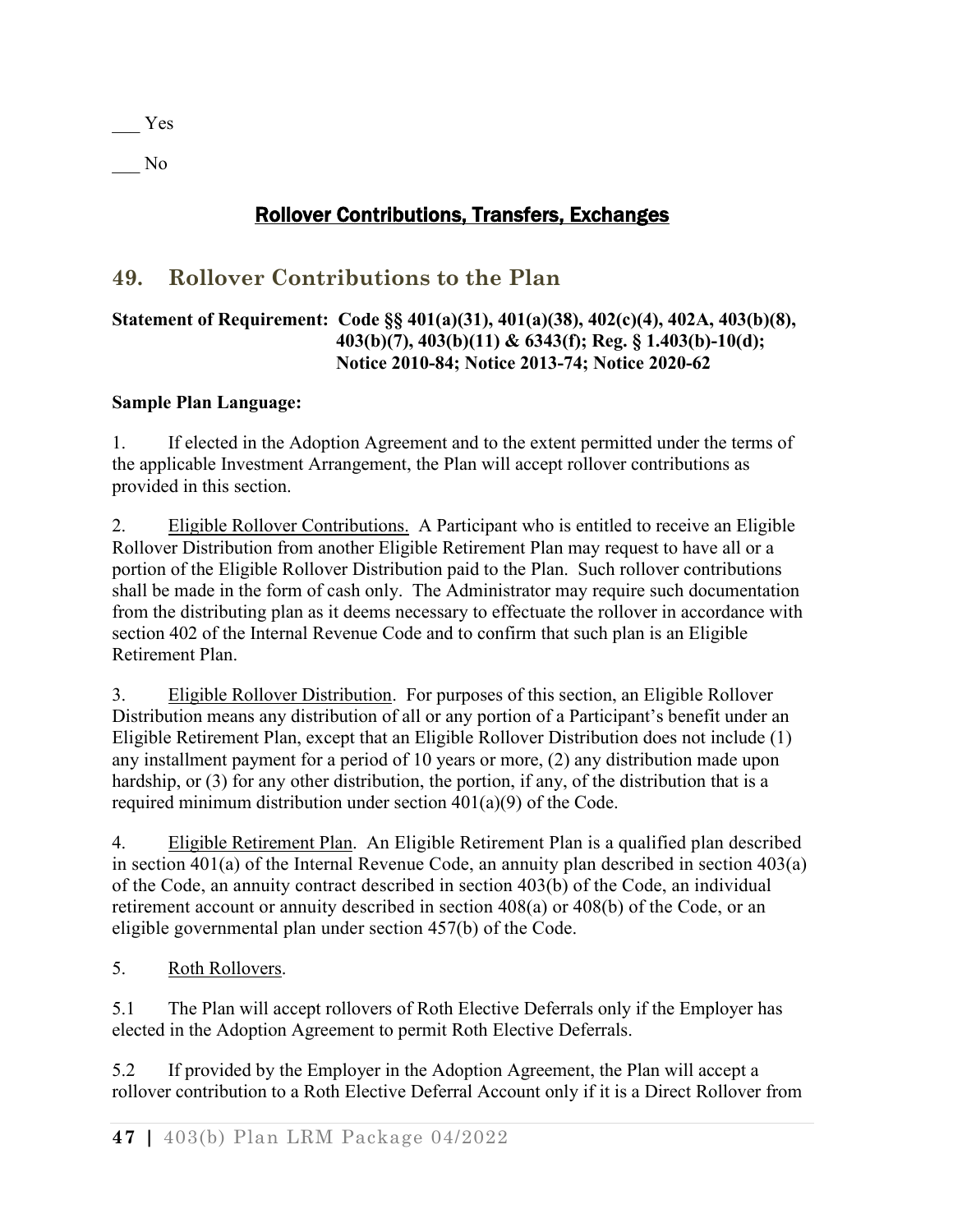another Roth Elective Deferral Account under an applicable retirement plan described in section  $402A(e)(1)$  of the Code and only to the extent the rollover is permitted under the rules of section 402(c) of the Code.

6. Information Regarding Participant Basis Required. A rollover of an Eligible Rollover Distribution that includes after-tax employee contributions or Roth Elective Deferrals will only be accepted if the Administrator obtains information regarding the Participant's tax basis under section 72 of the Code in the amount rolled over.

7. Separate Accounts. Separate accounts shall be established and maintained for the Participant for any Eligible Rollover Distribution, and for the after-tax portion of any such Eligible Rollover Distribution, paid to the Plan.

**(Note to reviewer: A § 403(b) Pre-approved Plan that includes a qualified Roth contribution program may allow in-plan Roth rollovers of Eligible Rollover Distributions and/or otherwise nondistributable amounts in accordance with Code § 402A(c)(4). An in-plan Roth rollover of an Eligible Rollover Distribution may be accomplished by a Direct Rollover (in-plan Roth direct rollover) or a rollover within 60 days (in-plan Roth 60-day rollover.) An in-plan Roth rollover of an otherwise nondistributable amount must be made in the form of a Direct Rollover.)**

8. Lifetime Income Investment Distributions. The Plan will accept a direct trustee-totrustee transfer of a Lifetime Income Investment Distribution from an Eligible Retirement Plan as defined in section of the Plan.

### **(Note to reviewer: Insert the section of the Plan corresponding to LRM 46 (Lifetime Income Investment Distributions)).**

9. If elected by the Employer in the Adoption Agreement, a Participant may roll over to the Plan property or money that was wrongfully levied upon by the Internal Revenue Service and returned to the Participant. The rollover must be made by the due date (not including extensions) for the Participant's income tax return for the year the money or property is returned. The Administrator may request documentation that is appropriate or necessary to accept the rollover and comply with section 6343(f) of the Code.

# **(Note to reviewer: see, LRM 60 (IRS Levy).)**

## **Sample Adoption Agreement Language:**

Direct Rollovers (other than Roth Elective Deferrals):

The Plan will accept a Direct Rollover of an Eligible Rollover Distribution (other than Roth Elective Deferrals) from the following plans. Rollovers of after-tax contributions will not be accepted unless otherwise indicated. (Check each that applies or none.)

 $\lceil$  a qualified plan described in section 401(a) or 403(a) of the Internal Revenue Code,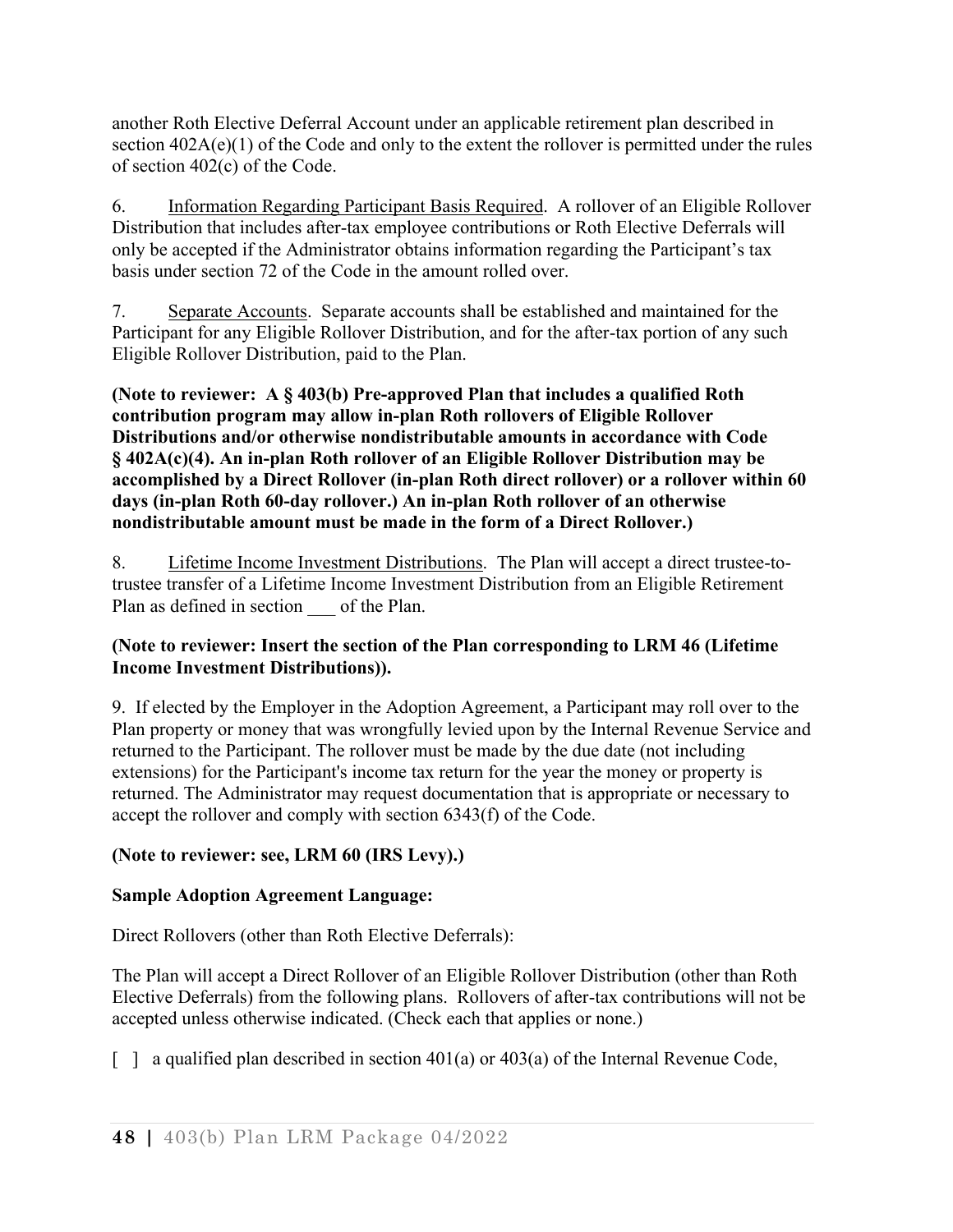- [ ] including after-tax contributions.
- [ ] an annuity contract described in section 403(b) of the Code,
	- [ ] including after-tax contributions.
- [ ] a section 457(b) plan maintained by a State.

In-Plan Roth Rollovers

If the Plan permits Participants to make Roth Elective Deferrals, the Plan may accept an inplan Roth rollover to a Participant's Roth Elective Deferral Account of:

[ ] Eligible Rollover Distributions.

[ ] Otherwise Nondistributable Amounts (Direct Rollover only).

Direct Rollovers of Roth Elective Deferrals:

If the Plan permits Participants to make Roth Elective Deferrals, the Plan may accept a Direct Rollover of an Eligible Rollover Distribution of Roth Elective Deferrals from a designated Roth Elective Deferral account under:

 $\lceil \ \rceil$  a qualified plan described in section 401(a) or 403(a) of the Code.

- [ ] an annuity contract or custodial account described in section 403(b) of the Code.
- [ ] a section 457(b) plan maintained by a State.

Participant Rollover Contributions from Other Plans:

The Plan will accept participant rollovers of Eligible Rollover Distributions from:

 $\lceil$  a qualified plan described in section 401(a) or 403(a) of the Code, excluding after-tax employee contributions.

[ ] an annuity contract described in section 403(b) of the Code, excluding after-tax contributions.

[ ] a section 457(b) plan which is maintained by a State.

Participant Rollover Contributions from IRAs:

The Plan [ ] will [ ] will not accept a Participant rollover contribution of the portion of a distribution from an individual retirement account or annuity described in section 408(a) or 408(b) of the Code that is eligible to be rolled over and would otherwise be includible in gross income. The Plan will not accept a Participant rollover contribution of any portion of a distribution from a Roth IRA described in section 408A(b) of the Code.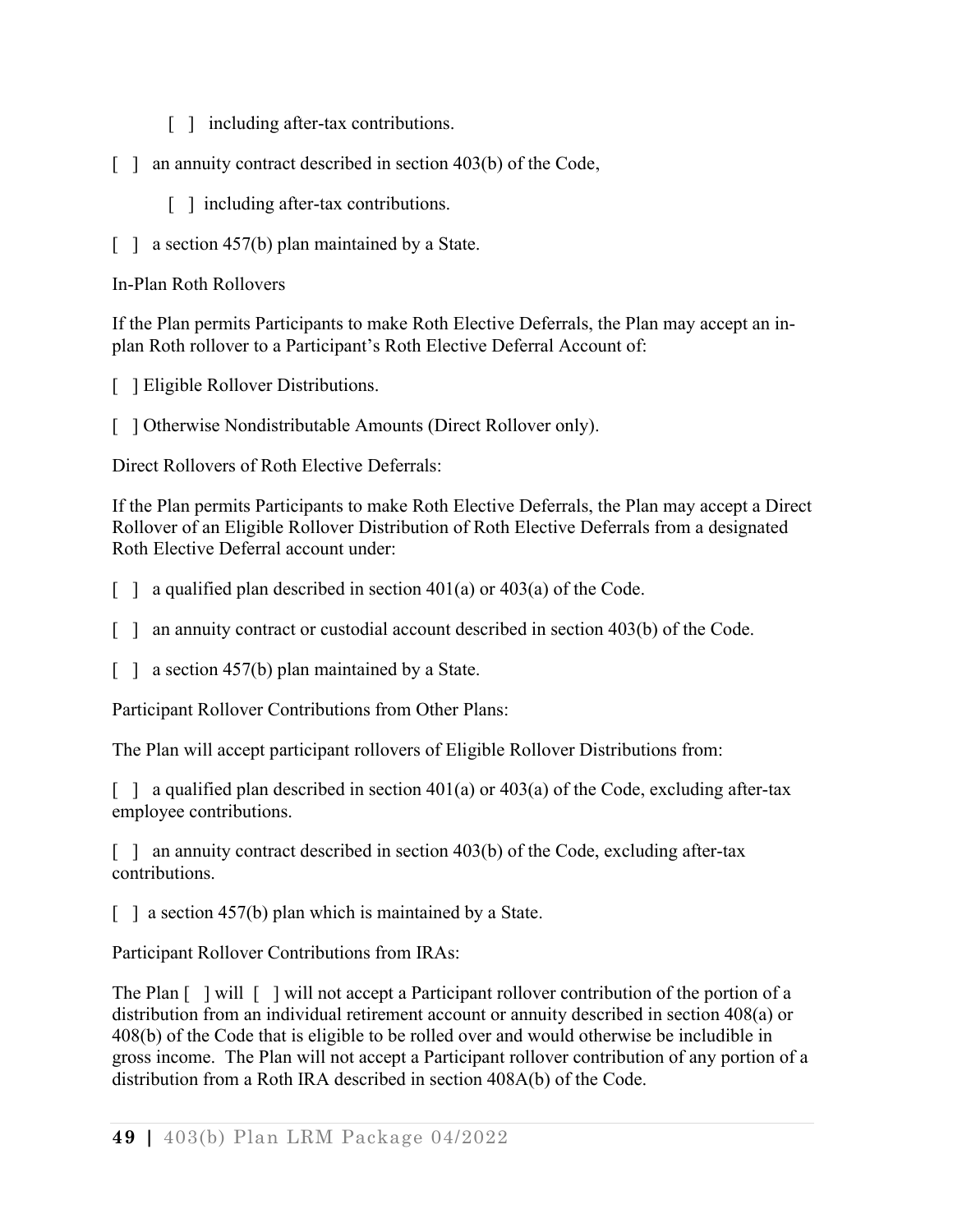# **50. Recontributions**

### **Statement of Requirement: Notices 2020-50 & 2020-68**

Recontributions of Qualified Birth or Adoption Distributions

A Participant who received one or more Qualified Birth or Adoption Distributions under the Plan is entitled to recontribute the distributions (not to exceed the amount of the distributions) if the Participant is eligible to make a rollover contribution to the Plan at the time of recontribution. A Participant who makes a recontribution to the Plan will be treated as having received the distributions in an eligible rollover distribution and as having transferred the amount to the Plan in a direct trustee-to-trustee transfer within 60 days of the distribution. The Plan will ensure that one or more Investment Arrangements are available to accept the recontribution.

**(Note to reviewer: A plan that permits a Qualified Birth or Adoption Distribution as provided in LRM 41 (Distribution Limitations for Elective Deferrals) and LRM 78 (Requirement: Distribution Limitations for Nonelective Employer Contributions) must accept a repayment of the Qualified Birth or Adoption Distribution made under the Plan if the individual making the recontribution is eligible to make a rollover at the time of repayment.)**

#### Recontributions of Coronavirus-Related Distributions

If elected by the Employer in the Adoption Agreement, and to the extent permitted under the Investment Arrangement, a Participant who is a qualified individual under section  $2202(a)(4)(A)(ii)$  of the Coronavirus Aid, Relief, and Economic Security Act (CARES Act), Pub L 116-136, and Section 1B of Notice 2020-50 and who receives a coronavirus-related distribution that is eligible for tax-free rollover treatment may recontribute all or a portion of the coronavirus-related distribution at any time during the 3-year period beginning the day after the date of a coronavirus-related distribution made under the Plan. The recontribution of a coronavirus-related distribution that is eligible for tax-free rollover treatment and made within the 3-year period described above will be treated as a rollover contribution to the Plan.

#### **(Note to reviewer: A plan is not required to provide a coronavirus-related distribution or accept a recontribution of a coronavirus-related distribution that is eligible for taxfree rollover treatment. The Administrator of a Plan that accepts recontributions of coronavirus-related distributions must reasonably conclude that the recontribution is eligible for Direct Rollover treatment.)**

#### Recontributions of Disaster-Related Distributions

If elected by the Employer in the Adoption Agreement, the Plan will accept a recontribution of a distribution for a federally declared disaster if legislation or guidance authorizes such a recontribution and to the extent permitted under the Investment Arrangement.

#### **(Note to reviewer: The above language is optional. Plans are generally not required to**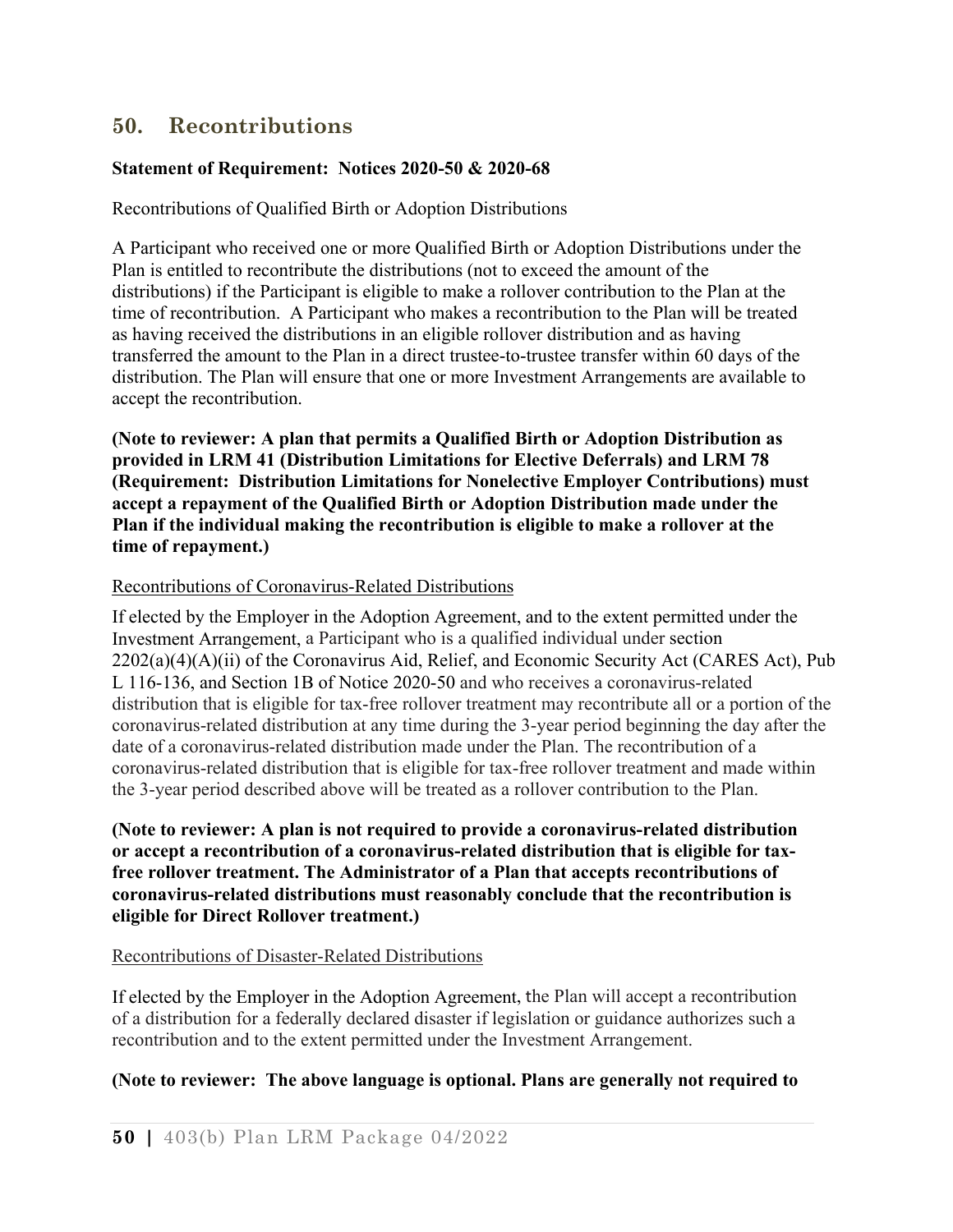**accept repayment of disaster-related distributions, but a plan that chooses to do so should include the above language for repayments of disaster-related distributions.)**

## **Sample Adoption Agreement Language:**

The Employer  $\lceil \cdot \rceil$  will  $\lceil \cdot \rceil$  will not accept a recontribution of a coronavirus related distribution.

The Employer  $\lceil \cdot \rceil$  will  $\lceil \cdot \rceil$  will not accept a recontribution of a distribution for a federally declared disaster if legislation or guidance authorizes such a recontribution.

# **51. Transfers Between 403(b) Plans**

# **Statement of Requirement: Reg. § 1.403(b)-10(b)**

## **Sample Plan Language:**

1. If elected in the Adoption Agreement, plan-to-plan transfers between 403(b) plans for a Participant shall be permitted as provided in this section.

2. Transfers to the Plan. The Administrator may accept a transfer of assets to the Plan for a Participant or Beneficiary only if –

2.1 The transferor plan provides for direct transfers of assets;

2.2 The Participant is an Employee or former Employee of the Employer;

2.3 The Participant or Beneficiary whose assets are being transferred has an Accumulated Benefit immediately after the transfer at least equal to the Accumulated Benefit with respect to that Participant or Beneficiary immediately before the transfer; and

2.4 The transferred amounts are subject to statutory restrictions on distributions that are not less stringent than those imposed under the transferor plan.

3. Transfers to Another Plan. The Administrator may permit the transfer of assets to another plan for a Participant or Beneficiary only if –

3.1 The Plan provides for direct transfers of assets pursuant to the Adoption Agreement;

3.2 The Participant is an Employee or former Employee of the Employer;

3.3 The Participant or Beneficiary whose assets are being transferred has an Accumulated Benefit immediately after the transfer at least equal to the Accumulated Benefit with respect to that participant or beneficiary immediately before the transfer; and

3.4 The transferred amounts are subject to statutory restrictions on distributions that are not less stringent than those imposed under the transferor Plan.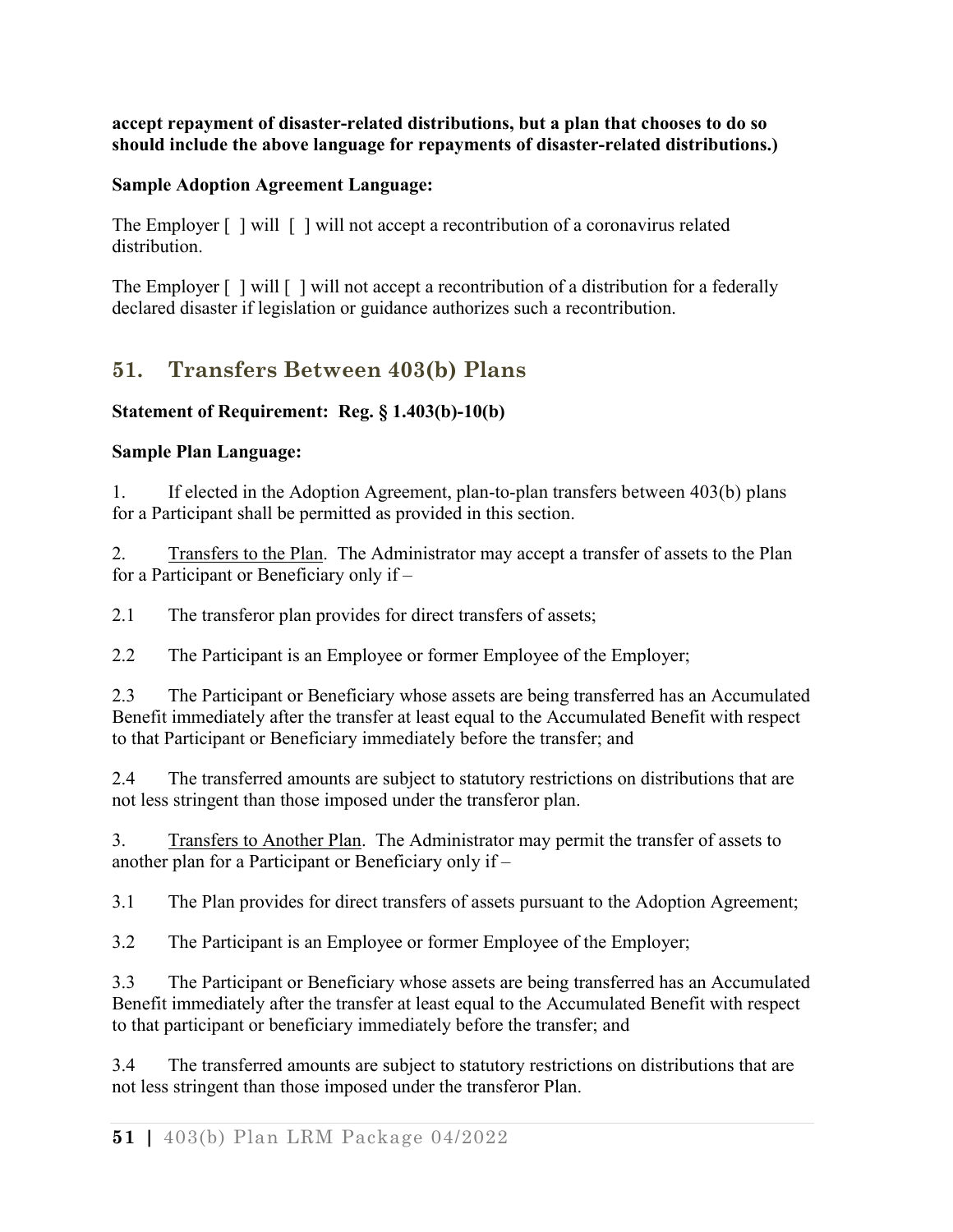4. The Administrator may require such documentation from the other plan as it deems necessary to effectuate the transfer in accordance with the requirements of this section and section 1.403(b)-10(b)(3) of the Treasury Regulations and to confirm that any other plan involved in the transfer satisfies section 403(b) of the Internal Revenue Code.

## **(Note to reviewer: The following paragraphs may be added in the case of a § 403(b) Pre-approved Plan that is a Retirement Income Account, and sponsored by a Code § 414(e)(3)(A) benefit board:)**

5. Automatic Transfers. A Participant who terminates (or has terminated) employment with the Employer and who is subsequently employed by another employer that participates in this Retirement Income Account shall have his or her Accumulated Benefit, if any, automatically transferred to such other employer's Retirement Income Account upon commencing employment with such other employer. Any such transfer must meet the requirements of paragraphs 3 and 4.

6. Transfer by Employer. To the extent permitted by applicable law and subject to rules and procedures established by the Administrator, an Employer may request a transfer of all Accounts maintained under its Plan to another section 403(b) plan that it has established.

# **Sample Adoption Agreement Language:**

The Plan

- $\lceil$   $\lceil$  will
- [ ] will not

accept transfers from other plans.

- [ ] The Plan will permit transfers to other plans for
- [ ] All Participants
- [ ] Former Employees only

# **52. Transfers or Mergers Between Church Plans and a 403(b) Plan**

## **Statement of Requirement: Code § 414(z)**

## **Sample Plan Language:**

Plan-to-plan transfers for a Participant or Beneficiary between this Plan and a Church Plan that is either a qualified plan described in section 401(a) of the Internal Revenue Code or a section 403(b) plan (collectively referred to as a Church Plan), or a merger of this Plan and a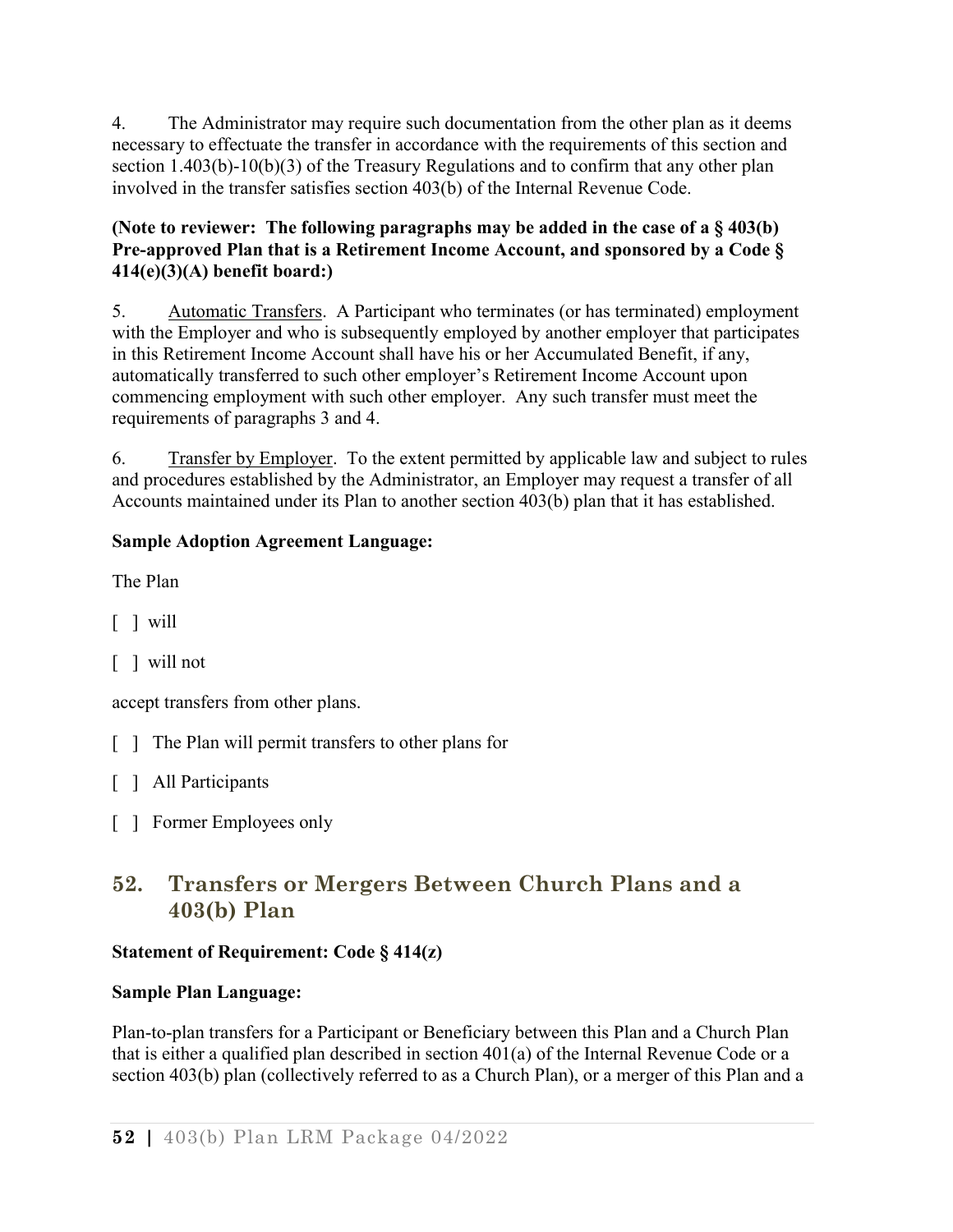Church Plan are permitted if:

A. The Church Plan and this Plan are maintained by the same church or convention or association of churches within the meaning of 414(e) of the Code (including an organization described in  $\S$  414(e)(3)(A) or (B)(ii));

B. Each Participant's or Beneficiary's total accrued benefit immediately after the transfer or merger is equal to or greater than the Participant's or Beneficiary's total accrued benefit immediately before the transfer or merger; and

C. Each Participant's or Beneficiary's total accrued benefit is 100% nonforfeitable after the transfer or merger and at all times thereafter.

The Administrator may require such documentation from the other plan as it deems necessary to effectuate the transfer or merger in accordance with requirements of this section and section 414(z) of the Code.

For purposes of this section, the term "accrued benefit" means in the case of a defined benefit plan, the Participant's or Beneficiary's accrued benefit determined under the plan, and in the case of a plan other than a defined benefit plan, the balance of the Participant's or Beneficiary's account under the plan.

# **53. Exchanges**

# **Statement of Requirement: Reg. § 1.403(b)-10(b)**

# **Sample Plan Language:**

1. If elected in the Adoption Agreement, exchanges shall be permitted as provided in this section.

### **(Note to reviewer: A § 403(b) Pre-approved Plan that is a Retirement Income Account sponsored by a Code § 414(e)(3)(A) organization may provide in the basic plan document whether exchanges are permitted.)**

2. A Participant or Beneficiary is permitted to change the investment of his or her Accumulated Benefit among the Vendors of Investment Arrangements approved for use under the Plan. However, an investment change that includes an investment with a Vendor that is not eligible to receive new contributions (referred to below as an exchange) is not permitted unless the conditions in paragraphs (3) through (5) of this Section are satisfied.

### **(Note to reviewer: Vendors of Investment Arrangements approved for use under the Plan consist of those that are eligible to receive new contributions under the Plan (i.e., payroll slot vendors) and those that are eligible to conduct exchanges under the Plan.)**

3. The Participant or Beneficiary must have an Accumulated Benefit immediately after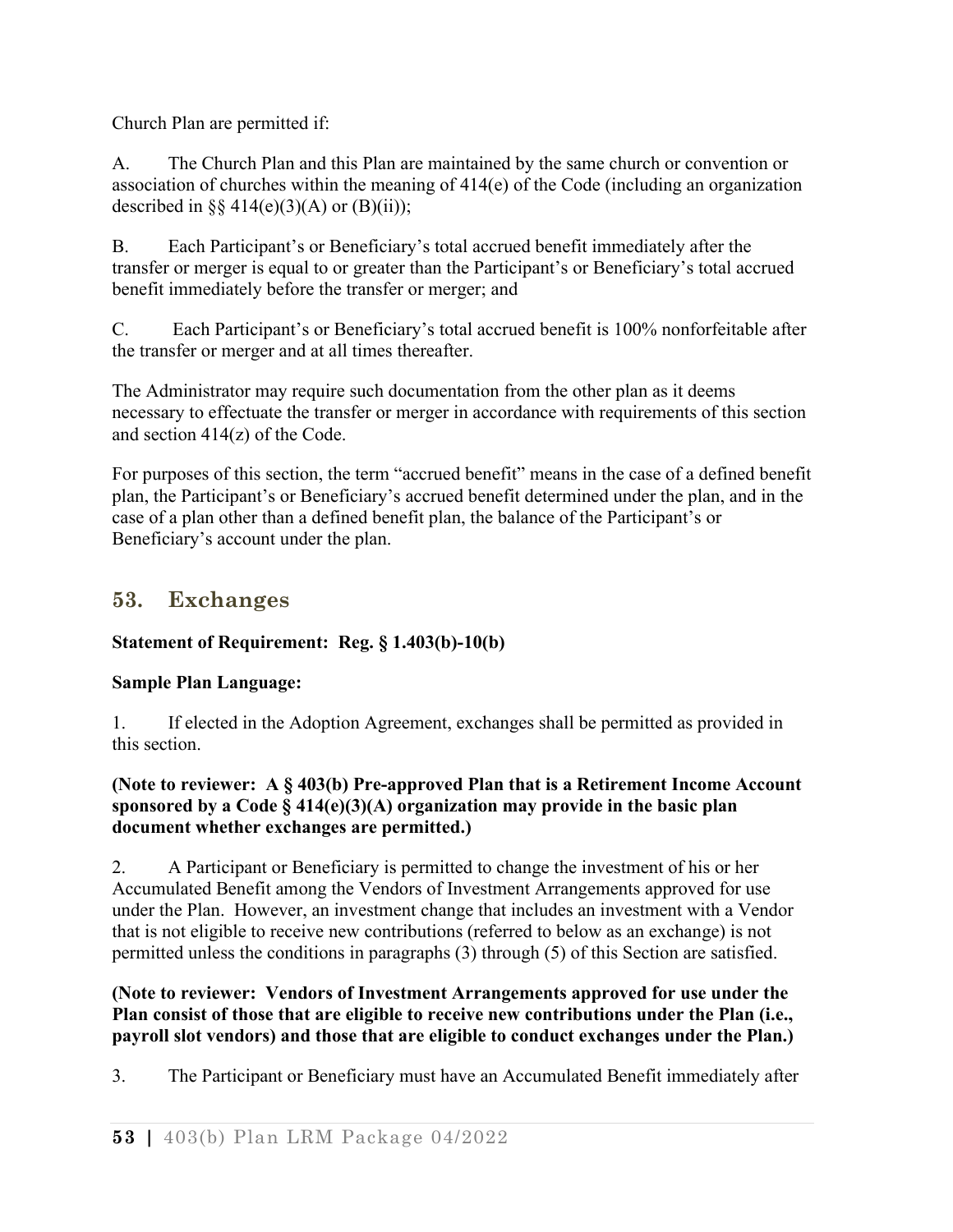the exchange that is at least equal to the Accumulated Benefit of that Participant or Beneficiary immediately before the exchange (taking into account the Accumulated Benefit of that Participant or Beneficiary under both section 403(b) contracts or custodial accounts immediately before the exchange).

4. The exchanged amounts are subject to statutory restrictions on distributions that are not less stringent than those imposed on the transferor plan.

5. The Employer enters into an agreement with the receiving Vendor for the other contract or custodial account under which the Employer and the Vendor will from time to time in the future provide each other with the following information:

5.1 Information necessary for the resulting contract or custodial account, or any other contract or custodial accounts to which contributions have been made by the Employer, to satisfy section 403(b) of the Code, including the following: (i) the Employer providing information as to whether the Participant's employment with the Employer is continuing, and notifying the Vendor when the Participant has had a Severance from Employment (for purposes of the distribution restrictions in Section  $\qquad$  ), and (ii) the Vendor providing information to the Eligible Employer or other Vendors concerning the Participant's or Beneficiary's section 403(b) contracts or custodial accounts or qualified employer plan benefits (to enable a Vendor to determine the amount of any rollover accounts that are available to the Participant under the Plan in order to satisfy the financial need under the hardship withdrawal rules); and

### **(Note to reviewer: The blank should be filled in with the plan section number which corresponds to LRM 41 (Distribution Limitations for Elective Deferrals).)**

5.2 Information necessary in order for the resulting contract or custodial account and any other contract or custodial account to which contributions have been made for the Participant by the Employer to satisfy other tax requirements, including the following: (i) the amount of any plan loan that is outstanding to the Participant in order for a Vendor to determine whether an additional plan loan satisfies the loan limitations, so that any such additional loan is not a deemed distribution under section  $72(p)(1)$  of the Code; and (ii) information concerning the Participant's or Beneficiary's after-tax Employee contributions in order for a Vendor to determine the extent to which a distribution is includible in gross income.

6. If any Vendor ceases to be eligible to receive Elective Deferrals under the Plan, the Employer will enter into an information sharing agreement as described in section 5 to the extent the Employer's contract with the Vendor does not provide for the exchange of information described in section 5.1 and 5.2.

## **Sample Adoption Agreement Language:**

The plan

 $\lceil$   $\lceil$  will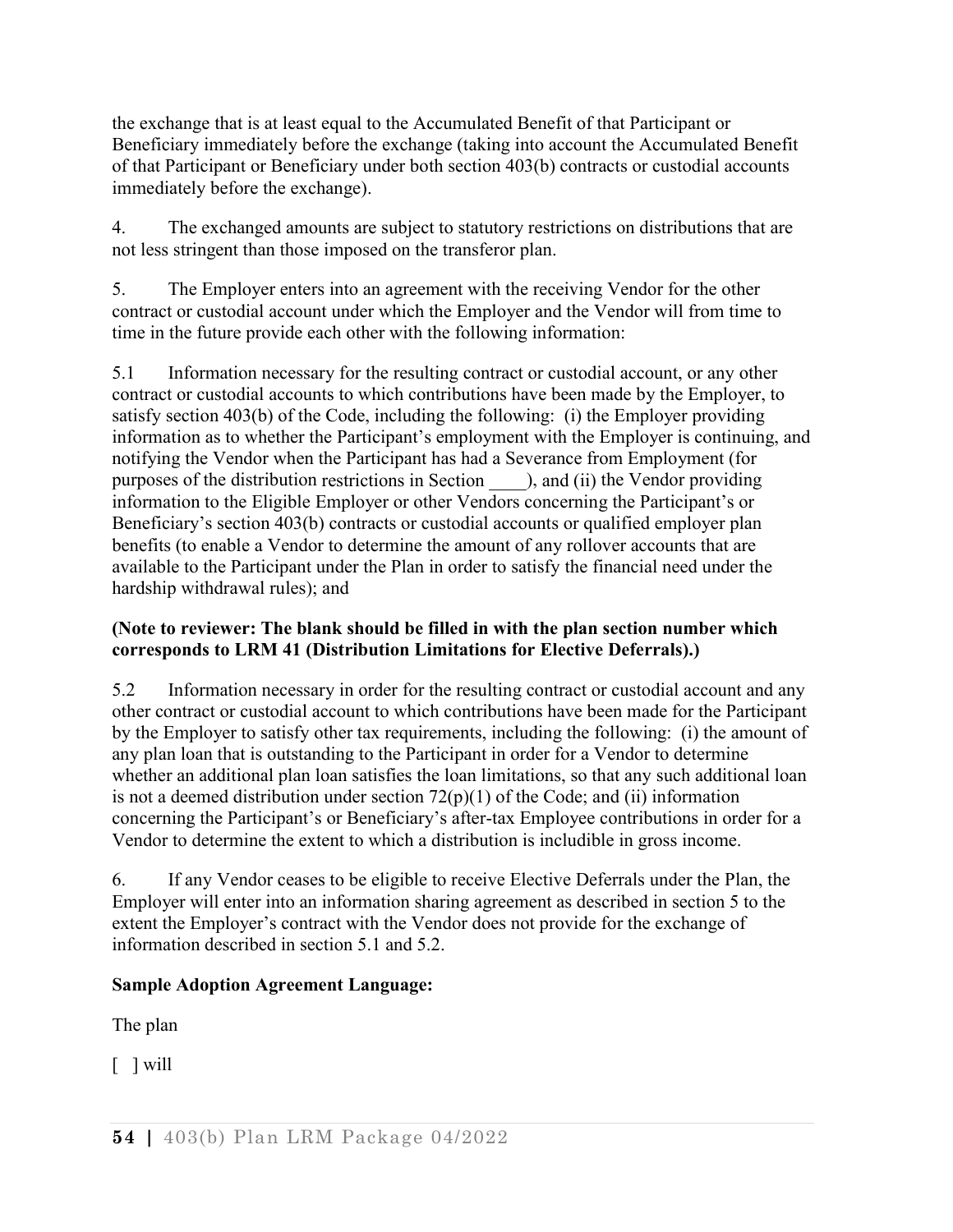[ ] will not

allow exchanges within the Plan.

The plan

 $\lceil$   $\lceil$  will

[ ] will not

allow exchanges outside the Plan.

# **54. Transfers to Purchase Service Credit**

## **Statement of Requirement: Reg. § 1.403(b)-10(b)(4)**

## **Sample Plan Language:**

1. If elected in the Adoption Agreement, purchases of service credit shall be permitted under the Plan as provided in this section.

2. If a Participant is also a Participant in a tax-qualified defined benefit Governmental Plan that provides for the acceptance of plan-to-plan transfers with respect to the Participant, then the Participant may elect to have any portion of the Participant's Accumulated Benefit transferred to the defined benefit governmental plan. A transfer may be made before the Participant has had a Severance from Employment.

3. A transfer may be made only if the transfer is either for the purchase of permissive service credit (as defined in section  $415(n)(3)(A)$  of the Internal Revenue Code) under the receiving defined benefit Governmental Plan or a repayment to which section 415 of the Code does not apply by reason of section  $415(k)(3)$  of the Code.

## **Sample Adoption Agreement Language:**

The plan

 $\lceil$   $\lceil$  will

[ ] will not

allow transfers to purchase service credit.

# (**Note to reviewer: This provision is designed for use by Governmental Plans.)**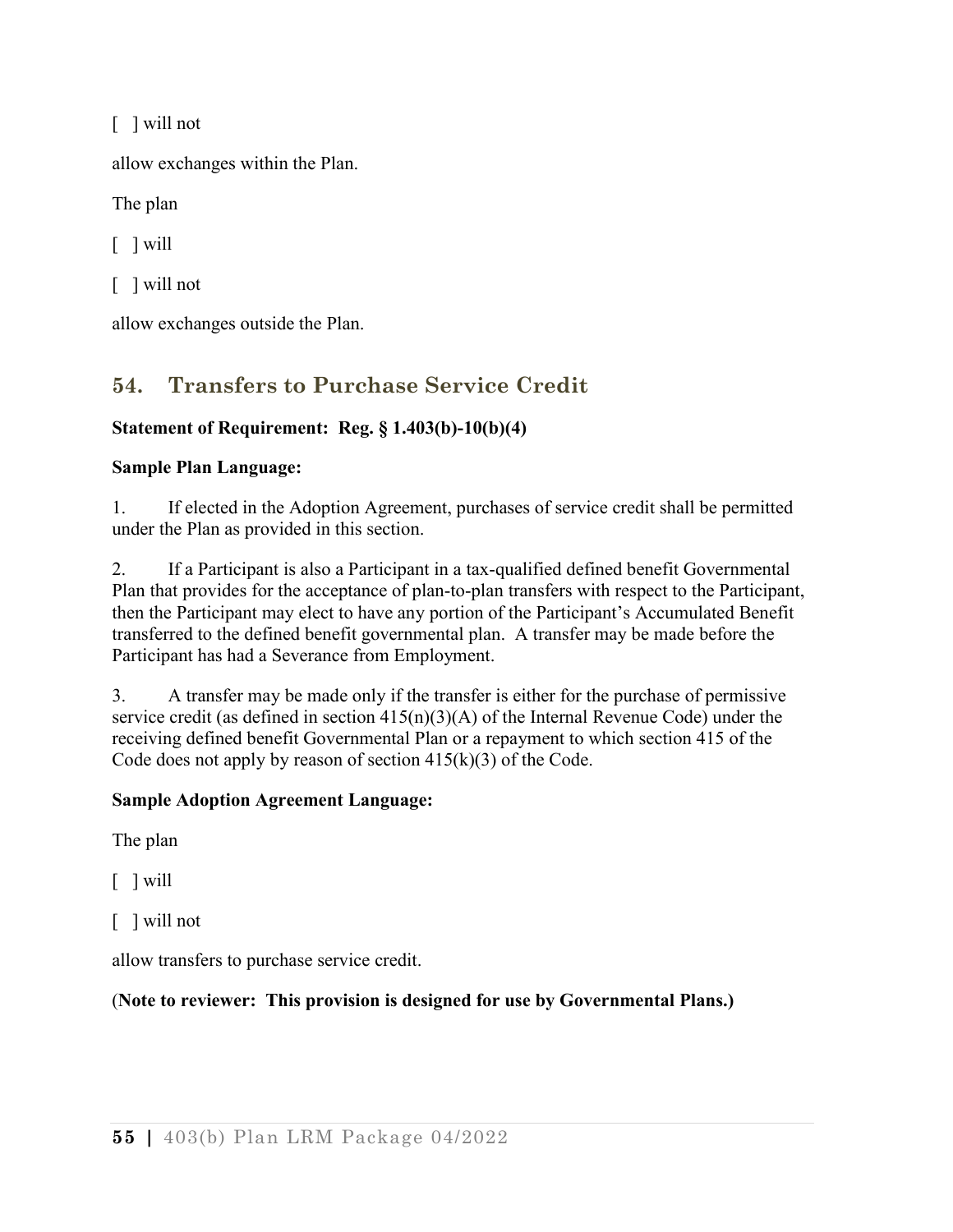# Investment of Contributions

## **55. Investment**

### **Statement of Requirement: Reg. § 1.403(b)-8; Rev. Proc. 2021-37, secs. 5.03 & 5.04**

#### **Sample Plan Language:**

1. Manner of Investment. All Elective Deferrals or other amounts contributed to the Plan, all property and rights purchased with such amounts under the Funding Vehicles, and all income attributable to such amounts, property, or rights shall be held and invested in one or more Investment Arrangements.

2. Exclusive Benefit. Each Custodial Account shall provide for it to be impossible, prior to the satisfaction of all liabilities with respect to Participants and their Beneficiaries, for any part of the assets and income of the Custodial Account to be used for, or diverted to, purposes other than for the exclusive benefit of Participants and their Beneficiaries.

3. Investment of Contributions. If elected in the Adoption Agreement, each Participant or Beneficiary shall direct the investment of his or her Account among the investment options available under the Investment Arrangement in accordance with the terms governing the Investment Arrangement.

#### **(Note to reviewer: A § 403(b) Pre-approved Plan that is a Retirement Income Account should add a reference to Retirement Income Accounts in paragraphs 1, 2, and 3.)**

4. Information Sharing. Each Vendor and the Administrator shall exchange such information as may be necessary to satisfy section 403(b) of the Internal Revenue Code or other requirements of applicable law. In the case of a Vendor which is not eligible to receive Elective Deferrals under the Plan (including a Vendor which has ceased to be a Vendor eligible to receive Elective Deferrals under the Plan and a Vendor holding assets under the Plan), the Eligible Employer shall keep the Vendor informed of the name and contact information of the Administrator in order to coordinate information necessary to satisfy section 403(b) of the Code or other requirements of applicable law.

### **Sample Adoption Agreement Language:**

The Plan

 $\lceil$   $\lceil$  will

[ ] will not

allow each participant to direct the investment of his or her account.

### **(Note to reviewer: A plan may designate a specific form of investment where an**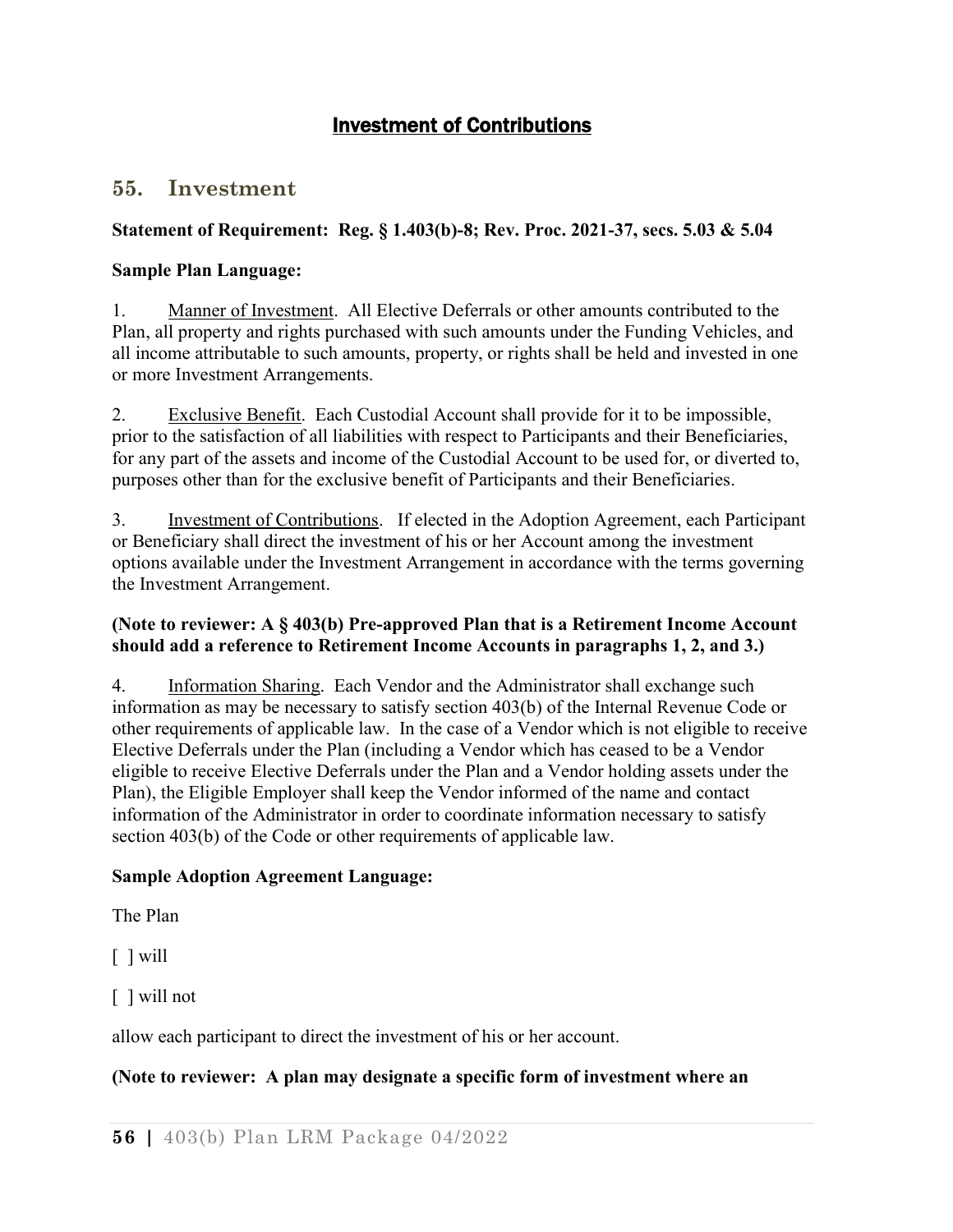**employee does not elect an investment choice either as a result of automatic enrollment or because of the failure to submit an election of investment form to the plan, Employer or Vendor.)**

# Plan Termination and Amendment

# **56. Termination**

**Statement of Requirement: Reg. § 1.403(b)-10(a); Rev. Rul. 2011-7; Rev. Rul. 2020-23**

### **Sample Plan Language:**

1. Termination of Contributions. The Employer has no obligation or liability whatsoever to maintain the Plan for any specific length of time and may discontinue contributions under the Plan at any time without any liability hereunder for any such discontinuance.

2. Termination. The Employer reserves the authority to terminate this Plan at any time. Upon termination of the Plan, all nonvested amounts under the Plan will be fully vested, and subject to any restrictions contained in the terms governing the applicable Investment Arrangement, all Accounts will be distributed, provided that the Employer and any Related Employer on the date of termination do not make contributions to an alternative section 403(b) contract that is not part of the Plan during the period beginning on the date of plan termination and ending 12 months after the distribution of all assets from the Plan, except as permitted by Treasury Regulations.

**(Note to reviewer: Rev. Ruls. 2011-7 and 2020-23 provide additional information pertaining to the distribution of annuity contracts and custodial accounts, respectively, following termination of a plan. Rev. Rul. 2020-23 authorizes the distribution of an individual custodial account for a distribution of a custodial account to a Participant or Beneficiary, who does not otherwise affirmatively elect to receive a distribution.)**

# **57. Amendment by Provider**

**Statement of Requirement: Rev. Proc. 2021-37, secs. 4.14, 4.21, 5.08, 9.01, 9.02 & 9.05**

**(Note to reviewer: Providers are required to amend their § 403(b) Pre-approved Plans to ensure that the form of their plans continues to satisfy the § 403(b) Requirements. Providers must make reasonable and diligent efforts, as soon as practicable following the adoption of plan amendments, to ensure that Employers have actually received and are aware of the plan amendments. The date on which each amendment is adopted by the Provider must be included with the amendment provided to Employers.**

**Sample Plan Language:**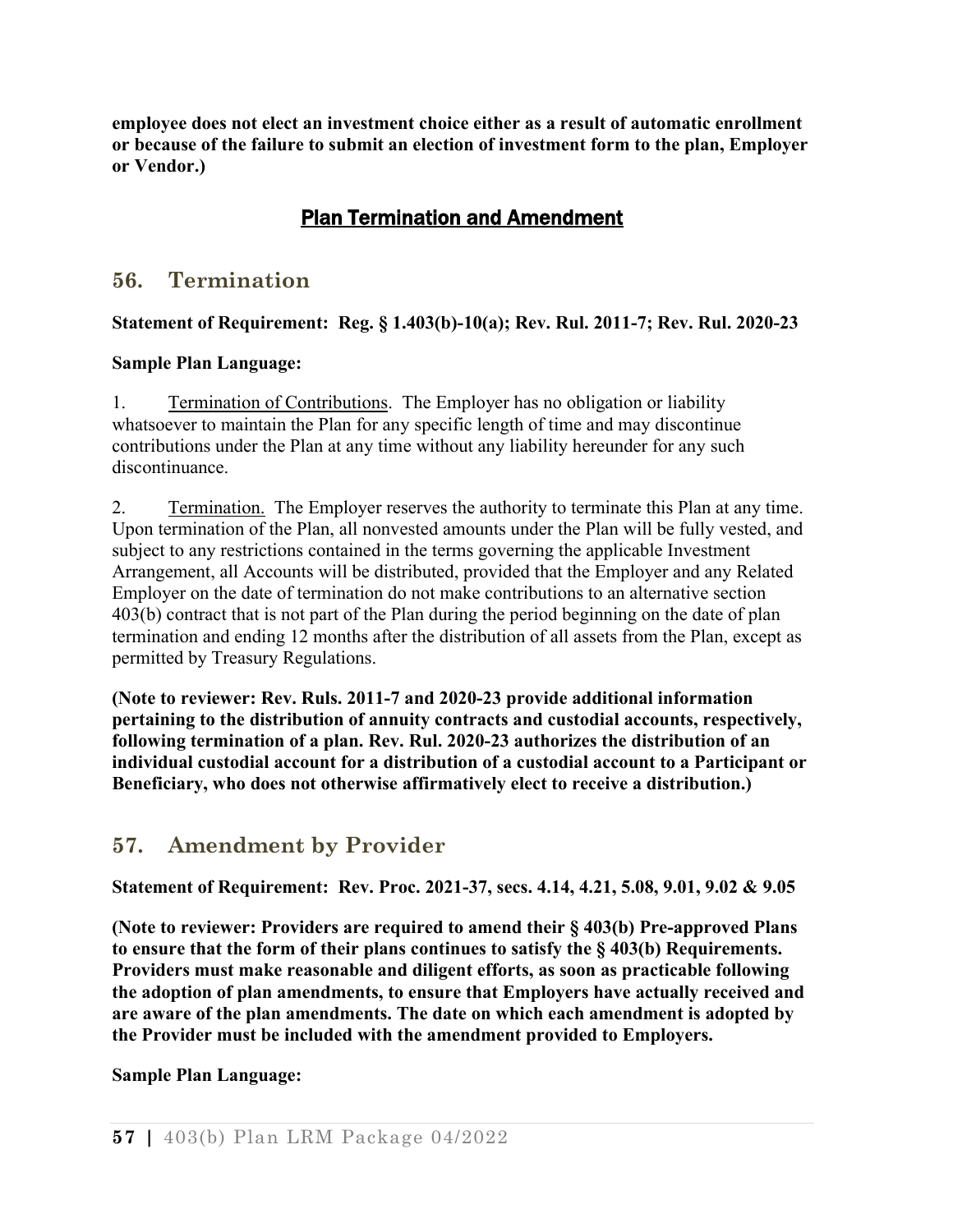The Provider may amend any part of the Plan. However, for purposes of reliance on an Opinion Letter, the Provider will no longer have the authority to amend the Plan on behalf of the Employer and the Plan will be treated as an individually designed plan, where: (1) the Employer makes any amendment to a Standardized Plan other than an amendment that is permissible pursuant to Section 9.05 of Rev. Proc. 2021-37; (2) the Employer amends the Plan to incorporate a type of plan that is not permitted under the Pre-approved Plan program, as described in Section 6.03 of Rev. Proc. 2021-37; (3) the Internal Revenue Service, in its sole discretion, determines that a Nonstandardized Plan is an individually designed plan due to the nature and extent of amendments to the Plan; (4) the Employer chooses to discontinue participation in a § 403(b) Pre-approved Plan that has been amended by the Provider without substituting another § 403(b) Pre-approved Plan; or (5) the Employer amends the Plan to remove any required provisions as described in section 5 of Revenue Procedure 2021-37 from the Plan.

For purposes of Provider amendments, a Mass Submitter, as defined in Section 4.14 of Rev. Proc. 2021-37, shall be recognized as the agent of the Provider. If the Provider does not adopt the amendments made by the Mass Submitter, it will no longer be identical to or a minor modifier of the Mass Submitter plan.

**(Note to reviewer: Each § 403(b) Pre-approved Plan must include a procedure for amendments by the Provider, and to inform the Employer, when applicable, of the need to timely adopt or amend the plan, including in the case of both initial adoption and restatement of the plan so that changes in the Code, regulations, or other guidance published in the Internal Revenue Bulletin, and any correction of the plan, may be applied to all Employers. The Provider must also notify an Employer that failure to timely adopt the plan or restatement, when required, or failure to take into account plan amendments in the operation of the plan, could result in adverse tax consequences.)**

The Provider of this  $\&$  403(b) Pre-approved Plan is:

Name:**\_\_\_\_\_\_\_\_\_\_\_\_\_\_\_\_\_\_\_\_\_\_\_\_\_\_\_\_\_\_\_\_\_\_\_\_\_\_**

Address:**\_\_\_\_\_\_\_\_\_\_\_\_\_\_\_\_\_\_\_\_\_\_\_\_\_\_\_\_\_\_\_\_\_\_\_\_**

Telephone Number:**\_\_\_\_\_\_\_\_\_\_\_\_\_\_\_\_\_\_\_\_\_\_\_\_\_\_\_**

**(Note to reviewer: Each § 403(b) Pre-approved Plan must include the name, address and telephone number of the Provider or Provider's authorized representative for inquiries by Employers regarding the adoption of the plan, the meaning of plan provisions, or the effect of the Opinion Letter.)**

# **58. Amendment by Adopting Employer**

**Statement of Requirement: Rev. Proc. 2021-37, secs. 8.01, 8.04 and 9.03**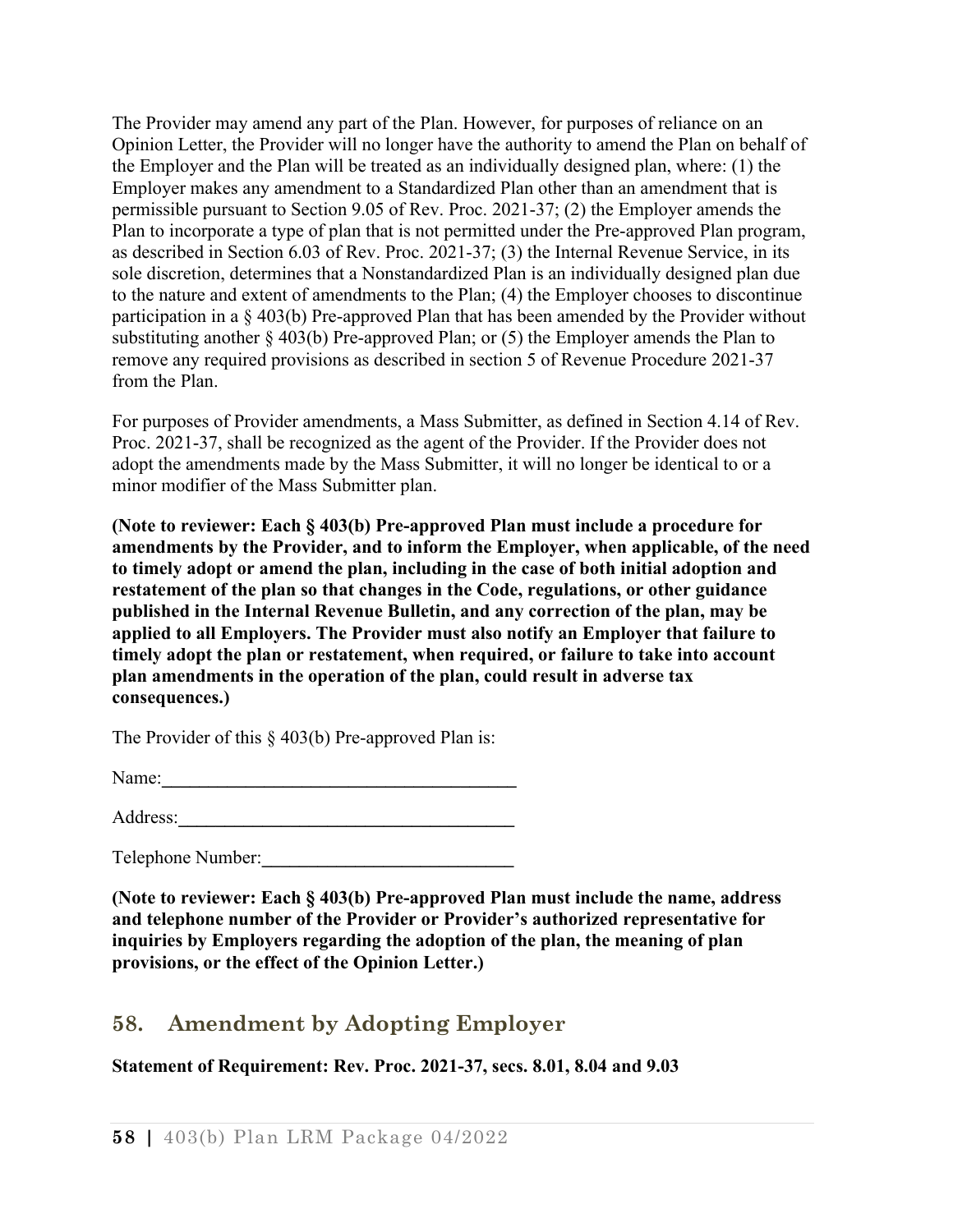### **Sample Plan Language:**

An Employer that amends the Plan, other than to make one or more of the following amendments, may no longer rely on the Opinion Letter for the Plan and will be considered to have an individually designed 403(b) plan:

1. Add sample or model amendments published by the IRS that specifically provide that their adoption will not cause a plan to fail to be identical to the  $\S$  403(b) Pre-approved Plan;

2. Add or change a provision (including choosing among options in the plan) or to specify or change the effective date of a provision, provided the Employer is permitted to make the modification or amendment under the terms of the  $\S$  403(b) Pre-approved Plan, as well as under section 403(b) of the Internal Revenue Code, and, in the case of a Standardized Plan, the provision is identical to a provision in the  $\S$  403(b) Pre-approved Plan, except for the effective date;

3. Amendments that adjust the limitations under sections  $415, 402(g), 401(a)(17)$ , and 414(q)(1)(B) of the Code to reflect annual cost-of-living increases;

4. Plan language completed by the Employer if the overriding language is necessary to satisfy section 415 of the Code because of the required aggregation of multiple plans under that section, in accordance with section 5.09 of Rev. Proc. 2021-37;

5. Interim amendments or discretionary amendments, as described in sections 11 and 12 of Rev. Proc. 2019-39, that are related to a change in the § 403(b) Requirements;

6. Amendments that reflect a change of a Provider's name, in which case the Provider must notify the IRS, in writing, of the change in name and certify that it still meets the conditions to be a Provider described in section 4.21 of Rev. Proc. 2021-37;

7. Amendments to the administrative provisions in the plan (such as provisions relating to investments, plan claims procedures, or the Adopting Employer's contact information), provided the amended provisions are not in conflict with any other provision of the plan, still meet the requirements of Rev. Proc. 2021-37, and do not cause the plan to fail to satisfy the § 403(b) Requirements; and

8. Amendments with respect to which a closing agreement under the Audit Closing Agreement Program or a compliance statement under the Voluntary Correction Program of EPCRS has been issued.

**(Note to reviewer: See sections 8.01, 8.04 and 9.03 of Rev. Proc. 2021-37 regarding an Employer's ability to amend a § 403(b) Pre-approved Plan.)**

# Other Plan Provisions

# **59. Domestic Relations Orders and Qualified Domestic**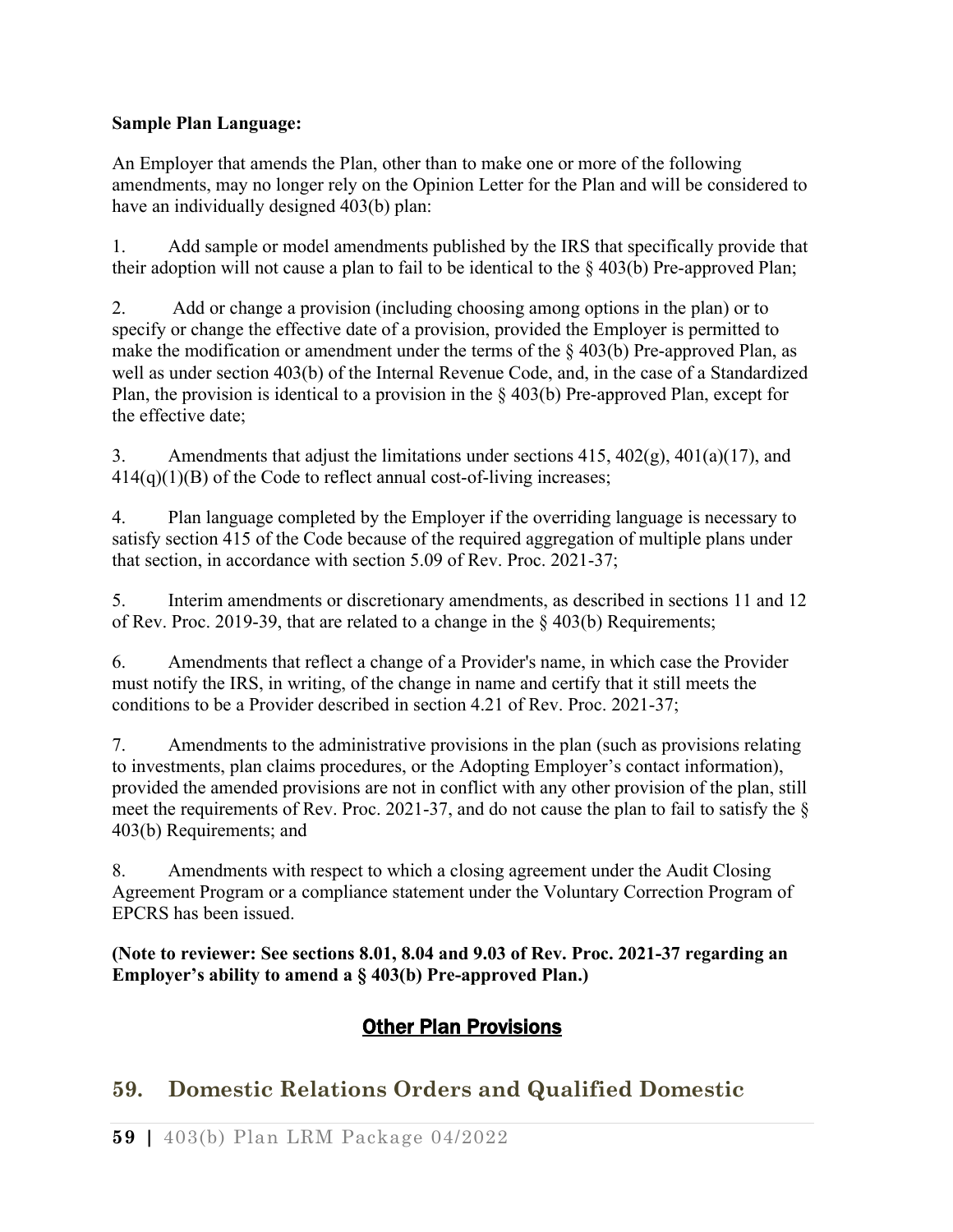# **Relations Orders**

#### **Statement of Requirement: Code § 414(p); Reg. §§ 1.403(b)-10(c) & 301.7701-18(b)(1)**

**(Note to reviewer: Effective June 26, 2013, any requirement for a section 403(b) plan set forth in the Internal Revenue Code that applies because a participant is married must be applied with respect to a participant who is married to an individual of the same sex. See Notice 2014-19, Rev. Rul. 2013-17, and the decision in U.S. v** *Windsor***, 570 U.S. 12 (2013). Accordingly, under the general rule in § 301.7701-18(b)(1) of the final regulations, a marriage of two individuals is recognized for federal tax purposes if the marriage is recognized by the state, possession, or territory of the United States in which the marriage is entered into, regardless of the married couple's place of domicile. See also FAQ-5 in** *[Application of the Windsor Decision and Post-Windsor Published](https://www.irs.gov/retirement-plans/application-of-the-windsor-decision-and-post-windsor-published-guidance-to-qualified-retirement-plans-faqs)  [Guidance to Qualified Retirement Plans FAQs.](https://www.irs.gov/retirement-plans/application-of-the-windsor-decision-and-post-windsor-published-guidance-to-qualified-retirement-plans-faqs)* **For example, a qualified domestic relations order adjudicating marital property rights must be provided to a same-sex spouse.)** 

**See the Note to Reviewer at LRMs 43 (Minimum Distribution Requirements), 45 (Direct Rollovers) and 47 (Hardship Distributions of Elective Deferrals) for additional provisions affected by guidance interpreting the** *Windsor* **decision.)**

#### **Sample Plan language:**

**(Note to reviewer: The subsequent two paragraphs of sample plan language are alternates. The following paragraph is written for use by Governmental Plans and Church Plans and, if used by other plans, must be revised to be limited to cases in which the domestic relations order is "qualified" under Code § 414(p).)**

If a judgment, decree, or order (including approval of a property settlement agreement) that relates to the provision of child support, alimony payments, or the marital property rights of a spouse or former spouse, child, or other dependent of a Participant is made pursuant to the domestic relations law of any State ("domestic relations order"), then the amount of the Participant's Accumulated Benefit shall be paid in the manner and to the person or persons so directed in the domestic relations order. Such payment shall be made without regard to whether the Participant is eligible for a distribution of benefits under the Plan. The Administrator shall establish reasonable procedures for determining the status of any such decree or order and for effectuating distribution pursuant to the domestic relations order.

#### **Sample Plan Language:**

**(Note to reviewer: The following paragraph is written for use for a plan other than a Governmental Plan or Church Plan for situations involving domestic relations orders that are "qualified" under Code § 414(p). This paragraph may also be used in place of the preceding paragraph.)**

If a judgment, decree, or order (including approval of a property settlement agreement) that relates to the provision of child support, alimony payments, or the marital property rights of a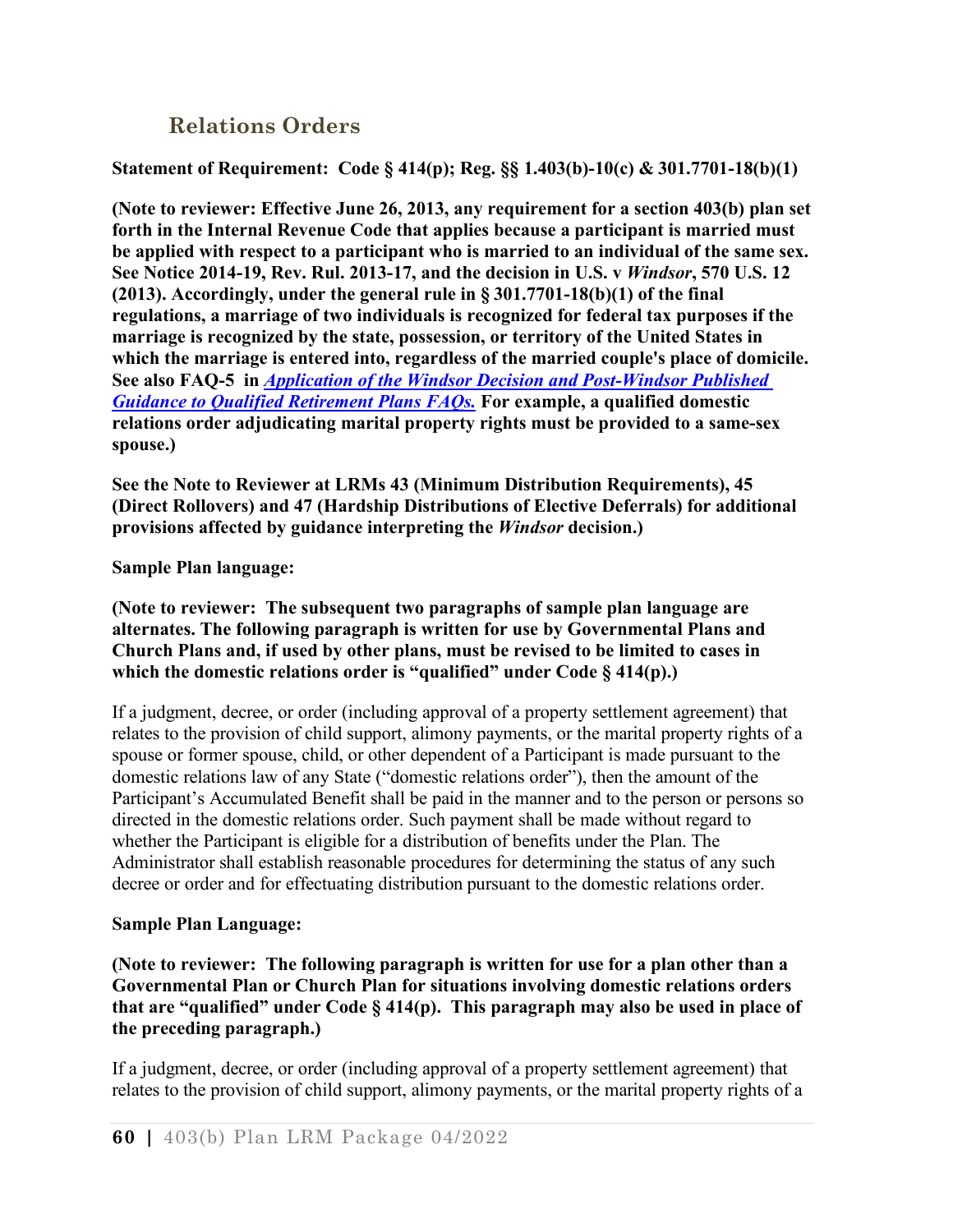spouse or former spouse, child, or other dependent of a Participant is made pursuant to the domestic relations law of any State ("domestic relations order"), then the amount of the Participant's Accumulated Benefit awarded to an Alternate Payee (within the meaning of section  $414(p)(8)$  of the Internal Revenue Code) shall be paid only if such domestic relations order is determined by the Administrator to be a qualified domestic relations order as defined in section 414(p) of the Code, or any domestic relations order entered before January 1, 1985.

**(Note to reviewer: The sample provision requires the administrator to comply with a domestic relations order entered before January 1, 1985, regardless of whether payment of benefits pursuant to the order has commenced as of such date. The plan may provide instead that a domestic relations order entered before January 1, 1985, will be treated as a qualified domestic relations order if payment of benefits pursuant to the order has commenced as of such date, and may be treated as a qualified domestic relations order if payment of benefits pursuant to the order has not commenced as of such date, even though the order does not satisfy the requirements of Code § 414(p).)**

# **60. IRS Levy**

### **Statement of Requirement: IRC §§ 6331 & 6343(f)**

### **Sample Plan Language:**

The Administrator may pay from a Participant's or Beneficiary's Accumulated Benefit the amount that the Administrator finds is lawfully demanded under a levy issued by the Internal Revenue Service with respect to that Participant or Beneficiary or is sought to be collected by the United States Government under a judgment resulting from an unpaid tax assessment against the Participant or Beneficiary.

**(Note to reviewer: The IRS can release a wrongful levy on property or money held in a retirement plan. The return of the property or money, along with interest thereon, can be rolled over to a retirement plan or IRA to the extent permitted by a retirement plan or IRA.)**

### **(Note to reviewer: See ERISA § 206(d) for 403(b) plans that are subject to Title I of ERISA.)**

# **61. Mistaken Contributions**

### **Sample Plan Language:**

If any contribution (or any portion of a contribution) is made to the Plan by a good faith mistake of fact, then within one year after the payment of the contribution, and upon receipt in good order of a proper request approved by the Administrator, the amount of the mistaken contribution (adjusted for any income or loss in value, if any, allocable thereto) shall be returned directly to the Participant or, to the extent required or permitted by the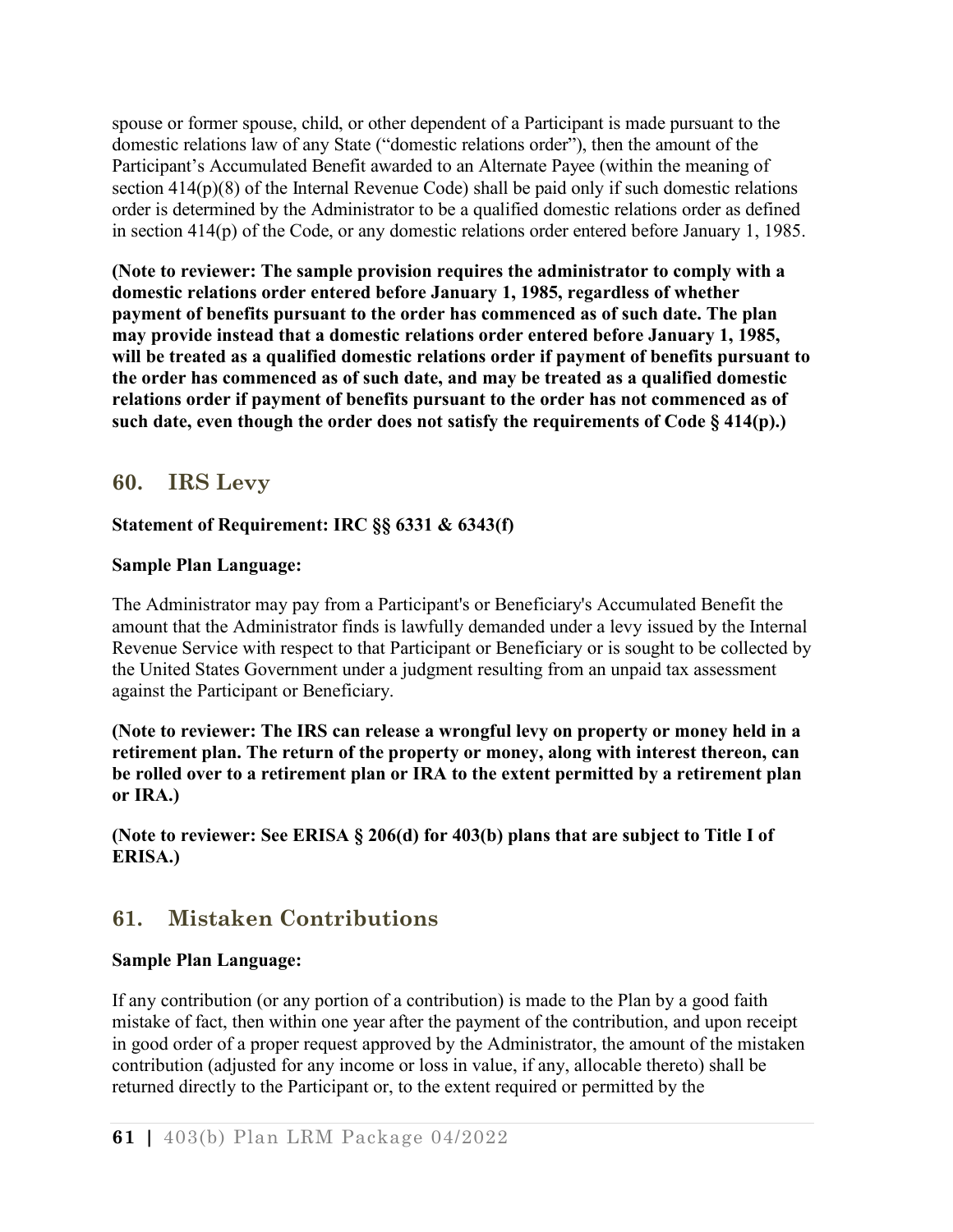Administrator, to the Employer.

**(Note to reviewer: This provision may be modified in the case of a plan not subject to Title I of ERISA, for example to modify or remove the one-year limitation.)**

# **62. USERRA - Military Service Credit**

#### **Statement of Requirement: Code §§ 401(a)(37) & 414(u); Rev. Proc. 96-49; Notice 2010-15; Rev. Proc. 2021-37, sec. 5.15**

#### **Sample Plan Language:**

Notwithstanding any provision of this plan to the contrary, contributions, benefits, and service credit with respect to qualified military service will be provided in accordance with section 414(u) of the Internal Revenue Code. In addition, the survivors of any Participant who dies on or after January 1, 2007, while performing qualified military service, are entitled to any additional benefits (other than contributions relating to the period of qualified military service) but including vesting service credit for such period and any ancillary life insurance or other survivor benefits) that would have been provided under the Plan had the Participant resumed employment on the day preceding the participant's death and then terminated employment on account of death.

**(Note to reviewer: As added by the HEART Act, for deaths and disabilities occurring after January 1, 2007, Code § 414(u)(9) provides that the Employer may, for benefit accrual purposes, treat an individual who dies or becomes disabled while performing qualified military service as if that individual had resumed employment in accordance with USERRA reemployment rights on the day preceding the death or disability and then terminated employment on the actual date of death or disability. Any benefit accruals or contributions under Code § 414(u)(9) must be provided to all such individuals performing qualified military service with respect to the Employer and any Related Employer (see LRM 23 (Related Employers)) on terms that are reasonably equivalent. The sample language does not provide for contributions allowed under Code § 414(u)(9) but may be modified to do so or to allow the employer to elect in the adoption agreement that contributions will be provided under the plan with respect to all such deceased and/or disabled individuals.**

**Where an individual dies after January 1, 2007, while performing qualified military service, vesting credit for the period of the deceased individual's qualified military service must be provided in the case where the individual dies while performing such service. Vesting credit may be provided, but is not required, where the individual is disabled while performing qualified military service. See Part II of Notice 2010-15 and LRM 69 (Vesting).)**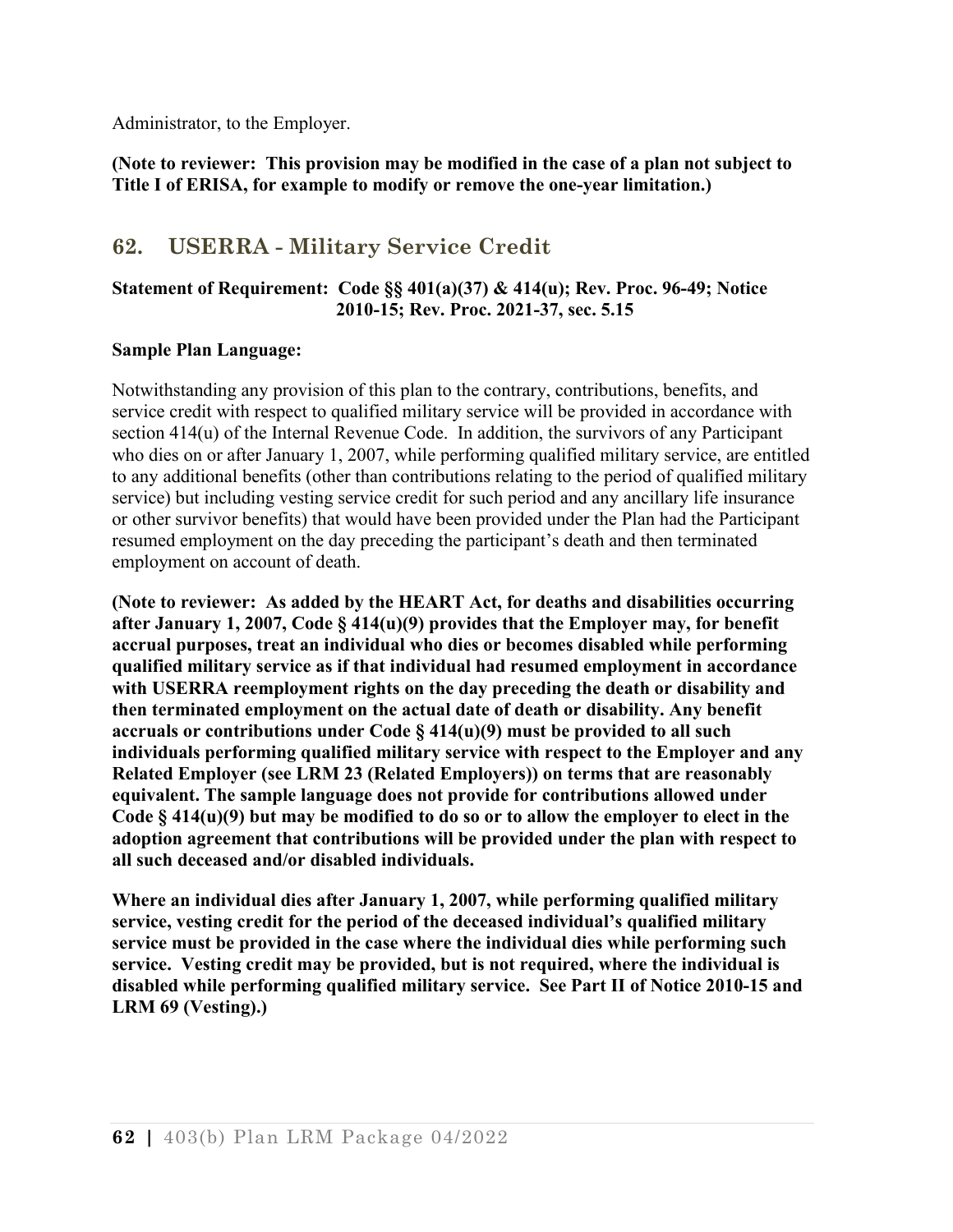# Adoption Agreement Requirements

# **63. Adoption Agreement Requirements—All Plans**

**Statement of Requirement: Rev. Proc. 2021-37, secs. 5.09, 5.10, 5.11, 5.12, 5.17, 6.03(4) & 8.03(2) & (3)**

**(Note to reviewer: The adoption agreement of every § 403(b) Pre-approved Plan cannot include blanks or fill-in provisions for the employer to complete, beyond specific elections contained in the adoption agreement, unless the provisions have parameters that preclude the Adopting Employer from completing the provisions in a manner that could violate the § 403(b) Requirements. Additionally, the adoption agreement must satisfy the following requirements:**

- **1. The adoption agreement must allow the adopting Employer to add overriding plan language, if necessary, to satisfy section Code § 415 because of the required aggregation of multiple plans. (See LRM 40 (Limitations on Annual Additions).**
- **2. The adoption agreement must identify the Employer and must contain a dated Employer signature line. The Employer must sign and date the adoption agreement when it first adopts the Plan and must complete, sign, and date a new adoption agreement if the Plan has been restated. The Employer must complete a new signature page if it modifies any prior elections or makes new elections in its adoption agreement. (See LRM 14 (Employer)).**

**(This signature requirement may be satisfied by an electronic signature that reliably authenticates and verifies the adoption of the Adoption Agreement or single plan document, or the restatement, amendment, or modification thereof, by the Employer.)**

- **3. The adoption agreement must state that it is to be used with a single specific basic plan document and must identify that document.**
- **4. The adoption agreement must contain a statement describing the limitations on employer reliance on an Opinion Letter and must contain a cautionary statement to the effect that the failure to properly fill out the adoption agreement may result in failure of the form of the Plan to meet the § 403(b) Requirements. (See LRMs 82 (Reliance on Opinion Letter for Standardized Plans) and 85 (Reliance on Opinion Letter for Nonstandardized Plans)).**
- **5. The adoption agreement must state that the Provider will inform the adopting Employer of any amendments made to the Plan or of the discontinuance or abandonment of the Plan.**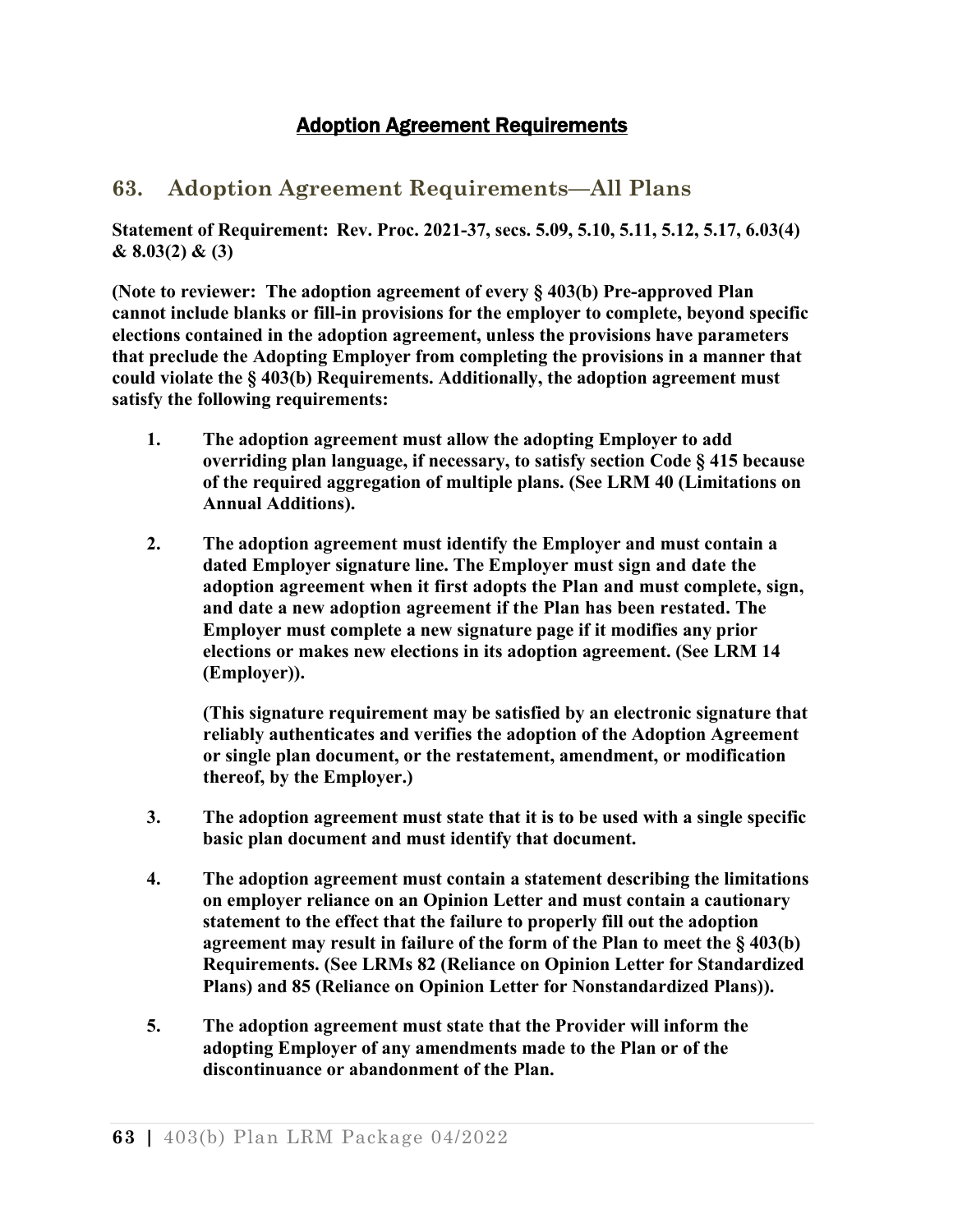- **6. The adoption agreement must include the name, address and telephone number of the Provider or the Provider's authorized representative for inquiries by adopting Employers regarding the adoption of the Plan, the meaning of plan provisions, or the effect of the Opinion Letter.**
- **7. The adoption agreement must require the adopting Employer to identify its status both as an eligible Employer, within the meaning of Reg. § 1.403(b)- 2(b)(8), and with respect to whether the nondiscrimination requirements of Code § 403(b)(12) apply to the Plan.**
- **8. The adoption agreement may not be signed prior to the issuance of an Opinion Letter for the Plan.)**

### **Sample Adoption Agreement Language:**

1. Eligible Employer Status. The Employer is:

a. [ ] An educational organization described in section  $170(b)(1)(A)(ii)$  of the Internal Revenue Code ("Public School").

b.  $\lceil \ \rceil$  An organization that is exempt from tax under section 501(c)(3) of the Code.

### **(Note to reviewer: The following options should be included in the adoption agreement for a Retirement Income Account that defines employee to include self-employed ministers and chaplains. See LRM 13 (Employee)).**

c.  $\lceil \ \rceil$  An Employer of a minister described in section 414(e)(5)(A)(i)(II) of the Code.

- d.  $\lceil \ \rceil$  A self-employed minister described in section 414(e)(5)(A)(i)(I) of the Code.
- 2. Status of the Plan for Purposes of the Nondiscrimination Requirements. The Plan is:
	- a. [ ] A Governmental Plan

b. [ ] A plan of an Employer that is a Church or a Qualified Church Controlled Organization.

c. [ ] A plan of an Employer that is a Non-Qualified Church Controlled Organization.

d.  $\lceil \ \rceil$  A plan of an Employer (other than a plan described in a., b. or c.).

## **(Note to reviewer: The following option must be included in the adoption agreement for a § 403(b) Pre-approved Plan that is a Retirement Income Account.)**

3. Retirement Income Account:

[ ] This plan is a Retirement Income Account within the meaning of section  $403(b)(9)$ of the Code.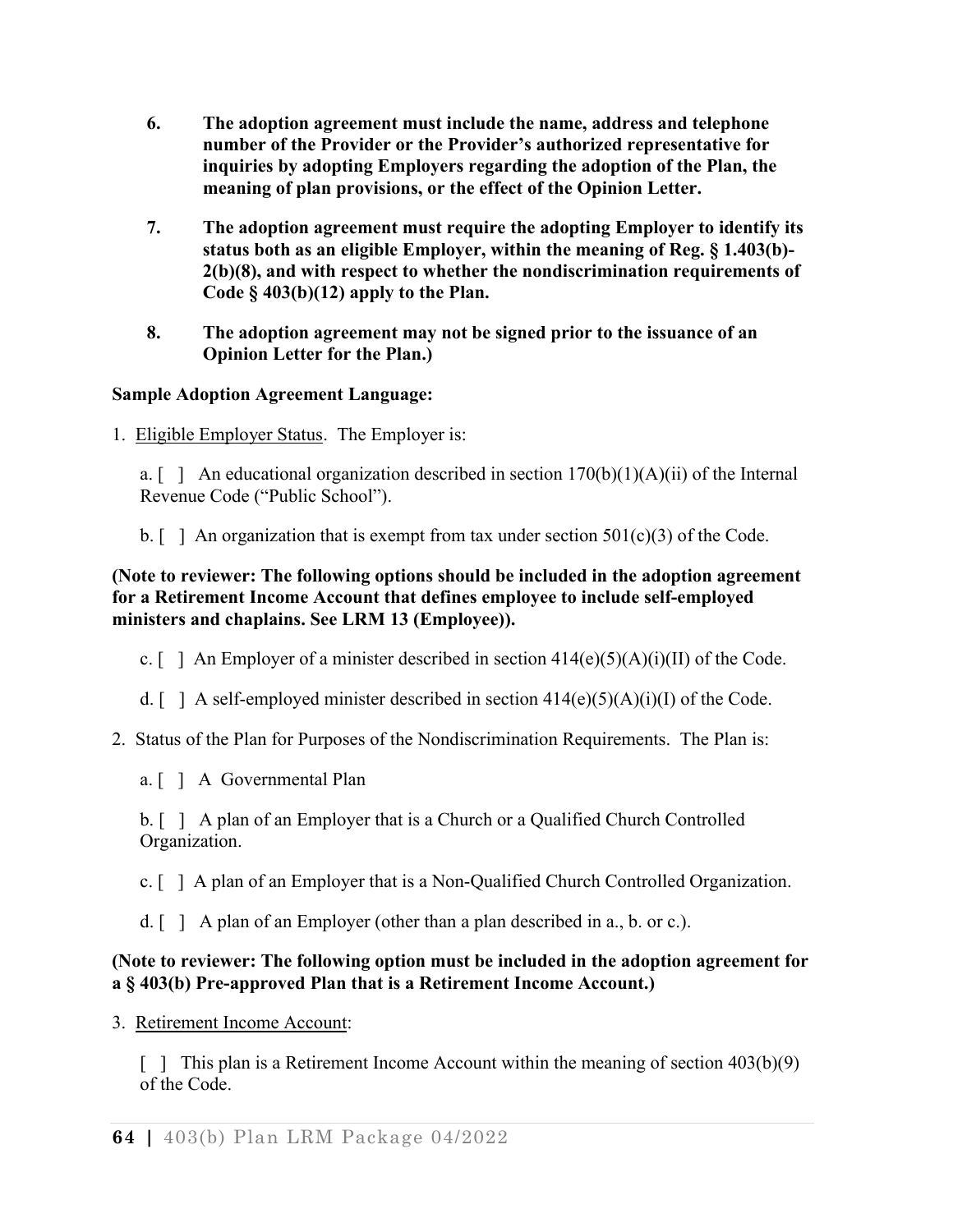**(Note to reviewer: A single § 403(b) Pre-approved Plan may not be used for both a § 403(b) Pre-approved Plan that is intended to be a Retirement Income Account and a § 403(b) Pre-approved Plan that is not intended to be a Retirement Income Account. Thus, separate basic plan documents and adoption agreements are required, and the adoption agreement for a § 403(b) Pre-approved Plan that is intended to be a Retirement Income Account must so state in accordance with election 3, above.)**

### **PART II. ADDITIONAL PROVISIONS FOR NONELECTIVE EMPLOYER CONTRIBUTIONS AND EMPLOYEE CONTRIBUTIONS**

**Part II provides additional sample plan language for § 403(b) Pre-approved Plans that include contributions other than elective deferrals. Sample language may also be found in the DC and CODA LRMs.**

**Reg. § 1.403(b)-5(a) provides that nonelective contributions or after-tax employee contributions to a § 403(b) plan must satisfy certain nondiscrimination requirements in the same manner as a plan qualified under Code § 401(a). Specifically, nonelective contributions must satisfy the nondiscrimination requirements under Code § 401(a)(4) (relating to nondiscrimination in contributions and benefits) taking Code § 401(a)(5) into account, Code § 401(a)(17) (limiting the amount of compensation that can be considered), Code § 401(m) (relating to matching and employee contributions), and Code § 410(b) (relating to minimum coverage) in the same manner as a qualified plan under Code § 401(a).**

**Under the regulations, the requirements identified above do not apply to plans of Churches and QCCOs. Therefore, LRMs 66 through 68, 73 through 76, and 83 do not apply to these plans. Except for the compensation limit of Code § 401(a)(17), the requirements identified above do not apply to Governmental Plans. The requirements identified above do apply to all other § 403(b) Pre-approved Plans, except that the requirements of LRMs 67 (Hour of Service) and 68 (Year of Eligibility Service) do not apply to a plan, including a plan of a Non-QCCO, that is a Church Plan within the meaning of Code § 414(e) and ERISA § 3(33) that is exempt from the minimum participation standards of ERISA § 202. Governmental plans and plans of Non-QCCOs are required to satisfy the universal availability requirements of Code § 403(b)(12)(A)(ii). See LRM 17 (Non-Qualified Church-Controlled Organization or Non-QCCO).**

**Notwithstanding any provision in these LRMs to the contrary, a § 403(b) Pre-approved Plan that is Retirement Income Account must set forth the nondiscrimination requirements of Code § 403(b)(12). The plan must also state that such requirements apply to any Employee other than an Employee of a QCCO or Church.) See LRM 86 (Retirement Income Account).**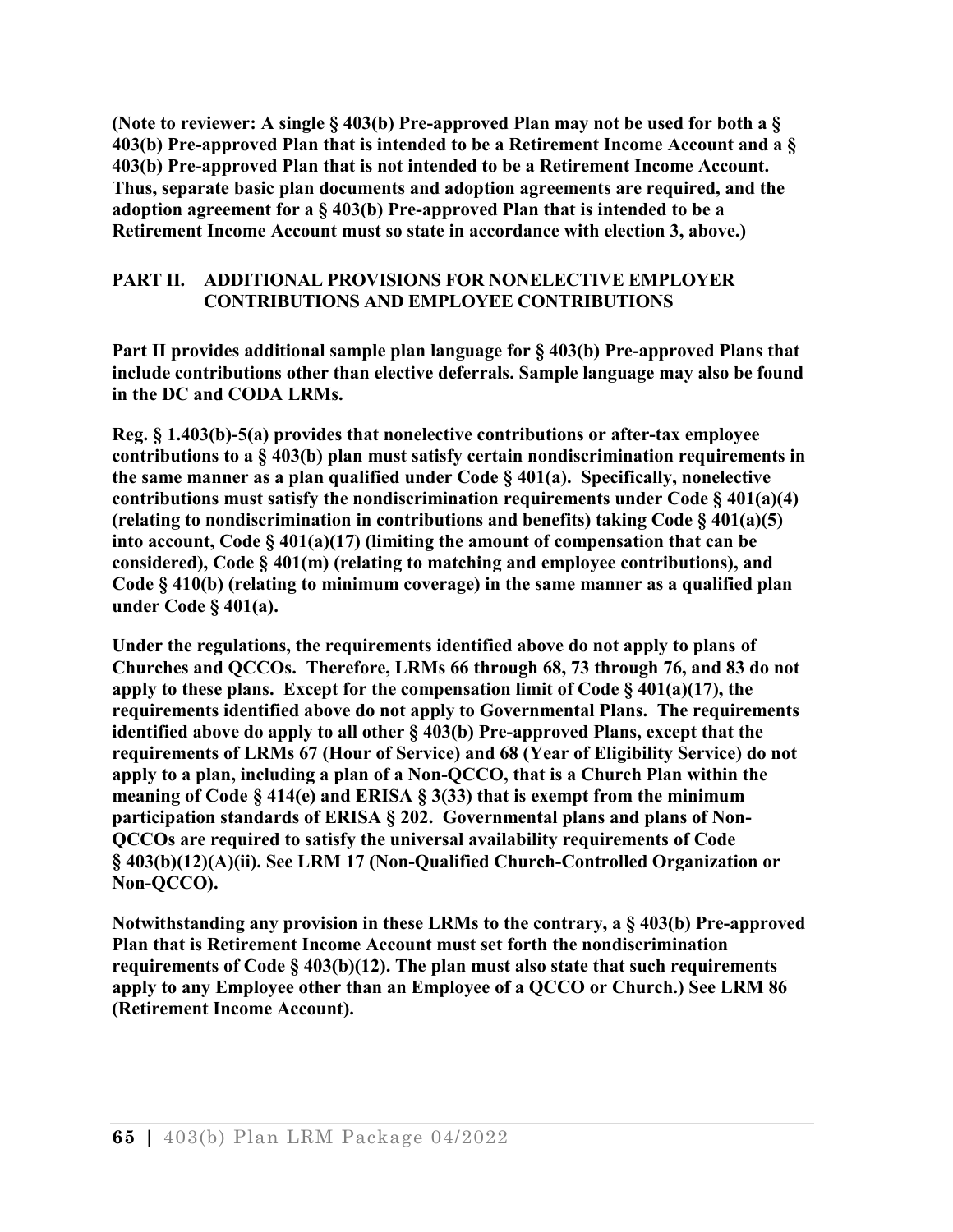# **Definitions**

## **64. Compensation**

#### **Statement of Requirement: Code § 414(s) & §401(a)(17); Reg. §§ 1.401(a)(4)-12, 1.401(a)(17)-1, 1.414(s)-1 & 1.415(c)-2; Rev. Proc. 2021-37, secs. 5.18(4) & 8.02(3)**

**(Note to reviewer: Standardized § 403(b) Pre-approved Plans that include nonelective employer contributions must define compensation as total compensation. Total compensation means a definition of compensation that includes all compensation within the meaning of Code § 415(c)(3), excluding all other compensation, or compensation that otherwise satisfies Code § 414(s) and Reg. § 1.414(s)-1(c).**

**Nonstandardized § 403(b) Pre-approved Plans may allow the Employer to elect an alternative definition of compensation, provided that, for purposes of determining the amount of nonelective employer contributions, compensation is limited pursuant to Code § 401(a)(17), unless the employer is a Church or a QCCO. A Nonstandardized § 403(b) Pre-approved Plan may, but is not required to, use any of the definitions of compensation below.)** 

### **Sample Plan Language:**

1. "Compensation" means compensation as selected in the Adoption Agreement. Except as provided elsewhere in this Plan, Compensation shall include only that compensation which is actually paid to the Participant during the Plan Year.

2. Notwithstanding the above, if elected by the Employer in the Adoption Agreement, Compensation shall not include any amount which is contributed by the Participant and which is not includible in the gross income of the Participant under sections 125, 132(f)(4), 402(e)(3), 402(h)(1)(B), or 403(b) of the Internal Revenue Code.

3. Except as provided in section 1.401(a)(17)-1(d)(4)(ii) of the Treasury Regulations with respect to eligible participants in Governmental Plans, the annual compensation of each Participant taken into account in determining allocations shall not exceed \$305,000, as adjusted for cost-of-living increases in accordance with section 401(a)(17)(B) of the Internal Revenue Code for periods after January 1, 2022.

**(Note to reviewer: Paragraph 3 can be omitted in a plan of a Church or QCCO. Code § 401(a)(17) limits the compensation taken into account in determining contributions to \$200,000 and provides that the limit will be adjusted each year for cost-of-living increases. The limit for 2022 is \$305,000. [For limits in other years, see COLA Increases](http://www.irs.gov/Retirement-Plans/COLA-Increases-for-Dollar-Limitations-on-Benefits-and-Contributions)  [for Dollar Limitations on Benefits and Contributions.](http://www.irs.gov/Retirement-Plans/COLA-Increases-for-Dollar-Limitations-on-Benefits-and-Contributions)**)

**Sample Adoption Agreement Language:**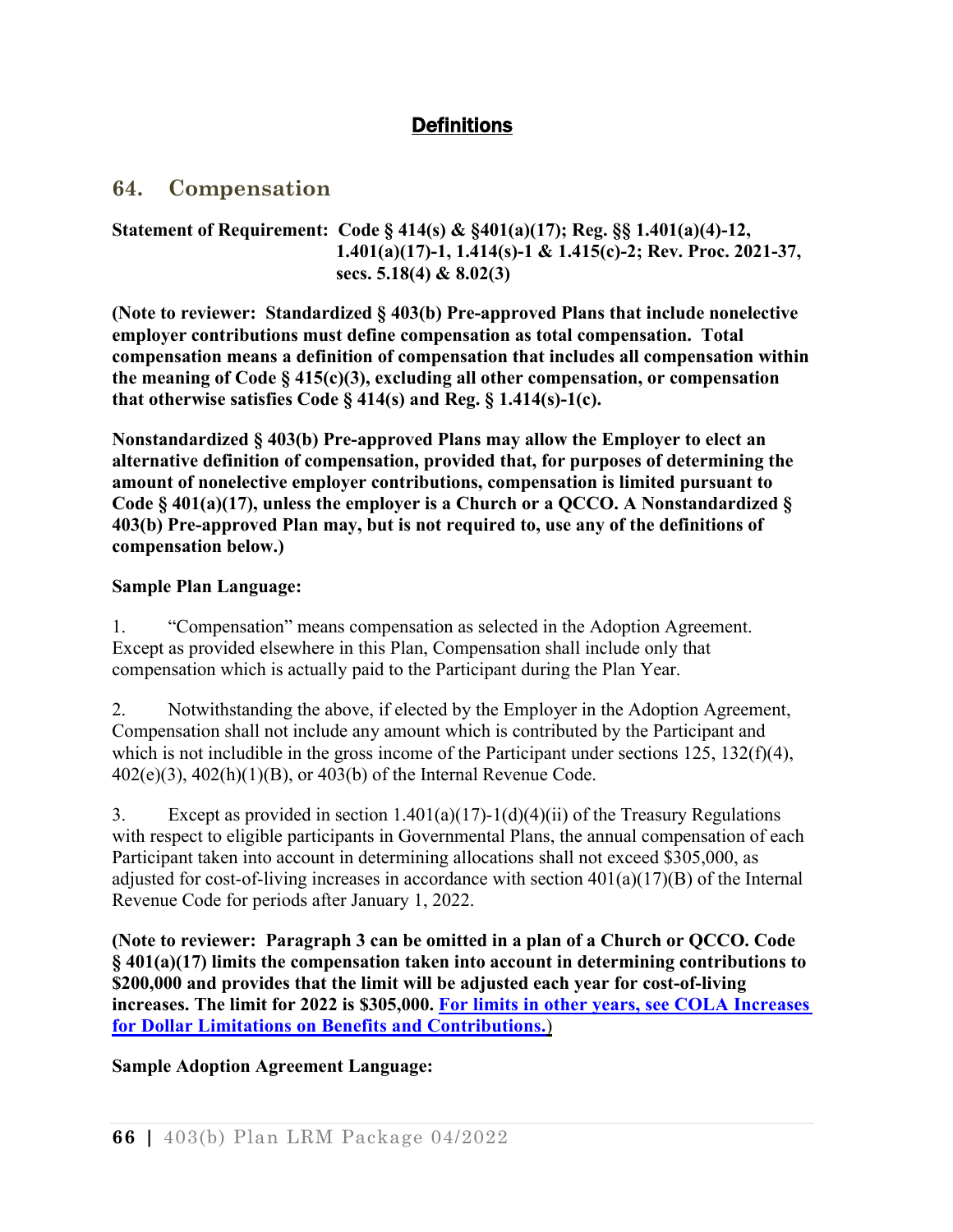Compensation will mean all of each Participant's:

- [ ] Wages, tips, and other compensation as reported on Form W-2.
- [ ] Section 3401(a) wages.

 $\lceil$  | 415 safe-harbor compensation (as defined in section 1.415(c)-2(d) of the Treasury Regulations), which includes contributions (other than Roth Elective Deferrals) made pursuant to a Compensation Reduction Election which are not includible in the gross income of the participant under section 125, 132(f),  $402(e)(3)$ ,  $402(h)(1)(B)$  or  $403(b)$  of the Internal Revenue Code.

**(Note to reviewer: Code § 3401(h) provides that a differential wage payment shall be treated as a payment of wages under Code § 3401(a) for a payment made after December 31, 2008. Similarly, Code § 415(c)(8) provides all plans must include difficulty of care payments in a participant's compensation for purposes of calculating the annual additions limit of Code § 415(c)(1). See Notice 2020-68, Section E. All plans must include these amounts in a participant's compensation for purposes of calculating the annual additions limit of Code § 415(c)(3).)**

[ ] Check here if the Employer chooses to exclude contributions (other than Roth Elective Deferrals) made pursuant to a Compensation Reduction Election which are not includible in the gross income of the participant under section 125, 132(f),  $402(e)(3)$ ,  $402(h)(1)(B)$  or 403(b) of the Code.

[ ] Check here if the Employer chooses to include deemed section 125 compensation (as defined in  $\S 1.415(c) - 2(g)(6)$  of the Treasury Regulations) in section 125 for purposes of the definition of Compensation.

[ ] Check here if the Employer chooses not to include deemed section 125 compensation (as defined in section  $1.415(c) - 2(g)(6)$  of the Treasury Regulations) in section 125 for purposes of the definition of Compensation.

# **65. After-Tax Employee Contribution**

## **Statement of Requirement: Code § 401(m)**

#### **Sample Plan Language**

"After-Tax Employee Contribution" means any contribution to the Plan (other than Roth Elective Deferrals, rollovers, or transfers) made by the Employee and includible in gross income that is maintained under a separate account to which earnings and losses are allocated.

## **66. Highly Compensated Employee**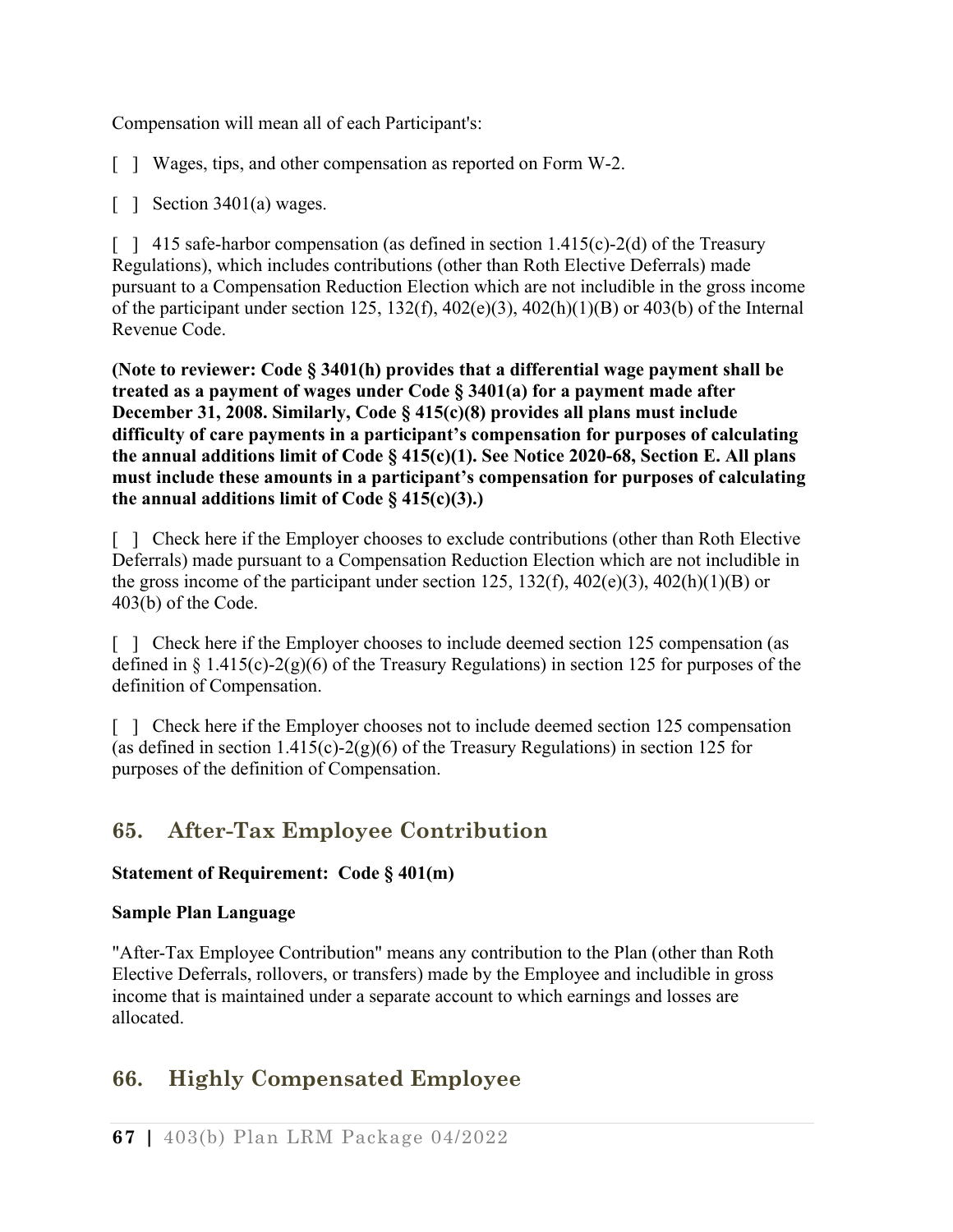## **Statement of Requirement: Code § 414(q); Reg. § 1.414(q)-1T; Notice 97-45**

#### **Sample Plan Language:**

1. The term "Highly Compensated Employee" means:

- a. any Employee who for the preceding year had compensation from the Employer in excess of \$135,000, and, if the employer so elects in the Adoption Agreement, was in the top-paid group for the preceding year; and
- b. any former Employee who was a Highly Compensated Employee for the year they separated from service or at any time after attaining age 55.

2. For this purpose, the applicable year of the Plan for which a determination is being made is called a determination year and the preceding 12-month period is called a look-back year.

3. The \$135,000 compensation threshold amount is adjusted for cost-of-living increases to the extent provided under section 414(q) of the Internal Revenue Code for years after 2022.

4. Whether a former Employee was a Highly Compensated Employee for a determination year that ended on or after the employee's 55th birthday, or that was a separation year, is based on the rules applicable to determining Highly Compensated Employee status as in effect for that determination year, in accordance with section 1.414(q)-1T, A-4 of the Treasury Regulations and IRS Notice 97-45.

**(Note to reviewer: Code § 414(q)(1)(B) provides the compensation threshold amount, and further provides that the threshold will be adjusted each year for cost-of-living increases. For limits in other years, see [COLA Increases for Dollar Limitations on](https://www.irs.gov/retirement-plans/cola-increases-for-dollar-limitations-on-benefits-and-contributions)  [Benefits and Contributions.](https://www.irs.gov/retirement-plans/cola-increases-for-dollar-limitations-on-benefits-and-contributions))**

**(Note to reviewer: There are two elections that an employer may make with respect to the definition of highly compensated employee. Under Code § 414(q)(1)(B)(ii), an employer may make a top-paid group election for a determination year. The effect of this election is that an employee with compensation in excess of the dollar limit for the look-back year is a highly compensated employee for the determination year only if the employee was in the top-paid group for the look-back year. Under Reg. § 1.414(q)-1T, A-14, an employer may make a calendar year data election for a determination year. The effect of this election is that the look-back year is the calendar year beginning with or within the look-back year. These elections, once made, apply for all subsequent determination years unless changed by the employer. The top-paid group election and the calendar year data election are described in Notice 97-45.** 

**An employer making one of the elections is not required also to make the other election. However, if both elections are made, the look-back year in determining the top-paid group must be the calendar year beginning with or within the look-back year. These elections must apply consistently to the determination years of all § 403(b) Pre-approved Plans of the eligible employer.**

**If a § 403(b) Pre-approved Plan defines Highly Compensated Employee before an employer makes or changes either a top-paid group election or a calendar year data election for a determination year, the plan must reflect the choices made. Any**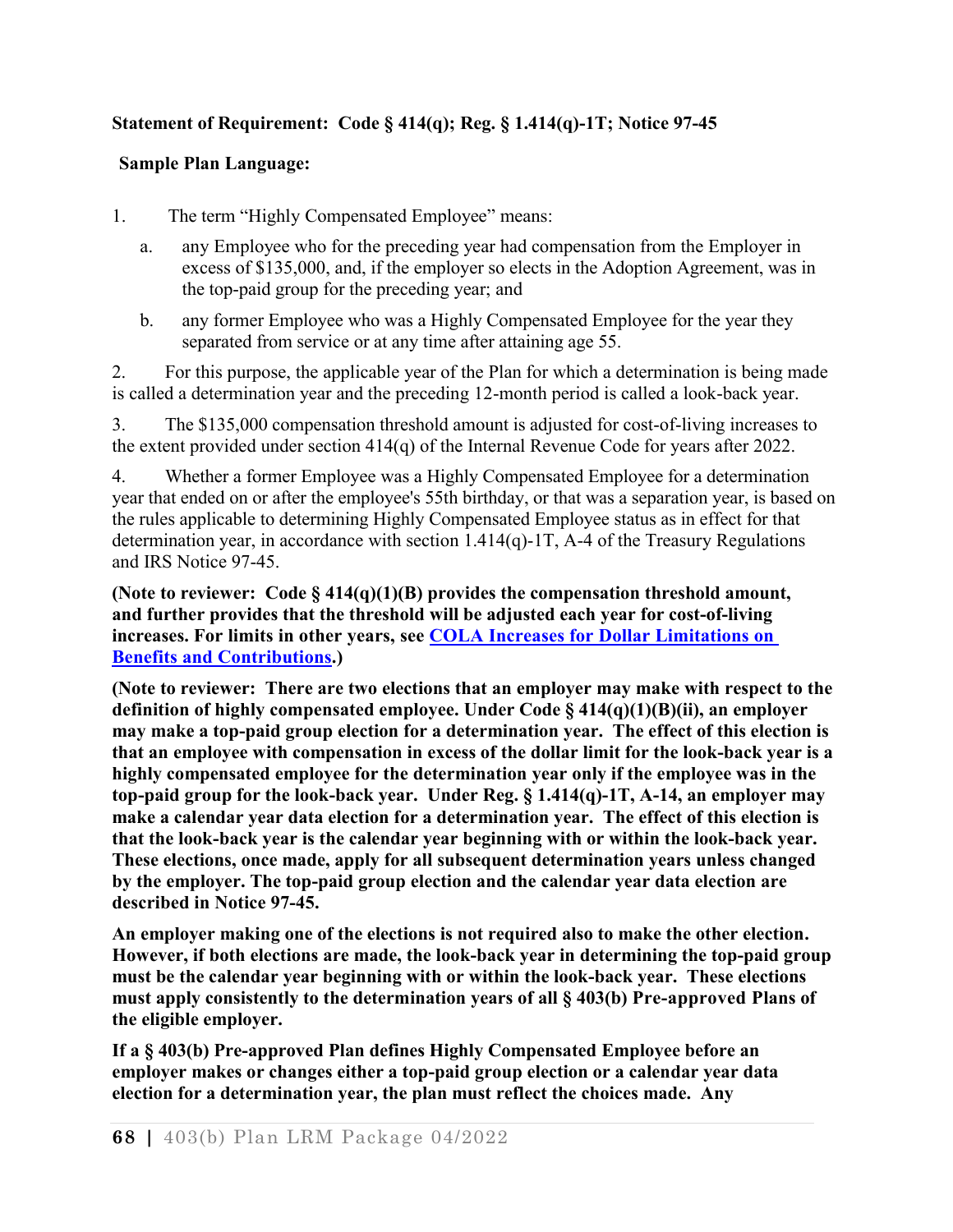#### **retroactive amendments must reflect the choices made in the operation of the plan for each determination year.)**

#### **Sample Adoption Agreement Language (check all that apply):**

- [ ] In determining who is a Highly Compensated Employee the Employer makes a top-paid group election. The effect of this election is that an Employee with compensation in excess of \$135,000 (as adjusted for periods after 2022) for the look-back year is a Highly Compensated Employee only if the Employee was in the top-paid group for the look-back year.
- [ ] The Employer revokes its top-paid group election.
- [ ] In determining who is a Highly Compensated Employee the Employer makes a calendar year data election. The effect of this election is that the look-back year is the calendar year beginning with or within the look-back year.
- [ ] The Employer revokes its calendar year data election.

(If none of the boxes are checked, there is no top-paid group election and no calendar year data election.)

# **67. Hour of Service**

## **Statement of Requirement: Code §§ 410(a)(5)(E) & 411(a)(6)(E); DOL Regs. §§ 2530.200b-2 & 2530.200b-3; Rev. Proc. 2021-37, sec. 5.14**

#### **Sample Plan Language:**

1. "Hour of Service" means:

1.1 Each hour for which an Employee is paid, or entitled to payment, for the performance of duties for the Employer. These hours will be credited to the Employee for the computation period in which the duties are performed; and

1.2 Each hour for which an Employee is paid, or entitled to payment, by the Employer on account of a period of time during which no duties are performed (irrespective of whether the employment relationship has terminated) due to vacation, holiday, illness, incapacity (including disability), layoff, jury duty, military duty or leave of absence. No more than 501 hours of service will be credited under this paragraph for any single continuous period (whether or not such period occurs in a single computation period). Hours under this paragraph will be calculated and credited pursuant to section 2530.200b-2 of the Department of Labor Regulations which is incorporated herein by this reference; and

1.3 Each hour for which back pay, irrespective of mitigation of damages, is either awarded or agreed to by the Employer. The same hours of service will not be credited both under paragraph 1.1 or paragraph 1.2, as the case may be, and under this paragraph 1.3. These hours will be credited to the Employee for the computation period or periods to which the award or agreement pertains rather than the computation period in which the award,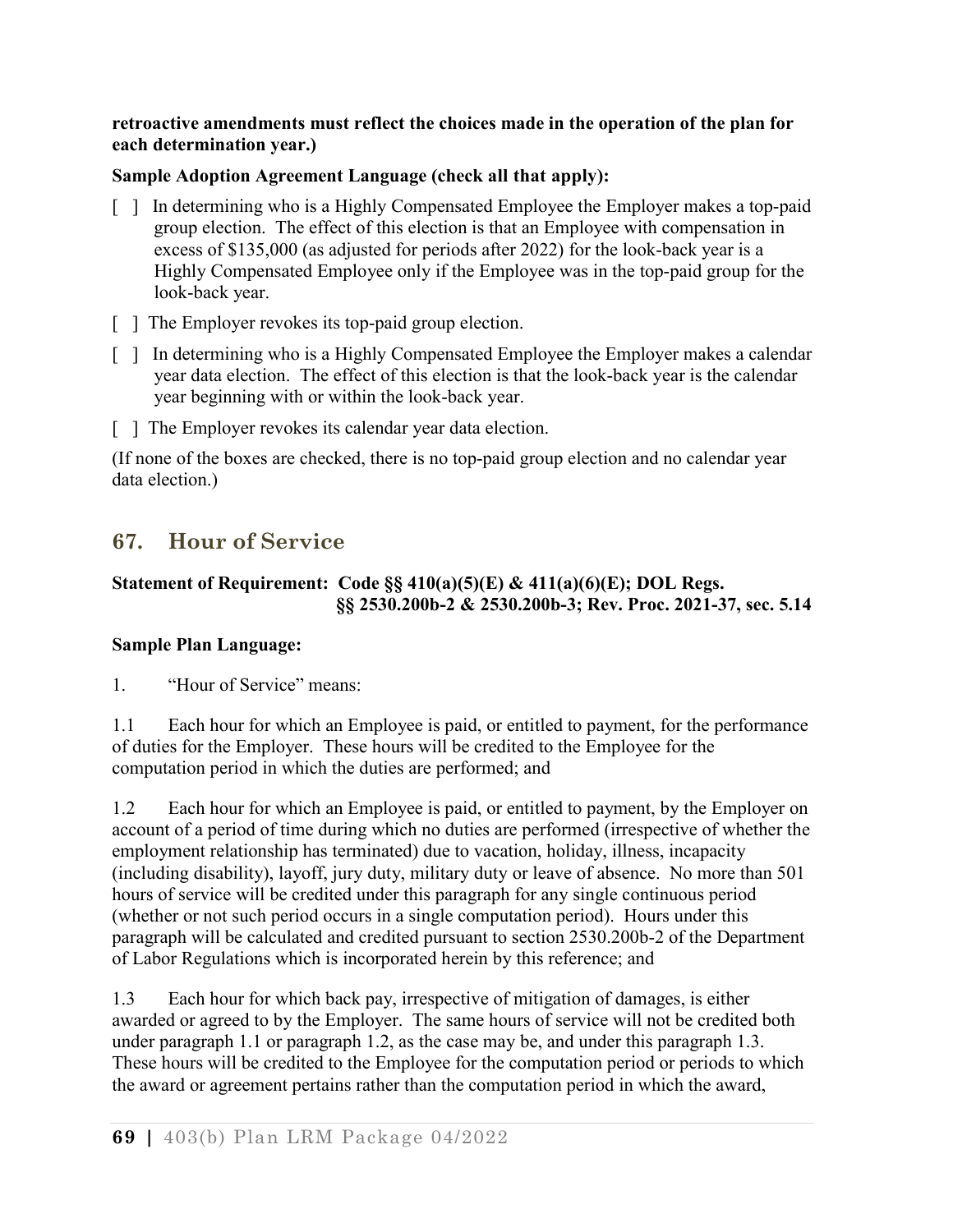agreement or payment is made.

2. Hours of service will be credited for employment with other Related Employers.

**(Note to reviewer: A § 403(b) Pre-approved Plan does not need to include definitions of "hour of service" and "year of eligibility service" if the plan does not give adopting eligible employers an option to exclude employees who have not completed a minimum service requirement from eligibility for nonelective contributions under the plan. See LRM 80 (Eligibility and Coverage).)**

# **68. Year of Eligibility Service**

## **Statement of Requirement: Code §§ 410(a)(3)(A) & 411(a)(5)(A); Rev. Proc. 2021-37, sec. 5.14**

## **Sample Plan Language:**

"Year of Eligibility Service" means a computation period during which an Employee completes at least 1,000 Hours of Service. The initial computation period is the 12 consecutive month period beginning on the date the Employee first performs an Hour of Service for the Employer (employment commencement date). The succeeding computation periods are, as elected by the employer in the Adoption Agreement, either the 12-consecutive month periods commencing with the first anniversary of the Employee's employment commencement date or Plan Years, beginning with the first Plan Year which commences prior to the first anniversary of the Employee's employment commencement date regardless of whether the Employee is entitled to be credited with 1,000 Hours of Service during the initial computation period. An Employee who is credited with 1,000 Hours of Service in both the initial computation period and the first Plan Year which commences prior to the first anniversary of the Employee's employment commencement date will be credited with two Years of Eligibility Service.

#### **Sample Adoption Agreement Language:**

For purposes of whether an Employee has a Year of Eligibility Service, the computation periods subsequent to the initial computation period will be:

[ ] The 12-consecutive month periods commencing on the first anniversary of the Employee's employment commencement date and succeeding anniversaries.

[ ] Plan Years beginning with the first Plan Year commencing after the Employee's employment commencement date.

**(Note to reviewer: A § 403(b) Pre-approved Plan does not need to include definitions of "hour of service" and "year of eligibility service" if the plan does not give adopting eligible employers the option to exclude employees who have not completed a minimum service requirement from eligibility for nonelective contributions under the plan. Also**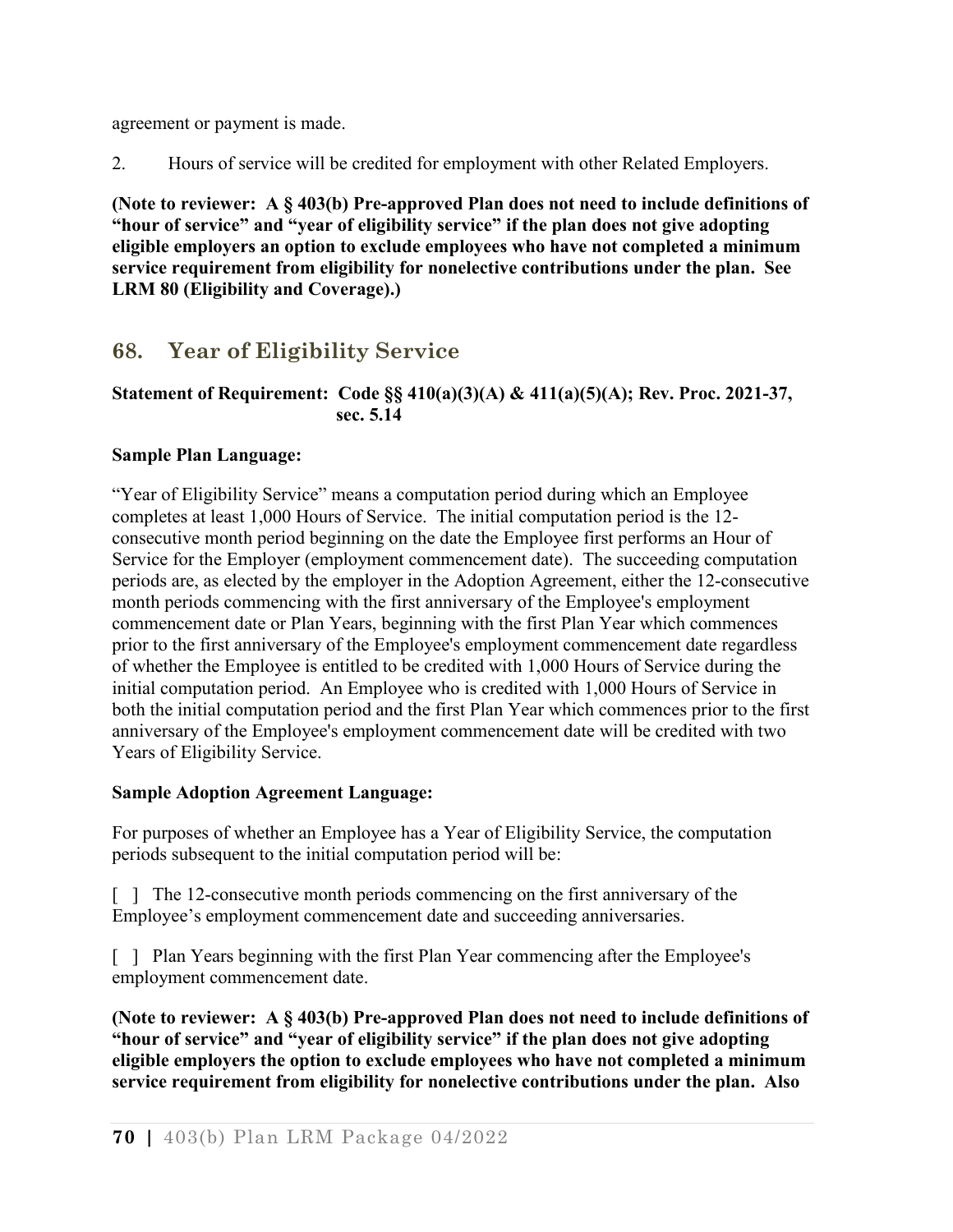**see LRM 80 (Eligibility and Coverage). As an alternative to hours of service, a § 403(b) Pre-approved Plan may use the elapsed time method of crediting service. See [DC LRM](http://www.irs.gov/pub/irs-tege/dc_lrm1011.pdf)  4).**

## **Contributions**

## **69. Vesting**

#### **Statement of Requirement: Regs. §§ 1.403(b)-3(d)(2) & 1.403(b)-8(d)(4); Rev. Proc. 2021-37, sec. 5.06**

**Sample Plan Language:**

**(Note to reviewer: A § 403(b) Pre-approved Plan may provide that all contributions are immediately and fully vested. Alternatively, the plan may provide a vesting schedule for nonelective employer contributions. Except for certain Nonstandardized § 403(b) Preapproved Plans (described below), nonelective employer contributions must vest according to a schedule that would satisfy the minimum standards of Code § 411(a)(2)(B) if the plan were a qualified plan under Code § 401(a), regardless of whether the plan is subject to the minimum vesting standards of ERISA § 203. In any case, any nonvested amounts must be treated as a separate contract to which Code § 403(c) (or Code § 401(a), in the case of a custodial account) applies and must fully vest on termination of the plan. If the plan is required to satisfy the requirements of Code § 401(m), any matching contributions under the plan must either be nonforfeitable when made or vest under a schedule permissible under Code § 411(a)(2)(B). Vesting schedules that satisfy Code § 411 and required related provisions, including definitions of vesting service and breaks in service, are included in LRMs 52 through 60 of the [DC](http://www.irs.gov/pub/irs-tege/dc_lrm1011.pdf)  [LRM.](http://www.irs.gov/pub/irs-tege/dc_lrm1011.pdf)**

**The requirement that contributions made under different vesting schedules be made to a separate account is satisfied by maintaining separate bookkeeping accounts. Physically separate accounts are not required. Similarly, the plan merely needs to maintain bookkeeping records that separately reflect the portion of such account that is vested and the portion that is not vested.**

**In the case of an individual who dies while performing qualified military service after January 1, 2007, the plan must give vesting credit for the period of such service. Vesting credit may be provided, but is not required, where the individual is disabled while performing qualified military service. See Part II of Notice 2010-15.)**

**(Note to reviewer: A Nonstandardized § 403(b) Pre-approved Plan that is designed to be used for a plan that is not subject to the minimum vesting requirements under ERISA § 203 (for example, a Governmental Plan) is not required to provide that contributions other than elective deferrals will vest at least as rapidly as would be required under Code § 411(a)(2)(B).)**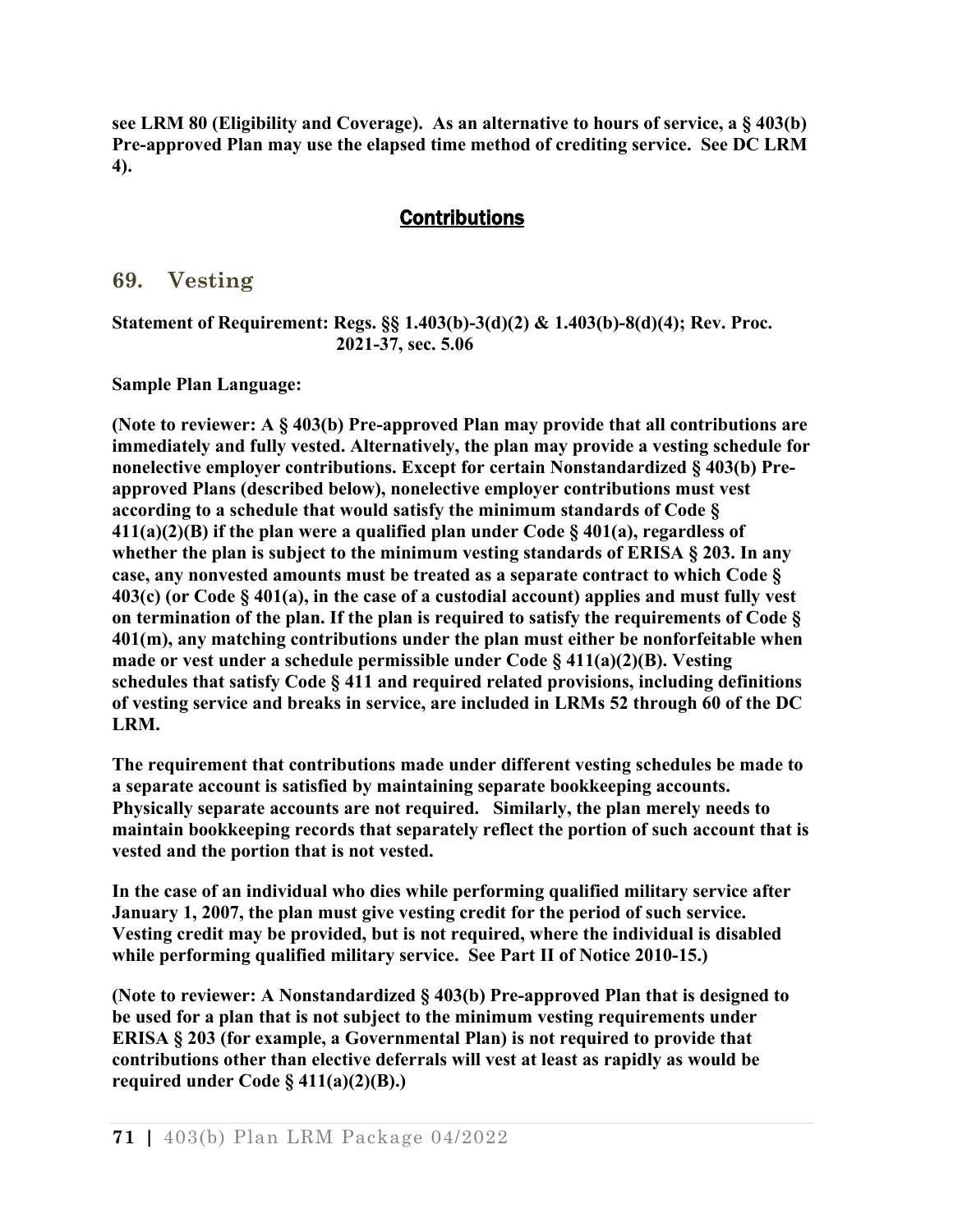#### **Sample Plan Language:**

Each type of contribution made by the Employer on behalf of a participant that is subject to a different vesting schedule (and earnings thereon) will be credited to a separate bookkeeping account. Any portion of such account in which the participant is not vested shall be accounted for separately and treated as a contract to which section  $403(c)$  (or section  $401(a)$ , in the case of a custodial account) applies.

On or after the date on which the Participant's interest in the separate account becomes nonforfeitable, the contract shall be treated as a section 403(b) Annuity Contract if:

1. No election has been made under section 83(b) of the Internal Revenue Code with respect to the contract;

2. The Participant's interest in the separate account has been subject to a substantial risk of forfeiture before becoming nonforfeitable;

3. Contributions (and earnings thereon) subject to different vesting schedules have been maintained in separate accounts; and

4. The separate account at all times satisfied the requirements of section 403(b) of the Code except for the nonforfeitability requirement in section  $403(b)(1)(C)$ .

If only a portion of the Participant's interest in a separate account becomes nonforfeitable in a year, then that portion of the contract will be considered a section 403(b) Annuity Contract and the remaining forfeitable portion will be considered a separate contract to which section 403(c) (or another applicable provision of the Code) applies.

# **70. Contribution Formula**

**Statement of Requirement: Reg. § 1.401(a)(4)-2(b)(2); Rev. Proc. 2021-37 secs. 5.18(2), (4), (5) & 8.01**

**(Note to reviewer: Standardized § 403(b) Pre-approved Plans must satisfy the safe harbor contained in Reg. § 1.401(a)(4)-2(b)(2). Therefore, except for employer matching contributions or elective deferrals, a Standardized § 403(b) Pre-approved Plan must provide that contributions must be a uniform percentage of compensation (excluding compensation in excess of the limitation under Code § 401(a)(17)), the same dollar amount, or the same amount per unit of service (not to exceed one week) to every Participant under the plan. (See LRM 64 for the definition of compensation).**

**A Standardized § 403(b) Pre-approved Plan generally may not deny an allocation to an Employee merely because the employee is not an active Employee on the last day of the Plan Year or has failed to complete a specified number of Hours of Service during the year. However, a Standardized § 403(b) Pre-approved Plan may deny an allocation to an Employee if the employee (a) terminates service during the Plan Year, (b) with not**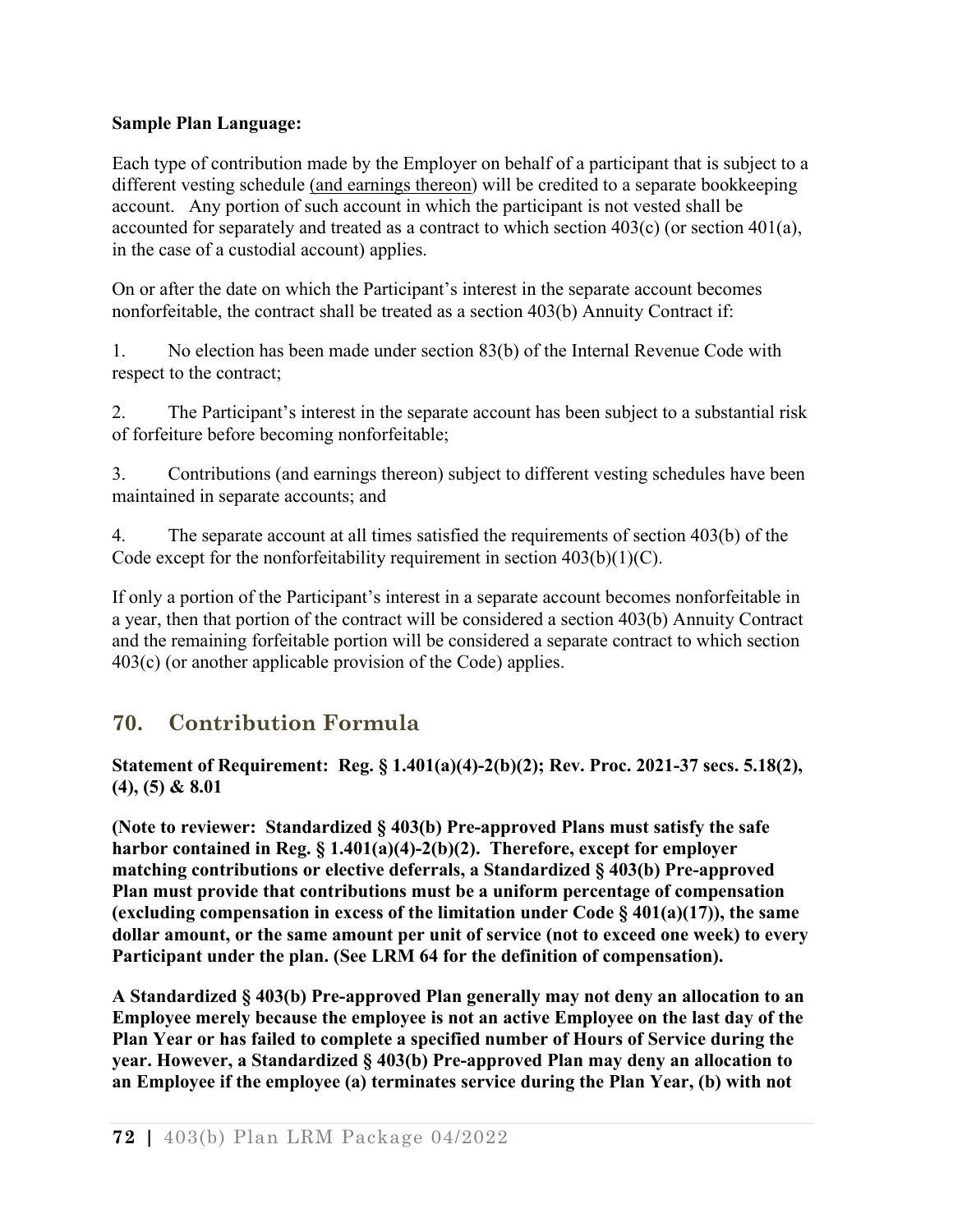**more than 500 Hours of Service, and (c) is not an active Employee on the last day of the Plan Year.**

**A plan will not fail to satisfy these requirements merely because the plan provides, either as the result of an elective provision or by default in the absence of an election to the contrary, that individuals who become Employees as a result of a transaction described in Code § 410(b)(6)(C) are excluded from eligibility to participate in the plan during the period beginning on the date of the transaction and ending on a date that is not later than the earlier of the last day of the first plan year beginning after the date of the transaction or the date of a significant change in the plan or in the coverage of the plan. See LRM 80 (Eligibility and Coverage).)**

**(Note to reviewer: A Nonstandardized § 403(b) Pre-approved Plan may also use one of the formulas below or may use an alternative formula. Some alternative formulas may be found in the DC LRMs. A Governmental Plan or a plan of a Church or a QCCO may also provide that, subject to any applicable limitations or requirements under the plan, contributions will be made in accordance with the terms of a collective bargaining agreement or other written document, provided that those terms are incorporated by reference and made a part of the plan.)**

## **Sample Adoption Agreement Language:**

[ ] Discretionary Contribution Formula:

Nonelective Employer contributions will be allocated to each Participant who either completes more than 500 Hours of Service during the plan year or who is employed on the last day of the Plan Year in the ratio that such Participant's Compensation bears to the compensation of all Participants to whom nonelective Employer contributions are allocated.

[ ] Definite Contribution Formula:

For each Plan Year, the Employer will contribute for each Participant who either completes more than 500 hours of service during the plan year or is employed on the last day of the plan year an amount equal to \_\_\_\_% of such Participant's compensation.

**(Note to reviewer: A Nonstandardized § 403(b) Pre-approved Plan may require, as an option in the adoption agreement, up to 1,000 hours of service to receive an allocation of nonelective employer contributions.)**

# **71. Matching Contributions**

## **Statement of Requirement: Code § 401(m); Reg. § 1.401(m)-1**

**(Note to reviewer: A plan that provides for matching contributions must either state that matching contributions are nonforfeitable when made or set forth a vesting schedule permissible under Code § 411(a)(2)(B) applicable to such contributions. See**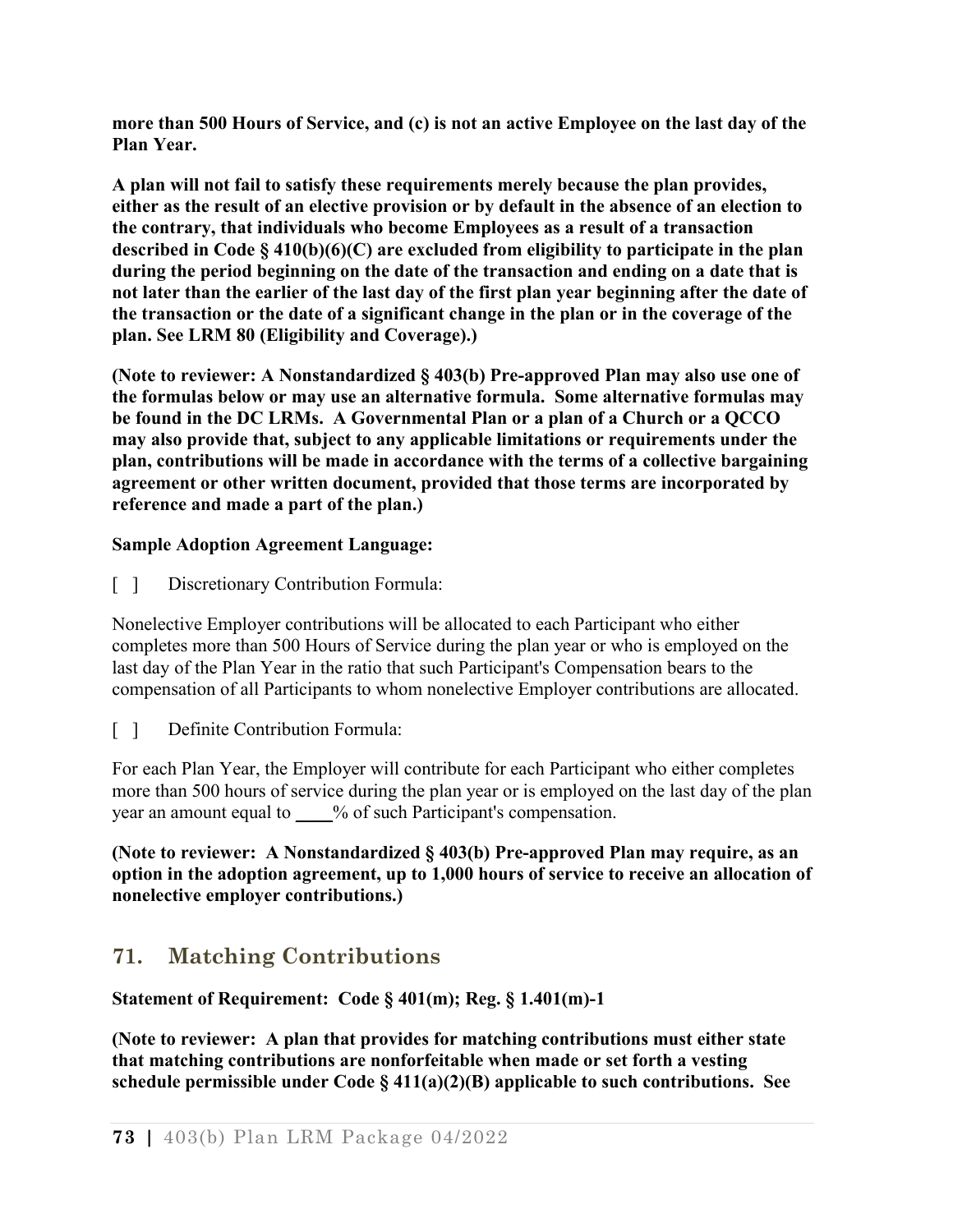## **LRM 69 (Vesting) and LRMs 52 through 60 of the [DC LRM.](http://www.irs.gov/pub/irs-tege/dc_lrm1011.pdf))**

#### **Sample Plan Language:**

If elected by the Employer in the Adoption Agreement, the Employer will make Matching Contributions to the Plan.

### **Sample Adoption Agreement Language:**

The Employer will make Matching Contributions to the Plan on behalf of [SELECT ONE]:

[ ] a. All Participants who make

### [ELECT ONE OR BOTH]:

- [ ] 1. Elective Deferrals
- [ ] 2. After-Tax Employee Contributions to the Plan.
- [  $\parallel$  b. All Participants who are Non-highly Compensated Employees who make

## [ELECT ONE OR BOTH]:

- [ ] 1. Elective Deferrals
- [ ] 2. After-Tax Employee Contributions to the Plan.

### **(Note to reviewer: A Governmental Plan or a plan of a Church or Qualified Church-Controlled Organization may include the following language.)**

- [  $\Box$  c. All Participants except the following:
- [ ] 1. Employees who have not attained the age of
- [ ] 2. Employees who have not completed Years(s) of Eligibility Service.

The Employer shall contribute and allocate to each Participant's Matching Contribution Account an amount equal to:

[ ] a. [NOT MORE THAN 100] percent of the Participant's Elective Deferrals.

[ ] b. [NOT MORE THAN 100] percent of the Participant's After-Tax Employee Contributions.

The Employer shall not match amounts provided above in excess of  $\$\,$  ], or in excess of

[ ] percent, of the Participant's Compensation.

## **(Note to reviewer: If a Standardized § 403(b) Pre-approved Plan includes a tiered**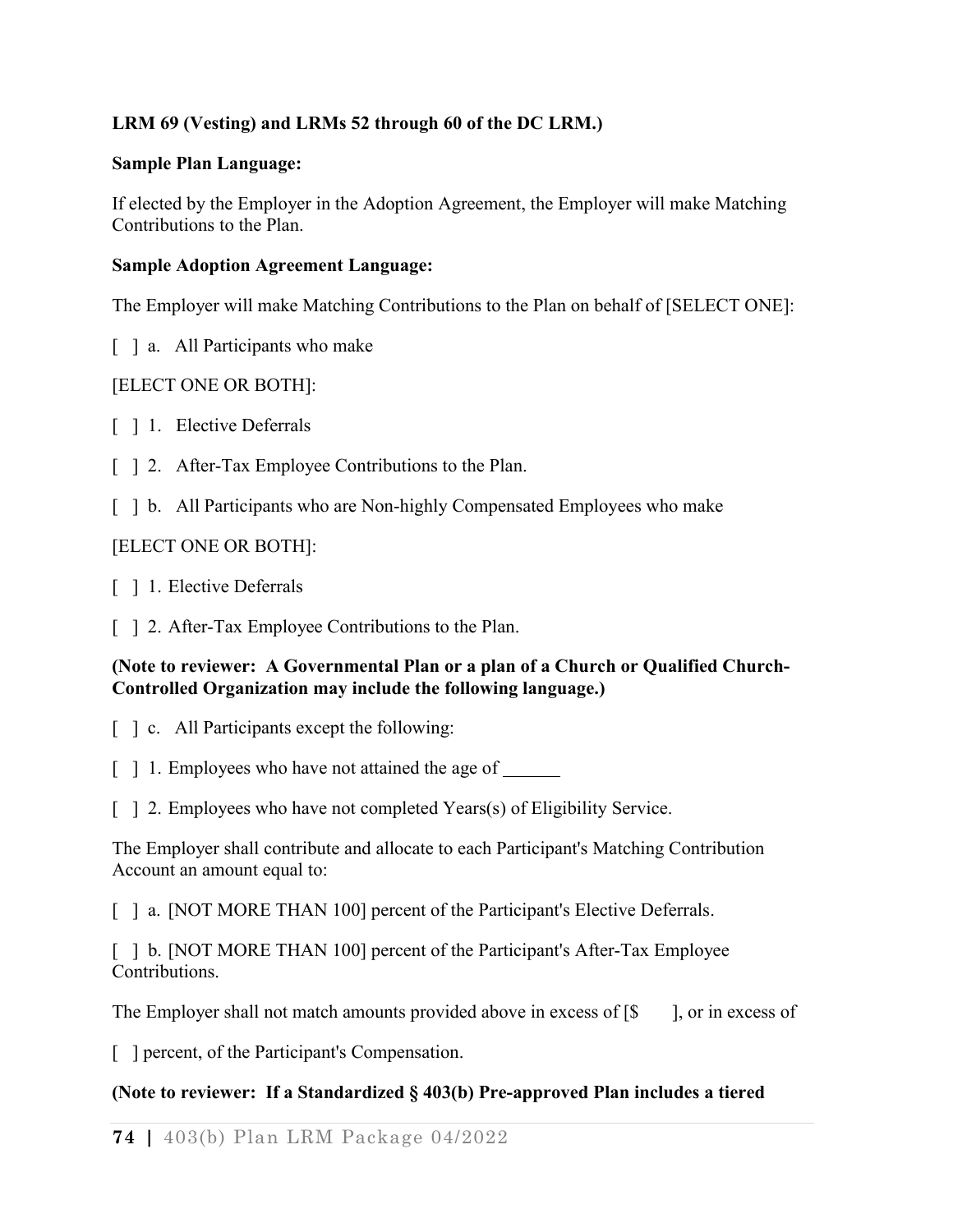**matching formula, then the rate of matching contributions cannot increase as the rate of elective deferrals or increases. Except for Governmental Plans and plans of Churches or Qualified Church-Controlled Organizations, matching formulas, other than those above, such as flat-dollar or ones that target matches at lower paid nonhighly compensated employees, must satisfy additional requirements specified in Reg. § 1.401(m)-2(a)(5).)**

# **72. After-Tax Employee Contributions**

## **Statement of Requirement: Code §§ 411(a)(1) & 411(c)(2)**

## **Sample Plan Language:**

If elected in the Adoption Agreement and to the extent permitted under the terms governing the applicable Investment Arrangement, the Plan will accept After-Tax Employee Contributions. A separate account will be maintained for the After-Tax Employee Contributions of each Participant. After-Tax Employee Contributions and earnings thereon are nonforfeitable at all times.

## **Sample Adoption Agreement Language:**

The Plan

- [ ] will
- [ ] will not

accept After-Tax Employee Contributions to the extent permitted under the terms governing the applicable Investment Arrangement.

# **73. Limitations on Matching and After-Tax Employee Contributions**

**Statement of Requirement: Code § 401(a)(4); Reg. § 1.401(m)-1; Rev. Proc. 2021-37, sec. 6.03(2)**

**(Note to reviewer: These nondiscrimination limitations are generally required in all plans (except Governmental Plans or plans of Churches or Qualified Church-Controlled Organizations) unless the plan is designed to be an ACP safe harbor plan.** 

**The sample plan language of this LRM 73 and LRM 74 (Distribution of Excess Aggregate Contributions) assumes that matching contributions under the plan are nonforfeitable when made. Requirements for plans that provide for graded vesting of matching contributions, as permitted under Code § 411(a)(2)(B), are set forth in LRM 69 (Vesting). Sample plan language may be found in LRMs X through XIII of the**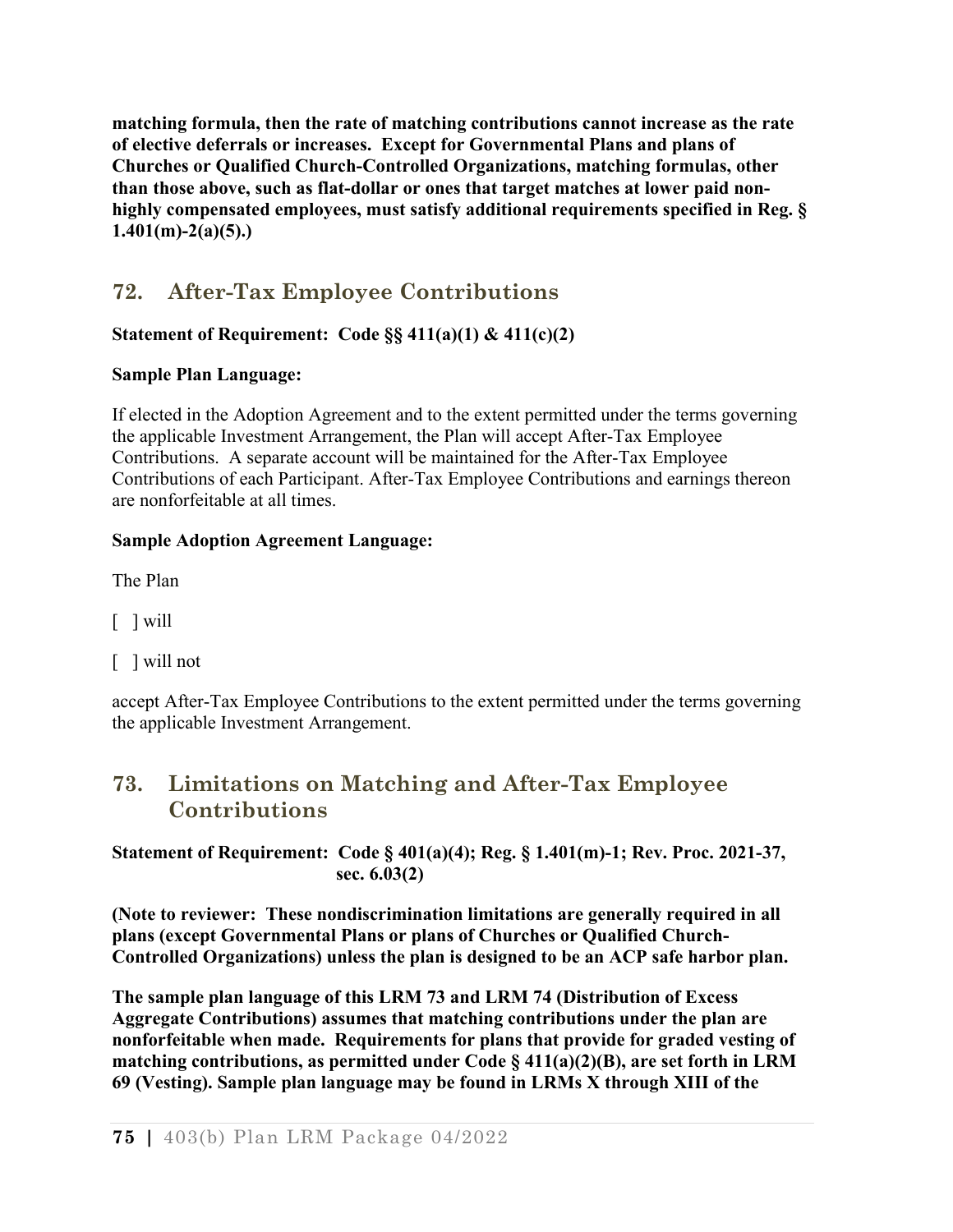**[CODA LRM.](http://www.irs.gov/pub/irs-tege/coda_lrm1011.pdf) Note that as provided in CODA LRM XII, any qualified matching contributions provided under this arrangement must be nonforfeitable and satisfy distribution requirements applicable to elective deferrals (other than for hardships) when allocated to Participants' accounts in the Plan. See also LRM 75, Qualified Nonelective Contributions.)**

**(Note to reviewer: The following provisions must be included in the plan and cannot be incorporated by reference.)**

## **Sample Plan Language:**

## 1. Prior Year Testing.

1.1 The Actual Contribution Percentage ("ACP") for a Plan Year for Participants who are Highly Compensated Employees for each Plan Year and the prior year's ACP for Participants who were Non-Highly Compensated Employees for the prior Plan Year must satisfy one of the following tests:

(a) The ACP for a Plan Year for Participants who are Highly Compensated Employees for the Plan Year shall not exceed the prior year's ACP for Participants who were Non-Highly Compensated Employees for the prior Plan Year multiplied by 1.25; or

(b) The ACP for a Plan Year for Participants who are Highly Compensated Employees for the Plan Year shall not exceed the prior year's ACP for Participants who were Non-Highly Compensated Employees for the prior Plan Year multiplied by 2, provided that the ACP for Participants who are Highly Compensated Employees does not exceed the ACP for Participants who were Non-Highly Compensated Employees in the prior Plan Year by more than 2 percentage points.

1.2 For the first Plan Year this Plan permits any Participant to make Employee Contributions, provides for Matching Contributions or both, and this is not a successor plan, for purposes of the foregoing tests, the prior year's Non-Highly Compensated Employees' ACP shall be 3 percent unless the Employer has elected in the Adoption Agreement to use the Plan Year's ACP for these Participants.

2. Current Year Testing. If elected by the Employer in the Adoption Agreement, the ACP tests in (a) and (b), above, will be applied by comparing the current Plan Year's ACP for Participants who are Highly Compensated Employees for each Plan Year with the current Plan Year's ACP for Participants who are Non-Highly Compensated Employees. Once made, the Employer can elect Prior Year Testing for a Plan Year only if the Plan has used Current Year Testing for each of the preceding 5 Plan Years (or if lesser, the number of Plan Years the Plan has been in existence) or if, as a result of a merger or acquisition described in section  $410(b)(6)(C)(i)$  of the Internal Revenue Code, the Employer maintains both a plan using Prior Year Testing and a plan using Current Year Testing and the change is made within the transition period described in section  $410(b)(6)(C)(ii)$  of the Code.

## 3. Special Rules.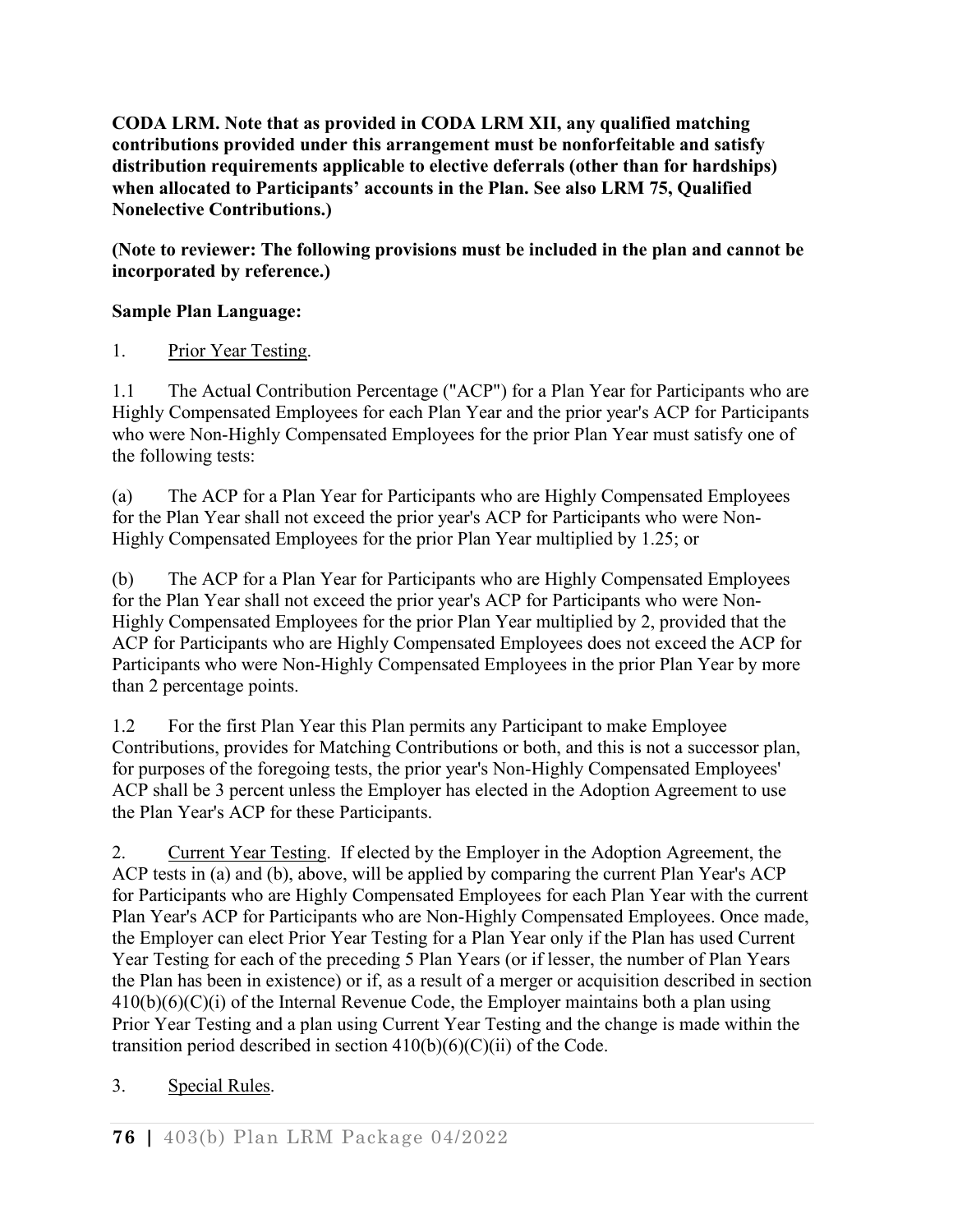3.1. A Participant is a Highly Compensated Employee for a particular Plan Year if he or she meets the definition of a Highly Compensated Employee in effect for that Plan Year. Similarly, a Participant is a Non-Highly Compensated Employee for a particular Plan Year if he or she does not meet the definition of a Highly Compensated Employee in effect for that Plan Year.

3.2. For purposes of this section, the Contribution Percentage for any Participant who is a Highly Compensated Employee and who is eligible to have Contribution Percentage Amounts allocated to his or her account under two or more plans or arrangements described in sections 401(a) or 403(b) of the Code that are maintained by the Employer, shall be determined as if the total of such Contribution Percentage Amounts was made under each plan and arrangement. If a Highly Compensated Employee participates in two or more such plans or arrangements that have different plan years, all Contribution Percentage Amounts made during the Plan Year under all such plans and arrangements shall be aggregated. Notwithstanding the foregoing, certain plans shall be treated as separate if mandatorily disaggregated under regulations under Code section 401(m) of the Code.

3.3. In the event that this Plan satisfies the requirements of sections  $401(m)$ ,  $401(a)(4)$  or 410(b) of the Code only if aggregated with one or more other plans, or if one or more other plans satisfy the requirements of such sections of the Code only if aggregated with this Plan, then this section shall be applied by determining the ACP of Employees as if all such plans were a single plan. If more than 10 percent of the Employer's Non-Highly Compensated Employees are involved in a plan coverage change as defined in section  $1.401(m)-2(c)(4)$  of the Treasury Regulations, then any adjustments to the Non-Highly Compensated Employees' ACP for the prior year will be made in accordance with such Regulations, unless the Employer has elected in the Adoption Agreement to use the Current Year Testing method. Plans may be aggregated in order to satisfy Code section 401(m) of the Code only if they have the same Plan Year and use the same ACP testing method.

3.4. For purposes of the ACP test, After-Tax Employee Contributions are considered to have been made in the Plan Year in which contributed to the plan. Matching Contributions and Qualified Nonelective Contributions will be considered made for a Plan Year if made no later than the end of the 12-month period beginning on the day after the close of the Plan Year.

## 4. Definitions.

4.1 "Actual Contribution Percentage" ("ACP") means, for a specified group of Participants (either Highly Compensated Employees or Non-Highly Compensated Employees) for a Plan Year, the average of the Contribution Percentages of the Eligible Participants in the group.

4.2 "Contribution Percentage" means the ratio (expressed as a percentage) of the Participant's Contribution Percentage Amounts to the Participant's Compensation for the Plan Year.

## **(Note to reviewer: A "Participant's Compensation" for purposes of section 4.2 is as**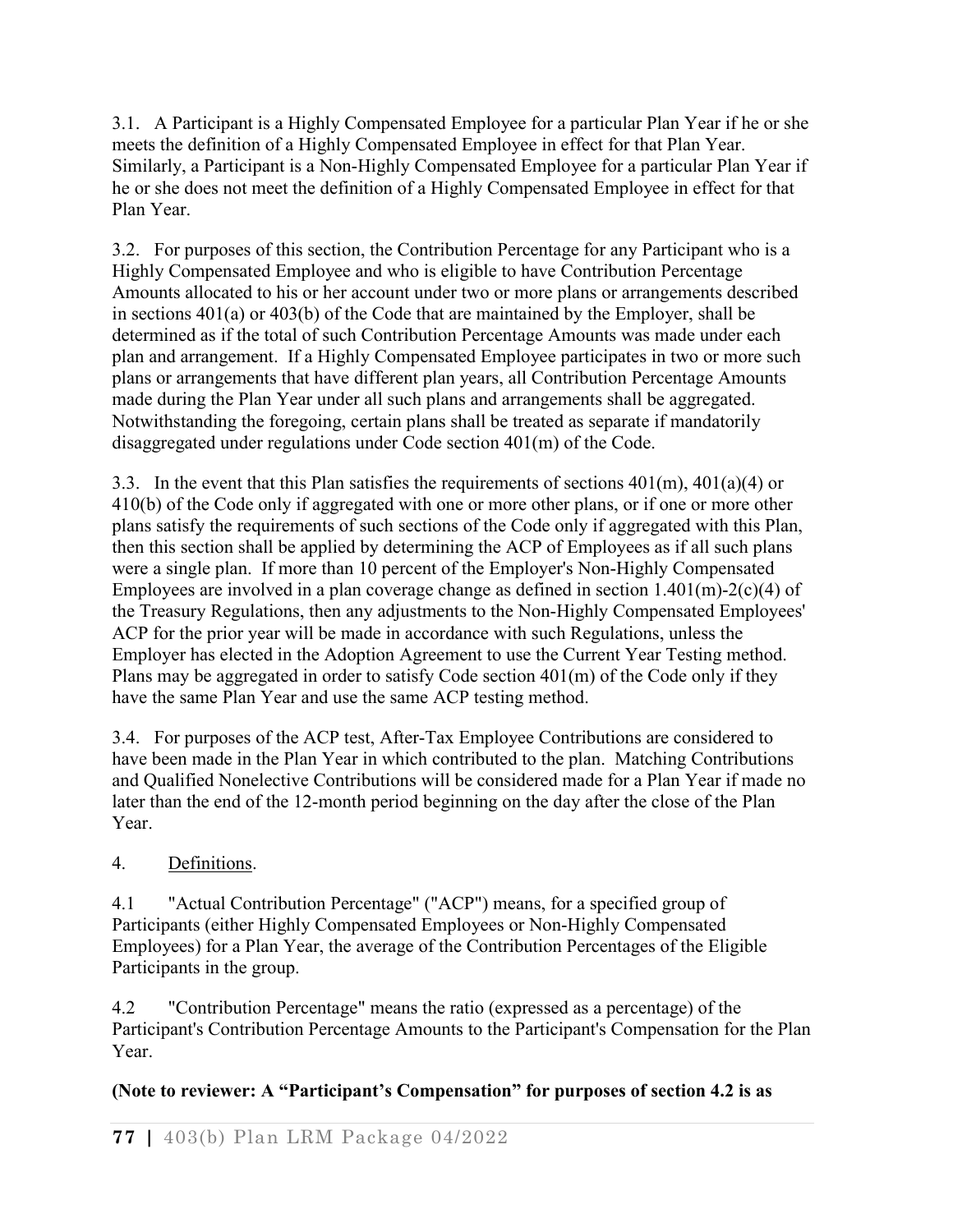### **defined in LRM 64 (Compensation).)**

4.3 "Contribution Percentage Amounts" means the sum of the Employee Contributions and Matching Contributions made under the Plan on behalf of the Participant for the Plan Year. If so elected in the Adoption Agreement the Employer may include Qualified Nonelective Contributions in the Contribution Percentage Amounts.

4.4 "Eligible Participant" means any Employee who is eligible to make an Employee Contribution, or to receive a Matching Contribution. If an Employee Contribution is required as a condition of participation in the Plan, any Employee who would be a Participant in the Plan if such Employee made such a contribution shall be treated as an eligible Participant on behalf of whom no Employee Contributions are made.

4.5 "Matching Contribution" means an Employer contribution made to this plan on behalf of a Participant on account of an Employee Contribution made by such Participant, or on account of a Participant's Elective Deferral under a plan maintained by the Employer.

### **Sample Adoption Agreement Language:**

If this is not a successor plan, then, if checked [ ], for the first Plan Year this Plan permits any Participant to make Employee Contributions, provides for Matching Contributions or both, the ACP used in the ACP test for Participants who are Non-Highly Compensated Employees shall be such first Plan Year's ACP. *(Do not check this box if the Employer has elected in the Adoption Agreement to use the Current Year Testing method.)*

[ ] If checked, this Plan is using the Current Year Testing method for purposes of the ACP test. (*This box cannot be "unchecked" for a Plan Year unless (1) the Plan has used Current Year Testing for each of the preceding 5 Plan Years (or if lesser, the number of Plan Years the Plan has been in existence) or (2) if, as a result of a merger or acquisition described in section 410(b)(6)(C)(i) of the Code, the Employer maintains both a plan using Prior Year Testing and a plan using Current Year Testing and the change is made within the transition period described in section 410(b)(6)(C)(ii) of the Code.)*

**(**If neither of the above boxes are checked, the plan is deemed to use Prior Year Testing.)

**(Note to reviewer: If an Employer that adopts a Nonstandardized § 403(b) Preapproved Plan that includes Code § 401(m) matching contributions elects to use a safe harbor definition of compensation within the meaning of Code § 414(s), the Employer may rely on the plan's Opinion Letter with respect to whether the form of the plan satisfies the ACP test of Code § 401(m)(2).)**

# **74. Distribution of Excess Aggregate Contributions**

**Statement of Requirement: Code §§ 401(m)(6) & 4979; Reg. § 1.401(m)-2(b)**

**(Note to reviewer: Governmental Plans and plans of Churches and Qualified Church-**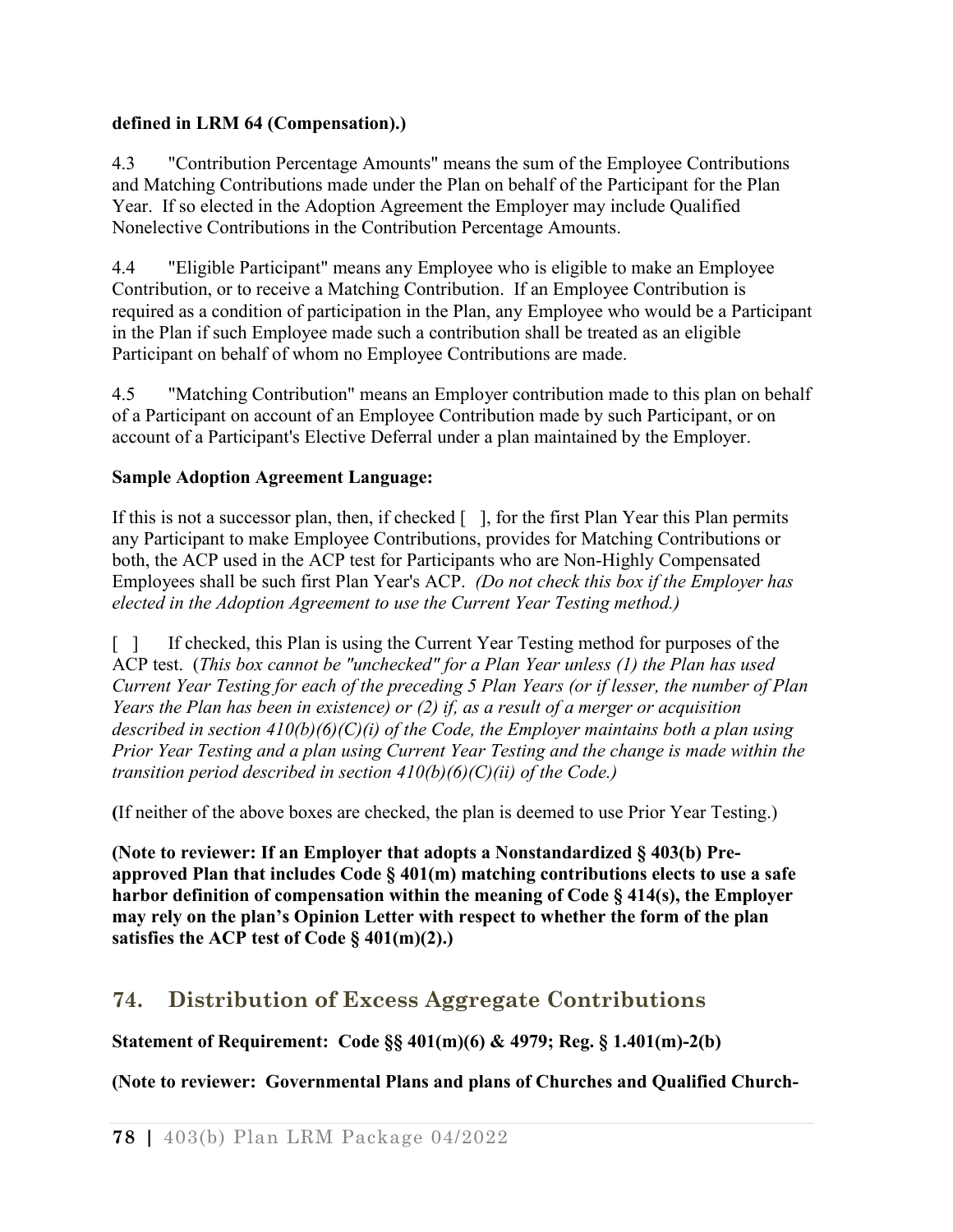**Controlled Organizations are not subject to Code § 401(m), therefore they will not have Excess Aggregate Contributions required to be distributed for this purpose, and this LRM is not applicable.)**

**(Note to reviewer: Excess aggregate contributions for a plan year must be distributed no later than 12 months after such plan year. However, any excess amounts distributed more than 2 ½ months (6 months in the case of certain plans with an Eligible Automatic Contribution Arrangement) after the last day of the plan year in which such excess amounts arose will be subject to a 10 percent excise tax under Code § 4979. This tax is imposed on the Employer with respect to such amounts.)**

### **Sample Plan Language:**

1. General: Notwithstanding any other provision of the Plan, Excess Aggregate Contributions, plus any income and minus any loss allocable thereto, shall be distributed no later than 12 months after a Plan Year to Participants to whose accounts such Excess Aggregate Contributions were allocated for such Plan Year. Excess Aggregate Contributions are allocated to the Highly Compensated Employees with the largest Contribution Percentage taken into account in calculating the Actual Contribution Percentage test for the year in which the excess arose, beginning with the largest amount of such Contribution Percentage Amounts and continuing in descending order until all the Excess Aggregate Contributions have been allocated. If such Excess Aggregate Contributions are distributed more than 2½ months after the last day of the Plan Year in which such excess amounts arose, a 10-percent excise tax will be imposed on the Employer maintaining the Plan with respect to those amounts. Excess Aggregate Contributions shall be treated as Annual Additions under the Plan even if distributed.

2. Determination of Income or Loss. Excess Aggregate Contributions shall be adjusted for any income or loss. The income or loss allocable to Excess Aggregate Contributions allocated to each Participant is the income or loss allocable to the Participant's Employee Contribution account, Matching Contribution account, and, if applicable, Qualified Nonelective Contribution account for the Plan Year multiplied by a fraction, the numerator of which is such Participant's Excess Aggregate Contributions for the year and the denominator is the Participant's Accumulated Benefit(s) attributable to Contribution Percentage Amounts without regard to any income or loss occurring during such Plan Year.

**(Note to reviewer: The Plan may use any reasonable method for computing the income or loss allocable to Excess Aggregate Contributions, provided that such method is used consistently for all participants and for all corrective distributions under the Plan for the Plan Year and is used by the Plan for allocating income or loss to participants' accounts. Gap-period income or loss must be excluded from any distribution of Excess Aggregate Contributions)**

3. Accounting for Excess Aggregate Contributions. Excess Aggregate Contributions allocated to a Participant shall be distributed on a pro-rata basis from the Participant's Employee Contribution account, Matching Contribution account, (and, if applicable, the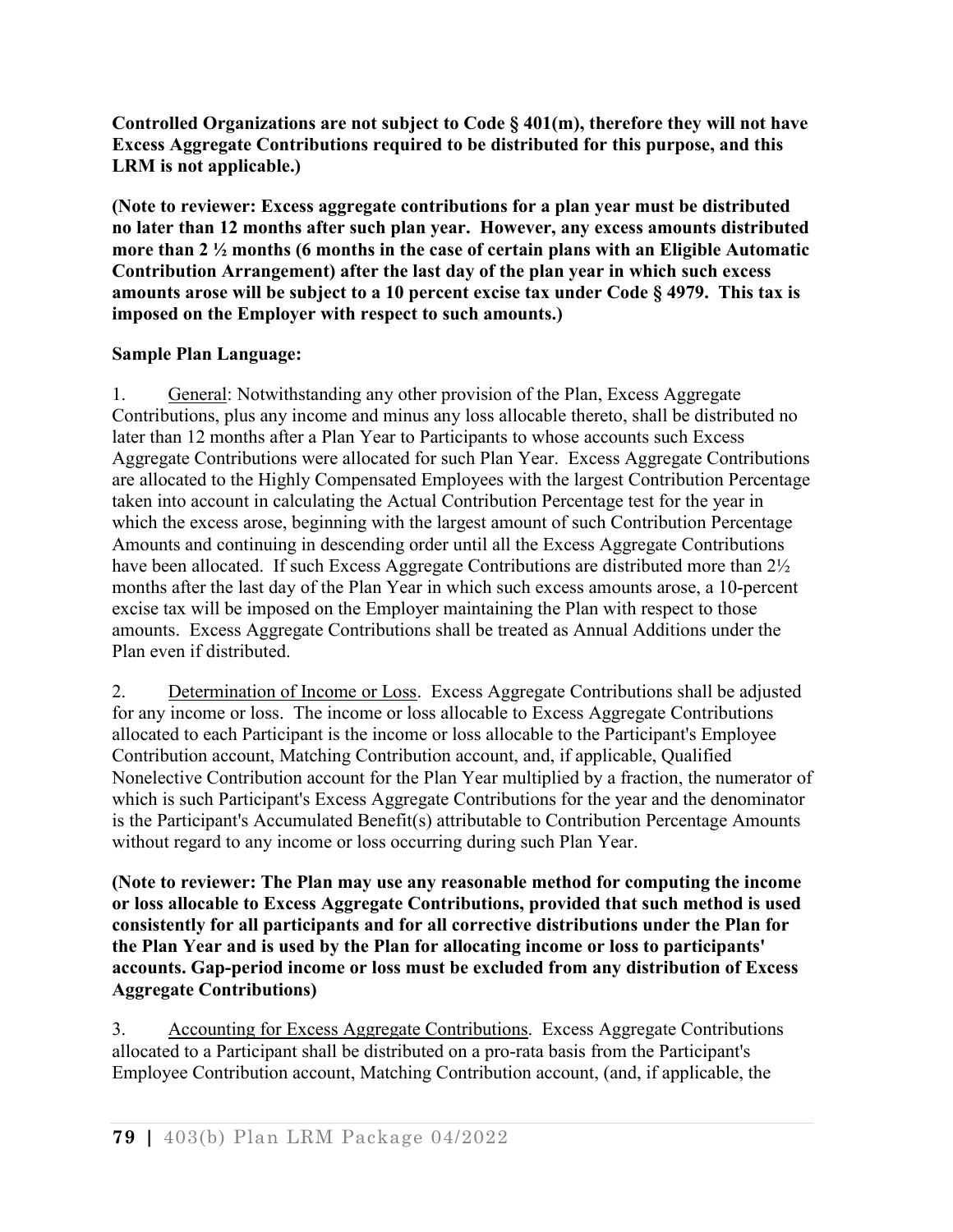Participant's Qualified Nonelective Contribution account).

4. Definitions.

4.1 "Excess Aggregate Contributions" means, with respect to any Plan Year, the excess of:

- (a) The aggregate Contribution Percentage Amounts taken into account in computing the numerator of the Contribution Percentage actually made on behalf of Highly Compensated Employees for such Plan Year, over
- (b) The maximum Contribution Percentage Amounts permitted by the ACP test (determined by hypothetically reducing contributions made on behalf of Highly Compensated Employees in order of their Contribution Percentages beginning with the highest of such percentages).

Such determination shall be made after first determining Excess Elective Deferrals.

#### **Sample Adoption Agreement Language:**

In computing the Actual Contribution Percentage, the Employer shall take into account, and include as Contribution Percentage Amounts:

[ ] Qualified Nonelective Contributions under the Plan or any other plan of the Employer.

The amount of Qualified Nonelective Contributions that are made and taken into account as Contribution Percentage Amounts for purposes of calculating the Actual Contribution Percentage shall be:

[ ] a. All such Qualified Nonelective Contributions.

[ ] b. Such Qualified Nonelective Contributions that are needed to meet the Actual Contribution Percentage test. (Box b can only be checked if the Employer has elected in the Adoption Agreement to use the Current Year Testing method.)

**(Note to reviewer: Matching formulas, other than those above, such as flat-dollar or ones that target matches at lower paid Non-highly Compensated Employees, must satisfy additional requirements specified in Reg. § 1.401(m)-2(a)(5).)**

# **75. Qualified Nonelective Contributions**

**Statement of Requirement: Regs. §§ 1.401(k)-2(a)(6), 1.401(k)-6 & 1.401(m)-2(a)(6)**

**(Note to reviewer: Governmental Plans and plans of Churches and Qualified Church-Controlled Organizations are not subject to Code § 401(m).)**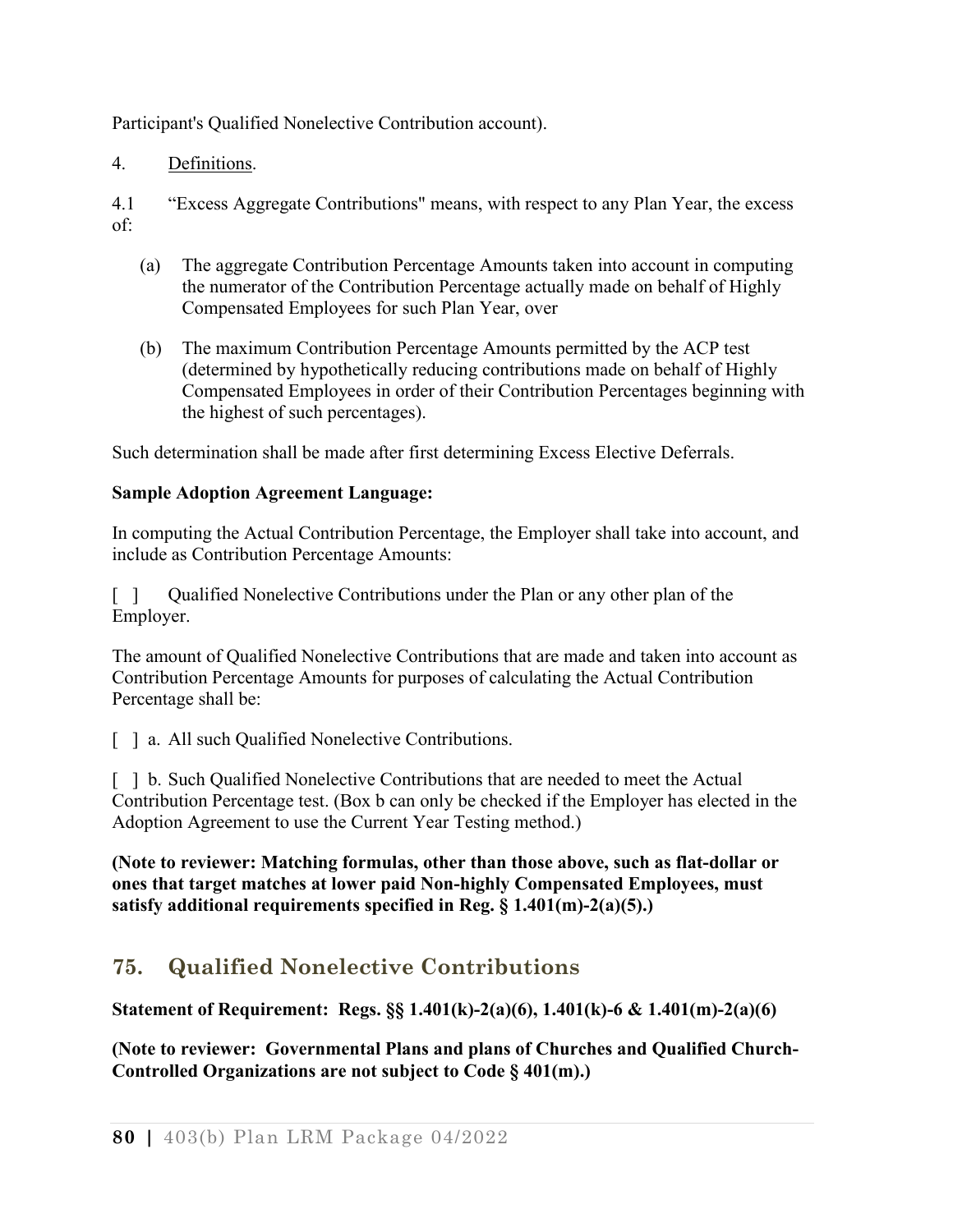## **Sample Plan Language:**

1. If elected in the Adoption Agreement, the Employer may make Qualified Nonelective Contributions under the Plan on behalf of Employees.

2. In addition, if the Employer has elected in the Adoption Agreement to use the Current Year Testing method, in lieu of distributing Excess Aggregate Contributions, and to the extent elected by the Employer in the Adoption Agreement, the Employer will make Qualified Nonelective Contributions on behalf of Participants that are sufficient to satisfy the Actual Contribution Percentage test.

3. Qualified Nonelective Contributions will be allocated either to all Participants or only to Participants who are Non-Highly Compensated Employees, as elected by the Employer in the Adoption Agreement, in the ratio which each such Participant's Compensation for the Plan Year bears to the total Compensation of all such Participants for such Plan Year.

4. Definitions.

4.1 "Qualified Nonelective Contributions" means contributions (other than Matching Contributions) made by the Employer and are nonforfeitable when allocated to Participants' accounts in the Plan and that are distributable only in accordance with the distribution provisions (other than for hardships) applicable to Elective Deferrals.

**(Note to reviewer: Note that an annuity contract may allow distributions of qualified nonelective contributions on the occurrence of a designated event, such as a hardship. See LRM 78 (Distribution Limitations for Nonelective Employer Contributions).)**

## **Sample Adoption Agreement Language:**

The Employer [ELECT ONE] [ ] will [ ] will not make Qualified Nonelective Contributions to the Plan. If the Employer does make such contributions to the Plan, then the amount of such contributions for each Plan Year shall be an amount determined by the Employer.

If the Employer is using Current Year Testing, in lieu of distributing Excess Aggregate Contributions, the Employer [ELECT ONE]

 $\lceil \ \rceil$  will

[ ] will not

make Qualified Nonelective Contributions to the Plan in an amount necessary to satisfy the ACP test.

Allocation of Qualified Nonelective Contributions shall be made to the Accounts of [ELECT ONE]:

[ ] a. All Participants.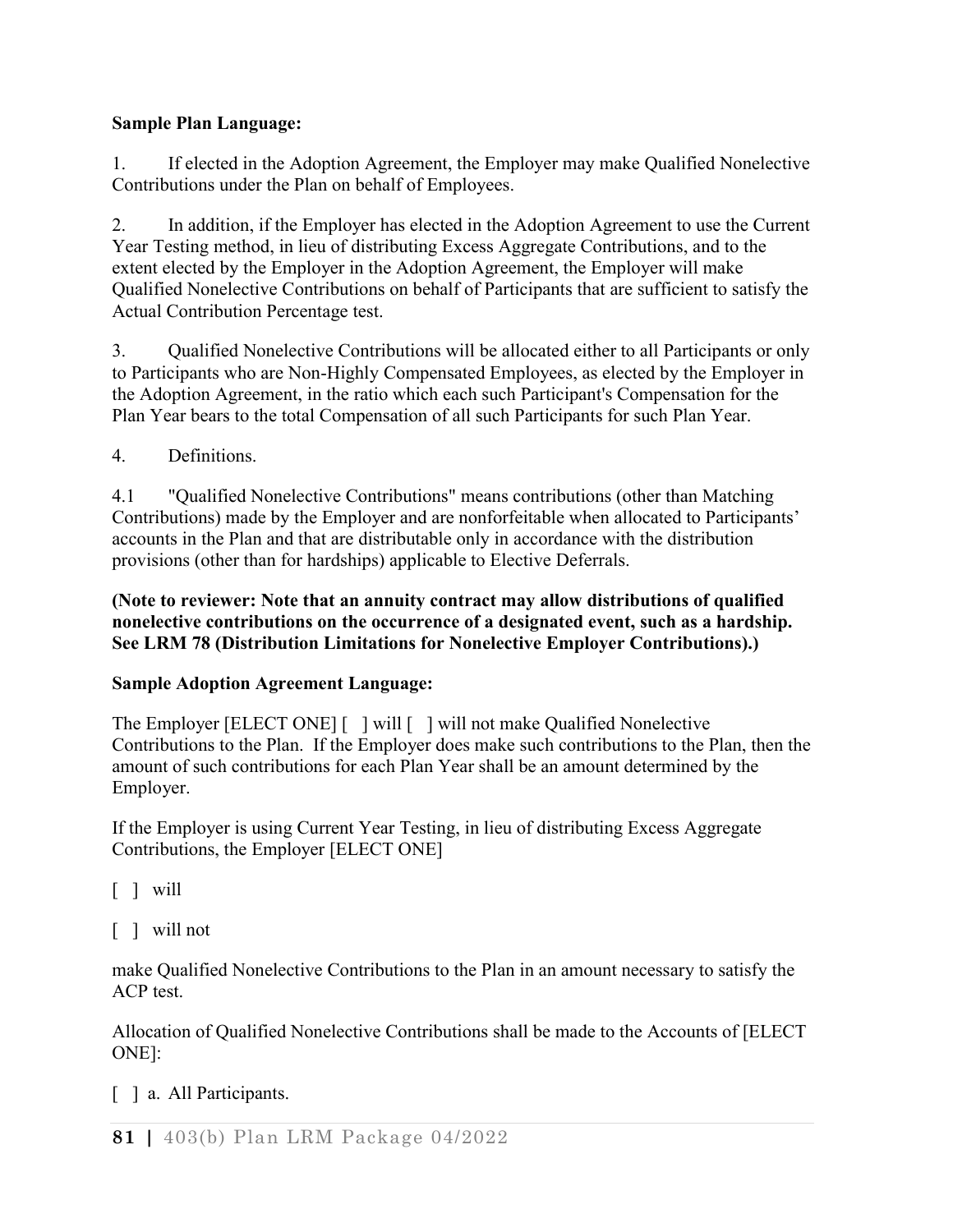[  $\parallel$  b. Only Participants who are Non-Highly Compensated Employees.

**(Note to reviewer: Regulations under Code § 401(m) were published on July 20, 2018, finalizing regulations initially proposed on January 18, 2017, and changing the definition of QNECs in Reg. §§ 1.401(k)-6 and 1.401(m)-5 to provide that they must satisfy applicable nonforfeitability and distribution requirements at the time they are allocated to participants' accounts but need not meet these requirements when they are contributed to the plan.)**

**(Note to reviewer: Any allocation formula other than those in this LRM 75 must satisfy additional requirements specified in Reg. § 1.401(m)-2(a)(6).)**

## **76. ACP Test Safe Harbor**

#### **Statement of Requirement: Code §§ 401(m)(11) & 401(m)(12); Reg. § 1.401(m)-3; Notice 2016-16; Notice 2020-52; Notice 2020-86; Rev. Proc. 2021-37, sec. 8.02(3)**

**(Note to reviewer: This language is not required for Governmental Plans or plans of Churches and Qualified Church-Controlled Organizations.**

**This language is required only in a plan using a design-based safe harbor contribution to satisfy the ACP test (ACP "safe harbor plan"). There are two design-based safe harbors for the ACP test, the traditional safe harbor and the QACA safe harbor. A plan that satisfies one of the ACP test safe harbors must satisfy all the other applicable requirements of the Code, including the nondiscriminatory availability of benefits, rights, and features under Code § 401(a)(4), and the limitations of Code §§ 401(a)(17), 401(a)(30), and 415.**

**The traditional ACP safe harbor requires that a plan meet contribution and notice requirements and, in addition, satisfy a special limit on matching contributions. The QACA ACP safe harbor requires that a plan provide for automatic contributions by eligible employees and meet contribution, notice and vesting requirements.** 

**QACA ACP safe harbor sample plan language (including sample adoption agreement language) may be found in LRM XX of the CODA LRM. Note however, the SECURE Act increased the maximum default percentage for years after the initial period from 10% to 15%. The maximum default percentage during the initial period cannot exceed 10%. See Section III of Notice 2020-86.** 

**A plan providing for after-tax employee contributions, or matching contributions that fails to satisfy the ACP safe harbors, must satisfy the regular ACP test under Code § 401(m)(2). See Regs. §§ 1.401(m)-2(a)(5)(iv) and 1.401(m)-3 for details.**

**The sample plan language of this LRM 76 assumes that safe harbor matching contributions under the plan are nonforfeitable when made. Sample plan language**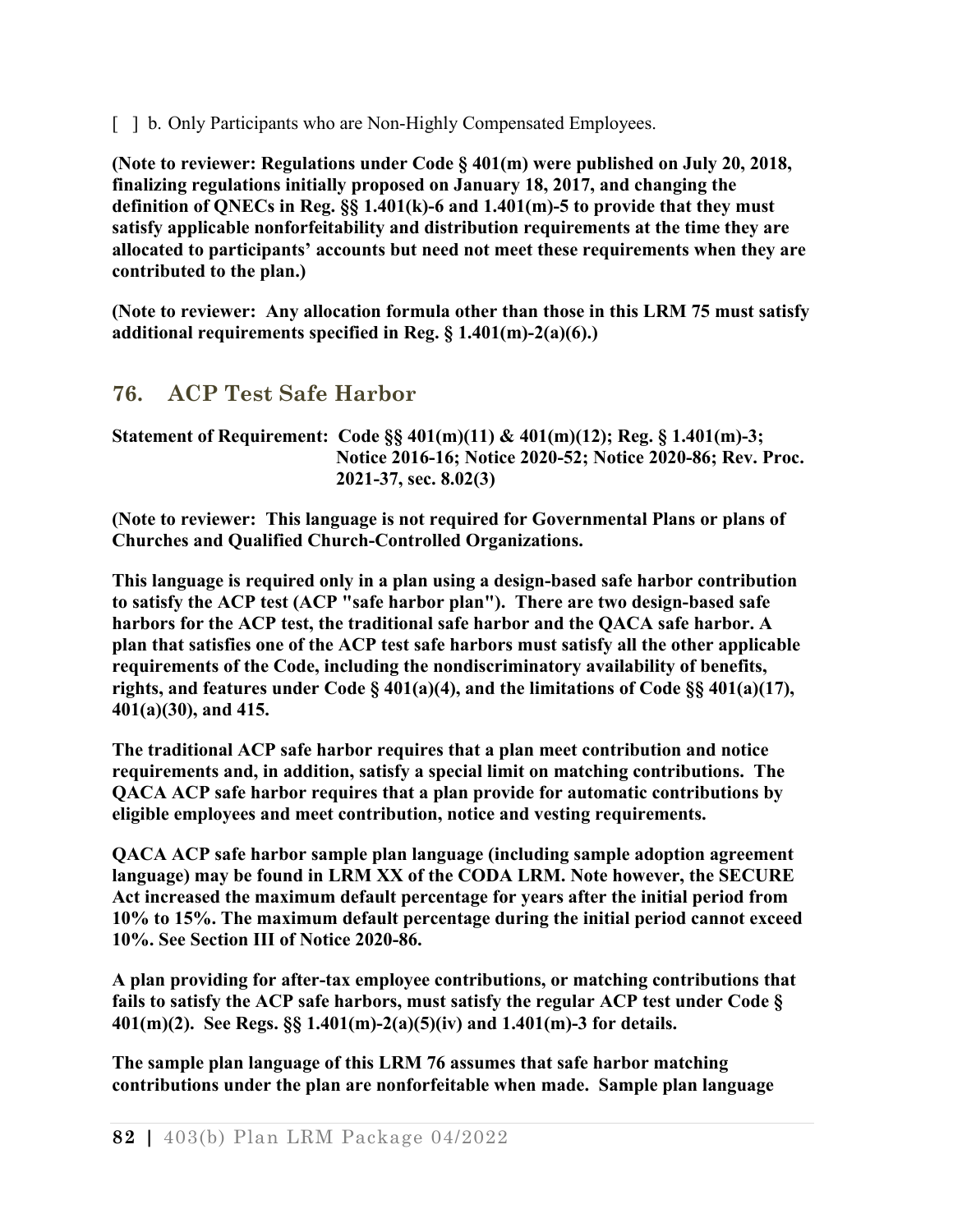**appropriate to a plan that vests such contributions under a schedule permissible under Code §§ 411(a)(2)(B) or 401(m)(12) may be found in LRM XX of the [CODA LRM.](http://www.irs.gov/pub/irs-tege/coda_lrm1011.pdf)**

**An Employer that adopts a Nonstandardized § 403(b) Pre-approved Plan that meets the ACP Safe Harbor requirements described in Code §§ 401(m)(11) or 401(m)(12) may rely on the plan's Opinion Letter with respect to whether the form of the Employer's plan satisfies the requirements of Code § 401(m), unless the Employer's plan provides for the safe harbor contributions under Code §§ 401(m)(11) or 401(m)(12) to be made to another plan.)**

## **Sample Plan Language:**

ACP Safe Harbor

1. Rules of Application

1.1 If the Employer has elected the ACP Safe Harbor option in the Adoption Agreement, the provisions of this section shall apply for the Plan Year and any provisions relating to the ACP test described in section 401(m)(2) of the Internal Revenue Code do not apply.

**(Note to reviewer: If matching contributions that do not satisfy the ACP safe harbor or employee contributions can be made under the plan, then this language will have to be modified to satisfy the relevant portions of sample plan provisions in LRMs 73 (Limitations on Matching and After-Tax Employee Contributions) and 74 (Distribution of Excess Aggregate Contributions) using the current year testing method and specifying which contributions will be used in the ACP test. See Reg. §§ 1.401(m)- 2(a)(5)(iv) and 1.401(m)-3.)**

1.2 To the extent that any other provision of the Plan is inconsistent with the provisions of this article, the provisions of this article govern.

## 2. Definitions.

2.1. "ACP Safe Harbor" is the method described in Section 3 of this article for satisfying the ACP test of section 401(m)(2) of the Internal Revenue Code.

2.2 "Compensation" is defined in  $\_\_$  of the Plan, except, for purposes of this article, no dollar limit, other than the limit imposed by section  $401(a)(17)(B)$  of the Code, applies to the compensation of a Non-highly Compensated Employee.

**(Note to reviewer: The blank should contain the location of the plan's definition of compensation that corresponds to LRM 64 (Compensation). However, solely for purposes of determining the compensation subject to a participant's compensation reduction election, the plan may use an alternative definition to the one described above, provided that such alternative definition is a reasonable definition within the meaning of Reg. § 1.414(s)-1(d)(2) and permits each participant to elect sufficient elective deferrals to receive the maximum amount of matching contributions**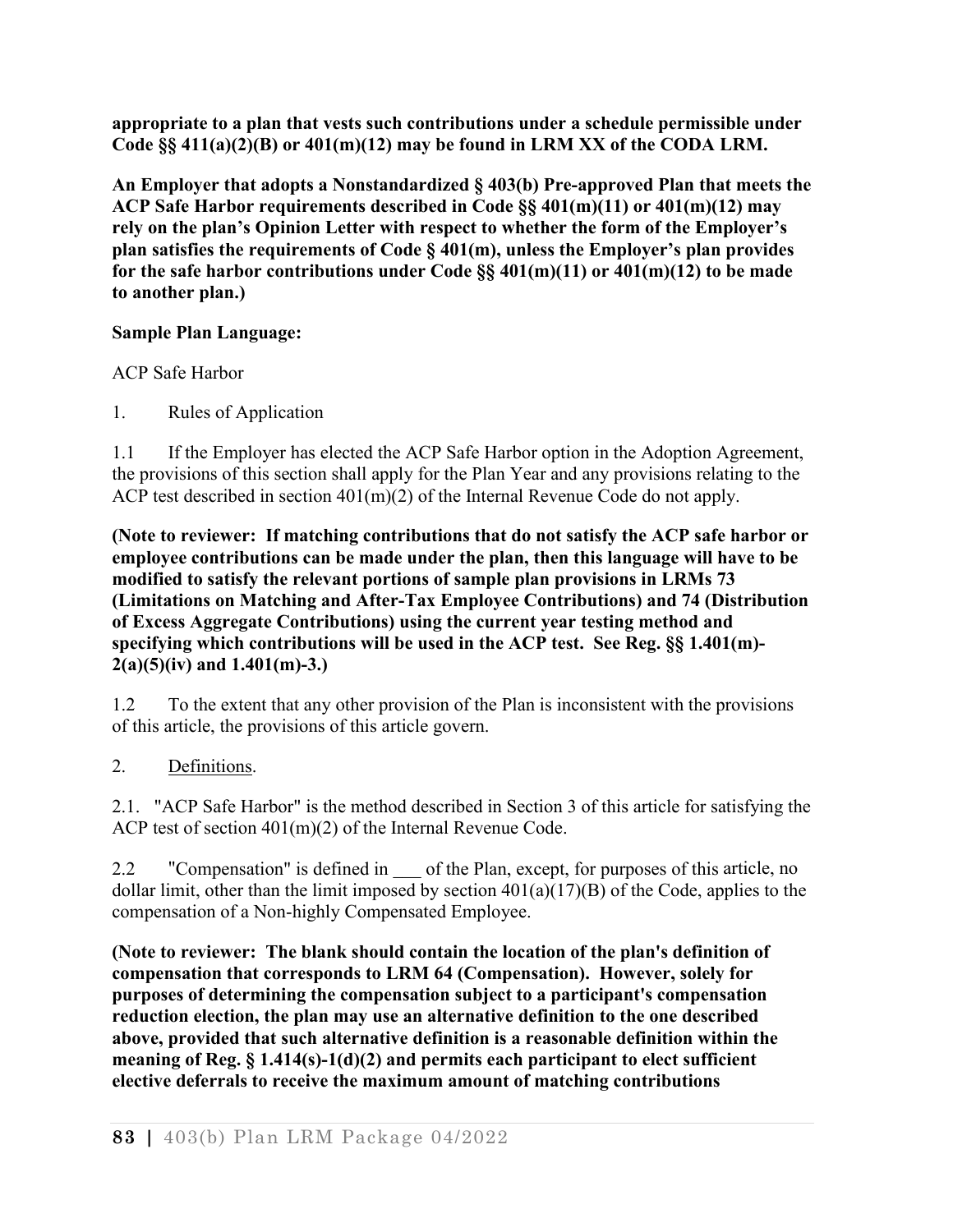### **(determined using the definition of compensation described above) available to the participant under the plan).)**

2.4 "Eligible Employee" means an Employee eligible to make Elective Deferrals under the Plan for any part of the Plan Year or who would be eligible to make Elective Deferrals but for statutory limitations, such as sections 402(g) and 415 of the Code.

#### **(Note to reviewer: The plan may not condition an eligible employee's receipt of the ACP safe harbor matching contributions on completion of a certain number of hours during the plan year or on employment on a certain day during the plan year.)**

2.5 "Matching Contributions" are contributions made by the Employer on account of an Eligible Employee's Elective Deferrals.

3. ACP Safe Harbor.

## 3.1 Safe Harbor Contributions.

(a) Unless the Employer elects one of the alternatives in the Adoption Agreement, the Employer will contribute for the Plan Year a Safe Harbor Matching Contribution to the Plan on behalf of each Eligible Employee equal to (i) 100 percent of the amount of the Employee's Elective Deferrals that do not exceed 3 percent of the Employee's Compensation for the Plan Year, plus (ii) 50 percent of the amount of the Employee's Elective Deferrals that exceed 3 percent of the Employee's Compensation but that do not exceed 5 percent of the Employee's Compensation ("Basic Matching Contributions").

(b) The Safe Harbor Contributions and earnings thereon shall be immediately and fully vested.

(c) The Participant's accrued benefit derived from Safe Harbor Contributions may not be distributed earlier than Severance from Employment, age 59½, death, the Participant's becoming Disabled, or termination of the Plan without the establishment or maintenance of another defined contribution plan.

(d) Notwithstanding the requirement in (a) above that the Employer make the Safe Harbor Matching Contribution to this Plan, if the Employer so provides in the Adoption Agreement, the Safe Harbor Matching Contribution will be made to the defined contribution plan indicated in the Adoption Agreement. However, such contributions will be made to this Plan unless (i) each Eligible Employee under this Plan is also eligible under the other plan and (ii) the other plan has the same Plan Year as this Plan.

### **(Note to reviewer: The option to make Safe Harbor Contributions to another defined contribution plan is permitted only if this Plan is a Nonstandardized § 403(b) Preapproved Plan.)**

**(Note to reviewer: See Reg. § 1.401(m)-3 for safe harbor plan rules requiring certain provisions to remain in effect for an entire 12-month year. See also Notice 2016-16 for**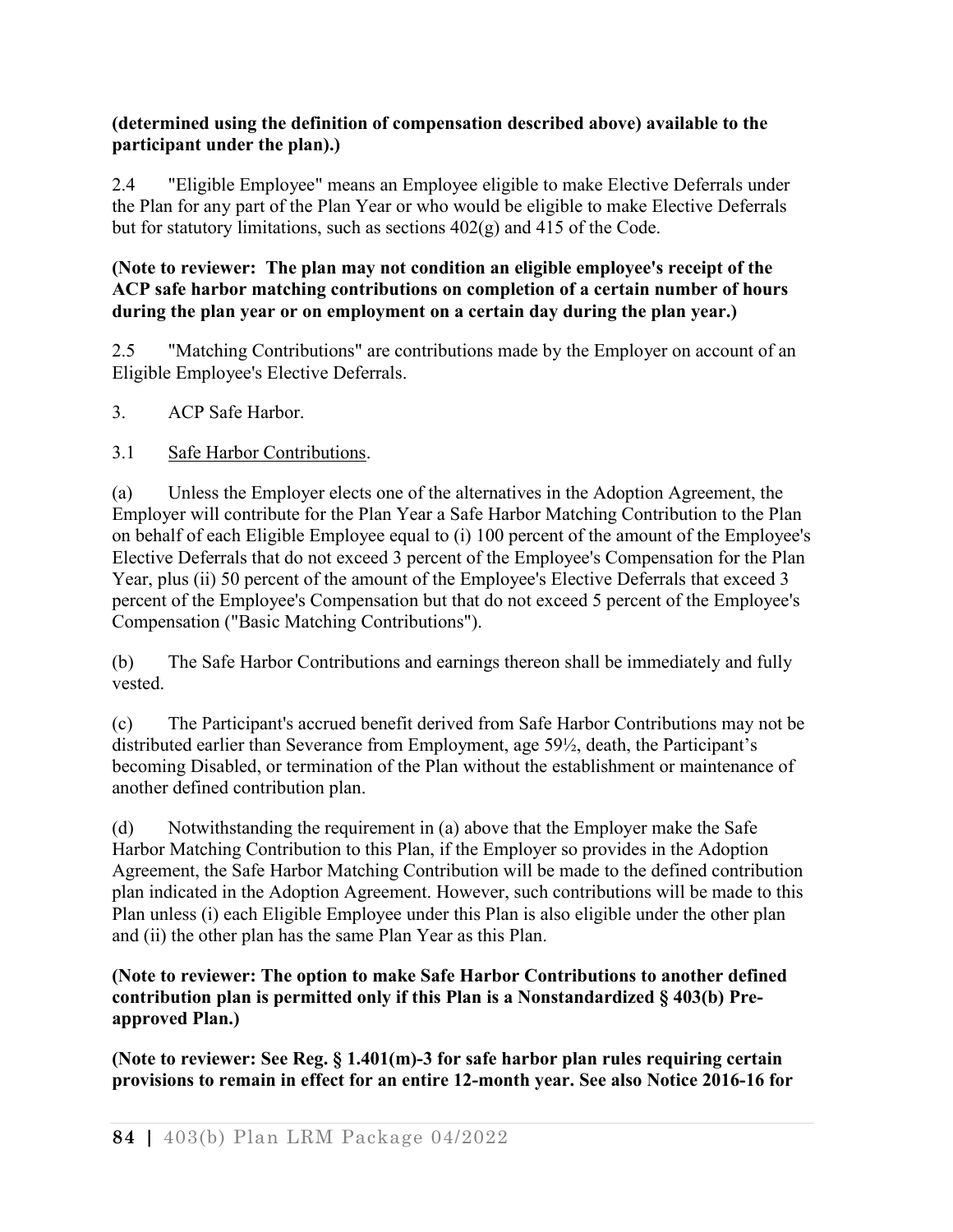**permissible and impermissible mid-year safe harbor plan amendments. Additionally, Notice 2020-52 modified the rules for certain mid-year amendments and corresponding notice requirements for amendments adopted between March 13, 2020 and August 31, 2020.)**

### 3.2 Notice Requirement.

**(Note to reviewer: Section 103(a) of the SECURE Act amended the Code to eliminate the notice requirement for a traditional safe harbor § 401(k) plan that satisfies the safe harbor nonelective contribution requirements. Section 103(a) did not amend Code § 401(m)(11). Therefore, Code § 401(m)(11)(A)(ii) continues to require all traditional safe harbor section 401(m) plans to satisfy the safe harbor notice requirements of Code § 401(k)(12)(D). Thus, Section 3.2 is required in all § 403(b) Pre-approved Plans which intend to meet the ACP safe harbor. See Section IV of Notice 2020-86.)**

At least 30 days, but not more than 90 days, before the beginning of the Plan Year, the Employer will provide each Eligible Employee a comprehensive notice of the Employee's rights and obligations under the Plan (the "Safe Harbor Notice"), written in a manner calculated to be understood by the average Eligible Employee. If an Employee becomes eligible after the 90th day before the beginning of the Plan Year and does not receive the notice for that reason, the notice will be provided no more than 90 days before the Employee becomes eligible but not later than the date the Employee becomes eligible.

**(Note to reviewer: Notice will be provided to all Eligible Employees if at any time the ACP safe harbor plan is amended by the Employer during a Plan Year to prospectively reduce or suspend Safe Harbor Contributions. The notice will provide that the reduction or suspension must apply no earlier than the later of the date the plan amendment reducing or suspending contributions is adopted or 30 days after the supplemental notice is provided to Eligible Employees.** 

**Additionally, an updated notice of any permissible mid-year change to a plan's required safe harbor notice content, required pursuant to Notice 2016-16, will be provided to all Eligible Employees at least 30 days (and not more than 90 days) before the effective date of the change. The updated notice must describe the mid-year change and its effective date. If it is not practical for the updated notice to be provided before the effective date of the change, the notice, and an opportunity to make or change a deferral election must be provided as soon as practicable, but not later than 30 days after the change is adopted. See Notice 2016-16.)**

#### 3.3 Election Periods.

In addition to any other election periods provided under the Plan, each Eligible Employee may make or modify a deferral election during the 30-day period immediately following receipt of a notice described in section 3.2 above.

#### **Sample Adoption Agreement Language:**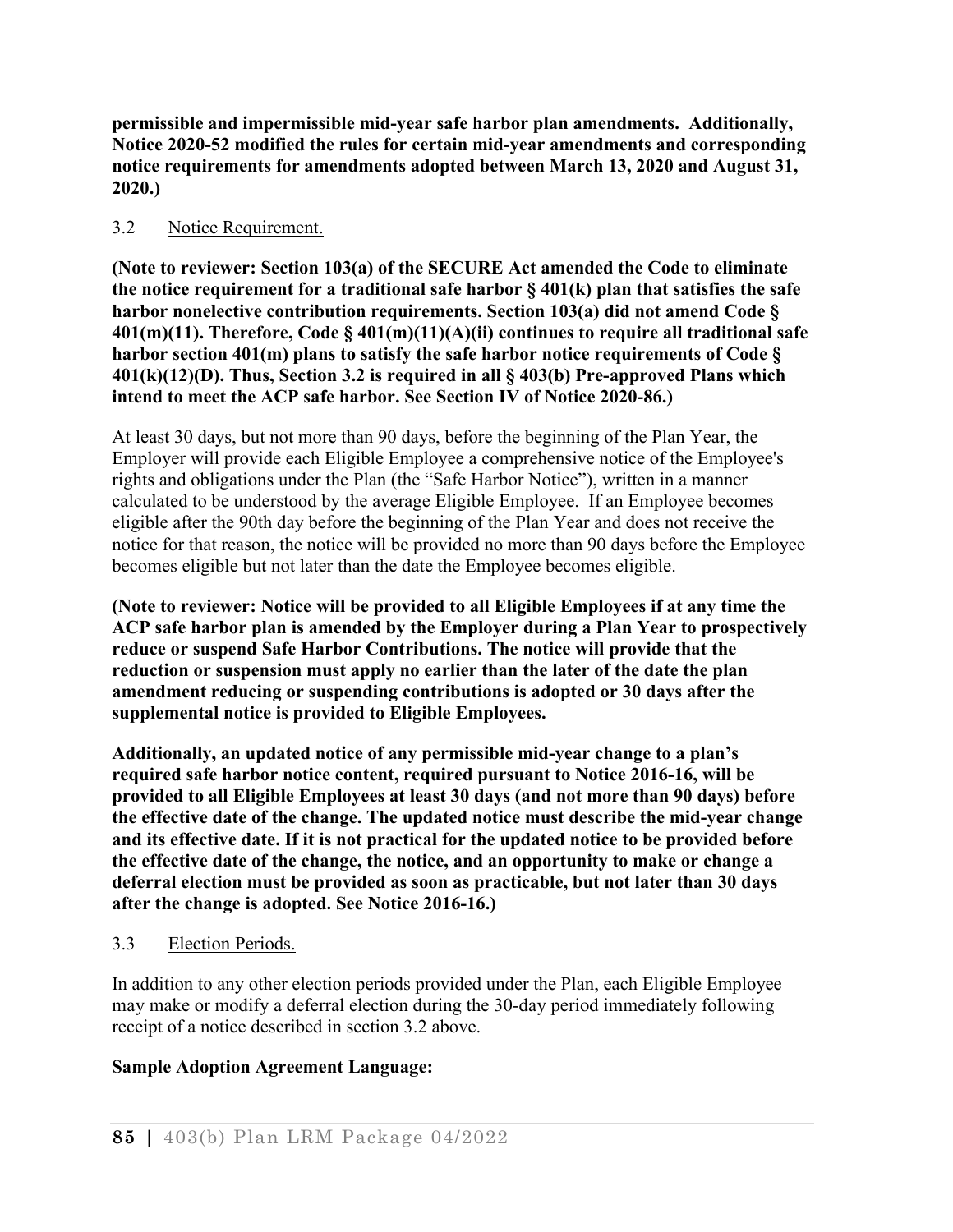ACP Safe Harbor Matching Contributions

[THE BASIC PLAN DOCUMENT CONTAINS THE BASIC MATCHING CONTRIBUTION FORMULA NECESSARY TO SATISFY THE SAFE HARBOR REQUIREMENT. HOWEVER, IF THE EMPLOYER DESIRES TO MAKE ENHANCED MATCHING CONTRIBUTIONS OTHER THAN AS PROVIDED IN THE BASIC PLAN DOCUMENT, THEN COMPLETE THE FOLLOWING.]

[ ] For the Plan Year, in lieu of the Basic Matching Formula provided in the Basic Plan Document, the Employer elects to make Enhanced ACP Safe Harbor Matching Contributions to the account of each Eligible Employee in the amount of [ELECT ONE]:

[] a. \_\_\_\_ percent of the Employee's Elective Deferrals that do not exceed 6 percent of the Employee's Compensation for the Plan Year.

[ ] b. \_\_\_\_ percent of the Employee's Elective Deferrals that do not exceed percent of the Employee's Compensation for the Plan Year plus \_\_\_\_ percent of the Employee's Elective Deferrals thereafter, but no Matching Contributions will be made on Elective Deferrals that exceed 6 percent of Compensation. [THE NUMBER INSERTED IN THE THIRD BLANK CANNOT EXCEED THE NUMBER INSERTED IN THE FIRST BLANK.]

[] c. the Employee's Elective Deferrals that do not exceed a percentage of the Employee's Compensation for the Plan Year. Such percentage is determined by the Employer for the year but in no event can exceed 4 percent of the Employee's Compensation.

**(Note to reviewer: Other formulas for ACP safe harbor matching contributions are permissible, provided that (i) matching contributions are not made on elective deferrals in excess of 6 percent of compensation (ii) the amount of matching contributions subject to the eligible employer's discretion cannot exceed 4 percent of compensation, (iii) no HCE can receive a greater rate of matching contributions than an NHCE at the same rate of elective deferrals, and (iv) the rate of matching contributions cannot increase as a participant's elective deferrals increase.)**

# **77. Automatic Contribution Arrangements for Church Plans**

**Statement of Requirement: Section 336(c) of the Protecting Americans from Tax Hikes Act of 2015, Pub. L. 114-113 (PATH Act).** 

**(Note to reviewer: Section 336(c) of the PATH Act, which became law on December 18, 2015, allows a Church Plan to have an automatic contribution arrangement. The provision preempts any State law relating to wage, salary or payroll payment, collection, deduction, garnishment, assignment, or withholding that would directly or indirectly prohibit or restrict the inclusion of an automatic contribution arrangement in a church plan. For this purpose, an automatic contribution arrangement is an**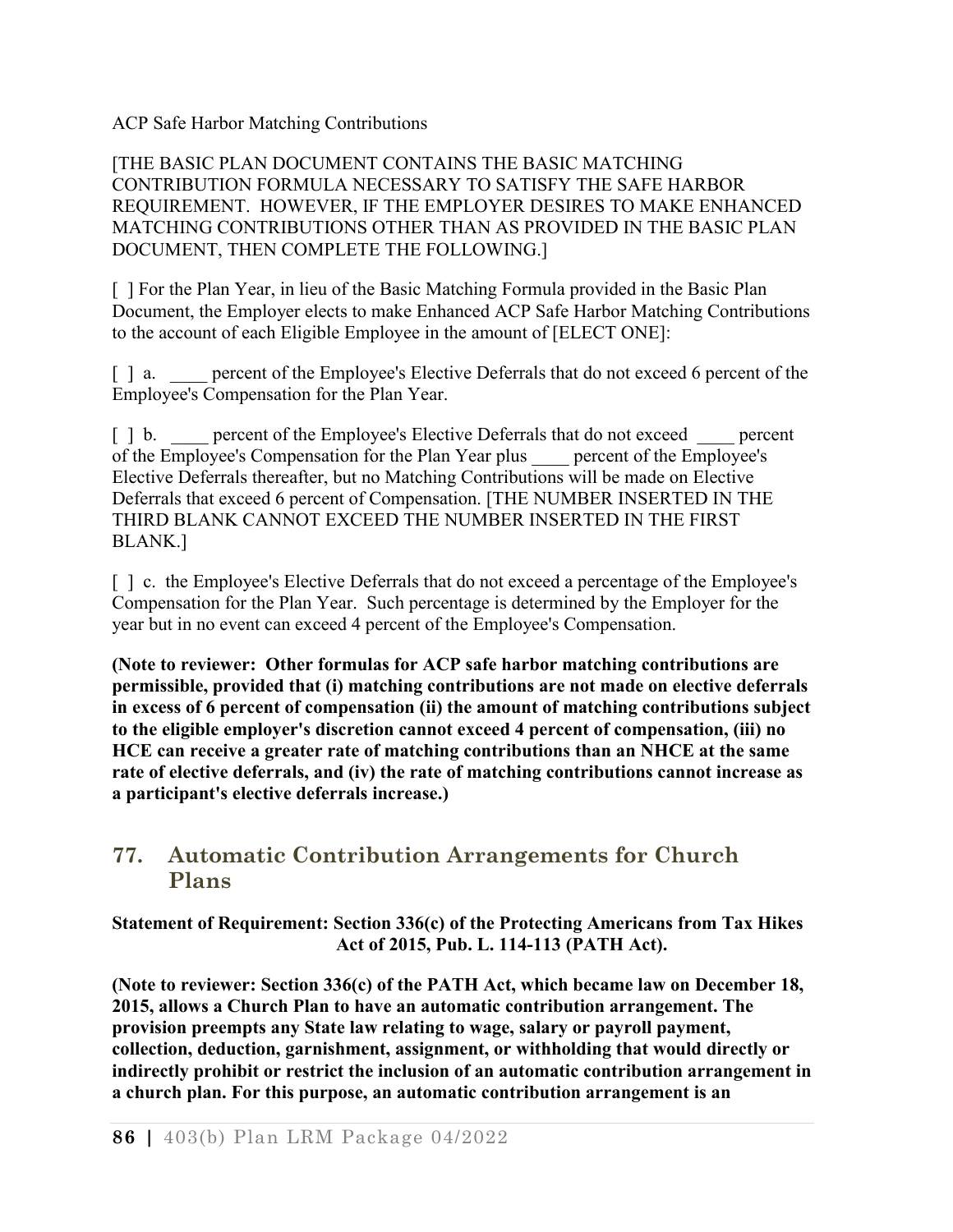**arrangement under which a plan participant (1) may elect to have the plan sponsor or the employer make payments as contributions under the plan on behalf of the participant, or to the participant directly in cash, and (2) is treated as having elected to have the plan sponsor or the employer make contributions equal to a uniform percentage of compensation provided under the plan until the participant specifically elects not to have contributions made or to have contributions made at a different percentage.**

**Within a reasonable period before the first day of each plan year, the plan sponsor, plan administrator or employer maintaining the arrangement must provide each participant with notice of the participant's rights and obligations under the arrangement. The notice must include an explanation of (1) the participant's right under the arrangement not to have contributions made on the participant's behalf (or to elect to have contributions made at a different percentage) and (2) how contributions made under the arrangement will be invested in the absence of any investment election by the participant. The notice must be sufficiently accurate and comprehensive to apprise the participant of such rights and obligations and must be written in a manner calculated to be understood by the average participant to whom the arrangement applies.** 

**The participant must have a reasonable period of time, after receipt of the explanation described above and before the first contribution is made, to make an election not to have contributions made or to have contributions made at a different percentage. If a participant has not made an affirmative investment election, contributions made under the arrangement must be invested in a default investment selected with the care, skill, prudence, and diligence that a prudent person selecting an investment option would use.)**

**(Note to reviewer: Sample Plan Language for an automatic contribution arrangement is available in LRMs 33 (Eligible Automatic Contribution Arrangement (EACA), 76 (ACP Test Safe Harbor) and sections XX and XXI of the CODA LRMs.))**

# Distribution Provisions

# **78. Distribution Limitations for Nonelective Employer Contributions**

#### **Statement of Requirement: Code §§ 401(a)(38), 403(b)(7) & 403(b)(11); Reg. §§ 1.403(b)-6(b), (c) & 1.403(b)–11(e)(1); Notice 2020-50; Notice 2020-68**

## **Sample Plan Language:**

1. Custodial Account. Except as otherwise provided under the Plan, nonelective Employer contributions held in a Custodial Account may not be distributed earlier than the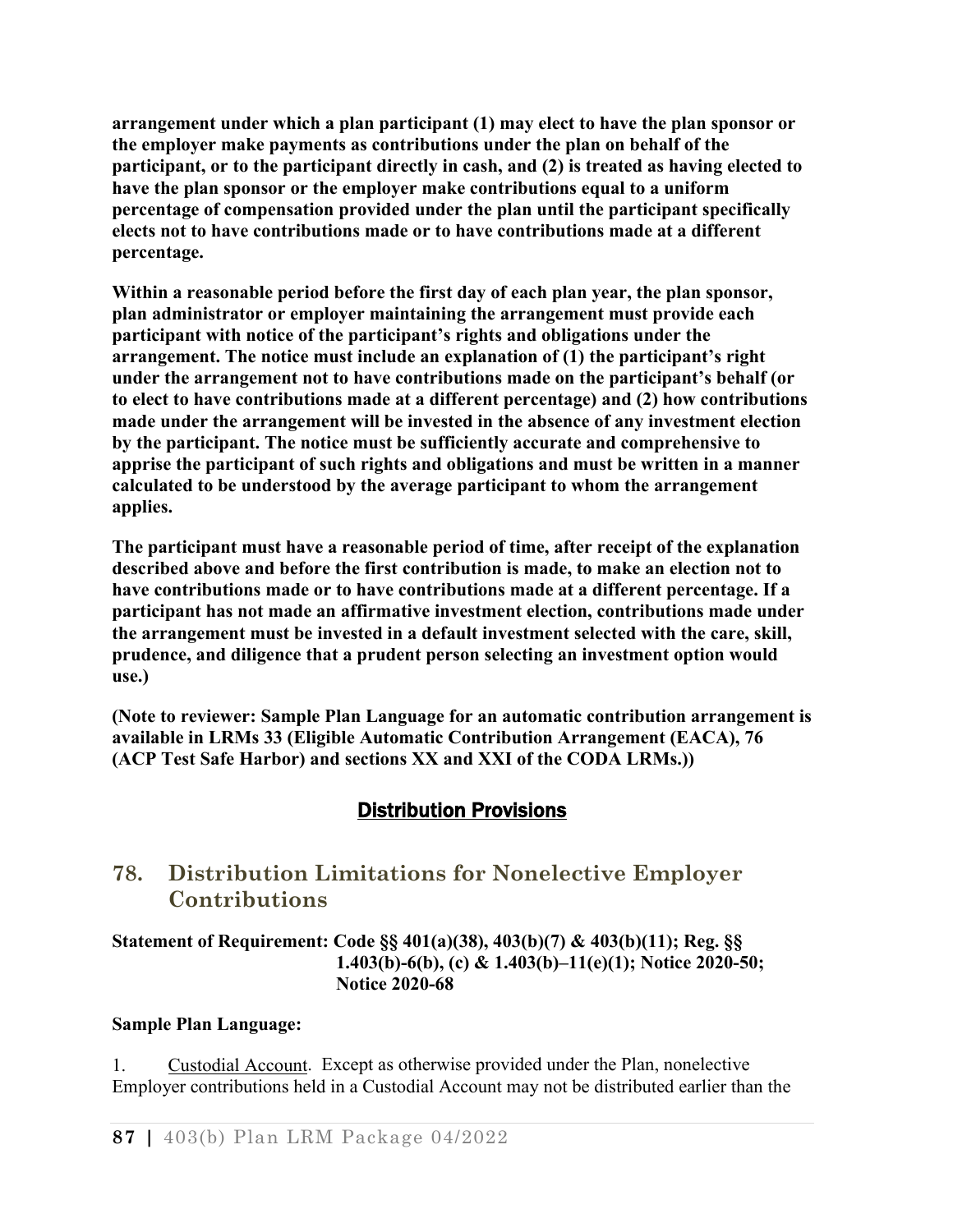earliest of the date on which the Participant has a Severance from Employment, dies, becomes Disabled, or attains age 59 ½. The available forms of distribution will be based on the terms governing the applicable Investment Arrangement.

2. Annuity Contract. Except as otherwise provided under the Plan, nonelective Employer contributions held in an Annuity Contract may not be distributed earlier than the earliest of the date on which the Participant has a Severance from Employment or upon the prior occurrence of an event as specified in the Adoption Agreement such as after a fixed number of years, attainment of a stated age, or after the Participant becomes Disabled. The available forms of distribution will be based on the terms governing the applicable Investment Arrangement.

### **(Note to reviewer: A § 403(b) Pre-approved Plan that is a Retirement Income Account should include the following provision.)**

3. Retirement Income Account. Except as otherwise provided under the Plan, nonelective Employer contributions held in a Retirement Income Account may not be distributed earlier than the earliest of the date on which the Participant has a Severance from Employment or upon the prior occurrence of an event as specified in the Basic Plan Document or Adoption Agreement such as after a fixed number of years, attainment of a stated age, or after the Participant becomes Disabled.

**(Note to reviewer: Distributions may be made for certain other events, including a federally declared disaster, where resulting legislation or guidance authorizes such a distribution; termination of the Plan; an IRS levy; distributions pursuant to LRM 59 (Domestic Relations Orders and Qualified Domestic Relations Orders); a Qualified Birth or Adoption Distribution; a coronavirus-related distribution; and a Lifetime Income Investment Distribution as provided in Code §§ 403(b)(7)(A)(ii) and 403(b)(11)(D), provided that the distribution is made no earlier than 90 days prior to the date the lifetime income investment may no longer be held as an investment option under the Plan. For additional information on Lifetime Income Investment Distributions, see LRM 46 (Lifetime Income Investment Distributions)).**

## 4. Qualified Birth or Adoption Distributions

If elected by the Employer in the Adoption Agreement, and to the extent permitted under the Investment Arrangement, nonelective Employer contributions made on behalf of the Participant may be distributed on or after the date specified in the Adoption Agreement, for the birth of the Participant's child or legal adoption of an eligible individual (Qualified Birth or Adoption Distribution). A Qualified Birth or Adoption Distribution is any distribution of up to \$5,000 from the Plan to a Participant if made during the 1-year period beginning on the date the child of the Participant is born or the legal adoption by the Participant of an eligible adoptee is finalized. A distribution of up to \$5,000 can be made with respect to multiple births and adoptions if the distribution is made within the 1-year period following the date on which the children are born or the adoptions are finalized. An eligible adoptee is defined as any individual who has not attained age 18 or is physically or mentally incapable of self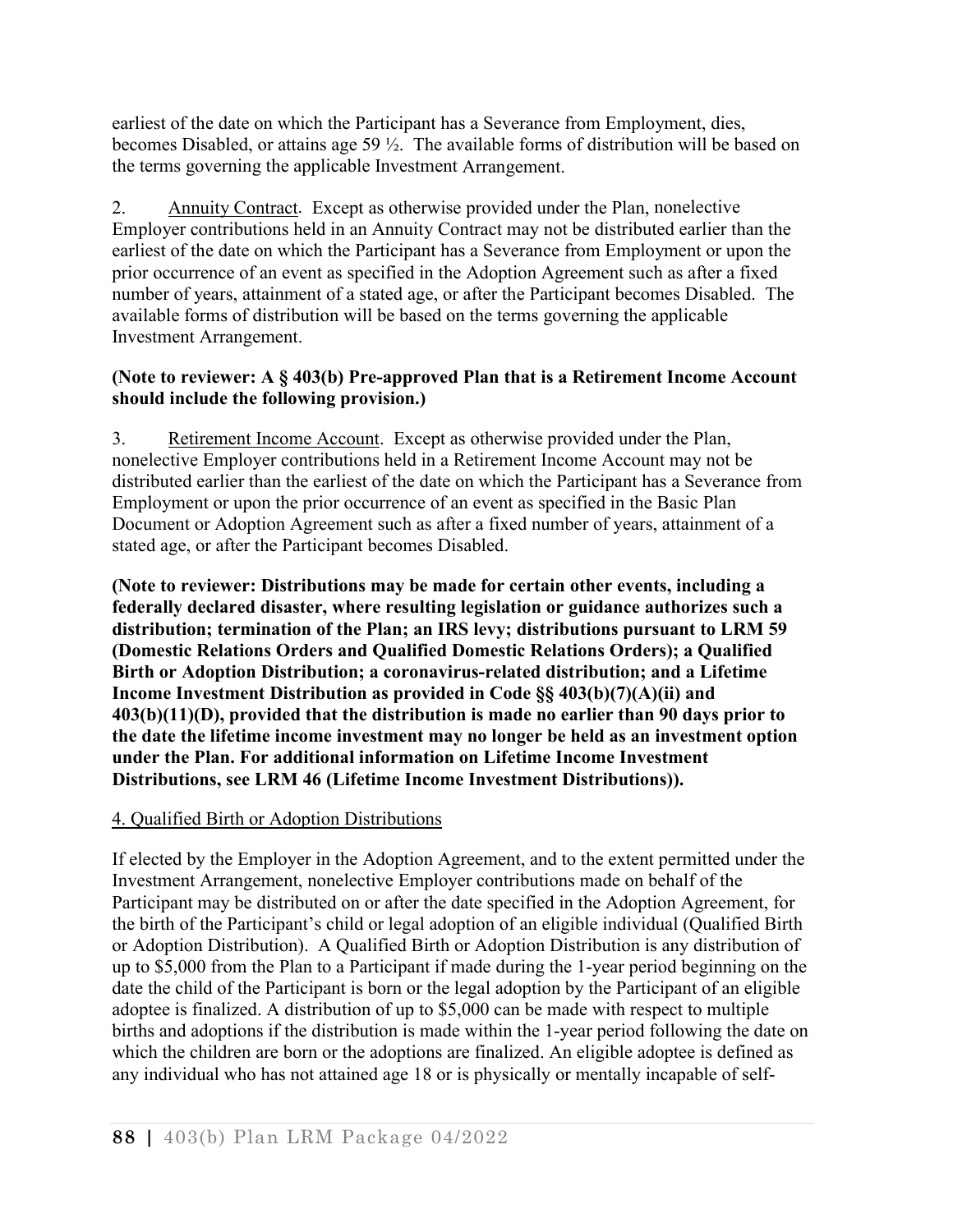support. An individual is physically or mentally incapable of self-support if they are unable to engage in any substantial gainful activity as described in section of the Plan.

**(Note to reviewer: Insert the Plan section number that defines disability (LRM 11) in the above blank. Unless the Administrator of the Plan has actual knowledge to the contrary, the Administrator may rely on reasonable representations from the Participant in determining whether a Participant is eligible for a Qualified Birth or Adoption Distribution. If the Plan permits Qualified Birth or Adoption Distributions, it must accept the recontribution of a Qualified Birth or Adoption Distribution if the Participant is eligible to make a rollover contribution to the Plan at the time of recontribution as provided in LRM 50 (Recontributions).)** 

#### 5. Coronavirus-related Distributions

If elected by the Employer in the Adoption Agreement, and to the extent permitted under the Investment Arrangement, a Participant's nonelective contributions may be distributed as a coronavirus-related distribution. A coronavirus-related distribution is any distribution made from the Plan on or after January 1, 2020, and before December 31, 2020, to a qualified individual, as defined in section 2202(a)(4)(A)(ii) of the Coronavirus Aid, Relief, and Economic Security Act, Pub L 116-136 (CARES Act) and Section 1B of Notice 2020-50, which does not exceed, in the aggregate, the amount specified in the Adoption Agreement under the Plan and other retirement plans maintained by the Employer and Related Employers.

**(Note to reviewer: The Administrator of the Plan may rely on an individual's certification that they satisfy the conditions to be a qualified individual unless the Administrator already has actual knowledge to the contrary. A distribution properly designated as a coronavirus-related distribution under the Plan is treated as satisfying the above distribution restrictions if the Plan is amended by the last day of the first plan year beginning on or after January 1, 2022. For a Governmental Plan, the plan must be amended by the last day of the first plan year beginning on or after January 1, 2024.)** 

#### 6. Federally Declared Disasters

If elected by the Employer in the Adoption Agreement, and to the extent permitted under the Investment Arrangement, a Participant's nonelective contributions may be distributed in the event of a federally declared disaster, where resulting legislation or guidance authorizes such a distribution to the Participant.

**(Note to reviewer: The plan may provide or allow the employer to elect in the adoption agreement that the distribution limitation in paragraph (2) or paragraph (3) above applies only to nonelective employer contributions made on behalf of the Participant held in an Annuity Contract or Retirement Income Account, respectively, issued after December 31, 2008. For recontributions of certain distributions, see LRM 50 (Recontributions.)**

#### **Adoption Agreement Language:**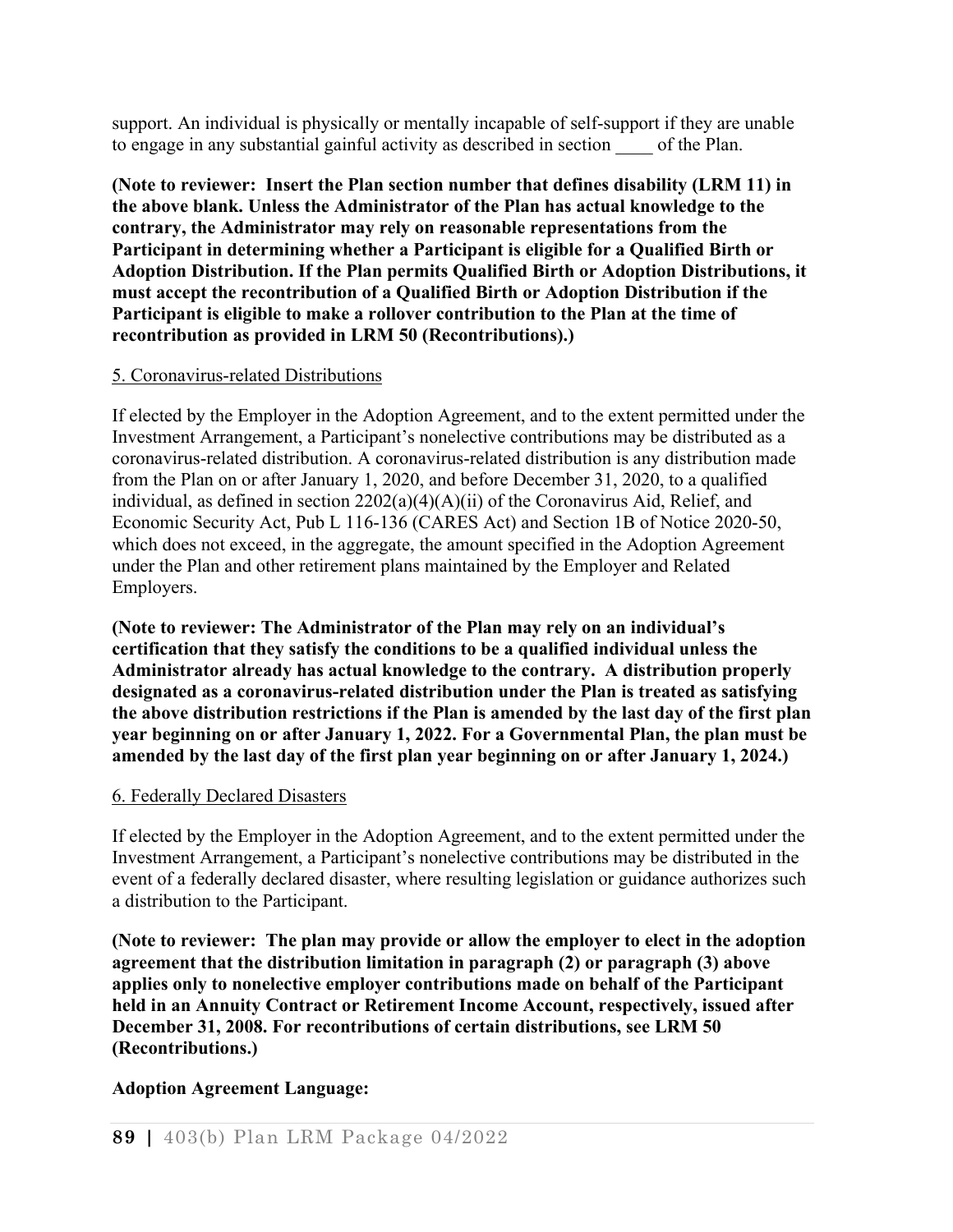#### Qualified Birth or Adoption Distributions

The Plan permits Qualified Birth or Adoption Distributions of a Participant's nonelective Employer contributions:

[ ] Yes (Complete remainder of this section)

## $\lceil$  | No

A Qualified Birth or Adoption Distribution may be distributed on or after [INSERT DATE NO EARLIER THAN JANUARY 1, 2020].

A Participant may take a Qualified Birth or Adoption Distribution in an amount equal to [INSERT AN AMOUNT NO GREATER THAN \$5,000] for each child of the participant.

### Coronavirus-Related Distributions

The Plan permits coronavirus-related distributions of a Participant's nonelective Employer contributions:

[ ] Yes (Complete remainder of this section.)

 $\lceil$  | No

The Plan permits coronavirus-related distributions of a Participant's nonelective Employer contributions in an amount that does not exceed, in the aggregate [INSERT AMOUNT NO GREATER THAN \$100,000] under the Plan and other retirement plans maintained by the Employer and Related Employers.

#### Federally Declared Disasters

The Plan permits a distribution of a Participant's nonelective Employer contributions for a federally declared disaster, as authorized by legislation or guidance.

[ ] Yes

 $\lceil$  | No

# **79. Distribution of After-Tax Employee Contributions**

## **Statement of Requirement: Reg. § 1.403(b)-(6)(b)**

## **Sample Plan Language:**

After-Tax Employee Contributions. If provided in the Basic Plan Document or otherwise elected in the Adoption Agreement, and to the extent permitted under the Investment Arrangement, After-Tax Employee Contributions may be distributed at any time. The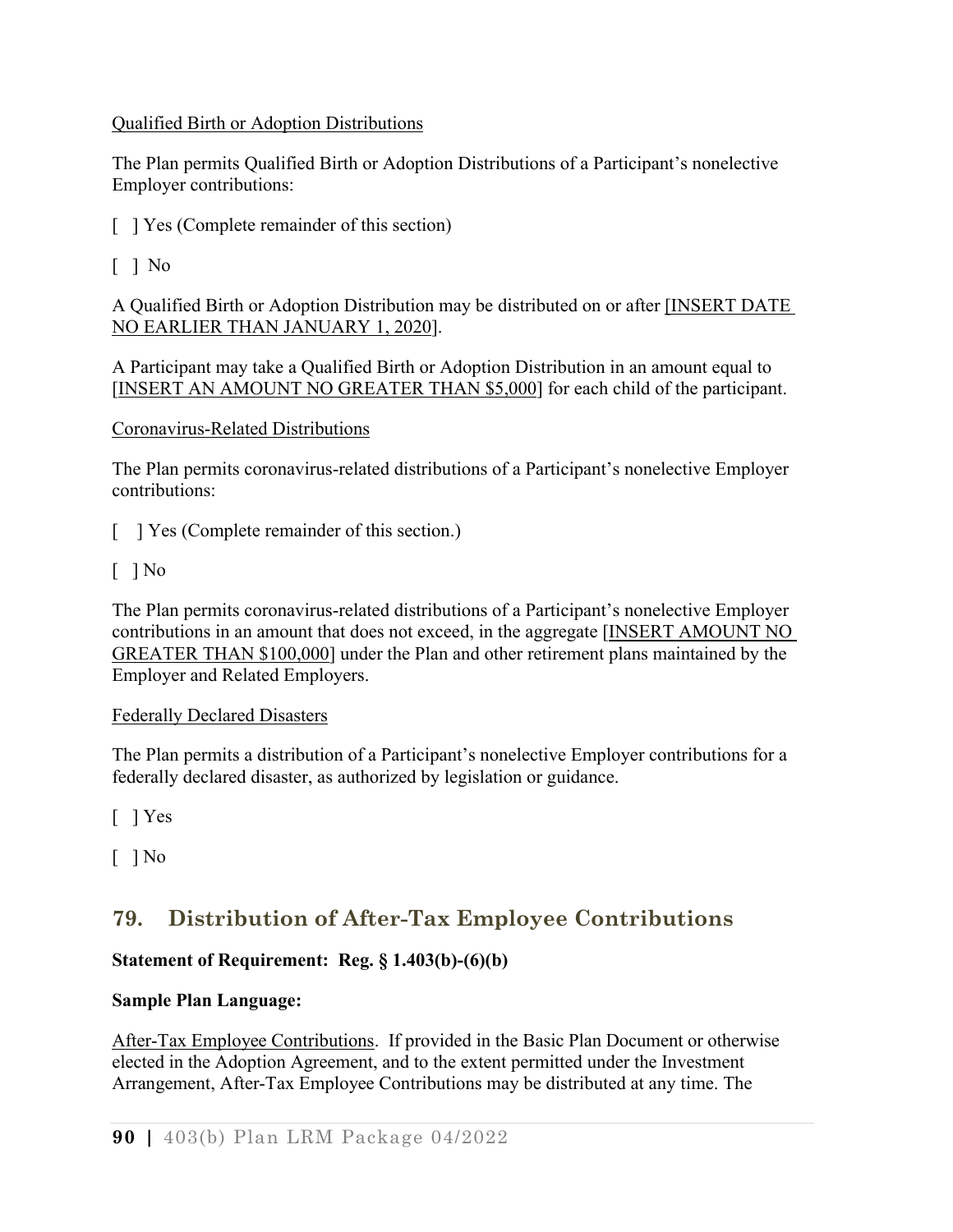available forms of distribution will be based on the terms governing the applicable Investment Arrangement.

### **Sample Adoption Agreement Language:**

After-tax Contributions may be distributed

- [ ] at any time
- [ ] at such time as any other contribution under the Plan may be distributed.

## **PART III. STANDARDIZED PLAN PROVISIONS**

## **80. Eligibility and Coverage**

**Statement of Requirement: Code § 410(b); Rev. Proc. 2021-37 secs. 5.18(2) & 8.01(1)(c)** 

**(Note to reviewer: Although a Standardized § 403(b) Pre-approved Plan by its terms must benefit all Employees except those who may be excluded under Reg. § 1.410(b)-6, the plan may provide options as to whether some or all of the employees described in Reg. § 1.410(b)-6 are excluded, provided that the criteria for excluding those employees apply uniformly. The sample adoption agreement elections provided below enable a Standardized § 403(b) Pre-approved Plan to comply with these requirements.)**

#### **Sample Adoption Agreement Language:**

With respect to any nonelective contributions under this plan, each Employee will be eligible to participate in the Plan, except the following:

- [ ] Employees who have not attained the age of (cannot exceed 21).
- [ ] Employees who have not completed a Year of Eligibility Service.

**(Note to reviewer: A § 403(b) Pre-approved Plan that does not give adopting eligible employers an option to exclude employees who have not completed a minimum service requirement from eligibility for nonelective contributions under the plan does not have to include definitions of "year of eligibility service" and "hour of service." See LRM 67 (Hour of Service) and LRM 68 (Year of Eligibility Service).** 

**A § 403(b) Pre-approved Plan may require an employee to complete up to two years of eligibility service to be eligible for any nonelective contributions under the plan, provided that the participant is 100% vested after two years of service. A § 403(b) Preapproved Plan maintained by a tax-exempt employer exclusively for the benefit of employees of an educational institution described in Code § 170(b)(1)(A)(ii) may require an employee to attain age 26 to be eligible for any nonelective contributions under the plan, provided that the participant is 100% vested after one year of service.**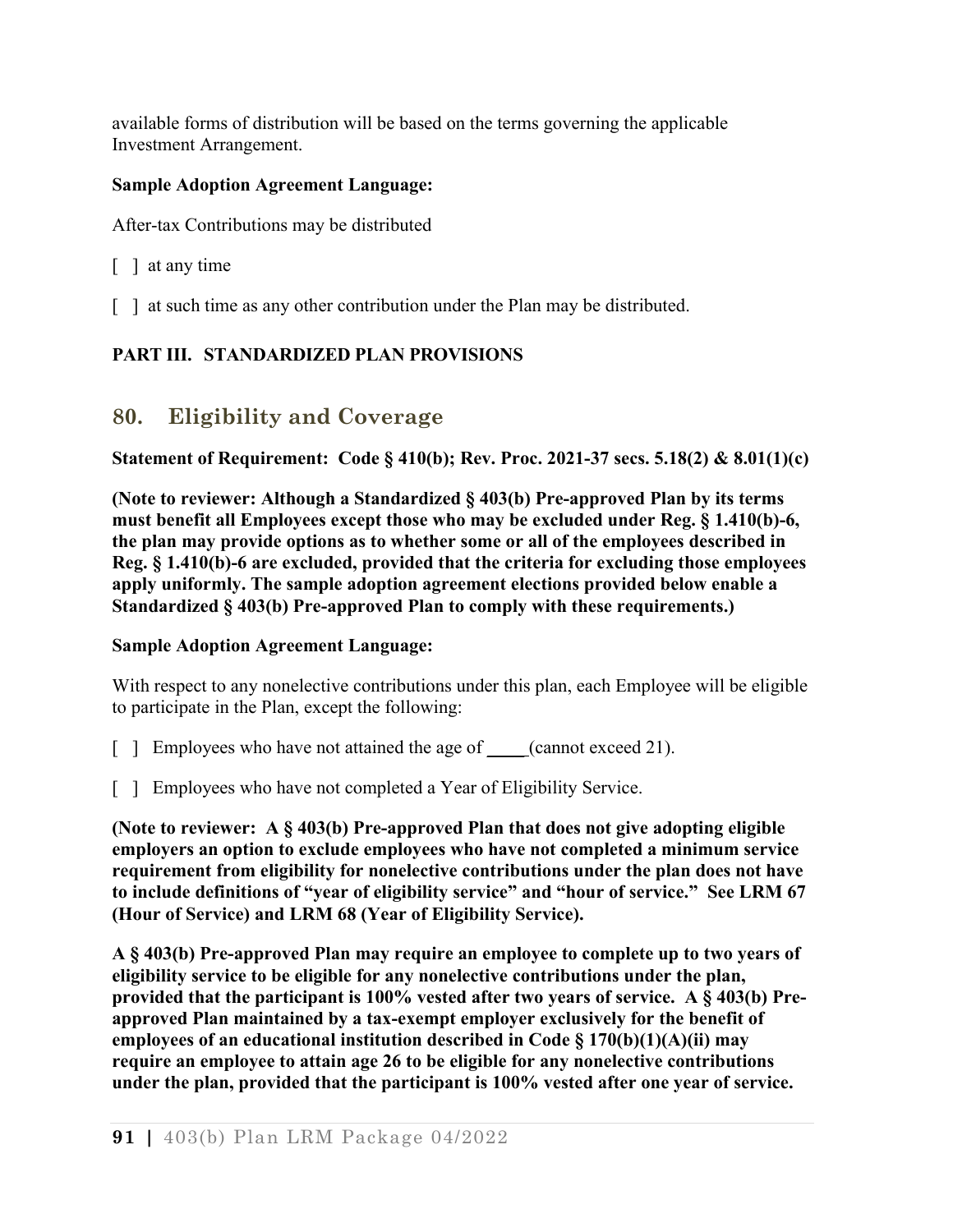**If the year(s) of service required for eligibility with respect to nonelective contributions is or includes a fractional year, the plan may not require an employee to complete any specified number of hours of service to receive credit for such fractional year.)**

[ ] Employees included in a unit of Employees covered by a collective bargaining agreement between the Employer and Employee representatives, if retirement benefits were the subject of good faith bargaining and if two percent or less of the Employees who are covered pursuant to that agreement are professional as defined in section 1.410(b)-9 of the Treasury Regulations. For this purpose, the term "Employee representatives" does not include any organization more than half of whose members are Employees who are owners, officers, or executives of the Employer.

 $\lceil$  | Employees who are nonresident aliens (within the meaning of section 7701(b)(1)(B) of the Internal Revenue Code) and who receive no earned income (within the meaning of section 911(d)(2) of the Code) from the Employer which constitutes income from sources within the United States (within the meaning of section 861(a)(3) of the Code).

[ ] Employees who became Employees as the result of a transaction described in section  $410(b)(6)(C)$  of the Code. These Employees will be excluded during the period beginning on the date of the transaction and ending on a date that is not later than the last day of the first Plan Year beginning after the date of the transaction or the date of a significant change in the plan or in the coverage of the plan.

For this purpose, "Employee" includes any Employee of the Employer and of any Related Employer that is an eligible employer within the meaning of Regulations section 1.403(b)-  $2(b)(8)$ .

**(Note to reviewer: If a Standardized § 403(b) Pre-approved Plan provides for contributions other than elective deferrals, and the Employer's controlled group includes any Employer that is not an eligible Employer within the meaning of Reg. § 1.403(b)-2(b)(8), the Employer may not rely on the Opinion Letter as to whether those other contributions satisfy the requirements of Code § 410(b). For a Standardized § 403(b) Pre-approved Plan that is not a Governmental Plan, the Employer's controlled group is determined under § 414(b), (c), (m), or (o) of the Code and the regulations thereunder. Alternatively, for a Standardized § 403(b) Pre-approved Plan that is a Governmental Plan, the Employer's controlled group is determined in a manner consistent with Notice 89-23. See LRM 23 (Related Employers).)**

**(Note to reviewer: A Standardized § 403(b) Pre-approved Plan may exclude individuals who become Employees as a result of a transaction described in Code § 410(b)(6)(C) under the fifth exclusion election above. For this purpose, a transaction described in Code § 410(b)(6)(C) is an asset or stock acquisition, merger, or other similar transaction involving a change in the Employer of the employees of a trade or business.)**

# **81. Nondiscrimination**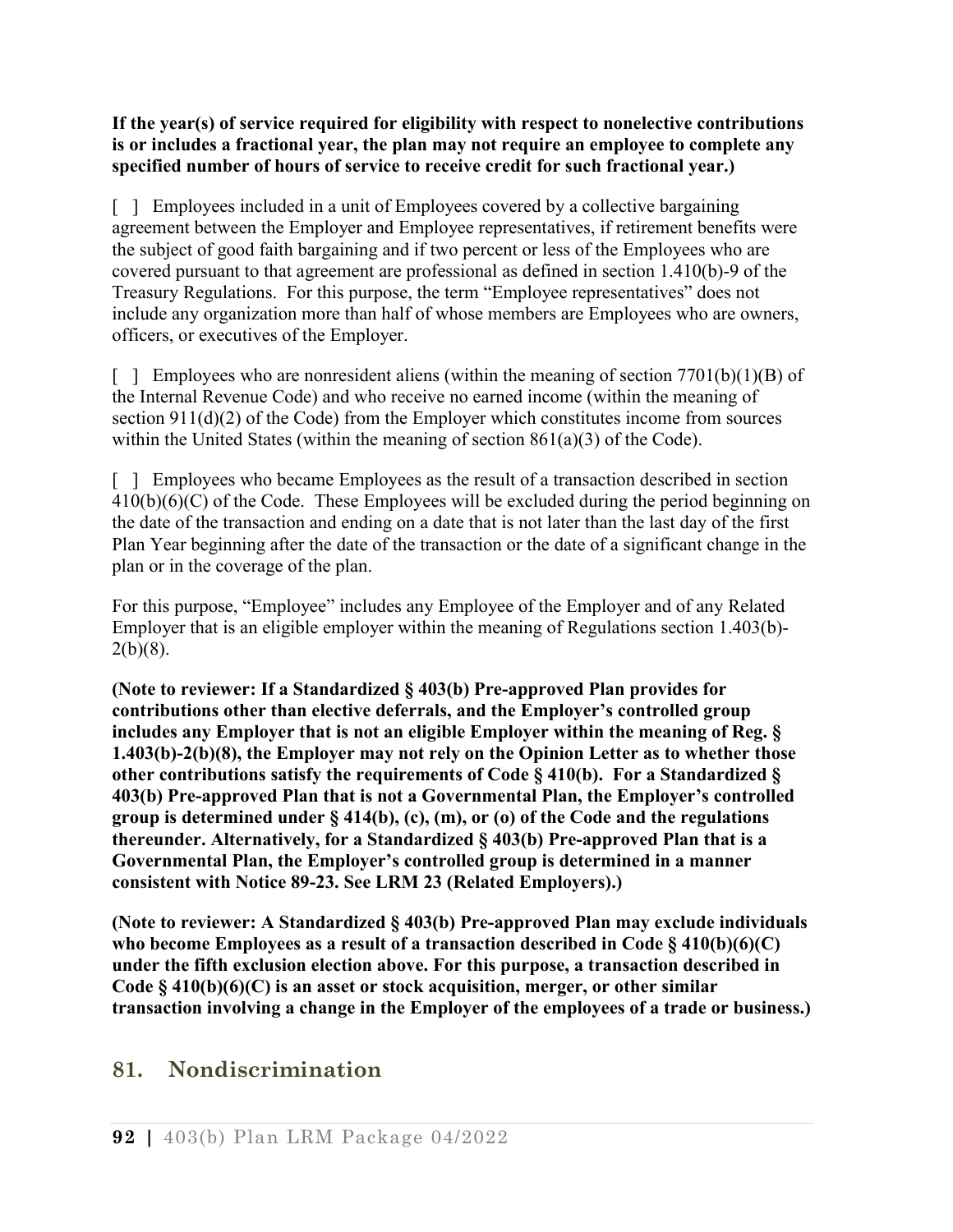**Statement of Requirement: Reg. § 1.401(a)(4)-4; Rev. Proc. 2021-37, secs. 5.18 and 8.01(2)**

**(Note to reviewer: A Standardized § 403(b) Pre-approved Plan must provide that allocations are determined on the basis of total compensation within the meaning of Code § 415(c)(3), excluding all other compensation, or compensation that otherwise satisfies Code § 414(s) and Reg. § 1.414(s)-1(c). See LRM 40 (Limitations on Annual Additions) for the definition of compensation for purposes of calculating the annual additions limit of § 415(c)(3) and LRM 64 (Compensation) for the definition of compensation for purposes of determining allocations.)**

**(Note to reviewer: If a Standardized § 403(b) Pre-approved Plan provides for contributions other than elective deferrals and matching contributions, the plan must satisfy one of the design-based safe harbors described in Reg. § 1.401(a)(4)-2(b)(2) with respect to those other contributions. See LRM 70 (Contribution Formula). Additionally, if the Employer's controlled group includes any employer that is not an Employer within the meaning of Reg. § 1.403(b)-2(b)(8), the Employer may not rely on the Opinion Letter as to whether those other contributions satisfy the requirements of Code § 401(a)(4).)**

**(Note to reviewer: All optional forms of benefit, ancillary benefits and other rights and features provided under a Standardized § 403(b) Pre-approved Plan must be made available to all participants. However, a Standardized § 403(b) Pre-approved Plan Employer may not rely on the Opinion Letter as to whether the Employer's plan satisfies the effective availability requirement of Reg. § 1.401(a)(4)-4(c) with respect to any benefit, right, or feature.)**

**(Note to reviewer: A Standardized § 403(b) Pre-approved Plan cannot provide for eligibility requirements under the plan that are more favorable for Highly Compensated Employees than for other Employees. See LRM 66 (Highly Compensated Employee.)**

**(Note to reviewer: A § 403(b) Pre-approved Plan that is a Retirement Income Account must set forth the nondiscrimination requirements of Code § 403(b)(12). The plan must also state that the nondiscrimination requirements will be applied to any employee other than an employee of a QCCO or Church.)**

## **82. Reliance on Opinion Letter**

**Statement of Requirement: Rev. Proc. 2021-37, secs. 5.10 & 8.01**

**(Note to reviewer: This sample language, or a similar provision, must appear in all Standardized § 403(b) Pre-approved Plans in close proximity to the Employer's signature line.)**

**Sample Adoption Agreement Language:**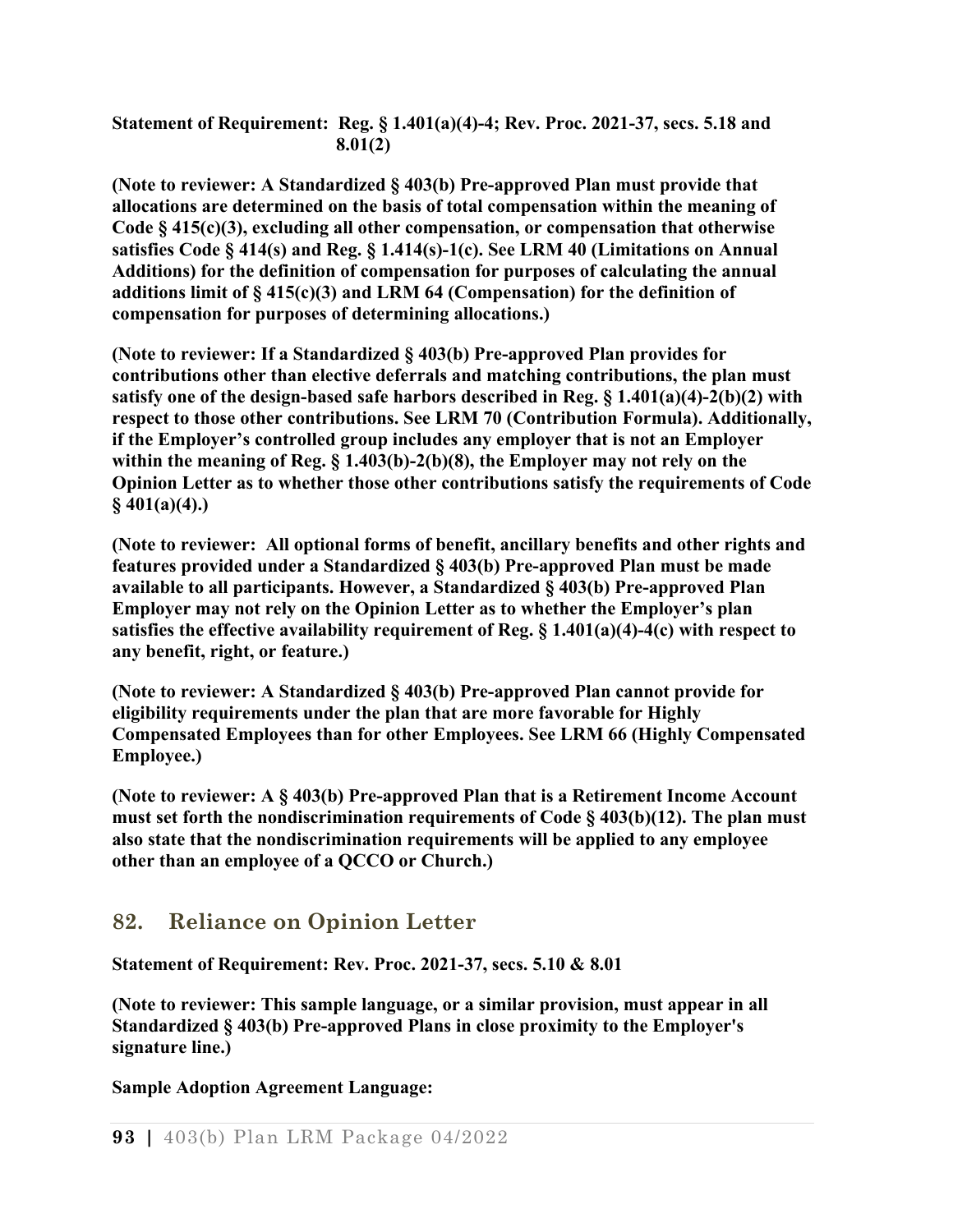Except to the extent provided in Rev. Proc. 2021-37, an Employer may rely on a currently valid Opinion Letter issued by the Internal Revenue Service as evidence that the plan satisfies the § 403(b) Requirements, and including, if applicable, the requirements of sections  $401(a)(4)$  and  $410(b)$  of the Code if:

- a. the Adopting Employer has not amended the Standardized  $\S$  403(b) Pre-approved Plan other than to choose options provided in the Adoption Agreement or to make amendments that are described in section 9.03 of Rev. Proc. 2021-37 (relating to employer amendments that will not affect reliance); and
- b. either the only contributions under the plan are elective deferrals, or if the Employer has elected in section [INSERT ADOPTION AGREEMENT SECTION RELATING TO EMPLOYER CONTRIBUTIONS] to provide for contributions other than elective deferrals, all the employers in the Employer's controlled group are eligible Employers within the meaning of Reg. § 1.403(b)-2(b)(8).

The Adopting Employer may not rely on the Opinion Letter in certain other circumstances, which are specified in the Opinion Letter issued with respect to the plan, or in Rev. Proc. 2021-37.

This Adoption Agreement may only be used only in conjunction with basic plan document  $#$  $\mathcal{L}=\mathcal{L}$ 

## **PART IV. NONSTANDARDIZED PLAN PROVISIONS**

## **83. Eligibility, Coverage and Nondiscrimination**

**Statement of Requirement: Code §§ 401(a)(4), 410(b) & 414(s); Rev. Proc. 2021-37 sec. 8.02** 

**(Note to reviewer: An Employer that adopts a Nonstandardized § 403(b) Pre-approved Plan may rely on the plan's Opinion Letter with respect to the requirements of Code § 410(b), if applicable, if all nonexcludable employees benefit under the Employer's plan. Alternatively, a Nonstandardized § 403(b) Pre-approved Plan may exclude additional categories of employees from being eligible to receive nonelective employer contributions under the plan. See sample adoption agreement language in LRM 80 (Eligibility and Coverage), pertaining to Standardized § 403(b) Pre-approved Plans and LRMs 17 through 23 of the DC LRMs.)** 

**(Note to reviewer: Except as provided in the following note to reviewer, an Employer that adopts a Nonstandardized § 403(b) Pre-approved Plan may not rely on the plan's Opinion Letter with respect to the requirements of Code §§ 401(a)(4), 410(b) or 414(s). However, except for a Governmental Plan and plans of Churches and QCCOs, a Nonstandardized § 403(b) Pre-approved Plan must satisfy on a continuing basis the requirements of Code §§ 401(a)(4) and 410(b).)**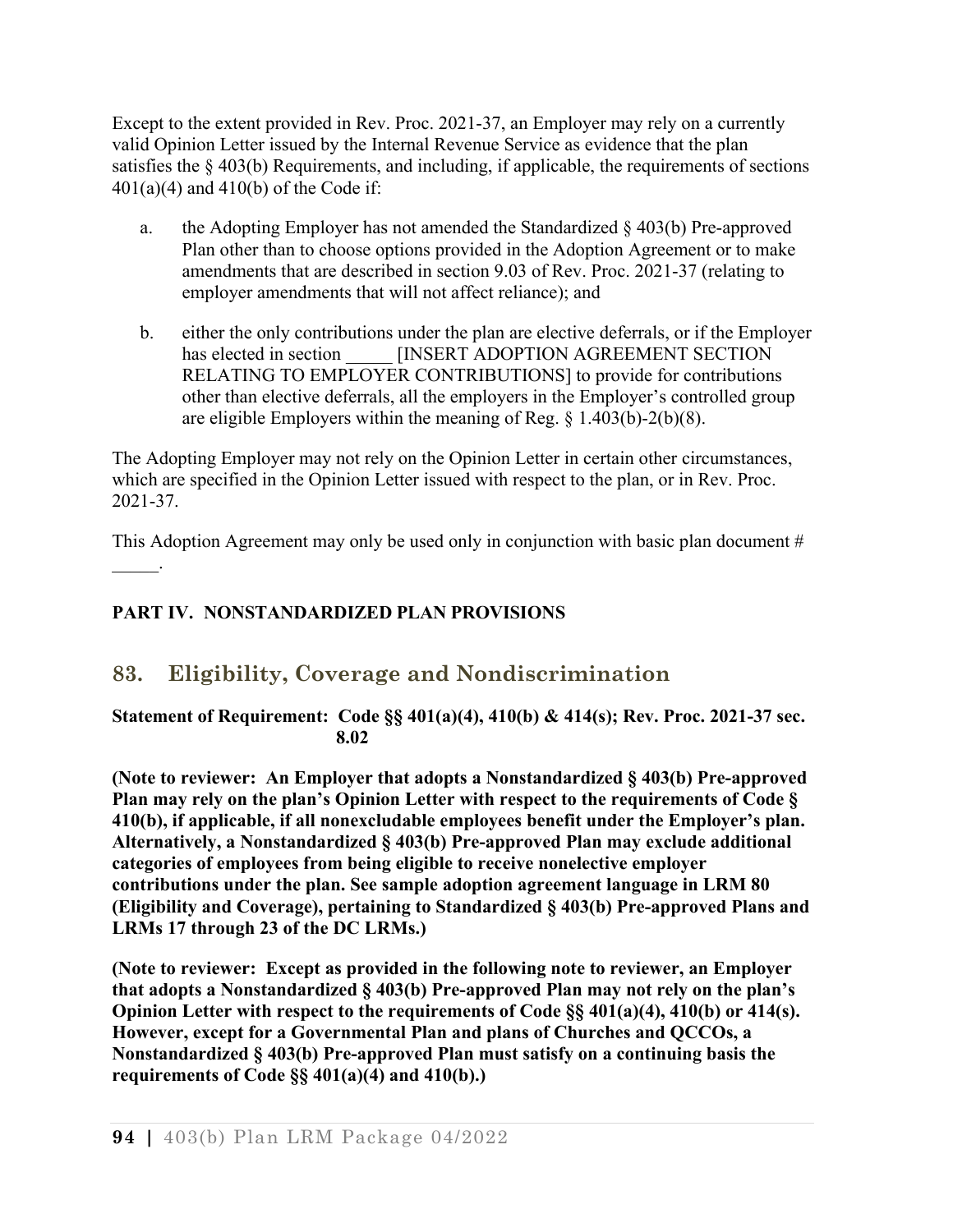**(Note to reviewer: Nonstandardized § 403(b) Pre-approved Plans may – but are not required to – permit an Employer to select an allocation formula for contributions other than elective deferrals that satisfies one of the design-based safe harbors in Reg. § 1.401(a)(4)-2(b)(2), and to select a safe harbor compensation definition that satisfies Reg. § 1.414(s)-1(c). Notwithstanding the previous note to reviewer, if the Employer selects an allocation formula for contributions other than elective deferrals that satisfies one of the Reg. § 1.401(a)(4)-2(b)(2) design-based safe harbors, and if the allocation formula is based on a nondiscriminatory definition of compensation that satisfies Reg. § 1.414(s)-1(c), then the Employer may rely on the Opinion Letter with respect to whether the nondiscriminatory amounts requirement under Code § 401(a)(4) is satisfied. See LRM 70 (Contribution Formula), generally.)**

**(Note to reviewer: A § 403(b) Pre-approved Plan that is a Retirement Income Account must set forth the nondiscrimination requirements of Code § 403(b)(12). The plan must also state that the nondiscrimination requirements will be applied to any employee other than an employee of a QCCO or Church.)**

# **84. Nonelective Contributions for Former Employees**

## **Statement of Requirement: Code § 403(b)(3); Reg. § 1.403(b)-4(d)**

#### **Sample Plan Language:**

For purposes of section of the Plan, a Participant is deemed to have monthly Includible Compensation for the period through the end of the taxable year in which he or she ceases to be an Employee and through the end of the next 5 taxable years. Except as provided in section 1.403(b)-4(d) of the Treasury Regulations, the amount of the monthly Includible Compensation is equal to one-twelfth of the Participant's Includible Compensation during his or her most recent year of service. No contribution shall be made after the end of the Participant's fifth taxable year following the year in which the Participant terminated employment.

#### **(Note to reviewer. The above blank should be filled in with the section corresponding to LRM 40 (Limitation on Annual Additions).)**

**(Note to reviewer: A Nonstandardized § 403(b) Pre-approved Plan that provides nonelective employer contributions may provide that a former employee will share in those contributions on the basis of the former employee's deemed includible compensation as determined under this sample plan provision. The sample plan provision merely allows this as an option. To make the option effective, the plan would have to include provisions for determining eligibility to benefit under this option and the amount of contributions.)**

## **85. Reliance on Opinion Letter**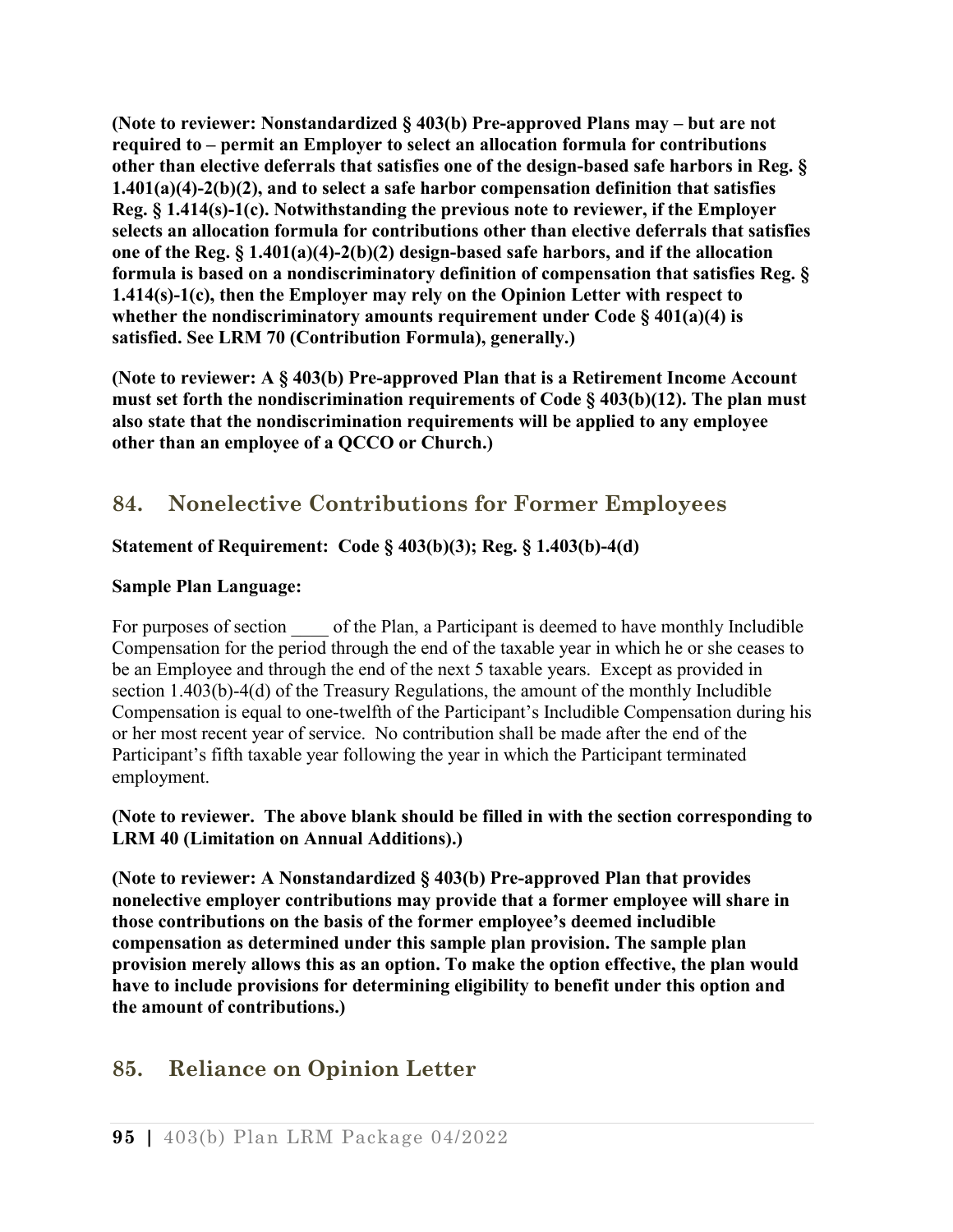#### **Statement of Requirement: Rev. Proc. 2021-37, secs. 5.10 & 8.02**

#### **(Note to reviewer: This sample language, or a similar provision, must appear in all Nonstandardized § 403(b) Pre-approved Plans in close proximity to the employer's signature line.)**

#### **Sample Adoption Agreement Language:**

Except to the extent provided in Rev. Proc. 2021-37, an Adopting Employer may rely on a currently valid Opinion Letter issued by the Internal Revenue Service as evidence that the plan satisfies the Code § 403(b) Requirements if:

- a. the Adopting Employer's plan is identical to the Nonstandardized § 403(b) Preapproved Plan and
- b. the Adopting Employer has not amended the Nonstandardized § 403(b) Preapproved Plan other than by choosing options provided in the Adoption Agreement or making amendments that are described in section 9.03 of Rev. Proc. 2021-37 (relating to employer amendments that will not affect reliance).

The Adopting Employer may not rely on the Opinion Letter in certain other circumstances, which are specified in the Opinion Letter issued with respect to the Plan, or in Rev. Proc. 2021-37.

This Adoption Agreement may only be used only in conjunction with basic plan document #  $\frac{1}{2}$ 

## **PART V. RETIREMENT INCOME ACCOUNT**

## **86. Retirement Income Account**

#### **Statement of Requirement: Code § 403(b)(9); Reg. § 1.403(b)-9(a)(2)(i)(C); Rev. Proc. 2021-37, secs. 4.26, 5.16, 5.19, 10.06(2), 25.01 & 25.02**

#### **(Note to reviewer: The following provision is required only in a § 403(b) Pre-approved Plan that is a Retirement Income Account.)**

#### **Sample Plan Language:**

The Plan is intended to be a Retirement Income Account that satisfies the requirements of section 403(b)(9) of the Internal Revenue Code and any Treasury Regulations thereunder. It shall be impossible, prior to the satisfaction of all liabilities with respect to Participants and their Beneficiaries, for any part of the assets and income of the Retirement Income Account to be used for, or diverted to, purposes other than for the exclusive benefit of Participants and their Beneficiaries.

#### **(Note to reviewer: The terms of a § 403(b) Pre-approved Plan that is a Retirement**